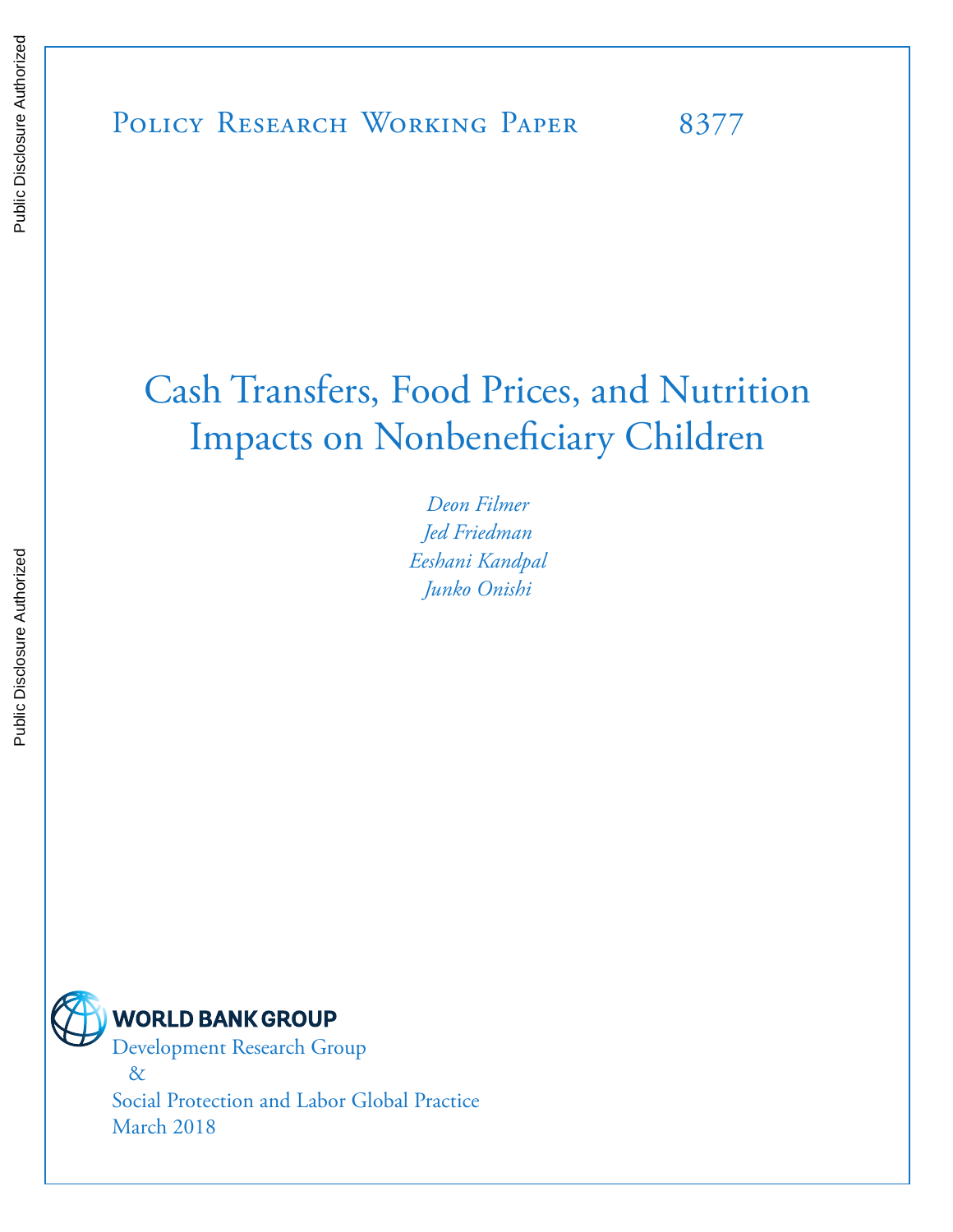# **Abstract**

Based on a randomized evaluation, the paper shows that a household-targeted Philippine cash transfer program significantly raised the local price of key foods relevant for child nutritional status. This shift in prices increased stunting among young nonbeneficiary children by 34 percent (11 percentage points). Price and stunting effects increase in program saturation; at median saturation, the village income shock is 15 percent. These effects persist 2.5 years after program introduction. The authors confirm the price patterns

in their experimental sample against price information from nationally-representative household expenditure surveys across the 6-year rollout of the program. Failing to consider such general equilibrium effects may overstate the net benefits of targeted cash transfers. In areas where targeting of social programs covers a large proportion of the population, offering the program on a universal basis may avoid such long-lasting negative impacts at moderate additional cost.

This paper is a product of the Development Research Group and the Social Protection and Labor Global Practice. It is part of a larger effort by the World Bank to provide open access to its research and make a contribution to development policy discussions around the world. Policy Research Working Papers are also posted on the Web at http://econ.worldbank.org. The corresponding author may be contacted at ekandpal@worldbank.org.

*The Policy Research Working Paper Series disseminates the findings of work in progress to encourage the exchange of ideas about development*  issues. An objective of the series is to get the findings out quickly, even if the presentations are less than fully polished. The papers carry the *names of the authors and should be cited accordingly. The findings, interpretations, and conclusions expressed in this paper are entirely those of the authors. They do not necessarily represent the views of the International Bank for Reconstruction and Development/World Bank and its affiliated organizations, or those of the Executive Directors of the World Bank or the governments they represent.*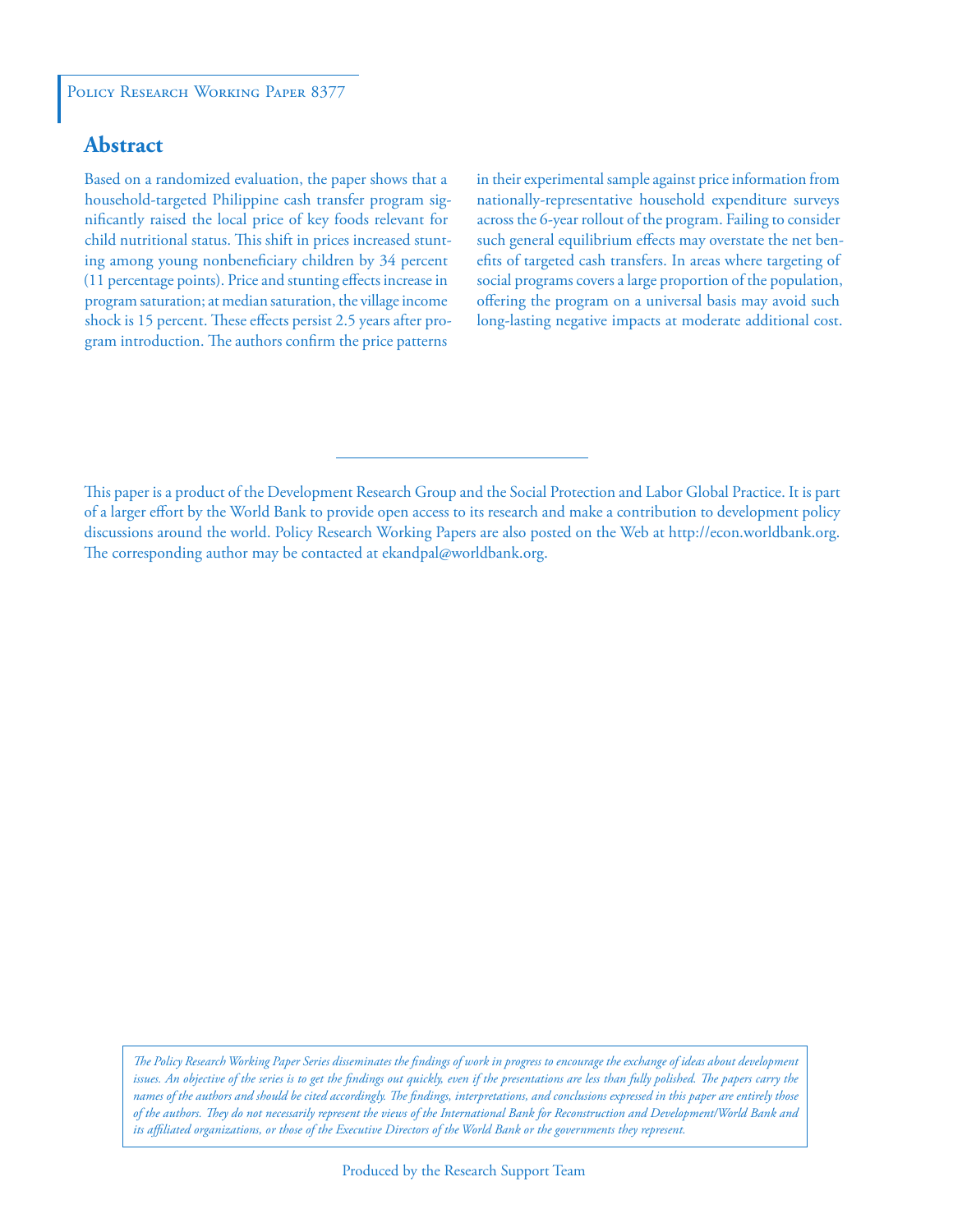# **Cash Transfers, Food Prices, and Nutrition Impacts on Nonbeneficiary Children<sup>1</sup>**

Deon Filmer, Jed Friedman, Eeshani Kandpal, Junko Onishi

# **JEL Codes:** H23; I38; O12; O15; O20

**Keywords:** cash transfers, general equilibrium effects, malnutrition, food prices, Philippines

<sup>&</sup>lt;sup>1</sup> All authors are with the World Bank. Corresponding author: ekandpal@worldbank.org.

We thank Pablo Acosta, Richard Akresh, Harold Alderman, Jorge Avalos, Sarah Baird, Jishnu Das, Gabriel Demombynes, Brian Dillon, Quy-Toan Do, Emanuela Galasso, John Gibson, Francisco Ferreira, Jessica Goldberg, Seema Jayachandran, Yusuke Kuwayama, David McKenzie, Paul Niehaus, Owen O'Donnell, Owen Ozier, Berk Özler, Aleksandra Posarac, Martin Ravallion, Adam Wagstaff, Sarah West, and participants of the APPAM 2016, NEUDC 2016, AEA 2017, CSAE 2017, IHEA 2017, and SEA 2018 conferences, as well as seminar attendees at Georgetown University, the University of Tokyo, and Virginia Tech for their comments on this work. The findings, interpretations, and conclusions expressed in this paper are entirely those of the authors. They do not necessarily represent the views of the International Bank for Reconstruction and Development/World Bank and its affiliated organizations, or those of the Executive Directors of the World Bank or the governments they represent.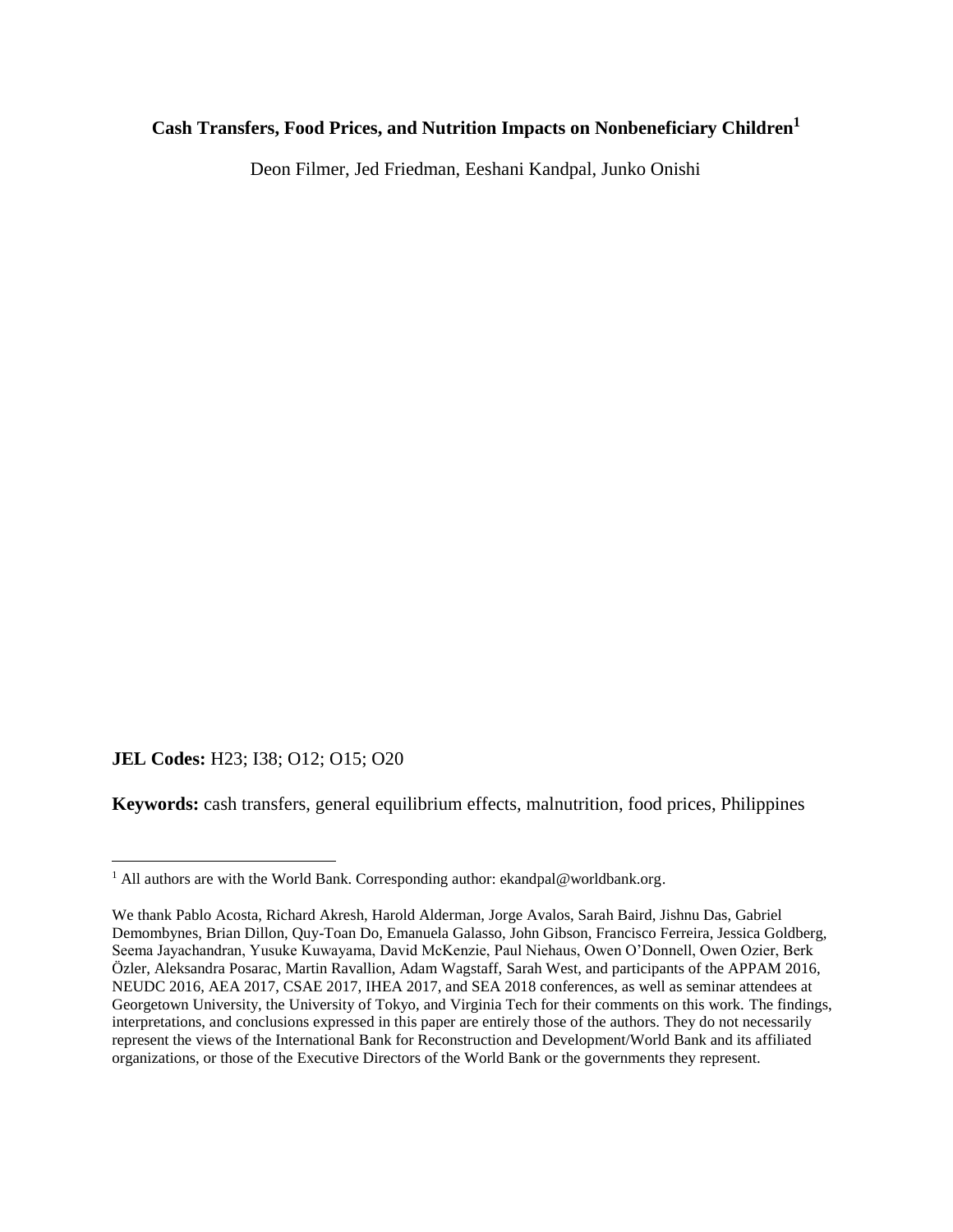#### I. INTRODUCTION

We leverage a randomized evaluation of the Philippine flagship anti-poverty program, a conditional cash transfer, to investigate impacts on prices of key food goods and implications for nonbeneficiary welfare. Conditional and unconditional cash transfer programs reach 380 million people in developing countries people around the world (World Bank 2014), and an extensive literature has considered the direct and indirect effects of such programs (Fiszbein and Schady 2009; Baird et al. 2013; Saavedra and Garcia 2012; Hanlon, Barrientos, and Hulme 2010). However, the study of possible general equilibrium effects has been limited to three potential channels. Evidence suggests significant general equilibrium effects can occur through the labor market (Muralidharan, Niehaus, and Sukhtankar 2017) as well as informal insurance and credit markets (Angelucci and De Giorgi 2009) but that there are no or limited food market responses (Attanasio and Pastorino 2019, Beegle, Galasso, Goldberg 2017; Cunha, De Giorgi and Jayachandran 2019; Haushofer et al. 2019).<sup>2</sup>

A central contribution of our paper is to identify meaningful local food price increases from a targeted cash transfer program, particularly for perishable and less-easily traded protein rich foods. This finding is consistent with a conceptual framework distinguishing between the relative price effects of cash transfers on easily traded and less easily traded goods.<sup>3</sup> We then show that these price increases affect important outcomes: children of nonbeneficiary households have significantly worse nutritional status, an effect that we trace to a decline in protein intake. Child malnutrition, especially stunting, has lifelong economic consequences through its effects on human capital accumulation (Galasso and Wagstaff 2019; Vogl 2014; Currie and Vogl 2013; Hoddinott et al. 2013).

<sup>2</sup> Attanasio and Pastorino (2019) show that while cash transfers from Mexico's *PROGRESA/Oportunidades* program did not affect the average price of staples, they did steepen the slope of the price schedule for those goods. Beegle, Galasso and Goldberg (2017) find that a large-scale public-works program in Malawi significantly worsened food security for nonbeneficiary households in treated villages. The authors rule out prices, as well as crowding out of traditional risk-sharing mechanisms, as channels for the impact but are otherwise unable to pinpoint the exact channels. Cunha, De Giorgi, and Jayachandran (2019) study the impact of cash transfers on selected food prices in the context of a comparison of in-kind and cash transfers. They do not find that cash transfers led to significant food price effects, including in communities identified as less developed or that have less integrated markets. An earlier version of their paper (Cunha, De Giorgi, and Jayachandran 2015) documented a six percent increase in food prices in remote communities. Ongoing work in Kenya tests the effects of transfers on prices and wages in a context of low treatment saturation and find limited evidence of spillovers (Haushofer et al. 2019).

<sup>&</sup>lt;sup>3</sup> Broadly speaking, we use the terms tradable and non-tradable to distinguish goods that have relatively low versus high transportation and storage costs. We define the terms tradable and non-tradable precisely below.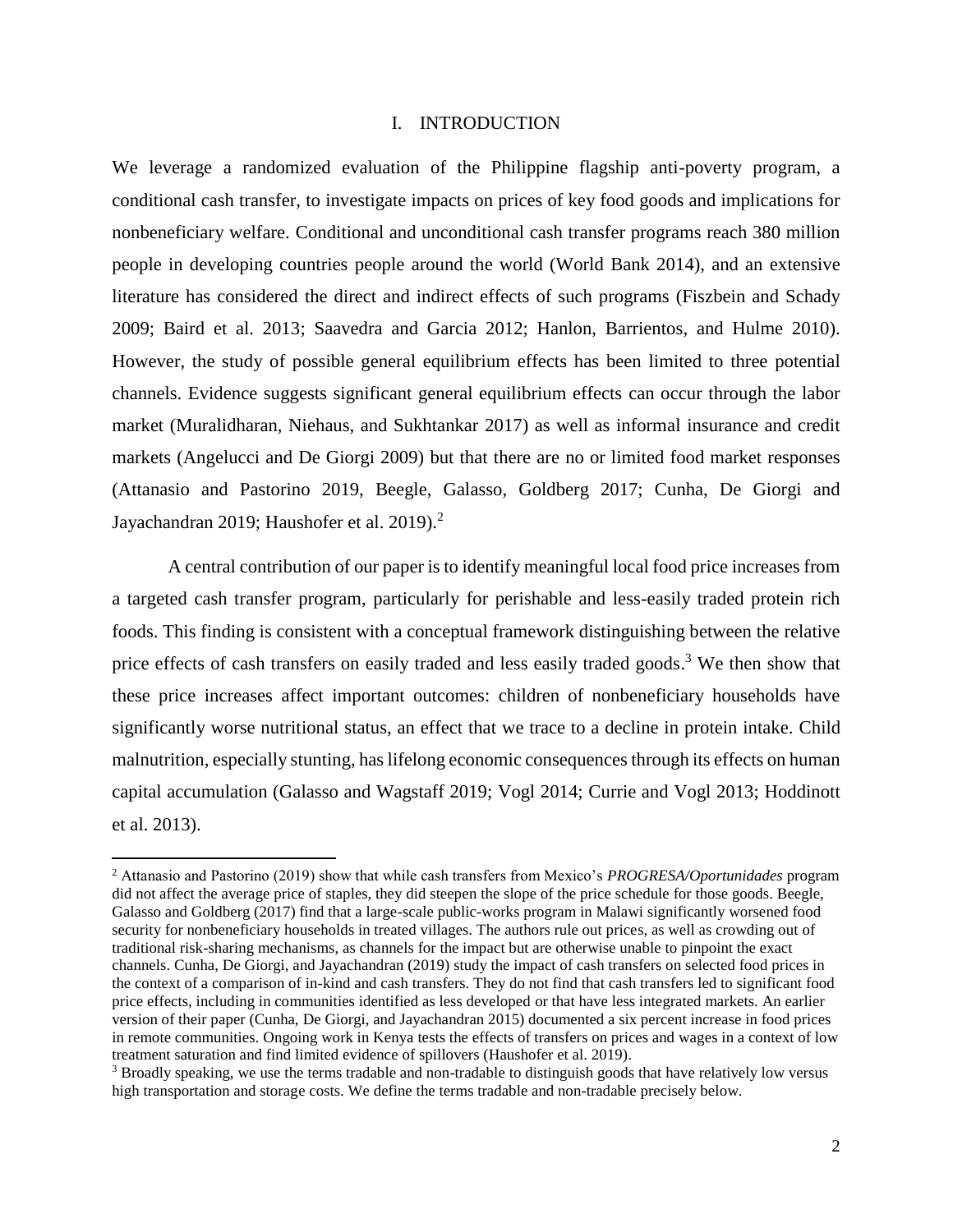Our paper thus ties local price effects of anti-poverty cash transfers to welfare outcomes among nonbeneficiaries. <sup>4</sup> We do this using household-level data on health, nutrition, and food prices that we collected, and village-level data from the rollout of the Philippine cash transfer program, *Pantawid Pamilya Pilipino Program*. Stunting rates are high and there is substantial spatial variation in market integration and poverty levels in the Philippines, creating an environment conducive to these important—and pernicious— spillovers. That said, stunting rates remain high around the world (UNICEF 2019) and the fragmentation of local markets causing persistent price differences is found in many low-income countries. 5

Our identification is as follows. First, we use village-level randomization of the program to estimate its impact on beneficiary households' food budget shares, and child nutrition and food intake.<sup>6</sup> After establishing a demand increase for nutritious foods among beneficiary households, we compare prices in treated and control villages to find that the program increased the prices of key protein rich foods. We then show that this price effect increases in saturation, where saturation is the proportion of potentially eligible households at baseline in both treated and control villages. Our identification thus leverages the randomized treatment assignment of the program in similarly

<sup>4</sup> The unintended consequences of cash transfers have more broadly been studied at three levels: (1) the beneficiary households themselves; (2) participating schools, hospitals and other facilities; and (3) local markets. Within the household, evidence generally suggests the presence of positive spillovers through the information channel on nontargeted siblings' education and work-for-pay, as well as adult health (Ferreira, Filmer, and Schady 2017; Contreras and Maitra 2013). Evidence also suggests that nontargeted outcomes for beneficiaries may be affected in unexpected ways: Bourguignon, Ferreira, and Leite (2003) and de Hoop et al. (2019) show that conditional cash transfers (CCTs) can increase schooling and work-for-pay by the same children. Within participating facilities, there is robust evidence of peer effects-driven increases in schooling enrollment of nontargeted populations, at least in the case of *PROGRESA/Oportunidades* (Bobba and Gignoux 2019; Bobonis and Finan 2009; Lalive and Cattaneo 2009). Within affected areas, evidence suggests a variety of positive externalities, including improvements in mental health in Kenya (Haushofer and Shapiro 2016) and reductions in crime and political violence in the Philippines (Crost, Felter, and Johnston 2014). Finally, there is some evidence that *Pantawid* increased clientelism, which in turn improved political stability (Labonne 2013). In contrast, there is also evidence in other settings of a complete absence of externalities: using data from a Nicaraguan CCT, Macours, Schady, and Vakis (2012) do not find any evidence of externalities on nonbeneficiaries.

<sup>5</sup> Atkin and Donaldson (2015) find that the effect of log-distance on trade costs within Ethiopia or Nigeria is four to five times larger than in the US, suggesting that transportation costs significantly restrict spatial price convergence in poor countries. Related studies on the construction of new roads find similar market-level impacts in India (Aggarwal 2018) and Vietnam (Mu and van de Walle 2011).

 $6$  As the program is targeted at the household level, eligibility is set through a Proxy Means Test that estimates household resources on the basis of a limited number of observed characteristics. We estimate direct effects on eligible households by comparing across households *below* the treatment threshold in treated and control villages. Spillovers on nonbeneficiaries are calculated by comparing households *above* the treatment threshold in treated and control villages. The extent to which a village is defined as a natural market is an open question. Markets in treated and control villages might interact, and we might be missing even more negative spillovers occurring outside the local area. Both channels would mean that the spillovers we capture, if anything, are a lower bound.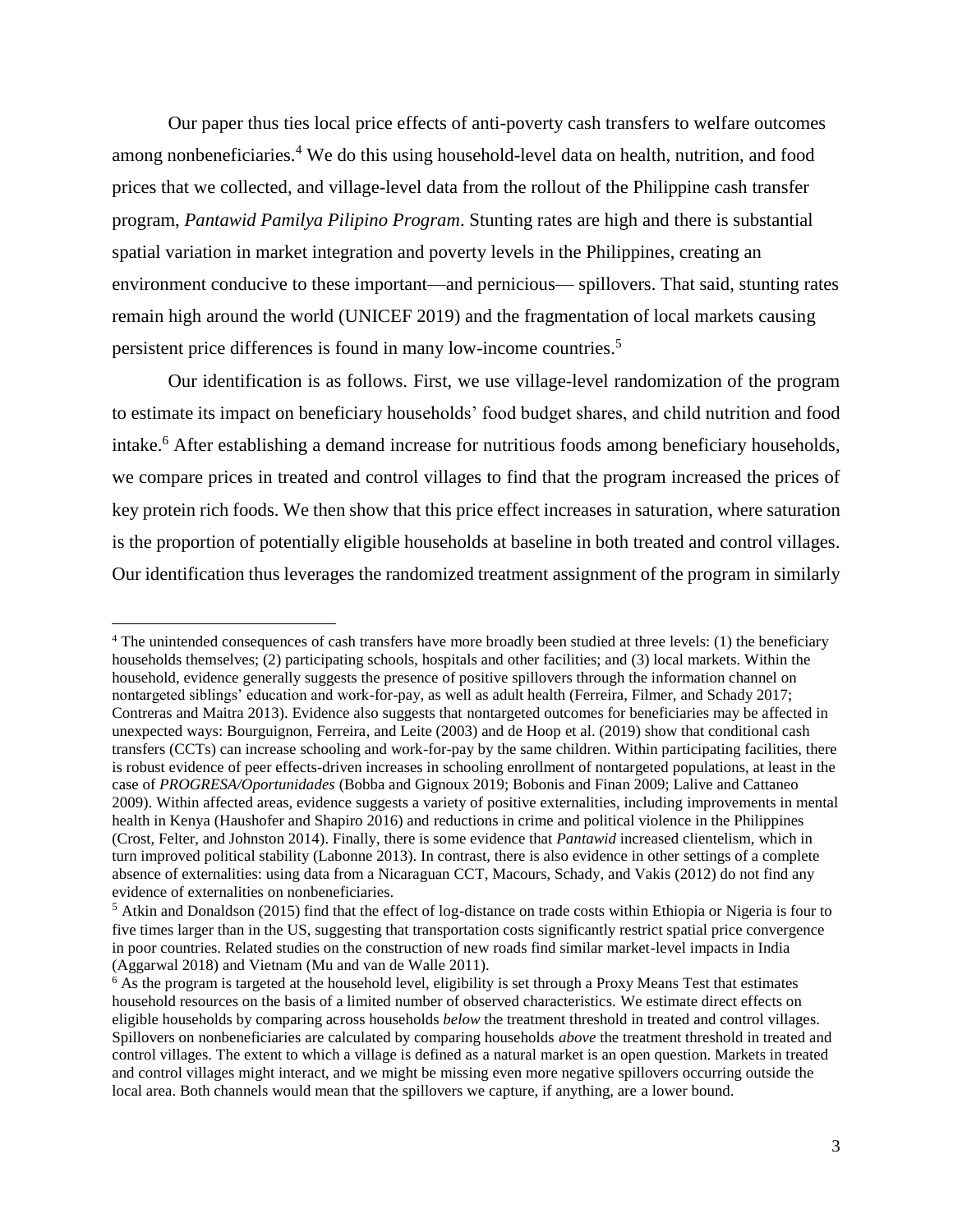poor treated and control villages. We confirm that these patterns in the experimental sample are consistent with nationally representative data by comparing village-level unit values for the range of commonly consumed food items measured in national household expenditure surveys across the phased 6-year rollout of the program.<sup>7</sup>

The size of the aggregate income transfer at the village level, determined by program saturation, is an important factor in determining the extent to which local prices shift. The transfers amounted to an aggregate increase in village income of about 15 percent. (Median saturation in the study sample is 65 percent, but in some villages as many as 95 percent of the households received the transfer.) This increase in village income did not affect the prices of storable and easily traded food goods but raised the local prices of protein-rich perishable foods, such as eggs and fresh fish, by 6 to 8 percent. The rise in relative prices decreases nonbeneficiaries' real income and leads them to substitute away from protein-rich foods thus creating significant negative effects on the nutritional status of children in nonbeneficiary households.

We show that young nonbeneficiary children experienced a 0.4 standard deviation decrease in height-for-age z-scores (relative to a control mean of -1.1 standard deviations), which led to an 11-percentage point increase in stunting (relative to a control mean of 32 percent). Children in beneficiary households, which were compensated for the price change by the increase in household income, show a gain in nutritional status. The price increases for non-tradable goods and the reductions in child growth both increase in the proportion of households eligible for the transfers. This finding is consistent with our interpretation of the stunting increase as an unintended spillover effect of the program through local food markets.

Perhaps surprising at first glance, these impacts on child growth translate to estimated elasticities very much in line with the broader literature and consistent with changes in overall consumption patterns. Our results are also consistent with a nascent literature that highlights the particularly important role of animal-sourced proteins in avoiding child stunting (Heady, Hirvonen, and Hoddinott 2018). Using estimates from the nutrition literature of the elasticity of child height to eggs (Puentes et al. 2016; Iannotti et al. 2017), we show that the observed reduction

 $\overline{a}$ 

 $<sup>7</sup>$  Unit values are defined as the reported expenditure on a particular commodity or commodity group divided by the</sup> reported quantity consumed. While unit values combine price effects and quality effects, many of the key goods we examine, including regular commercially-milled rice and eggs, are fairly homogeneous with relatively little scope for quality differentiation.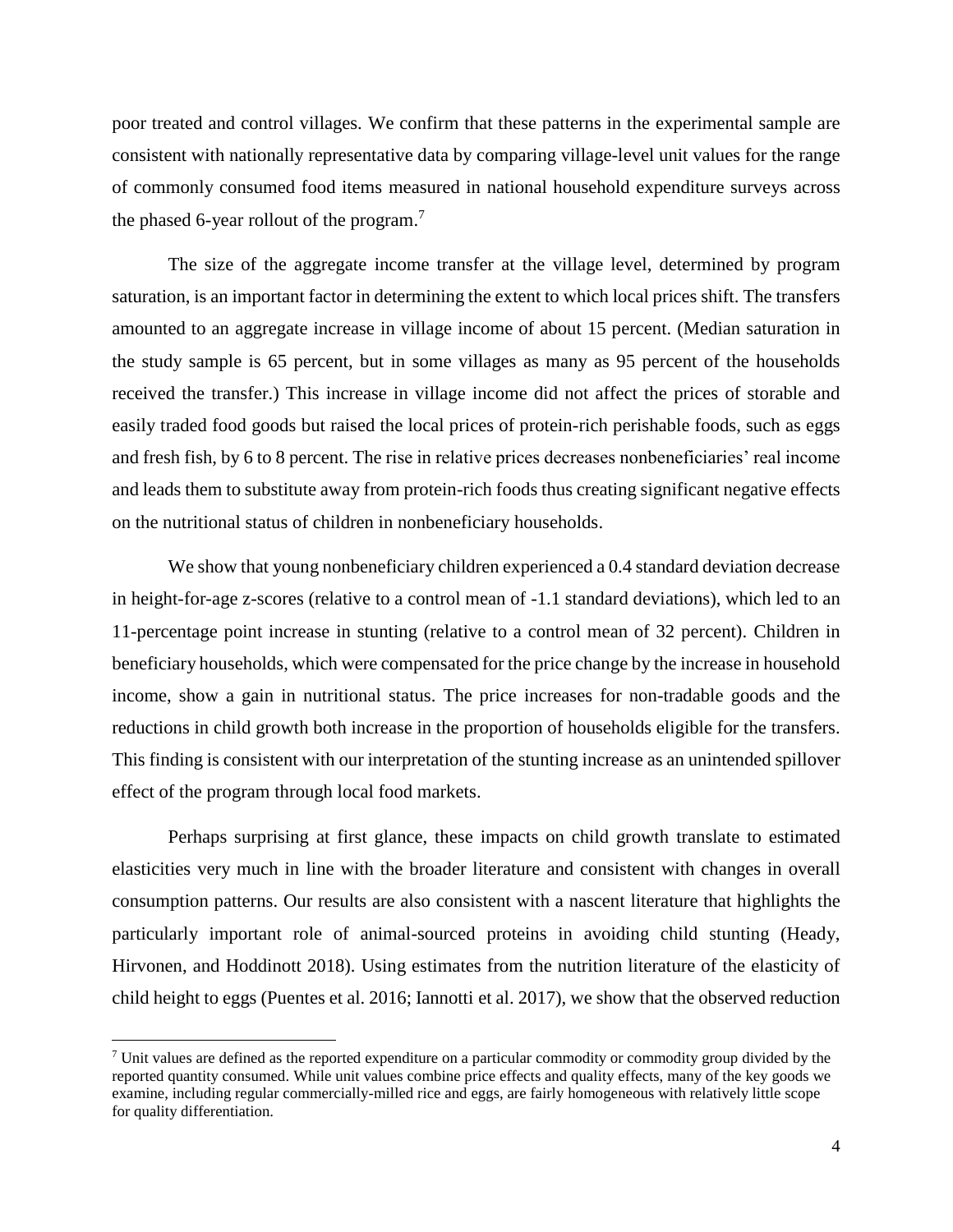in the consumption of eggs alone would explain much of the observed decline in height-for-age. Further, the observed household consumption patterns are consistent with increases in real income for beneficiaries and decreases for nonbeneficiaries. Beneficiary households spend more on nutrient-rich foods than do nonbeneficiary households (as typically found in CCT programs (Fiszbein and Schady 2009)) and nonbeneficiary children consume less of the expensive proteinrich items, compared with households of similar income levels in control villages.

We consider and rule out several alternative explanations for the observed increases in prices and child stunting rates, including the availability of adult care-givers, changes in household composition, and changes in adult and older child productive activity, all of which can affect child health independently of food prices. We can also rule out changes in demand for health services by beneficiaries crowding out utilization by nonbeneficiaries.<sup>8</sup>

Our paper makes four main contributions. First, we identify local price increases from a cash transfer program on nutritionally important foods. Second, we discuss the conditions under which these price responses arise as they are not universal in our study setting. Third, we show that these price increases are restricted to a certain class of goods, namely perishable goods with high transport costs. These goods are largely animal-based protein-rich foods that recent literature indicates to be a critical input in the production of child height. Fourth, we link these price increases to deleterious and presumably long-lasting health impacts among young children. Since we are able to tie the increase in stunting to a change in the relative price of proteins, the fourth contribution highlights the role of this nutrient for early life growth.

Our findings also contribute to the literature on the benefits and drawbacks of targeting cash transfers (Hanna and Olken 2018; Klasen and Lange 2016; Ravallion 2009). We show that general equilibrium effects can be important when a large proportion of the local population is eligible for targeted benefits and thus the aggregate increase in income is big enough to shift local prices. Of course, such effects may be concentrated in the poorest areas; across the Philippines as a whole in 2015, only 4.2 percent of villages had program coverage of 65 percent or more. Given the important long-term consequences we identify here, the choice of benefit targeting mechanism should consider whether local markets are integrated with surrounding

 $\overline{a}$ 

<sup>&</sup>lt;sup>8</sup> In our study, access to government services, including health clinics, electricity, running water does not vary by saturation, suggesting that our results are not driven by differential access to these services.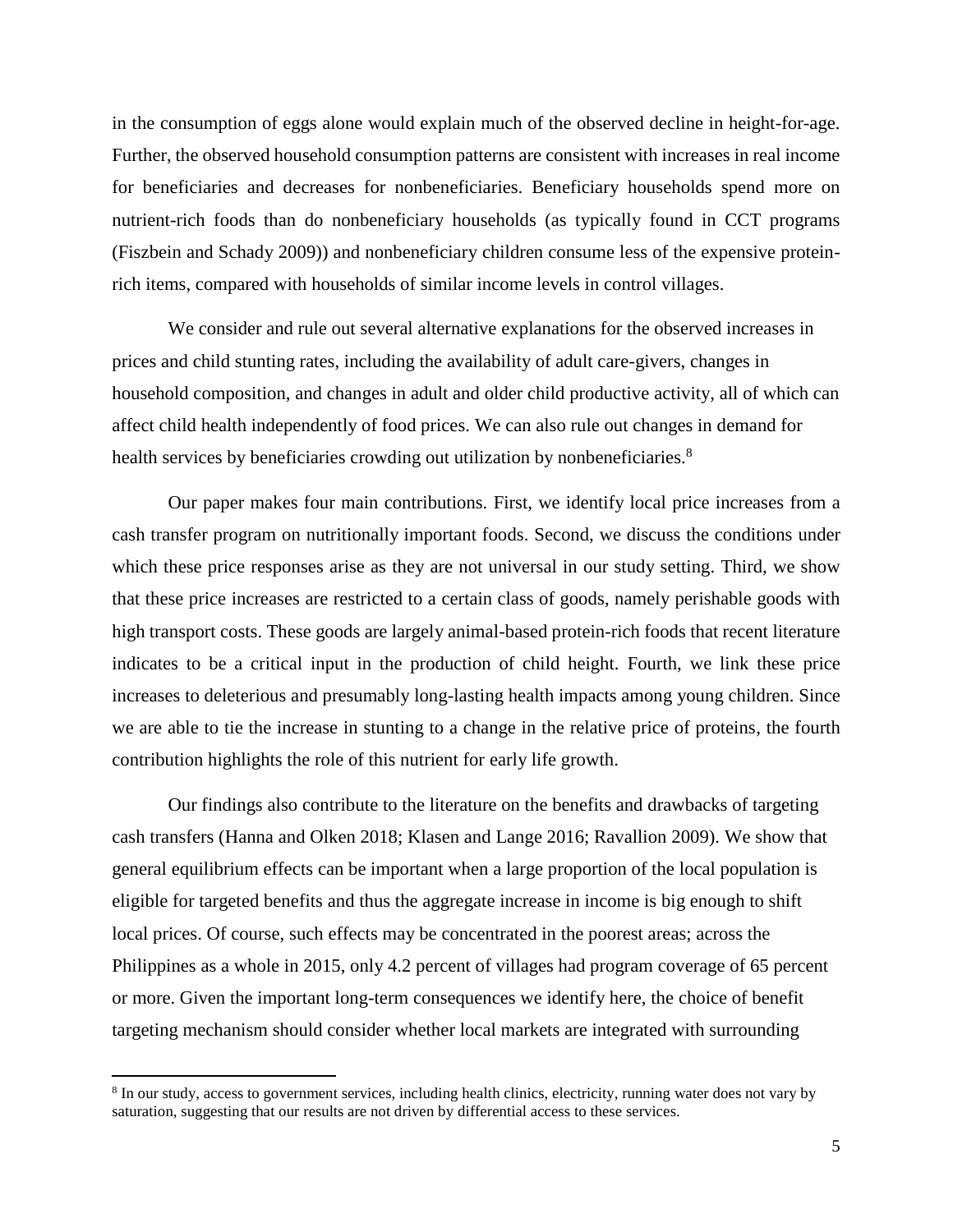regions. In high saturation situations, particularly in remote areas, a geographic or communitybased targeting rule may mitigate negative impacts (Elbers et al. 2007).

#### II. CONCEPTUAL FRAMEWORK

To illustrate how price effects might arise from a cash transfer program, we present a framework that begins with the basic conjecture that an exogenous increase in incomes in a local market (village) increases demand for normal goods, including many food goods. In a large integrated economy, a demand shift in either one or a handful of local areas should not significantly affect prices as the local demand increase is too small to influence aggregate demand. However, if markets are not integrated then the local market structure determines whether local demand changes affect local prices. The shape of the local supply curve and the size of the demand shock determine the resulting local equilibrium price level. The supply response to a demand increase may be constrained for a variety of reasons. First, poorer villages tend to suffer from high transport costs for imported goods as the villages tend to be more remote, and the transport cost wedge may offset any marginal gain in profit from importing units to sell at a marginally higher price. Second, if local production markets are oligopolistic (perhaps due to a fixed cost of entry) or competitive but with upward sloping marginal costs, then price increases will also likely arise from a demand shift.

Central to our analysis is the observation that local market characteristics, including characteristics of the local production base and the degree of integration of the local producers with wider networks of producers and consumers, will vary with the type of traded good. Perishable protein rich foods have higher transport and storage costs than storable food goods and thus the local producers and consumers of these goods may be less integrated with national suppliers. Consequently, the price behavior of these goods can diverge from that of more easily traded goods when faced with a shift in local demand.

This conceptual framework is closely related to the one in Cunha, De Giorgi and Jayachandran (2019). We add to their framework the notion of markets bifurcated by the nature of the good and posit that cash transfers are most likely to affect prices in goods markets where producers are not fully integrated with the broader national production base. This is especially true in poorer and more rural parts of developing countries that rely more on local sourcing.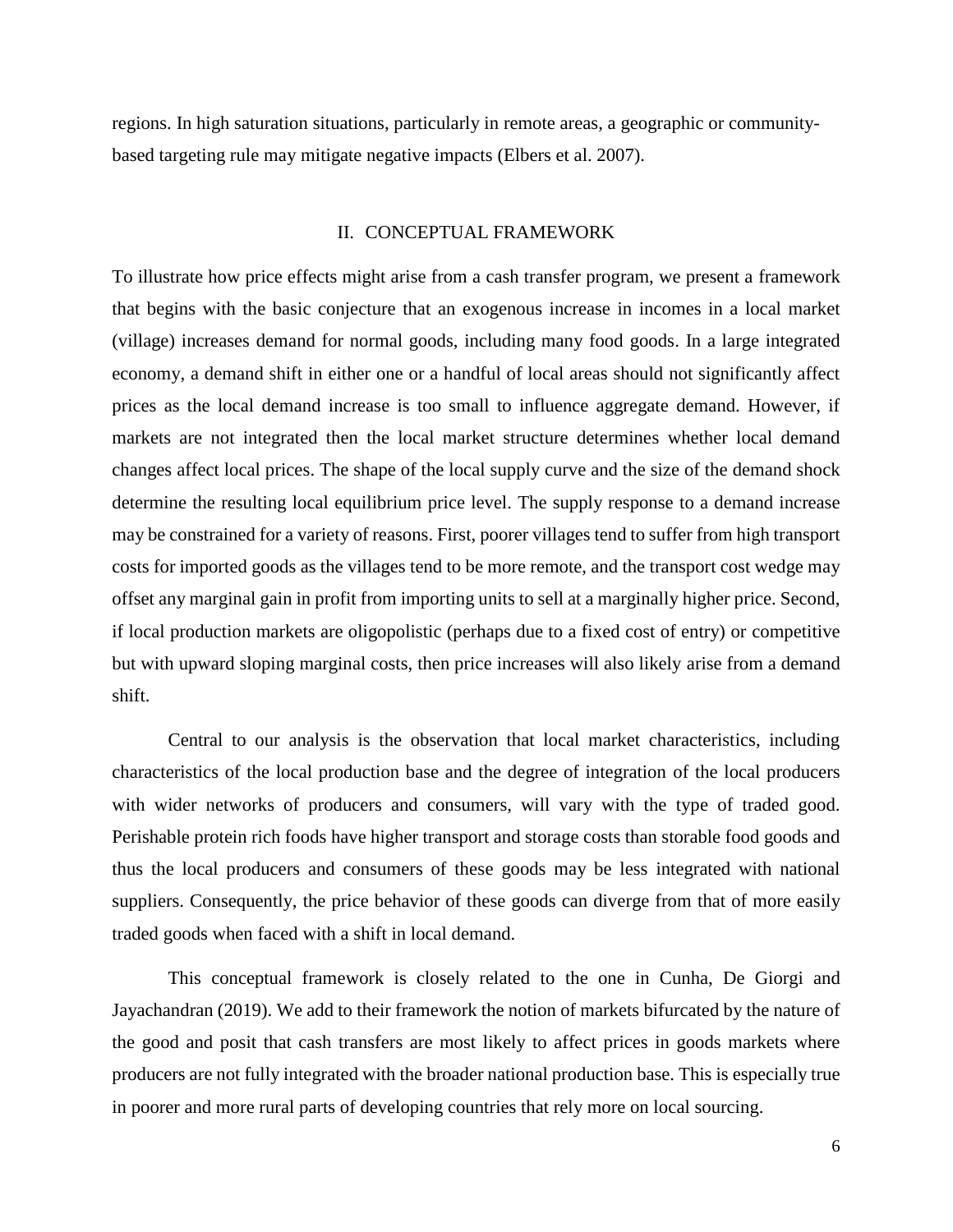#### *Price Responses to Increases in Demand*

Income gains from cash transfers will increase demand for normal goods as, by definition, the income elasticities of demand for these goods are positive.<sup>9</sup> Additionally, demand for nutritious foods may increase since anti-poverty programs such as conditional cash transfers (CCTs) typically broadcast messaging on recommended child feeding practices that can further shift demand. If supply does not fully respond to this demand shift, then prices will rise. Since any potential price change is related to the magnitude of the increase in demand, program saturation will be a relevant program feature. The higher the proportion of beneficiaries in the local economy, the greater the increase in aggregate demand and hence the greater potential for relative price change.

When an increase in demand for a good occurs in a competitive market with constant marginal production costs then the increased quantity demanded will be accommodated without a change in price. However, even a competitive goods market will translate a demand shift into higher equilibrium prices if the marginal cost of production increases with quantity. Alternatively, if the goods market is supplied by a limited number of producers, then oligopolistic competition can translate a demand increase into higher consumer prices. Consider, for example, a Cournot model with *N* producers of a homogenous good. We model total quantity demanded, *Q*, as:

$$
Q=F(p,X)
$$

where  $p$  is the good's price and  $X$  a demand shifter. If the demand function is additive in  $X$ , such that  $Q = g(p) + X$ , then the Cournot-Nash solution can be written as follows:

$$
\frac{\partial p}{\partial X} = -\frac{1}{N\left(\frac{\partial g(p)}{\partial p}\right)} > 0
$$

In other words, a demand shift will raise the price, while the magnitude of the increase depends on the shape of the demand curve and the number of producers in the market (which, in turn, is partly a function of the fixed cost of entry for potential competitors). This basic result holds for any normal good demand function with an additive shifter *X*.

l

<sup>9</sup> Del Boca, Pronzato and Sorrenti (2018) show that a CCT in Italy increased beneficiaries' demand for more nutritious foods.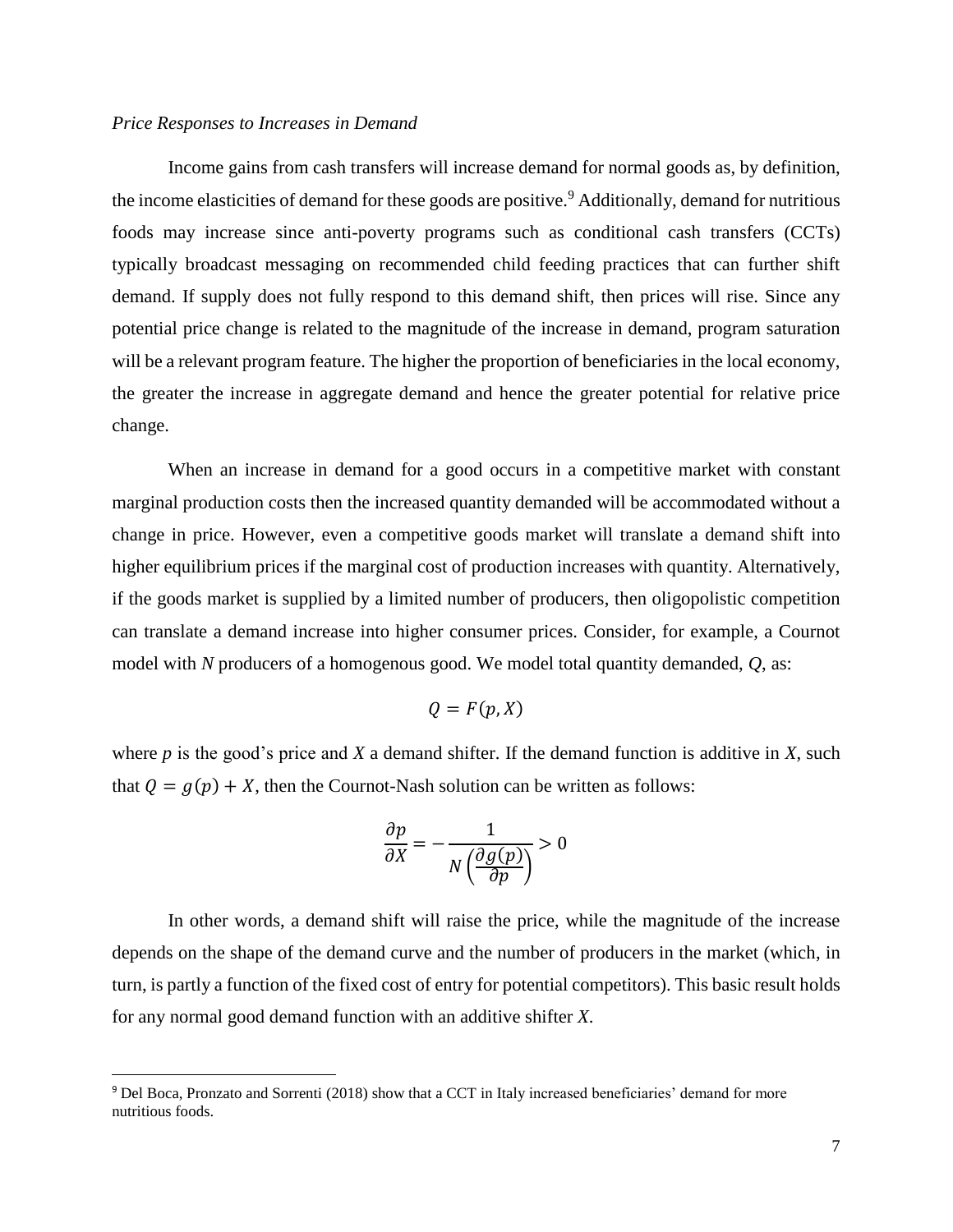#### *Local Market Structure Interaction with Goods Characteristics*

We now apply the general framework above to the specific setting of an isolated local market. The same logic applies: if the local market is competitive with constant marginal costs, then prices will not change with an increase in local demand. If instead marginal costs increase in total quantity or the local market is not perfectly competitive, then prices can rise alongside a rise in local demand.

The key difference for a local market is that the transport and storage costs of a good drive a wedge between the local and (presumed competitive) national price for that good. If the national competitive price of a good is  $p^n$ , and the import cost into the local economy is  $\delta$ , then any local good's price,  $p^l$ , as determined solely by local market forces, can be sustained as long as

$$
p^l \le p^n + \delta
$$

The import cost  $\delta$  and national price  $p^n$  define both an upper and a lower bound on local prices. Which constraint binds depends on whether the local market is a net producer or consumer of the good. When the local price exceeds the expression to the right of the inequality above, then arbitrage opportunities arise that would compensate for the cost of importation into the village – the local price of the good stabilizes at the national price plus the import and storage cost. This good-specific import and storage cost determines the "tradability" of the good between the local and national markets. For goods whose  $\delta$  is relatively low, the local market price will never substantially deviate from the national competitive price. However, there is far more scope for local market price deviations for perishable goods, such as fresh eggs, dairy, or fish, that would need relatively expensive dedicated technologies for transport and storage. For convenience, we term such goods, where  $\delta \gg 0$ , "non-tradables," and conversely "tradables" are goods for which *δ ≈ 0*. Therefore, in addition to program saturation and market structure, the tradable nature of the specific good in question is another factor that should determine the price response.

Imperfect competition is possibly a more realistic model for the local markets of many nontradables, given the smaller number of local producers for certain goods and the fixed costs to entry in these markets (such as the purchase and maintenance of livestock or fishing boats). We apply the imperfect competition framework above, with a linear shifter in the demand function, to local markets bifurcated by the type of the good, where we index a good by *T* or *NT* depending on whether the homogenous good is a tradable or non-tradable good. In this case, the effect of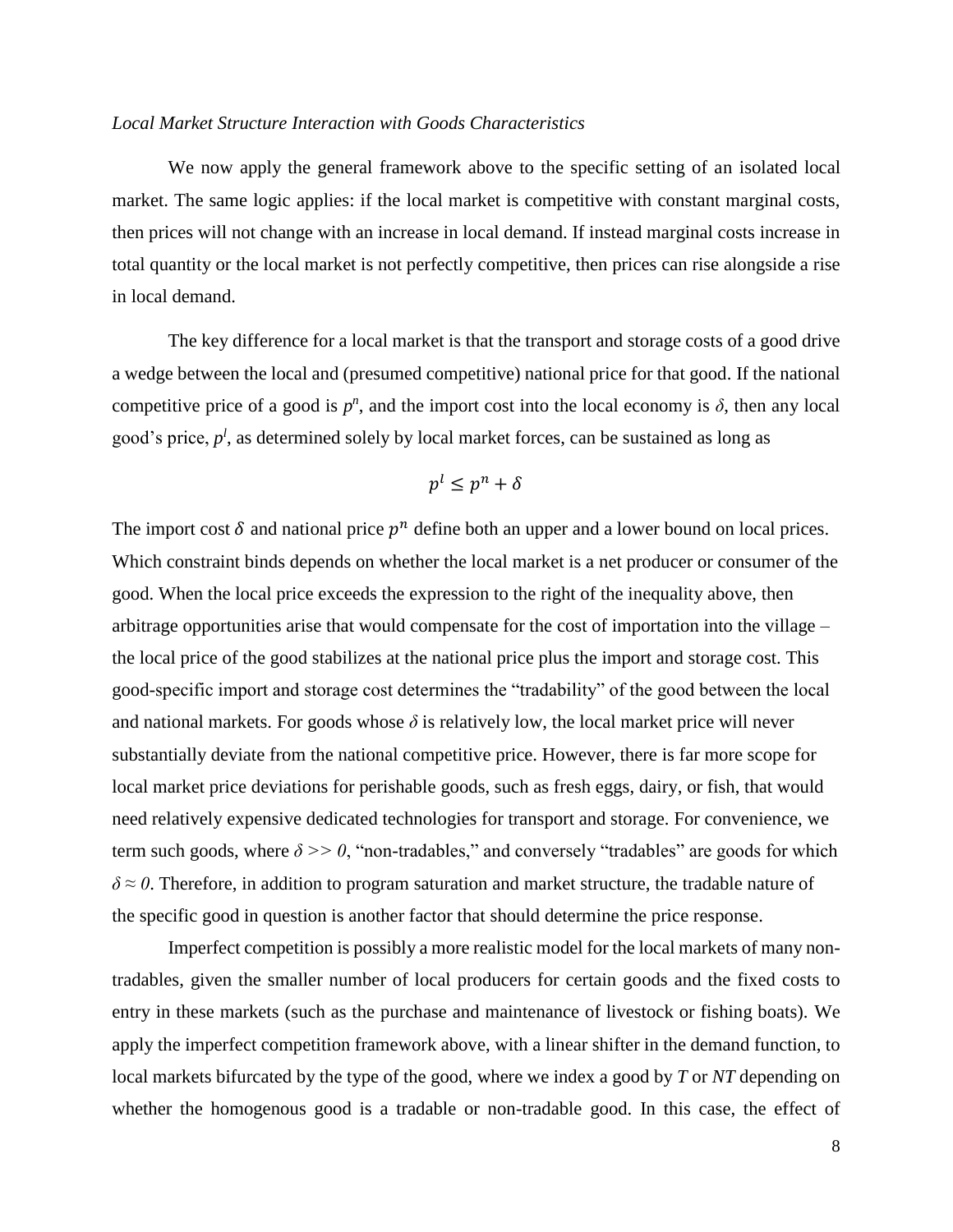increases in demand (i.e*.*, *∂XT > 0* and *∂XNT > 0*) on the equilibrium price will depend on the nature of the good and the initial local price level relative to the national price and import cost. For tradables, we have

$$
\frac{\partial p_T}{\partial X_T} = 0, p_T^l \cong p_T^n + \delta
$$

where we assume that import costs are low enough for these tradable goods to be bought from and sold to large integrated markets. For non-tradables that have a higher cost of import  $\delta$ ,

$$
\frac{\partial p_{NT}}{\partial X_{NT}} = -\frac{1}{N_{NT} \left(\frac{\partial g_{NT}(p_{NT})}{\partial p_{NT}}\right)} > 0, p_{NT}^l < p_{NT}^n + \delta
$$

or

 $\overline{\phantom{a}}$ 

$$
\frac{\partial p_{NT}}{\partial X_{NT}} = 0, p_{NT}^l \cong p_{NT}^n + \delta
$$

While arbitrage limits the magnitude of the change in the non-tradable good's price from a demand shift, the price increase may still be enough to affect consumption choice if  $\delta$  is large enough.<sup>10</sup>

In this framework, a price increase for non-tradables can be sustained indefinitely if the new equilibrium local price does not exceed the national price plus import cost. Our results are measured after 31 months of program exposure, suggesting that, even after a considerable amount of time, local supply responses to offset the demand increase from the cash transfer do not return the local price to the pre-program level.

Since we do not observe the number of local producers for perishable food goods, the fixed cost of entry, or the price threshold that may entice traders to import the good into the village, we cannot incorporate information about the structure of local markets into our analysis. This framework is used only for illustrative purposes; our empirical analysis focuses on prices preand post-program introduction, investigates the degree of good-specific price change, and how the magnitude of change is correlated with factors likely to cause a relative price rise in isolated

 $10$  For simplicity, we assume no cross-price elasticities between tradables and non-tradables. The basic intuition of differential price changes by goods type holds in a fuller model that allows for the two types of goods to be complements or, more likely in this context, substitutes.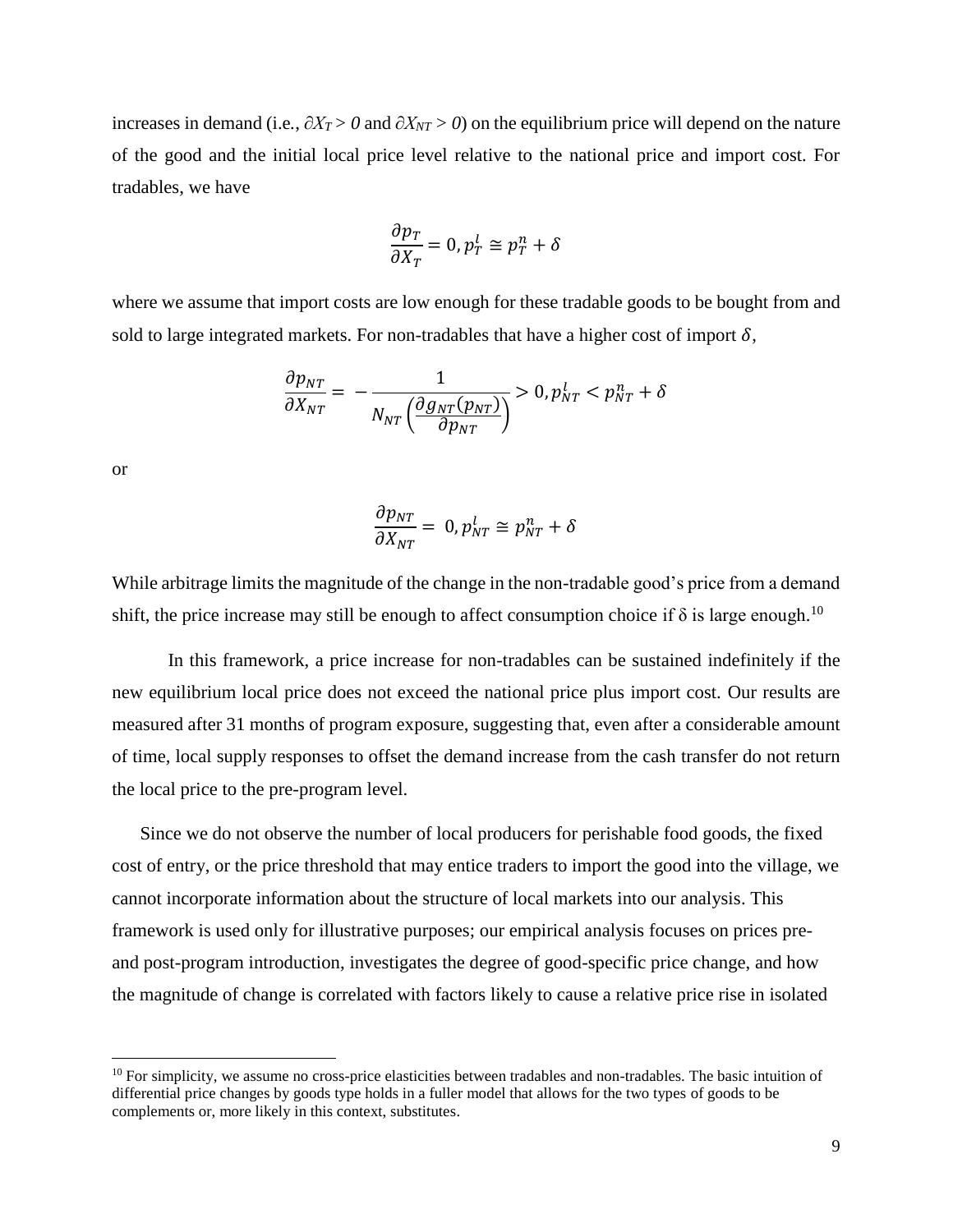markets. These factors include the degree of program saturation and the degree of tradability of the particular good.

#### III. THE CASH TRANSFER PROGRAM AND EXPERIMENTAL DESIGN

The *Pantawid* cash transfer program has been in place since 2008 and is targeted to individual households based on a proxy means test for household income with eligibility cutoffs determined by province-specific poverty lines. Starting with an initial pre-pilot of 6,000 households, the program reached approximately 4.5 million households by 2015 (DSWD 2015). For comparison, the Indonesian *Program Keluarga Harapan* covered 1.5 million households after five years (Nazara and Rahayu 2013) and the fully scaled-up Mexican *PROGRESA/Oportunidades* program covered 5.8 million households (World Bank 2014).

The program gives eligible households cash transfers if the households enroll children in school and use maternal and child health services. Eligibility is granted if a household not only has a proxy means test score below the provincial poverty line but also contains children ages 0 to 14 years or a pregnant woman at the time of assessment. Eligible households receive a combination of health and education grants every two months, ranging from  $\overline{P}500$  to  $\overline{P}1,400$  (approximately US\$11 to US\$32) per household per month, depending on their number of eligible children and compliance with program conditions.<sup>11</sup> The expected transfer size equaled approximately 23 percent of per capita beneficiary consumption. By way of comparison, the Mexican CCT *PROGRESA* transfers were about 22 percent of beneficiary consumption, while those from the Brazilian CCT, *Bolsa Família*, were about 12 percent (Fiszbein and Schady 2009).

Our analysis is based on an experimental design implemented during the pilot phase of the program. A village-level randomized evaluation, stratified by eight purposively selected municipalities in four provinces (in some of the poorest areas of the country), was implemented

 $\overline{a}$ 

<sup>&</sup>lt;sup>11</sup> Poor households with children ages 0 to 14 years or pregnant women receive a lump sum health grant of  $P_{500}$ (about US\$11) per household per month if (i) all children under age five attend growth monitoring visits at the local health center; (ii) pregnant women seek regular antenatal care; (iii) school-age children (6 to 14 years) accept school-based deworming; and (iv) a household member attends monthly health and nutrition workshops. Households can also receive a monthly education transfer of up to ₱300 (about US\$6.50) per child (for three or fewer children) enrolled in and attending at least 85 percent of school days in primary or secondary school for the duration of the school year.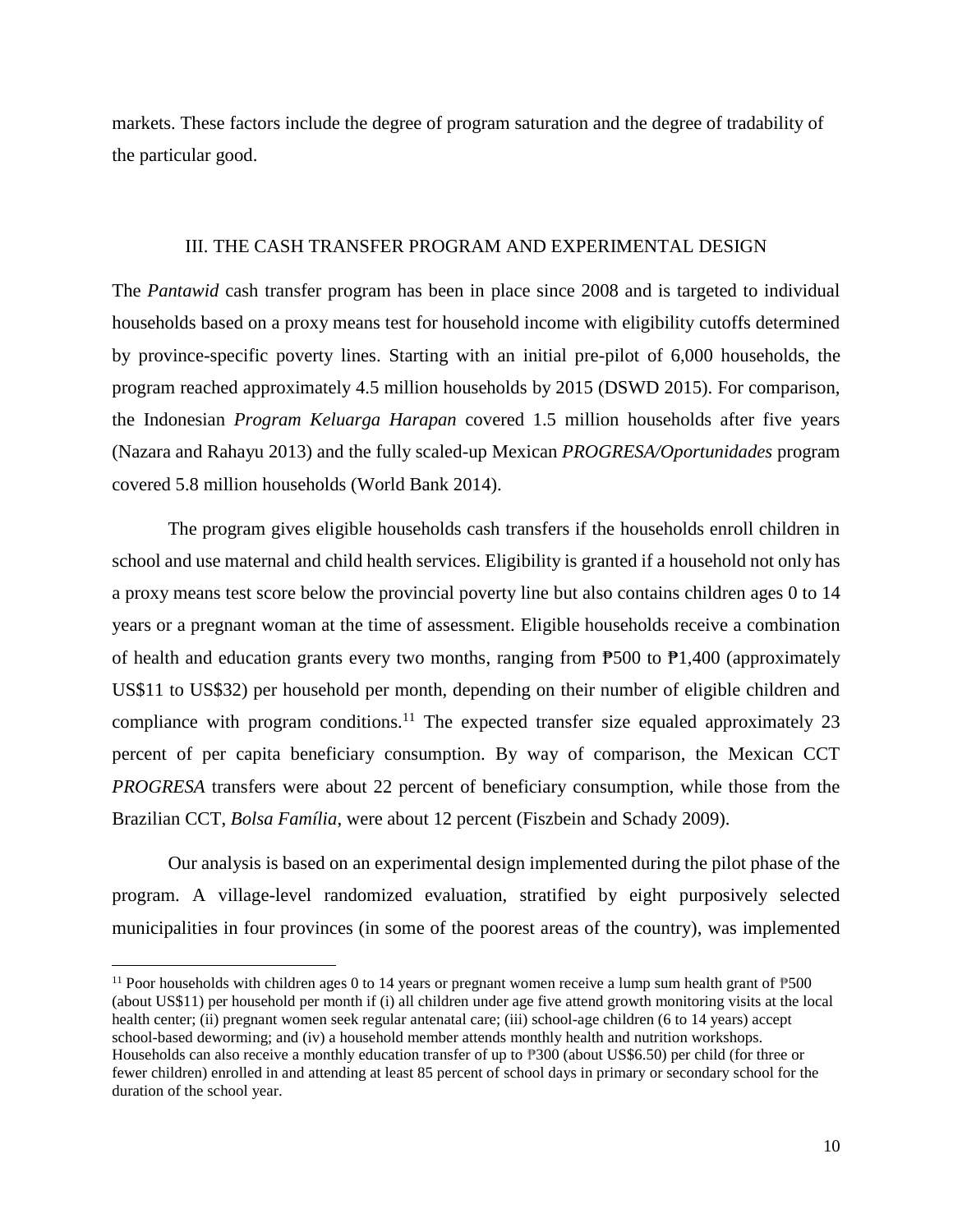for the pilot phase of *Pantawid* to inform program scale-up (Chaudhury, Friedman, and Onishi 2013). The Household Assessment Form to estimate proxy means scores for beneficiary selection was fielded in these eight municipalities between October 2008 and January 2009; we use these data to calculate potential program saturation at baseline. A total of 130 villages in the eight municipalities were then randomly assigned to treatment or control status with equal probability.<sup>12</sup> A follow-up detailed household survey was conducted in October and November 2011, thus allowing for a program exposure period of 30 to 31 months.

# IV. EMPIRICAL STRATEGY AND DATA

#### *Empirical Strategy*

Our analysis uses variation across villages in treatment assignment to identify program impact on local prices and child nutrition.<sup>13</sup> To study the effects of these price changes on household behavior, we analyze the direct program impacts among eligible households and then estimate the spillover effects among nonbeneficiary households, defined as non-poor households that nonetheless have eligible children. Since potential program saturation is a key mediator of the cash transfer's impact on prices of non-tradable goods, we allow the indirect effect to vary by program saturation. A secondary analysis exploits the staggered rollout of the program in a national sample of villages to estimate the covariation of food prices with village-level program exposure.

*Data*

l

 $12$  The experimental sample selection occurred in three stages. First, provinces that did not have the program as of October 2008 were selected. Three of the 11 available provinces were excluded due to security concerns. Four of the remaining eight provinces were chosen (Lanao Del Norte, Mountain Province, Negros Oriental, and Occidental Mindoro) to span the three macro areas of the country (North, Visayas, and Mindanao). Second, in each province, two municipalities were selected to represent the average poverty level of areas covered by the program in 2008. Third, villages in each municipality were randomly assigned to treatment or control by a computer based random number generator.

<sup>&</sup>lt;sup>13</sup> We thus identify impacts of the program by comparing similarly (non) poor households in treated and control villages. Our SUTVA thus relies on a lack of spillovers across villages. However, even if SUTVA is violated across villages, i.e. prices are higher in control villages due to connected markets or something, we might except higher stunting in those villages, leading our estimates to be a lower bound of the impact of Pantawid on prices and stunting. In addition, we have no evidence even of within village effects on wages.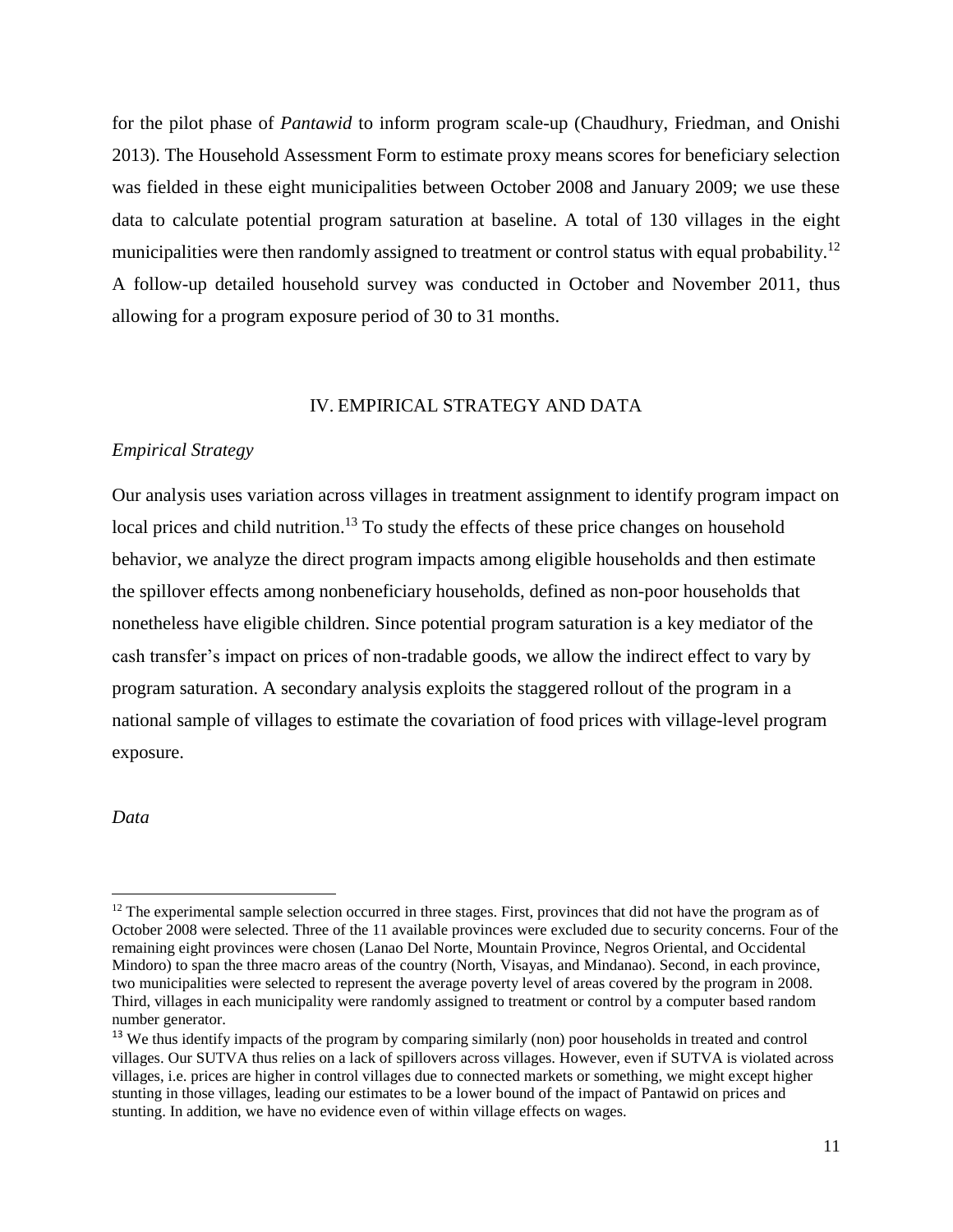We use four data sources in our analysis. Our primary data source is the specialized household survey data from the randomized evaluation of *Pantawid* that contains information on consumption, select food prices, child anthropometry, health care utilization, labor supply, demographic composition and other behavior. We also use village-level administrative data on program saturation, data on unit values of food prices from the national household budget survey, as well as the Household Assessment Form that determined program-eligible households in 2008.

#### Household Data from the 2011 *Pantawid* Impact Evaluation

2,555 households were surveyed in the eight study municipalities during the follow-up survey.<sup>14</sup> With an eye toward investigating potential spillovers on nonbeneficiary households, the study population included 1,418 households that were eligible for the transfers, as well as 1,137 households that had proxy means test scores *above* the provincial threshold but had age-eligible children or pregnant women. For anthropometric outcomes, we focus on children ages 6 to 36 months at the time of the follow-up survey, while for food intake, we consider children aged 6 to 60 months. Further details on sample sizes, program take up, anthropometric measures, and the robustness of our results to trimming cutoffs for the anthropometric measures are presented in Annex 1.

#### Program Saturation

 $\overline{\phantom{a}}$ 

We have comprehensive village-level data on the number of households enrolled in *Pantawid* each year from 2009 to 2015 as reported by the provincial office of the Department of Social Welfare. These data allow us to calculate annual village level program saturation, defined as the number of beneficiary households for that year divided by census bureau estimates for the total number of households in the village in 2015. We use this measure in conjunction with the food goods unit value information from the household budget survey.

We also calculate potential program saturation for the villages in our experimental survey sample, defined as the number of households with a proxy-means test score below the provincespecific poverty threshold divided by the village population. As the municipalities selected at this stage of the program were among the poorest in the Philippines, it is no surprise that in many of

<sup>&</sup>lt;sup>14</sup> Household-level attrition from the baseline sample was 11.4 percent (80 of 624 households) in treated villages and 11.2 percent (80 of 634 households) in control villages, with no evidence of a significant difference by treatment status (Chaudhury, Friedman, and Onishi 2013).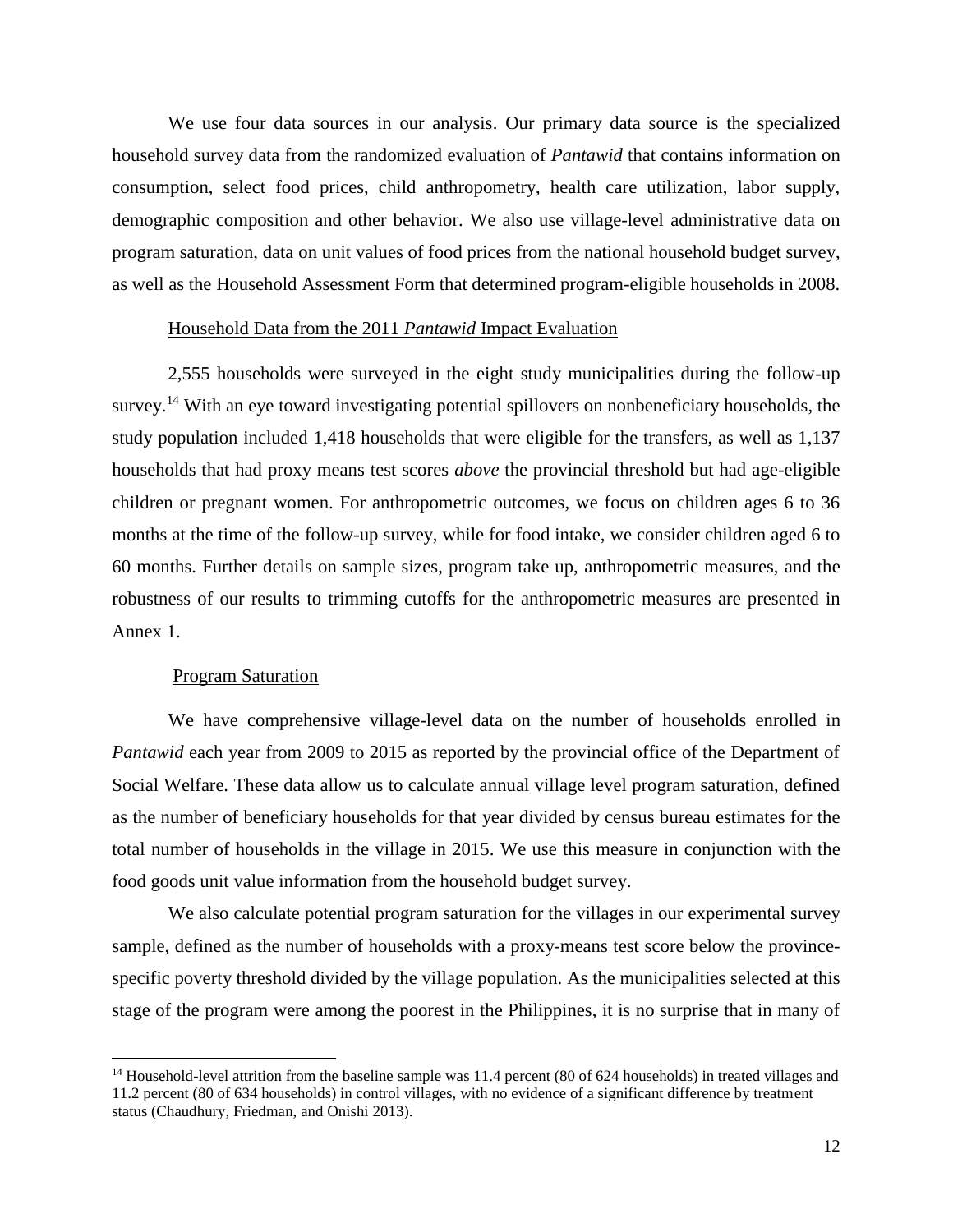the study villages, a high proportion of the total population was eligible to receive program benefits. Figure 1 presents a histogram of this proportion of eligible households from among all households in the village for the treatment and control villages. Although there is a good degree of dispersion in this saturation measure, some villages have up to 90 percent of the household population eligible to receive benefits. The median village saturation level in the experimental sample is 65 percent, and the mean is 62 percent. This figure also suggests that program saturation was balanced across treatment and control villages: a two-sample Kolmogorov-Smirnov test has a p-value of 0.945, suggesting equality of saturation in the two distributions. Highly saturated villages are equally likely to be found in treatment and control suggesting that the saturation distribution is not significantly different.

#### Household Budget Survey Data

 $\overline{\phantom{a}}$ 

We use the 2009, 2012, and 2015 rounds of the Philippine national household budget survey, the Family Income and Expenditure Survey (FIES), which collected detailed consumption data in 8,500 villages, to calculate unit values of food items. There are 93 food items common across all three rounds of FIES; we construct a unit value for each food item, and then aggregate these into 15 food categories provided by FIES.<sup>15</sup> Annex 2 details how we constructed these data. We relate the median village-level unit values for these 15 categories with the village's *Pantawid* program saturation in 2009, 2012, and 2015 to study the relationship between *Pantawid* and food prices. <sup>16</sup>

#### The Household Assessment Form and the Balance of Baseline Data

The Household Assessment Form survey used to assess household eligibility for *Pantawid* also serves as a baseline for our analysis. This information, which is relatively limited in scope, is primarily used to determine the potential program saturation of each village in the RCT sample as well as assess balance across treatment and control villages for the sociodemographic and economic information collected. We explore baseline balance for

<sup>&</sup>lt;sup>15</sup> The 15 categories are: regular rice; other rice; roots and tubers; fresh eggs; processed eggs; fresh fish; processed fish; fresh meats; processed meats; fresh fruits; fresh vegetables; processed rice and grains; coffee, cocoa, and tea; sugar; and milk products.

<sup>16</sup> An important distinction between the analysis of FIES data and our core analysis using the *Pantawid* survey is that the FIES analysis exploits the staggered rollout of *Pantawid* throughout the country and relates village level prices with saturation. Unlike our core analysis, which relies on the randomized assignment of villages to treatment, this analysis does not leverage experimental variation.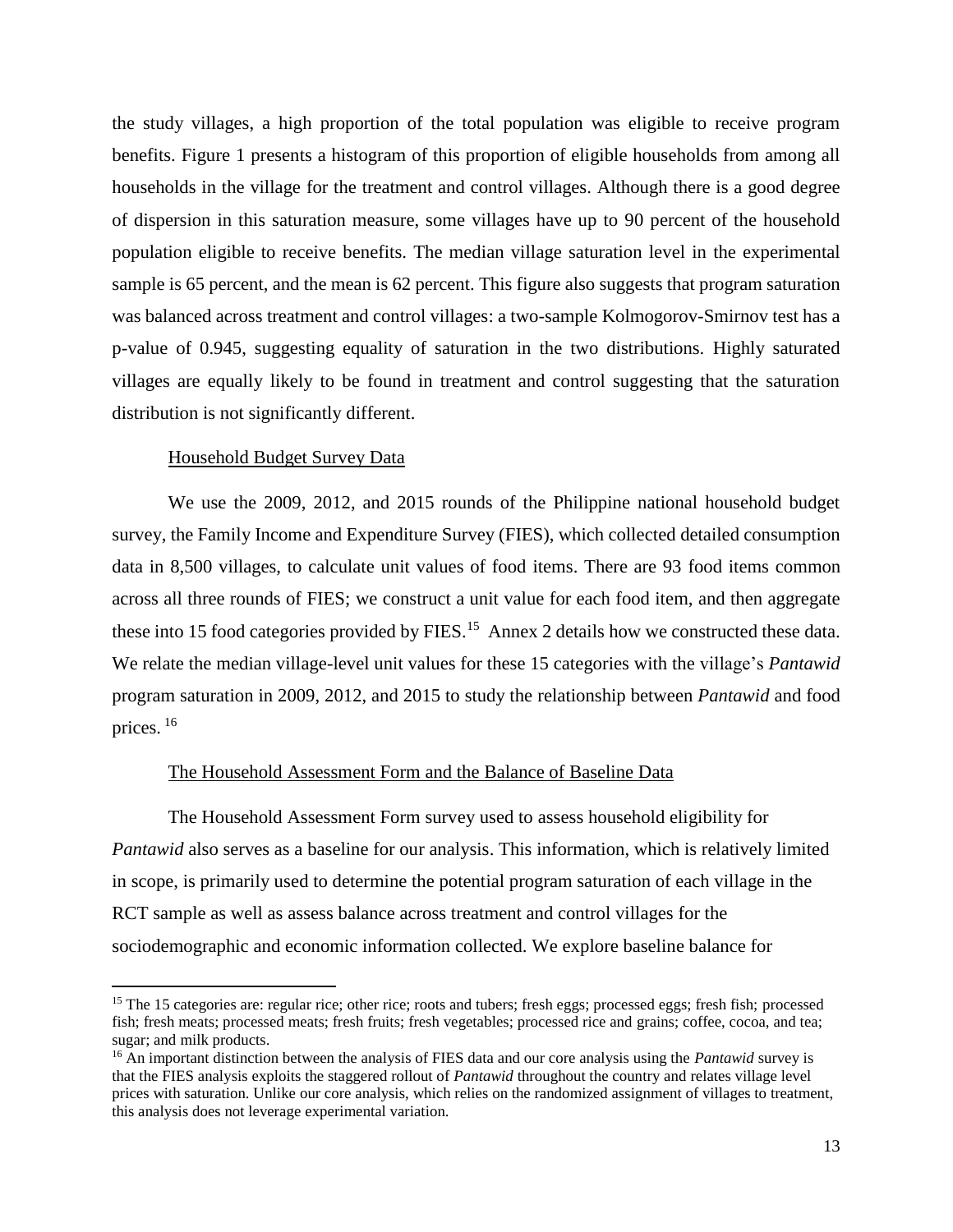beneficiary and nonbeneficiary households respectively. Appendix Tables 1 and 2 present the control means, difference between treated and control means, the corresponding p-values for tests of equality, and standardized mean differences. Overall, the samples of beneficiaries and nonbeneficiaries appear balanced. Among beneficiary households, none of the 28 comparisons is imbalanced. For the nonbeneficiary households, balance is almost as comprehensive: only three of 28 comparisons between treated and control areas are significantly different at the 10% level or less. Nonbeneficiary households in treated villages are less likely to own video recorders or motorcycles, and more likely to have walls made of light materials. However, overall wealth, as measured by the logged proxy means test score, is highly balanced between treated and control areas. Furthermore, no standardized mean difference is greater than 0.25, which again suggests a significant degree of balance (Imbens and Wooldridge, 2009). Finally, since the program was randomized at the village level, we can also use the omnibus test of joint orthogonality. The omnibus test has an F-statistic of 2.03, suggesting that the baseline characteristics are jointly unrelated with treatment status.

Because we carry out analyses with interactions between treatment and saturation, we also explore baseline characteristic balance among nonbeneficiary households for those in villages above and below the median saturation level (Appendix Tables 3 and 4), and those in the top quartile of saturation (Appendix Table 5). These comparisons confirm the overall balance of the experiment. For nonbeneficiary households in the above-median saturation areas, 22 of 28 comparisons, including the proxy means test score of wealth, household head's education, and children's school attendance, are balanced.<sup>17</sup> Treated households are slightly smaller and slightly more likely to have light roof and wall materials. They are also slightly less likely to own a video recorder, telephone, or refrigerator than households in control areas. One standardized mean difference, for household size, exceeds the 25 percent threshold that may imply concern. In areas in the top quartile of saturation, 18 of 28 comparisons, again including proxy means test of wealth, are balanced. In this level of saturation, however, children aged 6 to 11 years in treated villages

 $\overline{\phantom{a}}$ 

 $17$  To rule out differential access to services driving the observed effects on prices and child anthropometry, we compare above median saturated treated and control villages. We do not find evidence of such differential access to health clinics or electricity. Although none of the comparisons are significant, if anything, the point estimates suggest treated villages have slightly higher levels of access: 80 percent of all above-median saturated control villages have a health unit in the village while 90 percent of above-median saturated treated villages do. Similarly, 63 percent of all households in above median saturated control villages and 66 percent in treated villages have access to electricity.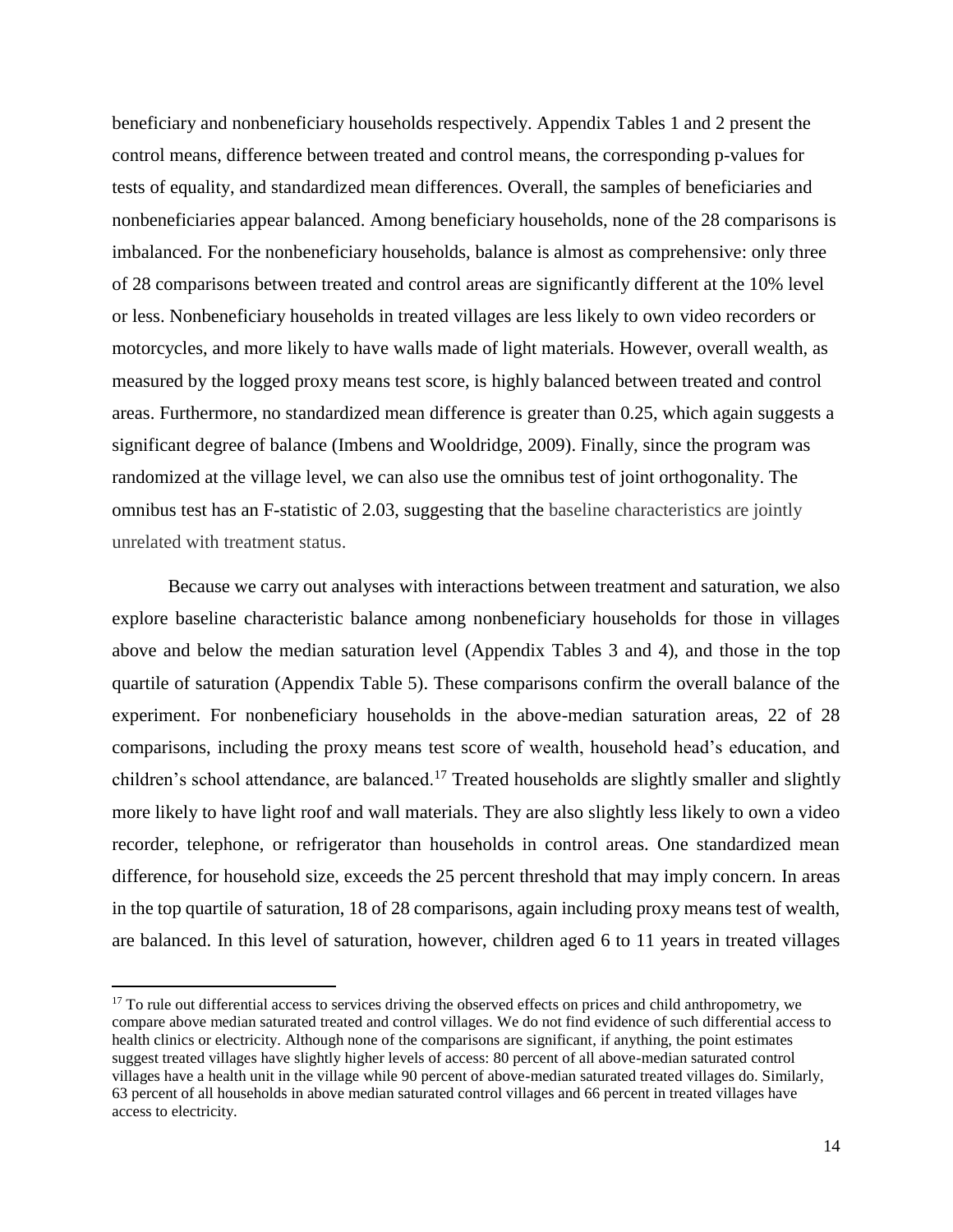are more likely to have been in school than those in control villages. As in above median saturated areas, treated households tend to be a little smaller, although this time the standardized mean difference is below the 0.25 threshold, at -0.19, and are less likely to have strong wall materials, or own a video recorder, stereo or refrigerator. However, treated households in these villages are also more likely to have their own toilet and are less likely to share a water source. We explore any potential effects of this imbalance in household size in further detail in the next section. In the below-median saturated areas, households are balanced along all 28 dimensions.

# V. RESULTS

#### *Impacts on Beneficiaries*

#### *Direct Anthropometric Impacts*

*Pantawid* incentivized the health- and education-related behavior concerning children in beneficiary households. Kandpal et al. (2018) show that the program reduced severe stunting among young beneficiary children. Table 1A reproduces these main impacts among program beneficiaries on outcomes related to these targets. A range of nutrition indicators was investigated, as reducing childhood malnutrition is one of the main goals of *Pantawid*. The considered age group for these indicators is children ages 6 to 36 months, as these children transit a critical developmental period for physical growth—often referred to as "the first 1,000 days." Children in this age range also are likely to have lived most or all their lives exposed to the program. The estimated impact on the height-for-age z-score suggests an improvement of 0.3 standard deviation (although this is somewhat imprecisely measured). The estimated impacts on the likelihood of stunting suggest a reduction of 2 percentage points, and on the likelihood of severe stunting a reduction of 9.3 percentage points (with the latter being significantly different from zero at the five percent level). Stunting is the most commonly used measure of chronic malnutrition, believed to reflect extended periods of inadequate nutritional intake and/or chronic infection. No program impacts were found on other measures of severe or acute malnutrition, such as wasting or severe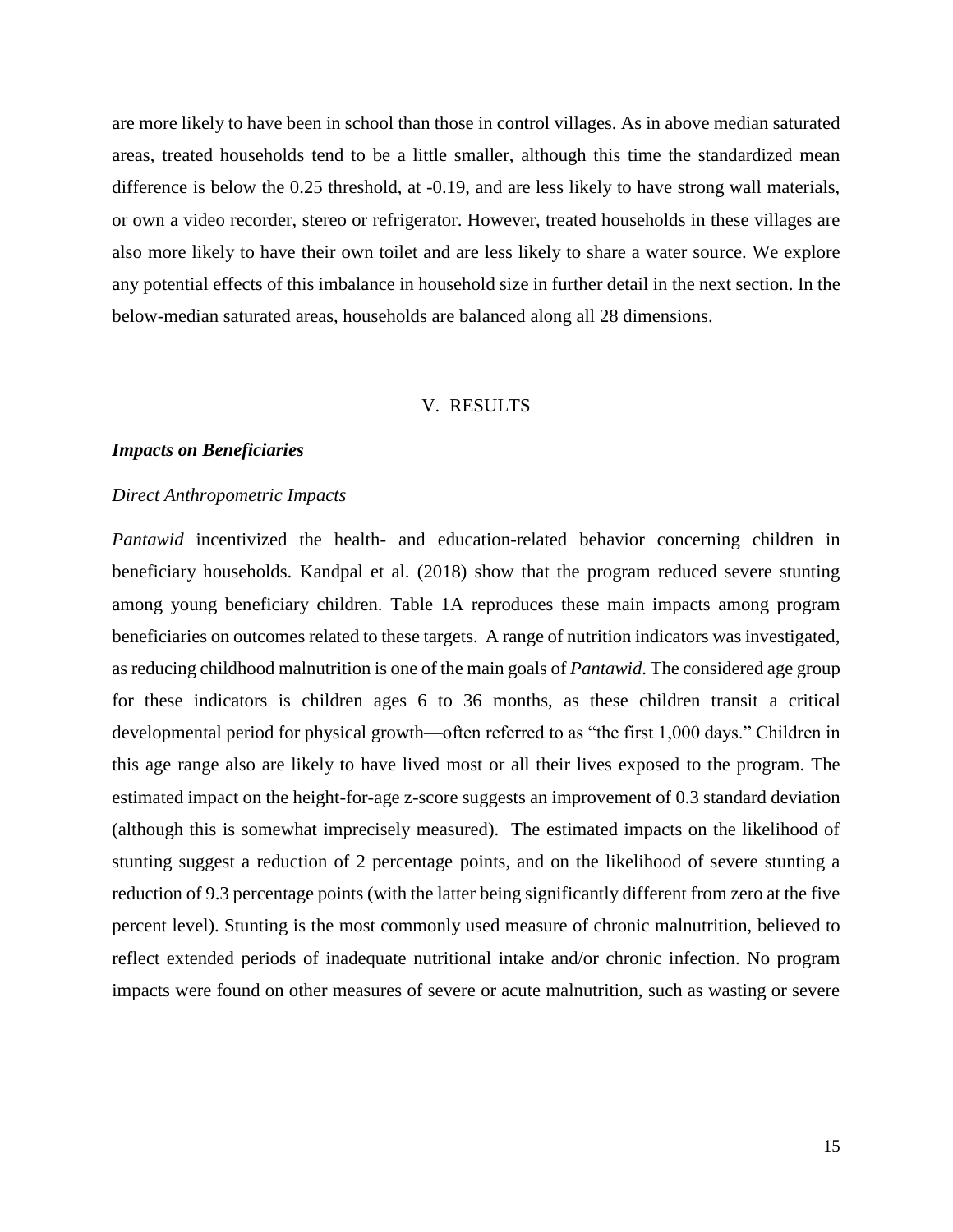wasting.<sup>18</sup> For the average beneficiary child there may only have been a limited improvement in nutrition status, but for the most disadvantaged there was a marked improvement.<sup>19</sup>

# *Direct Expenditure and Consumption Effects*

l

A channel through which the cash transfer may have improved child anthropometry is through an increase in the consumption of food goods associated with increases in child heightfor-age. We look for evidence of this in two ways, first with respect to reported spending patterns of various food goods and, second, with the reported food intake of young children. Table 1B reports the program impacts on the household food budget share in column 1 and, in columns 3 to 5, the impacts on consumption of a selected number of individual food goods by children younger than age 60 months, based on parents' recall over the week before the survey.<sup>20</sup>

In beneficiary households, the cash transfer increases available resources. Indeed, we find that the total food share of the household budget declines almost three percentage points, indicating that households are moving along the food Engle curve, as would be predicted after a gain in income. Among beneficiary children in *Pantawid* villages, there was an 8.2 percentage point increase in parents feeding their children (ages 6 to 60 months) eggs and a 6.9 percentage point increase in dairy as well as some indication of greater frequency of meat and fish consumption (although not precisely estimated) during the previous week compared with children in nonprogram villages. We show in Appendix Table 7 that saturation dampens the gains to beneficiary children's anthropometry in treated villages.

<sup>&</sup>lt;sup>18</sup> Stunting is measured as height-for-age  $\lt$  -2 standard deviations (SD), and severe stunting is measured as heightfor-age < -3 SD, applying the World Health Organization (WHO) Child Growth Standard (WHO 2006). Analogously, wasting is measured as weight-for-age < -2 SD and severe wasting as weight-for-age < -3 SD, applying the same WHO Child Growth Standard.

<sup>&</sup>lt;sup>19</sup> de Hoop et al. (2019) document education impacts of *Pantawid* and show that similar to findings from other CCT programs, the schooling behavior of age-appropriate children improves 4 percentage points for enrollment and 2 to 3 percentage points in attendance, depending on the age group analyzed. These improvements are apparent despite an already high level of enrollment and attendance in comparison communities.

 $20$  Protein-rich foods such as eggs, meat, fish, and dairy are particularly important for the linear growth of young children (Baten and Blum 2014; Moradi 2010). Appendix Table 6 shows that the young Filipino children in our control communities eat a diet besides rice, which is almost universally eaten, consisting mainly of eggs, fish, green vegetables, and bananas. (We did not ask about rice consumption of young children, but the Philippine national nutrition survey confirms that virtually all Filipino children eat rice every day (Denney et al. 2018).) The chief sources of protein, then, are eggs, fish, and some meat with little dairy or legumes consumed. These patterns are similar to infant and young child feeding practices reported by Denney et al. (2018) using the Philippine national nutrition survey, suggesting that the children in the *Pantawid* survey are comparable to the average Filipino child in as far as eggs and fish are the most important protein sources for them.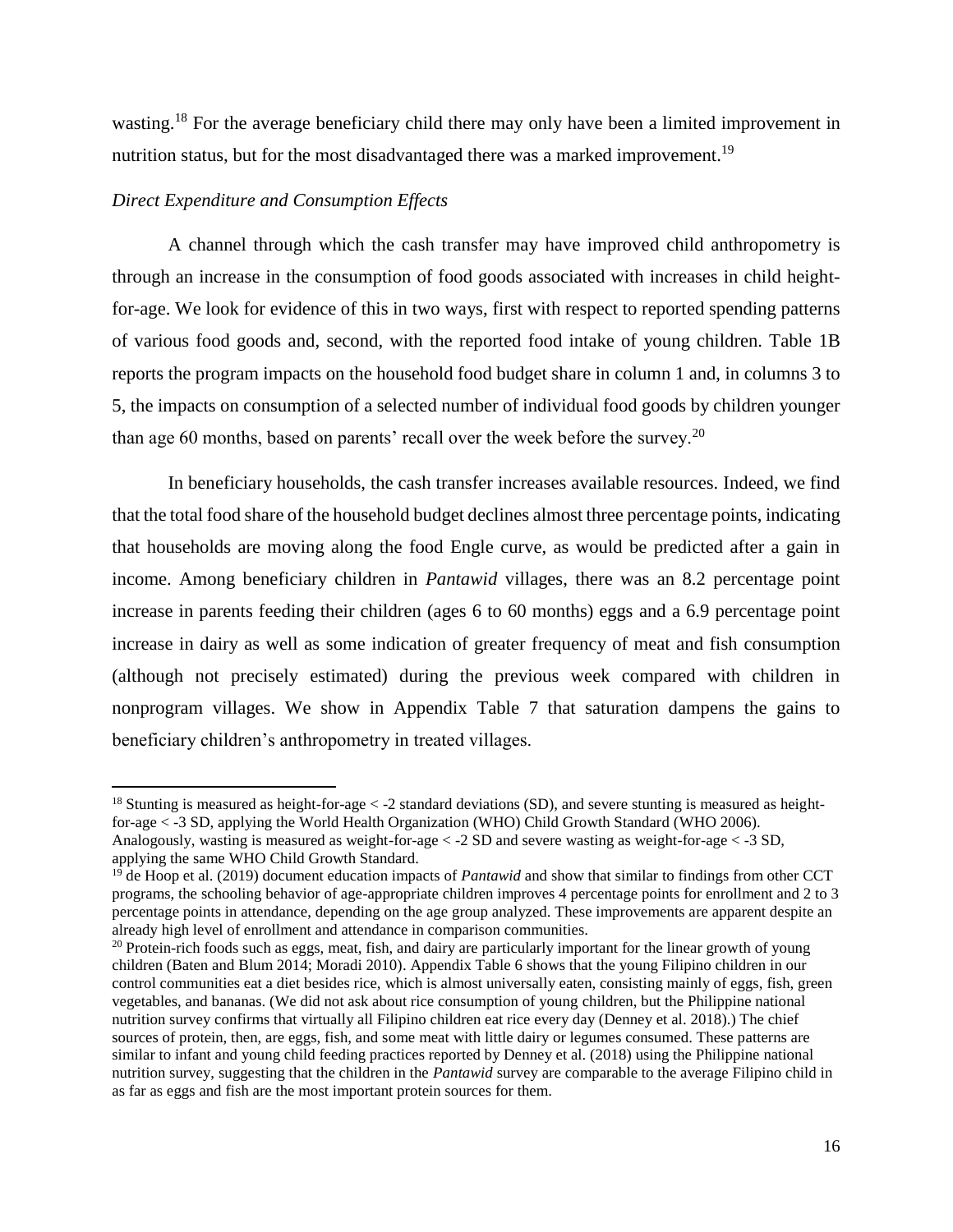# *Impacts on Local Prices*

 $\overline{a}$ 

The second step in the proposed causal chain from a local cash influx to nutrition-related impacts on nonbeneficiaries, after a rise in local aggregate demand, is the presence of higher food prices. We thus explore the covariation between the rollout of *Pantawid* and food prices. We begin by examining changes in the household reported prices of a few individual food goods recorded in the 2011 experimental sample. This information was recorded only for three individual foods of standardized quality – eggs, rice, and sugar.<sup>21</sup> Eggs are therefore the key non-tradable protein in this portion of the analysis, while rice and sugar are storable and hence more easily traded foods.

Figure 2 shows the relationship between height-for-age z-scores of children ages 0-3 years with respect to the price of eggs and that of rice. We see that height-for-age decreases in the price of eggs but not in the price of rice, an indication that the price of protein is a factor in determining child height-for-age. Figure 3 shows how the price of eggs co-varies with program saturation in treated and control villages. First, at low levels of saturation, there is no difference in the price of eggs between treated and control villages. In control villages, the relationship between price and (potential) program saturation is flat or, if anything, slightly negative, perhaps reflecting that higher saturation control villages are poorer (as higher saturation means more households below the provincial poverty threshold.) However, in treatment villages, as saturation increases, and particularly past the median level of 65 percent, we observe a positive relationship between prices and saturation. The price of eggs, a key signal protein-rich food, thus covaries with program saturation.

Panel A in Table 2 explores through a regression framework how price levels vary at the time of the survey between program and control villages. None of the price differences are significantly different from zero and the point estimates for rice and sugar are close to zero as well. Although not precisely estimated, the point estimate for the price of eggs stands almost 2 percentage points higher, indicating some divergence in relative price difference between the storable goods, such as rice and sugar, and the perishable good, eggs.

Price differences emerge more clearly when the program indicator is interacted with saturation. Panel B in Table 2 shows that egg prices increase by 16 percent as we go from zero to

<sup>&</sup>lt;sup>21</sup> Eggs refer to chicken eggs, rice to commercially milled rice, and sugar to commercially sold brown or white sugar.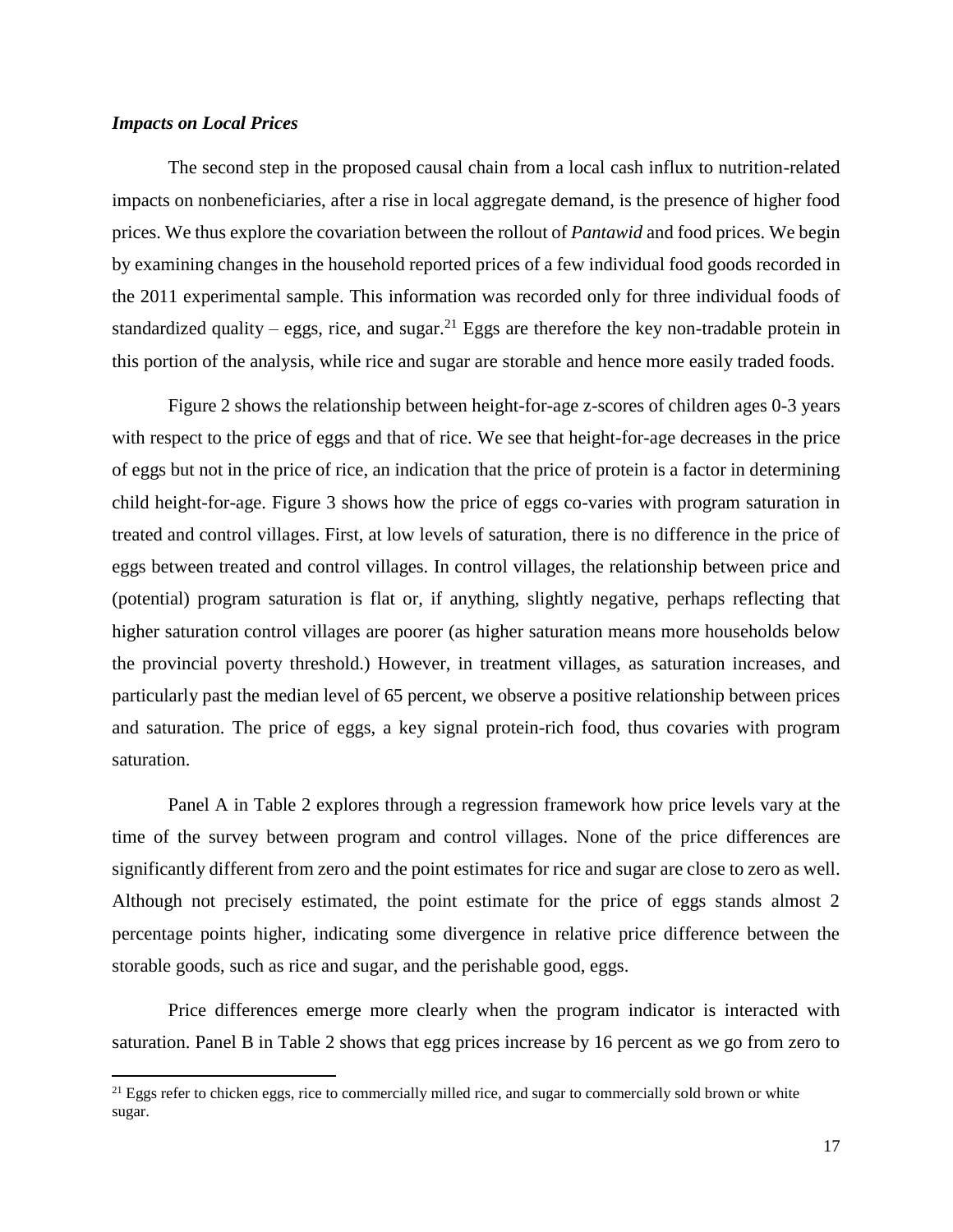maximum observed saturation of 94.7 percent. In panel C of Table 3, we see that the interaction effect indicates a price increase of approximately six percentage points in above-median saturated treated villages in comparison to the controls. Although not precisely estimated, the interaction effect of being in a top quartile saturated treated village (panel D in Table 3) is associated with a price increase of 5.4 percent. The price changes in high saturation villages for the "tradable" goods, rice and sugar, are small in magnitude and not precisely estimated. As eggs are the most perishable good in this three-good comparison, the price changes are consistent with the predictions discussed above—we observe a price rise in saturation in program villages, but only for the non-tradable good.

We continue the exploration of price changes and program exposure with official price data. First, Appendix Table 8 explores the covariation in food prices and program saturation using a monthly time series of item-specific food prices collected in each of the Philippines' 81 provinces by the Philippine Statistics Authority from 2006 to 2014.<sup>22</sup> We present prices for three largely nontradable goods – fresh eggs, fish, and chicken – and three tradable goods – rice, snacks, and sugar. The three largely "non-tradable" goods all exhibit price increases correlated with changes in program saturation at the provincial level, although the estimated coefficients don't reach the standard levels of precision. If we take the point estimates for the coefficients at face value, maximum observed program saturation at the province level data is 0.40, suggesting that provincial prices for eggs can rise as much as 7.7 percent (0.192\*0.40) because of price effects from the *Pantawid* program. Maximum price increases are on the order of 5 to 6 percent for fresh fish and chicken. In contrast, the coefficients for the three tradable goods show much smaller price covariation with program saturation. This pattern of results is also apparent in the first differenced specifications, with covariation between price changes and program saturation changes for the

l

 $^{22}$  In each province, price enumerators visit six markets, four rural and two urban; however, the locations of these markets are unknown to the researchers. Since these price data serve as an input to the Consumer Price Index of the Philippines, rigorous field controls are used to ensure the quality and comparability of goods assessed (Philippine Statistics Authority 2015). In the analysis, the average annual provincial price for each good, *Pipy*, is related to program expansion according to the following specification:  $P_{ipy} = \gamma_0 + \gamma_1 S_{py} + F_p + F_y + \varepsilon_{ipy}$ , where *S* is the provinceyear-specific saturation measure and *i*, *p*, and *y* index good, province, and year. The specification also includes province and year fixed effects,  $F_p$  and  $F_\nu$  respectively. Standard errors are clustered at the province level. The coefficient of interest,  $\gamma_1$ , captures the good-specific price deviation from its provincial mean level, net of common year effects, as a function of the (mean-differenced) changes in provincial program exposure. We also explore an alternative specification that regresses the year-on-year difference in a food good price on the contemporaneous change in program exposure, also controlling for common year fixed effects.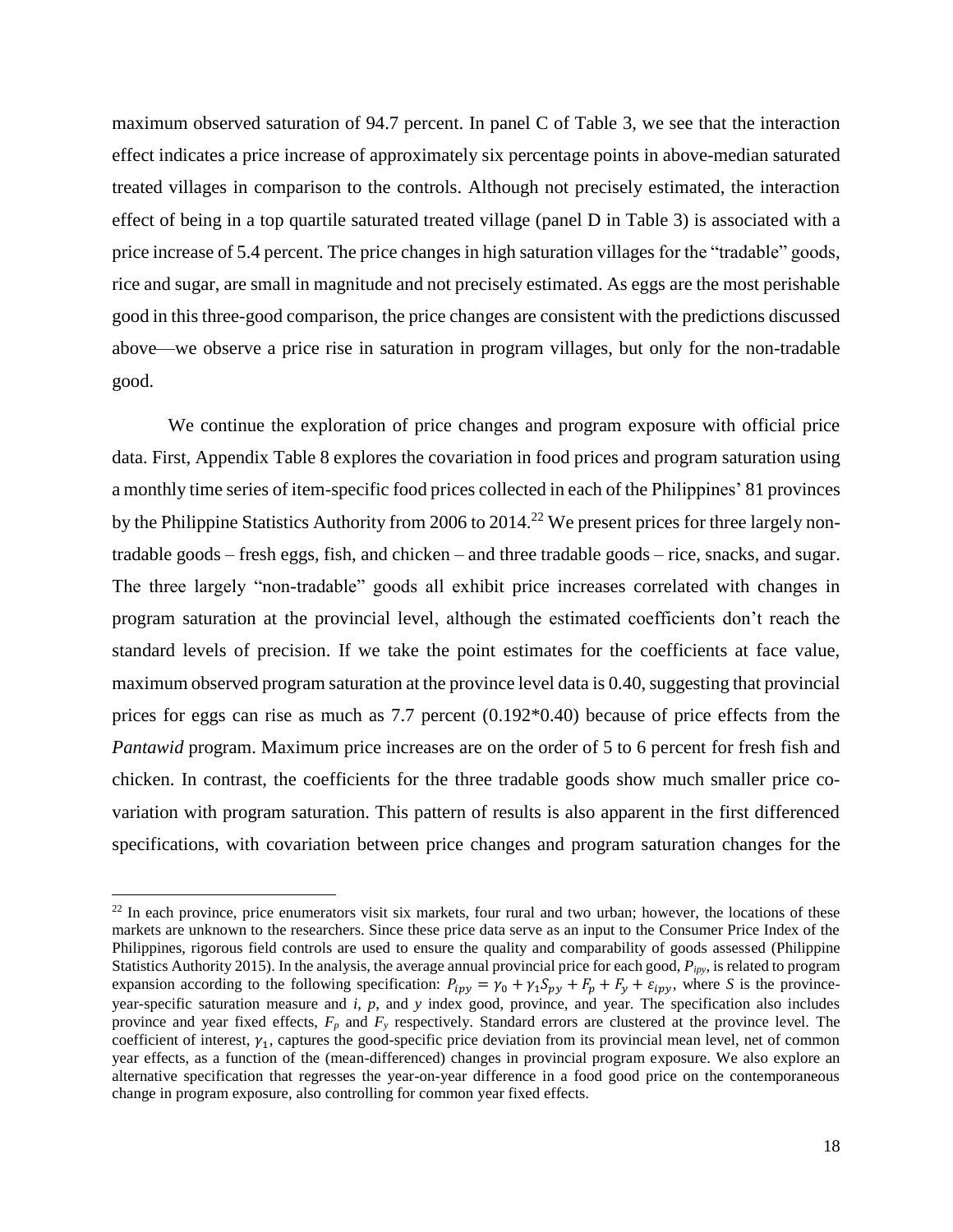three protein-rich foods but not for other foods (and here some of these difference estimates reach standard levels of precision).

We now turn from provincial level price data, where inferential power may be limited by the small number of provinces, to price variation at the village level. Specifically, we document the relationship between village-level unit values from FIES and village-level saturation of *Pantawid*. Figure 4 confirms the visual pattern that we saw in the household survey data now with the national expenditure data: the price (or unit value) of eggs increases in program saturation, with a steeper slope past approximately 65 percent saturation. Table 3 summarizes regression results not just for fresh eggs but for the prices of 6 categories of food goods from FIES. The food goods include several largely non-tradable goods—fresh eggs, fresh fish, fresh meat, fresh vegetables, and milk products—as well as one tradable ones—raw regular milled rice (the full set of results for 15 food goods are reported in Annex 2). All prices are converted into natural logs. Consistent with our experimental sample, we relate the log unit value, *Pivy*, for each good *i* in village *v* and year *y* (for the years 2009, 2012, and 2015) to program saturation according to the following specification:

$$
P_{ipy} = \gamma_0 + \gamma_1 S_{vy} + \gamma_2 * S_{vy} * D_{vy}^c + \gamma_3 D_{vy}^c + F_v + F_y + \varepsilon_{ivy}
$$

where *S* is the village-year-specific saturation measure for *v* and *y*. The model allows for the relationship between prices and saturation to vary above and below a cutoff value (we estimate this via an indicator variable  $D_{yy}^c$  equal to 1 if saturation exceeds *c* which is included in the model directly as well as interacted with saturation). Alternative models change the cutoff *c* at which we allow the relationship with saturation to vary—setting it at 50, 65, and 75 percent saturation respectively. In addition, we also estimate a simple linear model where log prices are just a function of saturation. All specifications also include village and year fixed effects,  $F_v$  and  $F_y$ respectively. In each interactive model the mean effect of interest is  $\gamma_1+\gamma_2$  which is reported below the model coefficient estimates—this captures the total effect of saturation in high-saturation areas on each relative price.

The results show that the prices of all the largely non-tradable goods increase with program saturation above the 65 percent threshold (recall that 65 percent is the median saturation in the experimental sample). Moving from a saturation level of 65 to 100 percent between 2009 and 2015 increases the relative price of eggs by almost 3 percent. The magnitudes of the price changes for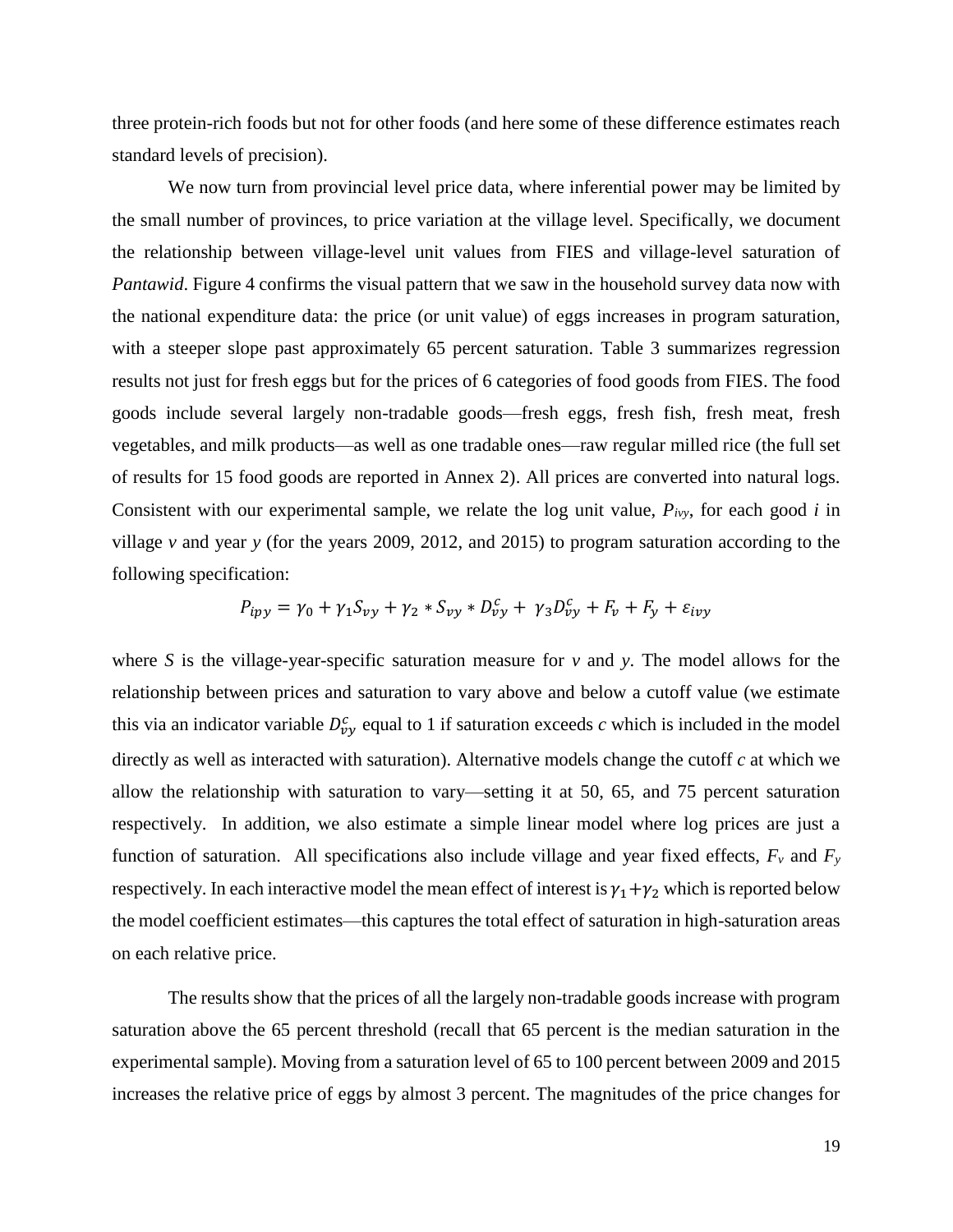the other less tradeable goods (except fresh meat) are similar in magnitude (with milk products higher in magnitude but imprecisely measured). In contrast, the price of rice, which is more easily traded is negatively related to saturation above this cutoff. Increasing the cutoff from 65 to 75 percent sharpens these patterns (although the effects for the more tradeable goods are more imprecisely measured). Reducing the cutoff value to 50 percent or estimating a linear model dampens the contrast between more and less tradeable goods somewhat. The results therefore support the notion that saturation leads to pressure on the prices on less tradeable goods, especially when it is high.

Unit values have known interpretive difficulties; most importantly they reflect both quality choices made by the household as well as the prices faced by it. This longstanding problem has been recently explored by McKelvey (2011) and Gibson and Kim (2019) who demonstrate that the traditional method of correcting price elasticity estimates for quality adjustments (Deaton, 1988) does not in fact result in elasticity estimates free of quality choices. Therefore, instead of pursuing a related correction, we first note that the main foods in our study are relatively homogenous and should not exhibit significant quality-income elasticities. Second, we note that Attanasio et al. (2013) showed that in Mexico, changes in unit values reasonably track changes in local prices.

We nevertheless carry out two robustness checks on these results that aim to minimize potential quality variation. First, we calculate median village unit values after trimming values that are smaller or greater than the village mean unit value plus or minus 3 standard deviations. Second, we calculate alternative median unit values only taking into account households in the top villagelevel quartile of the distribution of per capita consumption expenditures. Even in highly saturated villages, these households should largely be nonbeneficiaries and therefore their food quality choices unaffected by the income transfer from program participation.

The results, reported in Annex 2, are consistent with our main findings. In fact, the point estimates for fresh fish, fresh meat, and even fruit are larger than the point estimates based on unit values from the entire sample. Finally, we estimate the same regression specification using the price data from the experimental sample. Exploiting the cross-sectional variation in saturation in the treatment arm of the experimental sample, we find a coefficient of 0.117 on the interaction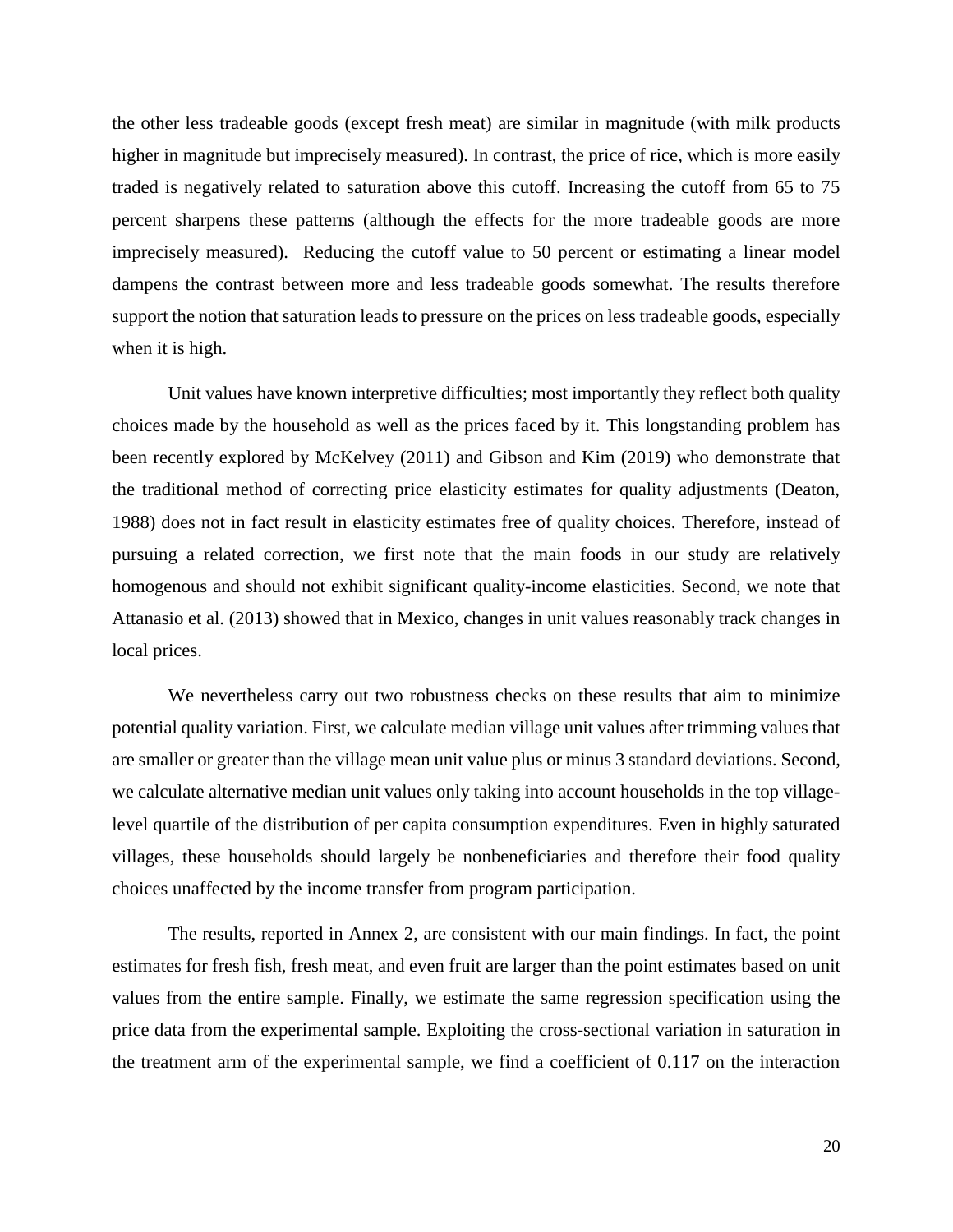between saturation and an indicator for saturation above 0.65 for the price of eggs.<sup>23</sup> The corresponding coefficient in the national data (reported in Table 3) is 0.08. The estimated effect from the unit values is smaller than that obtained from the price analysis; if the quality upgrading were significant, we would expect bigger effects from the unit values.

In sum, results from all three independent sources of price data suggest a modest but persistent increase in the relative price of protein rich foods.<sup>24</sup> Are these relatively small magnitudes of uncompensated price changes large enough to shift demand choices of the nonbeneficiary households? We return to the survey data to investigate this question.

#### *Impacts on Nonbeneficiaries*

 $\overline{\phantom{a}}$ 

So far, the analysis has demonstrated that the program improved outcomes for children from beneficiary households while concomitantly raising their consumption of protein-rich foods. The analysis has also identified a rise in the price of selected non-tradable goods, at least for highly saturated areas, but not for more easily traded goods. We next explore the consequences of this rise in selected food prices for nonbeneficiary households and, especially, children.

### *Indirect Expenditure and Consumption Effects*

Table 4 reports results that parallel those in Table 1, but now contrasts nonbeneficiary households in treated and control villages, and presents the program impacts on household food budget share as well as whether the household reported feeding eggs, meat, and fish to children ages 6 to 60 months. For nonbeneficiary households in treated villages, food expenditure as a share

 $23$  The full results from this regression are not reported here but are available from the authors upon request. <sup>24</sup> While our model shows that a transportation cost-induced wedge may be sustained indefinitely in areas where markets are not perfectly integrated, chicken ownership does not at first glance appear to be difficult to scale up. The question thus arises as to why supply, particularly of eggs, does not respond to a greater degree to the price increase. Morris, Beesabathuni, and Headey (2018) discuss several aspects of egg production in developing countries that may shed light on this puzzle. First, they note that 96 percent of all egg production in the world happens "intensively", i.e. in industrial settings and not "extensively", i.e. by home producers, perhaps explaining why we do not observe more chicken ownership in our data. They also document that eggs tend to be unavailable and expensive, particularly in South Asia and sub-Saharan Africa but also in less wealthy parts of East Asia. Only a few countries, largely in sub-Saharan Africa, have high levels of poultry ownership. Then, they use data from South Asia and sub-Saharan African to calibrate a model and estimate scenarios of price impacts of changes in egg production. They find that egg prices (albeit nationally) largely respond to changes in industrial production rather than home production. Finally, they document that the Philippines has one of the lowest levels of per-person egg availability globally and that it has developed a "very large-scale industrial egg production industry" in recent years (p. 8).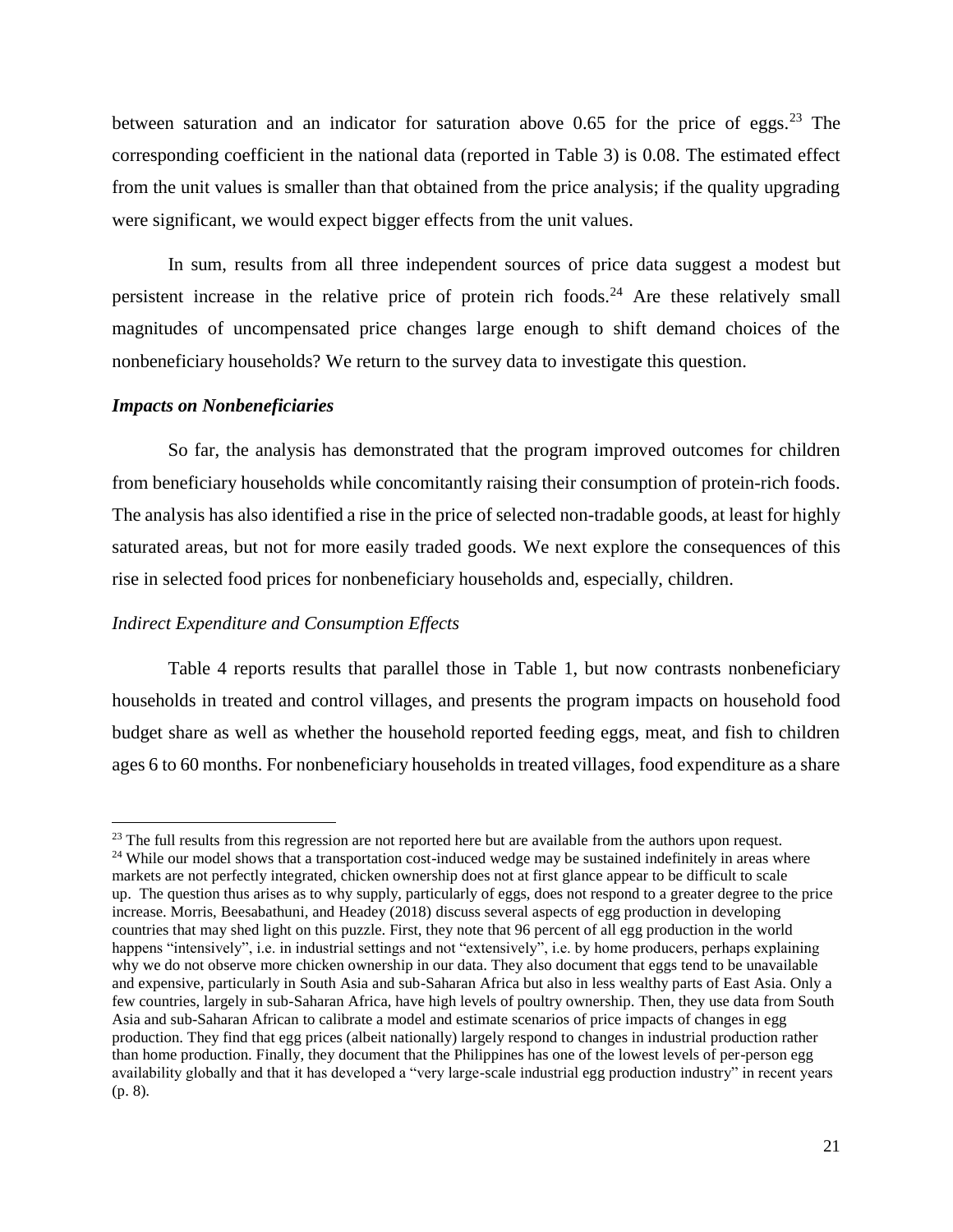of household budget significantly increased by 3.6 percent. When disaggregated into spending on dairy and eggs, cereals, and other foods, the results suggest that the decline in real income through the rising local prices of perishable foods may lead nonbeneficiaries to substitute away from dairy and eggs and toward cereals (Appendix Table 9). It is difficult to infer too much from the disaggregated spending data, as the coefficients are not precisely estimated. Nevertheless, the change in patterns between treatment and control villages is consistent with a rise in demand for protein-rich foods (as well as greater spending on other child goods) among beneficiary households, and perhaps a substitution away from protein-rich foods for nonbeneficiaries.<sup>25</sup>

With the provision of cash coupled with parenting education provided during the program's Family Development Sessions, the program was expected to impact feeding practices. Indeed, we find that the food intake of young beneficiary children has shifted in all treatment villages. But the estimates in Table 4 suggest that food intake among nonbeneficiary children does not change nearly as much as a result of the program (the point estimates for the intake of eggs and vegetables are positive although not precisely estimated, suggesting little change). However, as before, we find that saturation matters. We find that children's consumption of proteins, particularly eggs and dairy, declines significantly in treated villages as program saturation increases. We note that in these models the direct impact of being in a program village on egg and dairy consumption is positive for this sample of nonbeneficiaries (i.e. the coefficient estimate for being in a program village is positive), perhaps due to informational spillovers of the program.<sup>26</sup> However, the interaction term with saturation is strongly negative. The lower incidence of egg and dairy

l

<sup>&</sup>lt;sup>25</sup>Since many households in the Philippines produce food for own consumption as well as purchase food on the market, a natural question concerns whether food producers benefit from the price increase in protein-rich foods. We examine whether the typical nonbeneficiary is a net producer or consumer, using eggs as the signal good because the units are more easily measured and compared than, say, fish and fresh meat. In control villages, the average nonbeneficiary household owns 4.55 chickens (in treated villages, nonbeneficiaries own 4.26 chickens; 60 percent of nonbeneficiary households in both treatment arms own chickens). Assume the average small-flock chicken lays 20 eggs per year, yielding a total annual production of 91 eggs from a flock of 4.55 chickens (Sonaiya and Swan 2004). On average, children ages 6 to 36 months in these households consume 1.78 eggs per week, or 93 per year. Nonbeneficiary households in our sample have an average of 1.4 children under 5. Since young children's consumption alone exceeds the average production of nonbeneficiary households, even the average home producer is a net consumer of eggs. In addition to increasing egg consumption, the cash transfer may have induced beneficiaries to diversify out of subsistence farming. Such a switch is consistent with Singh, Squire and Strauss's (1986) model of agricultural households that produce and consume certain goods. This in turn would reduce the total supply of eggs at the village level.

<sup>&</sup>lt;sup>26</sup> Egg consumption also appears greater in the highest saturation villages in general. This may be due to various unobserved differences at the village level since high saturation villages are poorer on average and may differ in other key characteristics that determine demand patterns.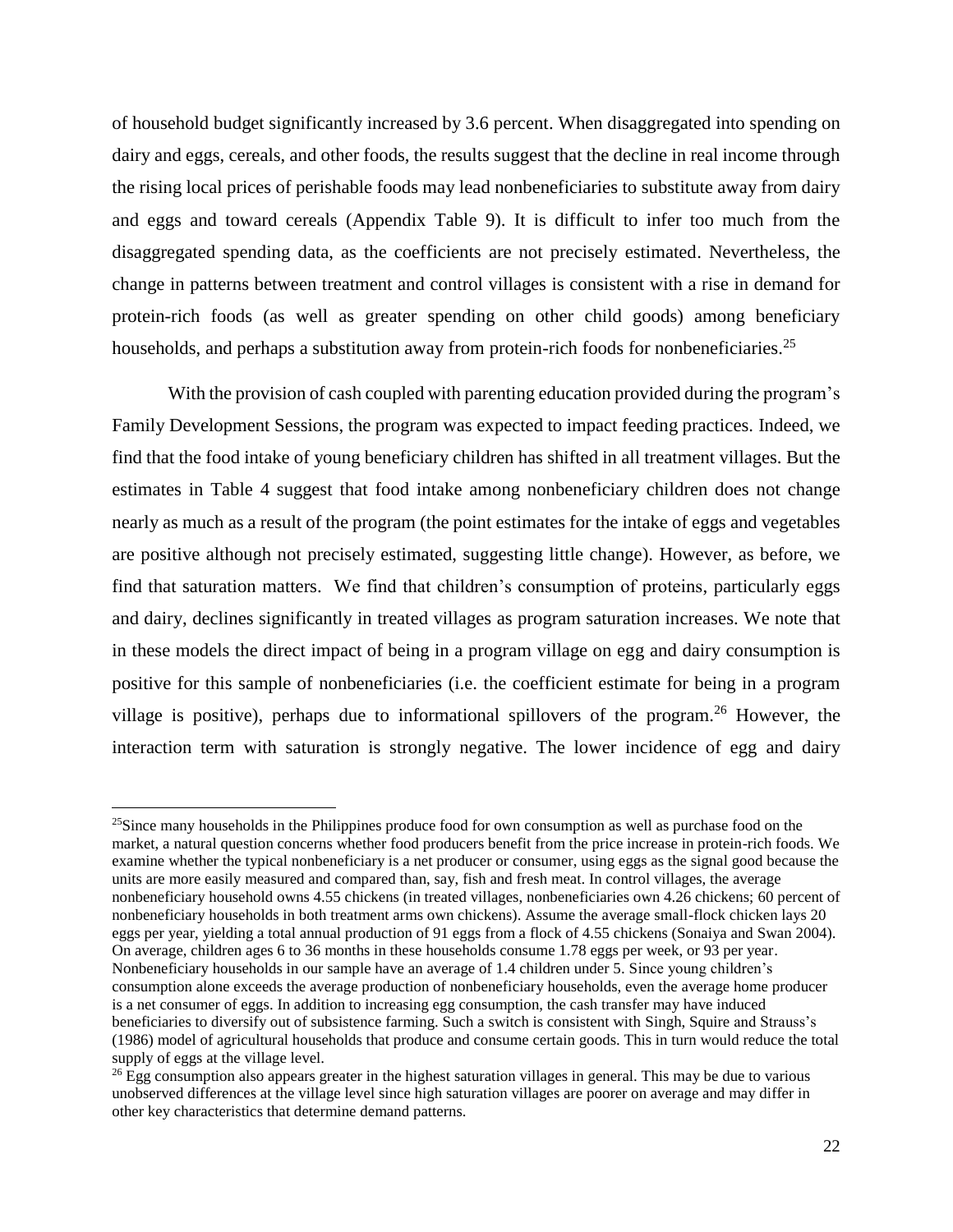consumption for these children when compared with children in highly saturated control villages (or compared with children in low-saturated but treated villages) is immediately apparent. The same holds for the number of eggs consumed, although the difference on this intensive margin is not precisely estimated. We find similar but imprecisely estimated effects for meat, but no clear pattern for fish.

The results explored so far suggest that, even 31 months after the start of the program, treated villages at high saturation level have higher relative prices for select protein-rich foods, and lower consumption of at least the signal good of fresh eggs. Might there also be evidence of effects on longer run outcomes such as child growth?

#### *Indirect Anthropometric Impacts*

 $\overline{\phantom{a}}$ 

Table 5, panel A reports the same nutrition measures as presented in Table 1A and Appendix Table 7 but now contrasts nonbeneficiary households in program and non-program villages.<sup>27</sup> Children ages 6 to 36 months in nonbeneficiary households are substantially shorter if they reside in program villages—0.4 points shorter in the height-for-age z-score—than their counterparts in villages without the program. They are also significantly more likely to be stunted. The post-program stunting rate is estimated at 32 percent in control villages compared with 43 percent in treated villages. Although the point estimate for weight-for-age is also negative, it is not precisely estimated, suggesting particularly pronounced effects among longer-term nutritional measures such as child height. This difference in impact on height-for-age relative to weight-forage is consistent with the new public health literature on the importance of proteins for linear growth in the first 1000 days of life (Puentes et al., 2016).

If increases in the prices of protein-rich foods, and the concomitant decrease in nonbeneficiary children's consumption of these foods, are associated with the worsening nutritional outcomes, then we would also expect to see the strongest nutritional effects in the villages where the price increases are the biggest: villages with the highest rates of program

 $27$  For brevity, we do not show schooling-related outcomes in this table. However, impact estimates on nonbeneficiary households suggest little change in enrollment or attendance. These levels are already near universal and substantially higher than the enrollment or attendance of beneficiary children residing in the targeted households in the village. As nonbeneficiary children are not enrolled in the program, it is perhaps not surprising that schooling-related indicators do not change after program introduction. However, it does suggest that there are few schooling-specific spillovers in terms of higher fees or increased crowding that may have deterred the attendance of these children.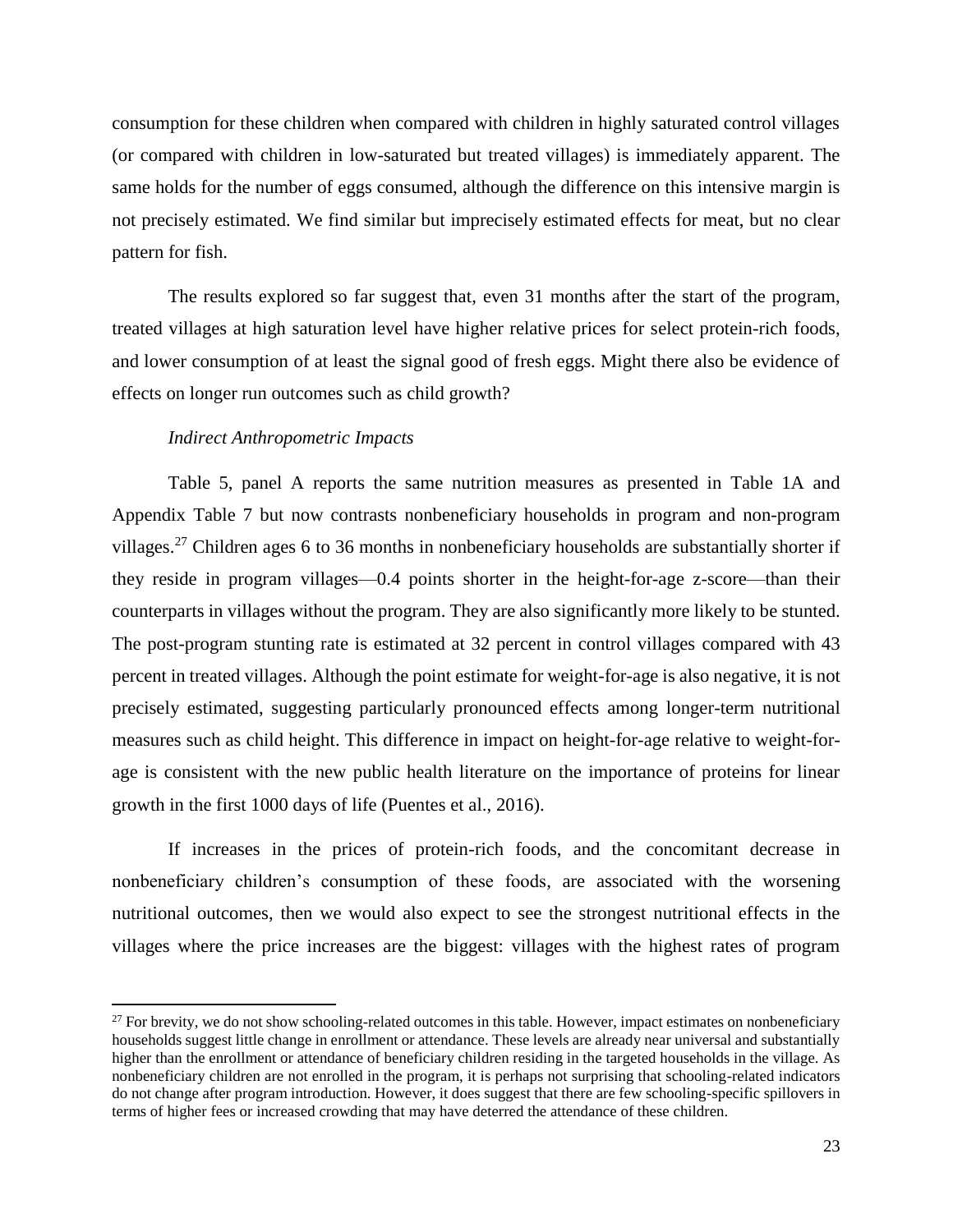saturation. Table 5, panel B presents the impact of saturation on children's schooling and nutrition, panel C presents the impacts of living in an above-median saturated program village, and panel D presents the impacts of living in a village with a saturation rate in the top quartile. We find that weight-for-age is significantly lower and the likelihood of being underweight significantly higher in program villages that have high rates of saturation. Average height-for-age is also lower and stunting rates higher in highly saturated villages, but the coefficients are precisely estimated for only the villages in the fourth quartile of saturation. We therefore do indeed find that growth deficits in height-for-age and weight-for-age among nonbeneficiary children are greater when a greater proportion of the village participates in the program.

As child growth is particularly sensitive to nutritional and health conditions in the first 1,000 days of life (Hoddinott et al. 2013), we can investigate the age patterns of child height differences among children who lived much of their first 1,000 days under the program compared with older children born and partially reared before program onset. If the nutritional impacts on nonbeneficiary children are attributed to program presence and not other unobserved factors, then we would not expect to see the same impact among older children.

Figure 5 depicts the proportion of nonbeneficiary children stunted in treated versus control villages for three age ranges. The stunting prevalence for children ages 36 to 60 months, and hence only partially exposed to the program at critical ages for growth, is virtually identical. In contrast, among younger children, the stunting rate is substantially higher in treated villages, for children ages 6 to 24 months and those ages 24 to 36 months.

The age differences suggested by Figure 5 are apparent in the regressions reported in Appendix Table 10, which investigate the nutrition impacts differentiated across child age categories (ages 6 to 23 months, 24 to 36 months, and 37 to 60 months). Height-for-age z-scores are significantly lower for children ages 6 to 23 months, that is, those children who have been exposed to the program in utero and for the entirety of their lives, with a deficit on the order of 0.70 standard deviation. Stunting rates are also higher (15 percentage points), but the impact is not as precisely estimated.

Program impacts on weight-related nutrition measures, which capture shorter-run measures of health status, also emerge for this age group. The youngest nonbeneficiary children are significantly more likely to be underweight, on the order of 20 percentage points. For slightly older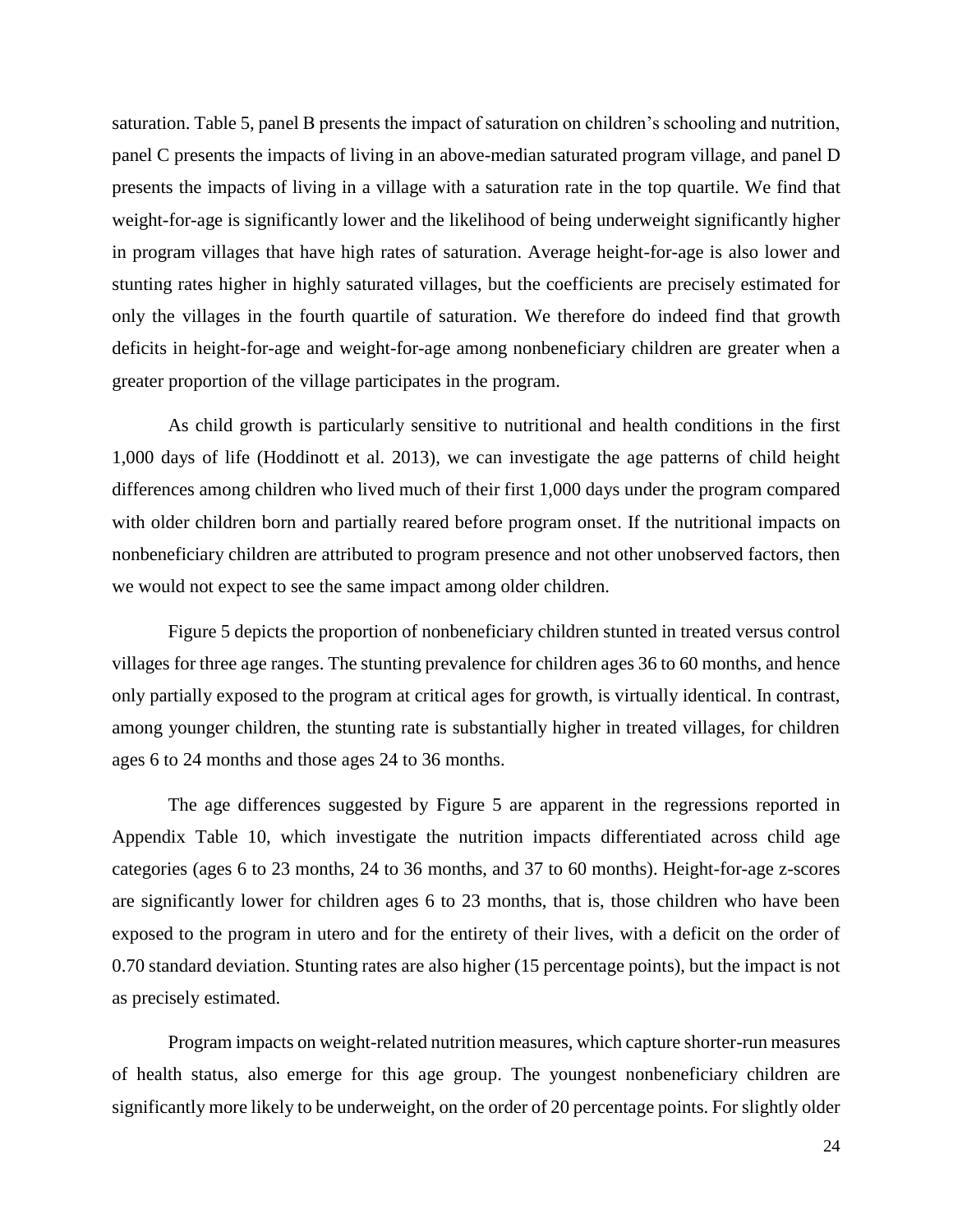nonbeneficiary children ages 24 to 36 months, the point estimates of impact also suggest a worsening of nutritional status but to a lesser degree—there is no difference in wasting, for example—and the difference is not as precisely estimated.

If children in nonbeneficiary households suffer growth deficits because of the cash transfer, then we would expect to see a divergence in growth only for those children exposed to the program at critical ages when they are most vulnerable to a nutritional deficit. We do indeed see this for children younger than 36 months, and especially for those ages 6 to 24 months at the time of the survey.

#### *Relative Sizes of Direct and Indirect Effects of the Transfer on Child Growth*

The estimated indirect effect on nonbeneficiary children's height-for-age (-0.397) is larger than the direct effect on beneficiary children's height-for-age (0.257). This result may seem counterintuitive. To understand how a difference of this magnitude may arise, we first note that in highly saturated villages, there are many more beneficiaries than nonbeneficiaries, creating a relatively large price shock and concentrating its effects only on the smaller segment of the population without an income transfer.

Regarding the observed changes in height-for-age per se, while perhaps surprising at first glance, these impacts on child growth translate to estimated elasticities in line with the broader literature. Unfortunately, we do not have the data to estimate price or income elasticities for individual food items at the household level, as we only observe food quantities consumed by young children. However, using observed household consumption expenditure for aggregated food groups, we estimate a price elasticity of demand for dairy and eggs to be -1.3 and an income elasticity of egg demand, estimated for beneficiaries in highly saturated areas, of 0.15. These point estimates are similar to those reported in the literature: Friedman and Levinsohn (2002) estimate a price elasticity of demand for eggs in a nationally representative survey from Indonesia to be -1. Estimates of income elasticity of egg demand in the United States range from 0.04 to 0.11, which are somewhat lower than our estimate of 0.15, although not surprising given the difference in income between the two populations (Okrent and Alston 2012). Finally, using a sample of poor rural households in Kenya, Almås, Haushofer and Shapiro (2019) estimate income elasticity for all protein to be 1.29, which is considerably larger than our estimate for eggs alone and might suggest even greater impacts on child growth than we observe in our setting.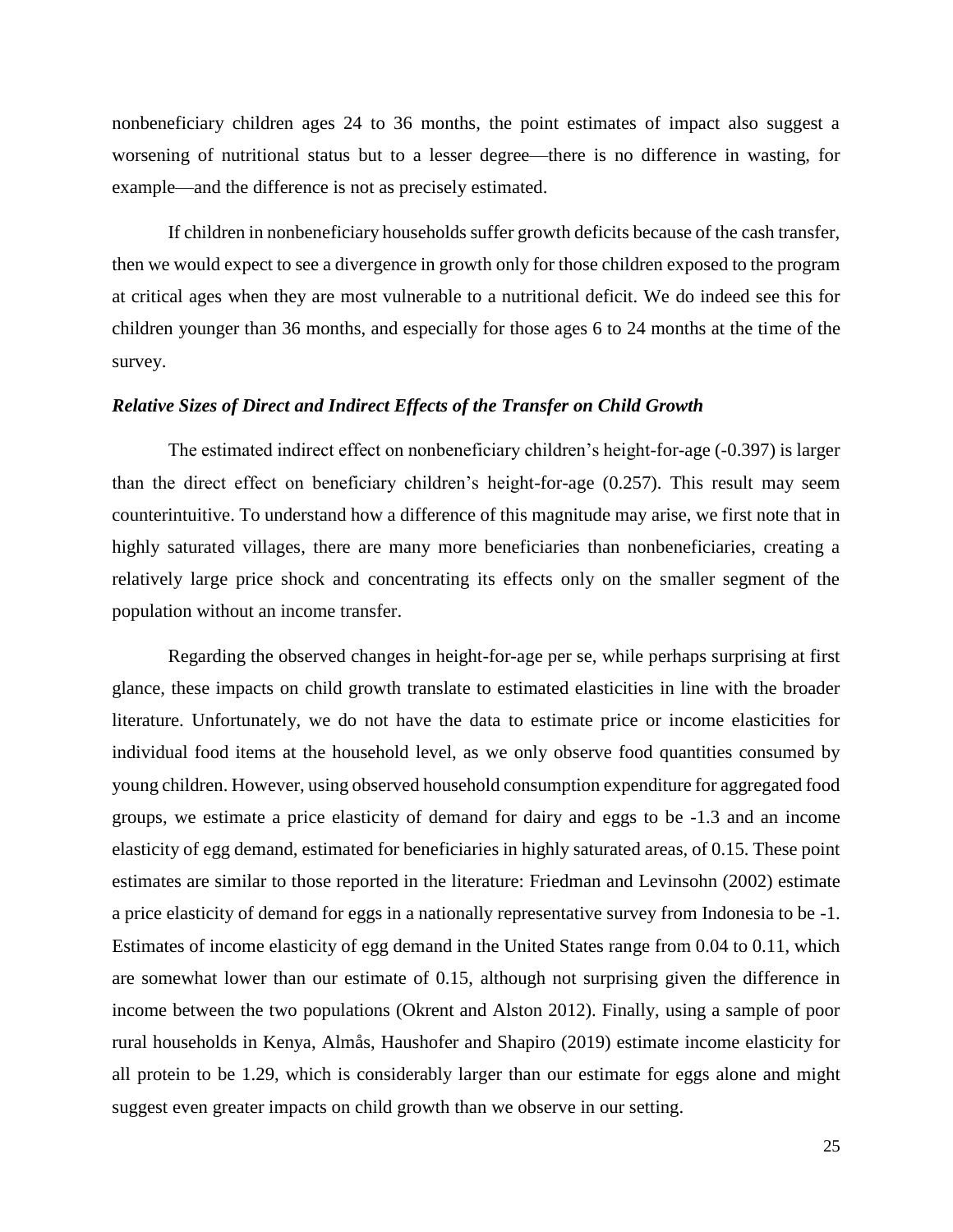Although eggs are a signal good with a price that we are able to observe, the results presented in Table 3 show that the price increases, and thus likely the shift in consumption patterns, apply more broadly for other key foods. Nevertheless, if we focus only on eggs, a shortfall in consumption of eggs of the observed magnitude (roughly half an egg a week) extended over the exposure of the program (31 months) would result in a height detriment of approximately 40 percent of the total negative spillover we observe. Informing this calculation are the estimated effects of egg consumption on linear growth from Puentes et al. (2016) and Iannotti et al. (2017). Puentes et al. (2016) estimate an additional 0.72 centimeter in linear growth from consumption of an additional egg per week as a child ages from 6 to 24 months. The converse is also true: the observed increase in egg consumption by beneficiaries over the duration of exposure to the program yields approximately 40 percent of the total height gain for this group. The observed changes in height for the beneficiaries and nonbeneficiaries are therefore consistent with the observed changes in our signal protein-rich food good, eggs.<sup>28</sup> Iannotti et al. (2017) only report the impact on height-for-age z-scores but estimate that an egg a day for six months increased the height-for-age z-score of children ages 6 to 9 months by 0.63 standard deviation relative to a baseline of -1.90 standard deviation. Given the nonlinearity in the height-for-age z-score, these two estimates are not directly comparable; however, they are of the same order of magnitude, suggesting that the observed decline in egg consumption alone explains much of the impact on height-for-age z-scores. Furthermore, the consumption of other protein-rich food goods, such as fresh fish or meat, also plays a role in the production of child height, and price changes for these goods are also correlated with program expansion. The direct and indirect effects of the program

l

<sup>&</sup>lt;sup>28</sup> As reported in Denney et al. (2018), data from the National Nutrition Survey of 2013 show that median daily protein intake is 18.6 grams for 6-12 month olds, 23.3 grams for 12-24 month olds, 27.5 grams for 24-36 month olds, and 31.5 grams for 36-60 month olds. An egg contains 7 grams of protein, thus representing between 22 percent (for 36-60 month olds) to 37.6 percent (for 6-12 month olds) of median daily protein intake. If we were to assume a sustained decrease in egg consumption over the entire period (and a linear relation between growth and protein intake), our estimated reduction in consumption of half an egg per week by nonbeneficiary children would imply a deficit of 3.5 grams of protein a week over 30 months (from ages 6 to 36 months). This totals a reduction in protein intake of 420 grams over the 30 month period. The difference in child height in highly saturated treated (average height of 79.53 centimeters) and control areas (average height of 79.95 centimeters) is 0.42 centimeters. By comparison, the Puentes et al. study estimates that an egg a week over an 18-month period, representing a total of 504 additional grams of protein, contributes 0.72 centimeters in linear growth. While this exercise, like the elasticity estimates above, relies on strong assumptions this calibration exercise brackets what one might expect to see as a result of the general equilibrium effects documented here.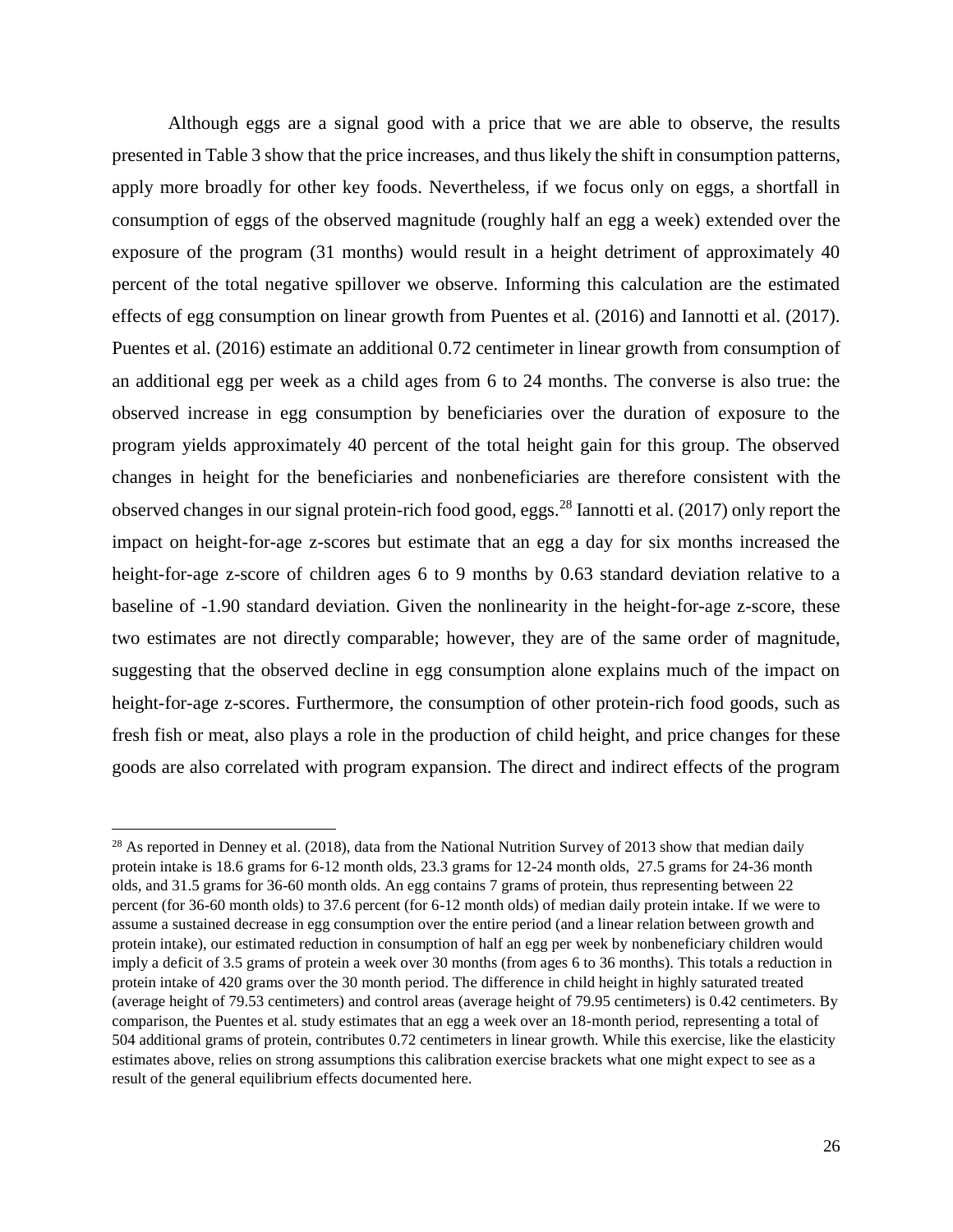on stunting and height-for-age thus appear reasonable given the observed changes in consumption and spending patterns.

#### *Other Possible Mechanisms*

Until this point, the evidence presented is consistent with the hypothesis that this cash transfer program increased the prices of certain food goods that are important for the production of child height, with increases especially found in the highly saturated villages (as would be predicted in the presence of a general equilibrium spillover). These price changes in turn likely contributed to an increase in stunting rates among nonbeneficiary children, again especially the children residing in highly saturated villages. Furthermore, the estimated consumption and growth elasticities are in line with the wider literature, suggesting that the observed effects can be expected given the uncompensated price increases for key food goods. However, there are alternative transmission mechanisms, complementary to the price channel, that in principle might also result in increased rates of stunting for nonbeneficiary children. In this section, we investigate whether the evidence supports any of these additional channels.

#### *Changes in Health Care Access and Quality*

 $\overline{a}$ 

Child height is determined in early life not only by nutrition but also exposure to infections and other health shocks. Thus, another potential channel is through program impacts on access to early life health services and the quality of those services. This is especially important to investigate, since maternal and child care is directly incentivized by *Pantawid.* To the extent that the formal health care sector can improve child health, a degradation in access to or quality of health services could also in principle contribute to increased stunting. The *Pantawid* program may reduce access or quality of healthcare by crowding out available services due to an increase in service utilization by beneficiary households. This crowding-out mechanism can result in increased prices for care, reductions in the quality of available services, or both. In neighboring Indonesia, Triyana (2016) finds that a CCT conditioned on safe delivery practices resulted in a 10 percent increase in fees charged by midwives.<sup>29</sup>

<sup>&</sup>lt;sup>29</sup> There was also a 10 percent increase in the supply of local midwives in that setting, but the increase was not sufficient to prevent a price rise.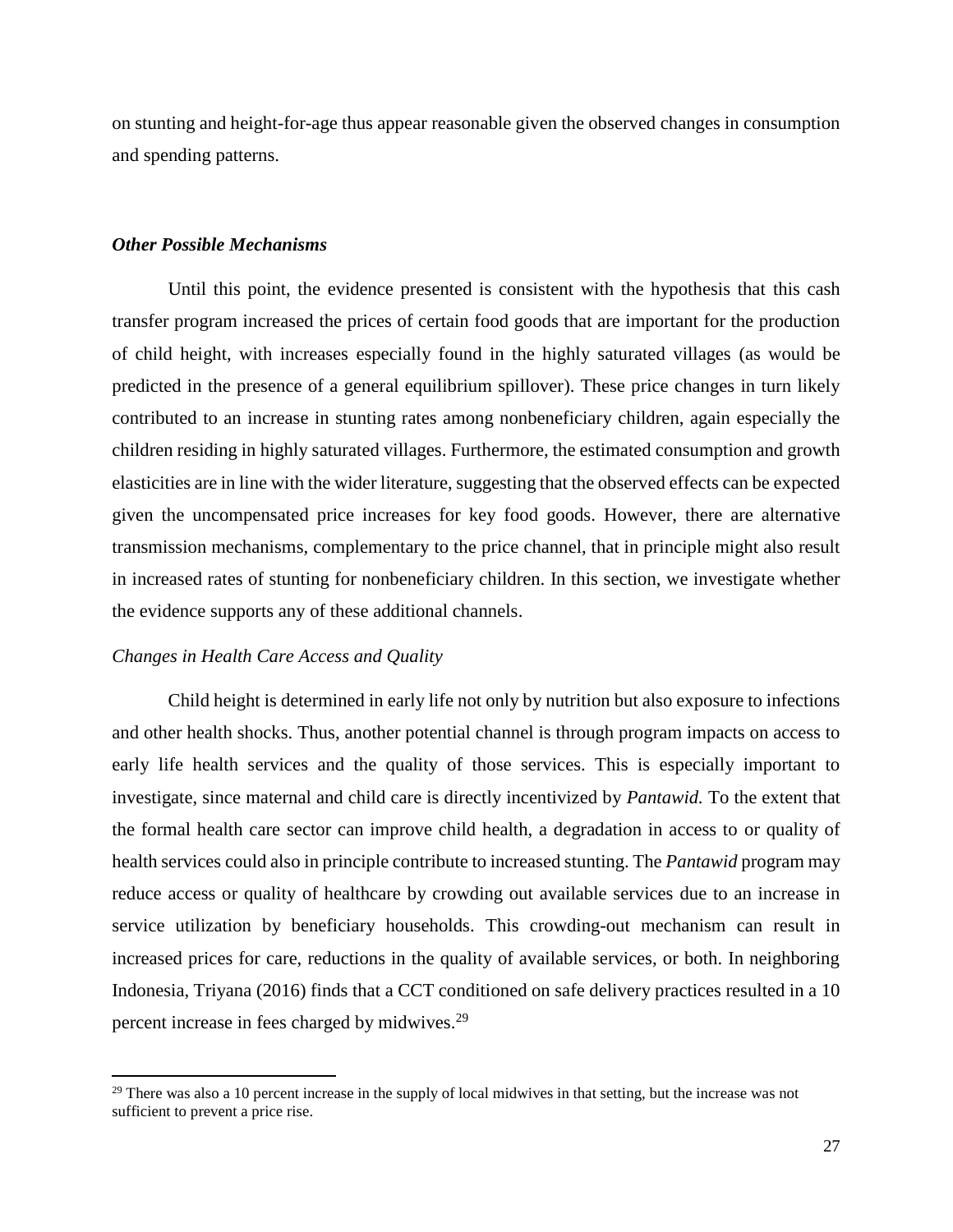We thus turn to program impacts on a range of health care seeking behavior relevant to young children for beneficiary and nonbeneficiary households. Panel A of Appendix Table 11 indicates that, among beneficiaries, *Pantawid* increased the timely initiation (i.e. within the first trimester) of antenatal care, postnatal care within 24 hours, institutional or in-facility delivery, children with the mumps, measles, and rubella (MMR) vaccine<sup>30</sup>, growth monitoring, and general curative care seeking.<sup>31</sup> We also examine the content of antenatal care using maternal recall and find that *Pantawid* significantly improved the completeness of antenatal care.<sup>32</sup> The *Pantawid* program thus appears to have been successful at increasing utilization and quality of care. However, again, the interactions with saturation, presented in panels B-D of Appendix Table 11, suggest that increases in saturation dampened gains in growth monitoring and postnatal care within 24 hours.

Table 6 examines care seeking by nonbeneficiary households and shows no significant impacts (panel A). A particular threat to our identification would arise from changes in health service utilization that covary in saturation; however, we find no such effects (panels B, C, and D). Indeed, for above median saturated villages, the interaction effect, although never significant, is generally positive (with the exception of growth monitoring and curative cake seeking for young children), if anything, suggesting positive spillovers. These findings thus do not suggest that a decrease in health care constituted a complementary channel to the price increase of protein-rich foods.

### *Sub-group Imbalance in Baseline Characteristics*

 $\overline{\phantom{a}}$ 

Although the baseline characteristics were balanced between treatment and control communities, child height was not one of the measured indicators. Furthermore, as impacts are greatest in highly saturated villages, characteristic balance in this subgroup also needs to be investigated. While all the characteristics in low-saturated villages appear balanced, a handful of

<sup>&</sup>lt;sup>30</sup> We use the MMR vaccine as a marker for complete immunization as it is the last vaccine in the WHO/Unicef extended immunization schedule for the first year of life (WHO 2003).

 $31$  The first three of these measures are based on children ages 6 to 36 months, since they refer to care around the birth, while the last two measures of more general care seeking are based on children ages 6 to 60 months.

<sup>&</sup>lt;sup>32</sup> Our measure of the content of ANC is the proportion of the ten following actions: measurement of weight, height, and blood pressure, urine and blood samples, administering the tetanus toxoid injection, iron tablets, and deworming pills, and discussing complications, including guidelines on where to go in the case of complications. The *Pantawid* survey elicited these data through maternal recall of ANC received during the last pregnancy (in the preceding two years).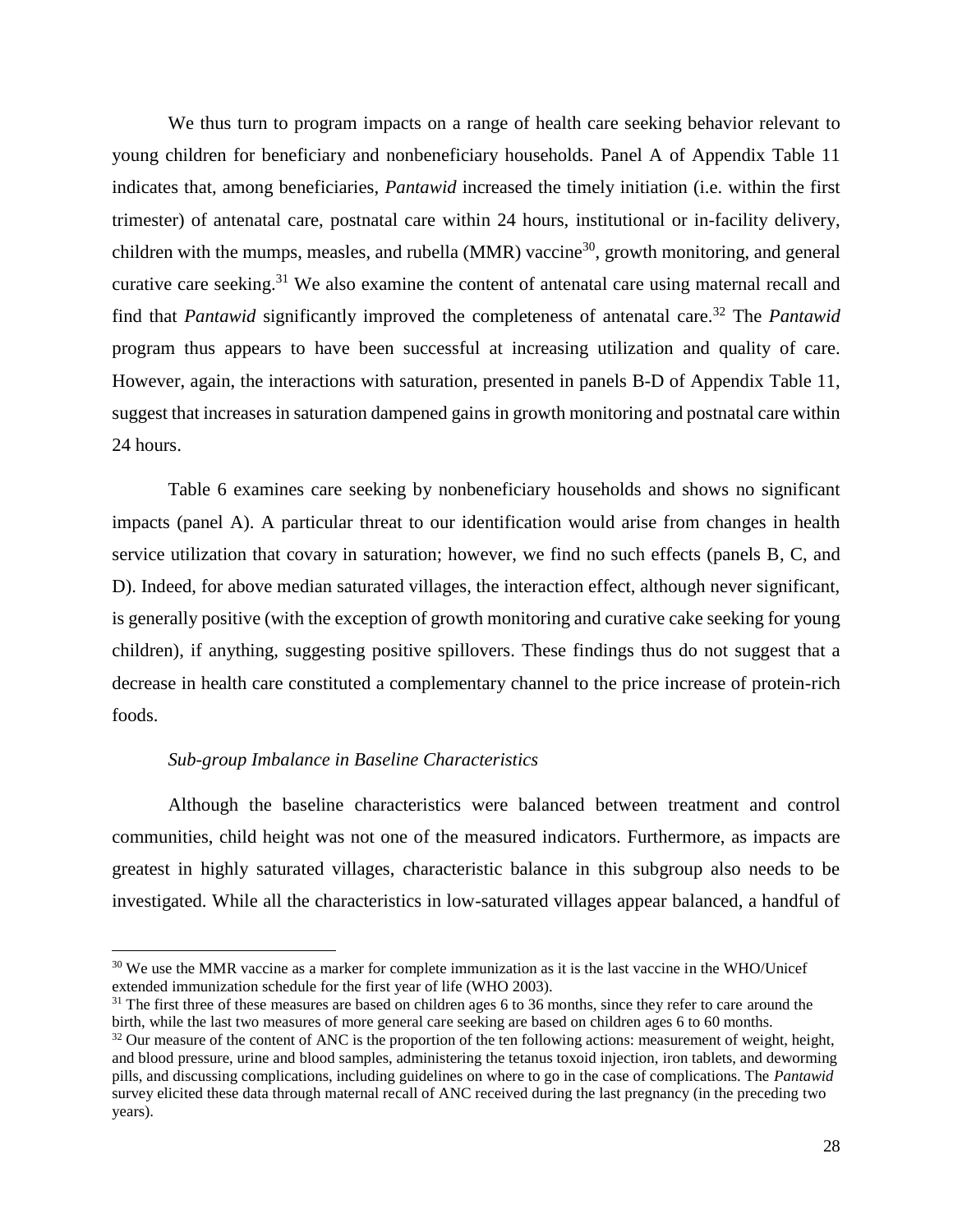characteristics in highly saturated villages are significantly different (Appendix Tables 3 and 5). Of particular note, nonbeneficiary households in above-median saturated treatment areas were significantly smaller (by 0.41 people—mostly adults— with a standardized mean difference of 0.269) than control nonbeneficiary households. This difference may in turn affect the number of caretakers available for young children and, consequently, factors such as household responsiveness to child illness or the available total household resources partially devoted to children.

We address the possible influence of subgroup imbalance in three ways. First, we note that child height and stunting rates were appreciably the same for children ages 36 to 60 months at the time of the follow-up survey (Figure 5 and Appendix Table 10). As these children largely lived their first 1,000 days—a critical growth period in determining child height trajectories—before program introduction, the similar height measures in older nonbeneficiary children between treatment and control villages strongly suggest that this outcome would be balanced at baseline if measured (when these children were 31 months younger). Second, we use baseline data on household composition for a difference-in-differences approach to investigate potential differential changes in household composition across program and non-program villages among nonbeneficiary households with young children. We find no significant differential change in household size or composition in treated villages 31 months after rollout (Annex 3 Table 1). We find this lack of differential change in the full sample and, specifically, with respect to highly saturated villages. Therefore, any baseline difference in household size or composition persists over the study period. If household compositional differences partially determined the child height detriment in comparison villages, then we would also expect to see a persistent height difference among the older child sample, as these children were also raised in somewhat smaller households with somewhat fewer adults. But we do not observe this pattern. Third, we address possible baseline characteristic imbalance more generally by controlling for all baseline characteristics through propensity weighting (Hirano, Imbens, and Ridder 2003). The estimated impacts on child height and weight are appreciably the same as the results presented in Table 6 (Annex 3 Table 2).

# *Adult Labor Supply Responses to Program Presence*

Adult labor market behavior may respond to the *Pantawid* program with knock-on effects for child development. For example, if real incomes decline for nonbeneficiary households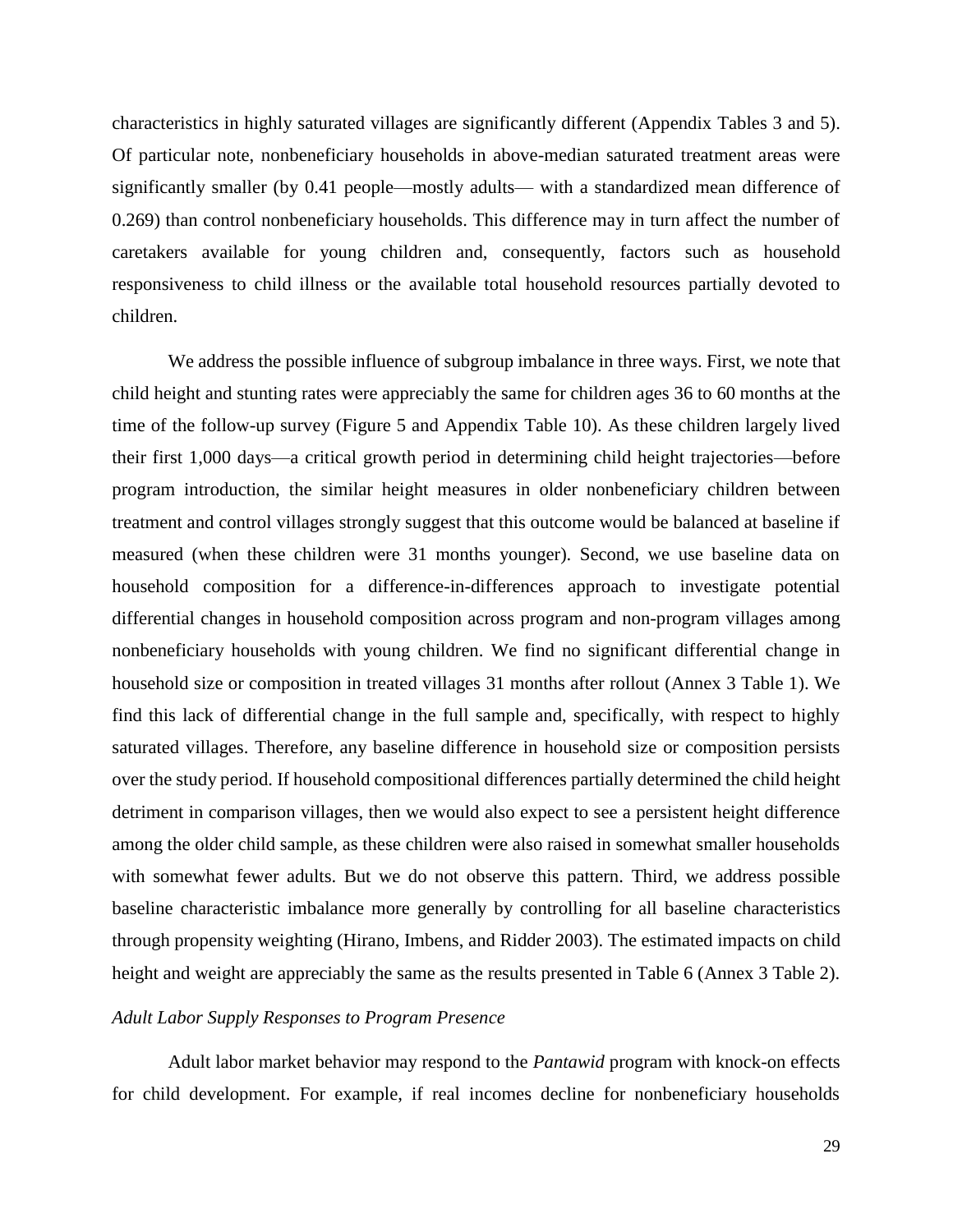because of price changes, as predicted by the theoretical framework, adult household members may respond by increasing their labor supply to compensate for the fall in real income, thus reducing the availability of adult caregivers. We examine the labor force participation, work-forpay, and full-time work (greater than 40 hours per week) for adult men and women in nonbeneficiary households (Appendix Table 12). Overall, there is little change in labor force participation or hours worked for men or women. There is also little evidence of change in male or female labor force participation in above-median saturated nonbeneficiary households. Therefore, it appears unlikely that the detrimental impacts among nonbeneficiary children are in part due to shifts in adult labor supply.

#### *Older child educational and labor supply responses to program presence*

In addition to adults, the activities of older children in the household, who may play a role in child care, might be affected by the presence of the *Pantawid* program. To determine if this is the case, we look at the education and child labor impacts of *Pantawid* on older nonbeneficiary children (Appendix Table 13). None of the estimated effects of *Pantawid* is significant, suggesting that the availability of older child caregivers was not affected by the program and thus is unlikely to be a channel that impacted nonbeneficiary child growth.

#### VI. CONCLUSIONS

Aid programs such as CCTs often introduce a large amount of resources into small village economies. Such infusions can bring substantial benefits but also risk raising local prices, thus generating negative spillovers on household welfare, particularly for nonbeneficiaries. This paper tests for such local general equilibrium effects on food prices and a range of outcomes for beneficiaries and nonbeneficiaries, using the randomized evaluation of a large CCT in the Philippines, *Pantawid Pamilya Pilipino Program*.

Any price response to a demand increase will depend on the market structure of producers and/or suppliers. If the relevant market is principally local and not fully integrated into the wider economy, then the presence of oligopolistic producers or a rising marginal cost curve of local production if the local market is competitive will translate the demand increase from the cash transfer into higher prices. We study a combination of locally traded perishable food goods along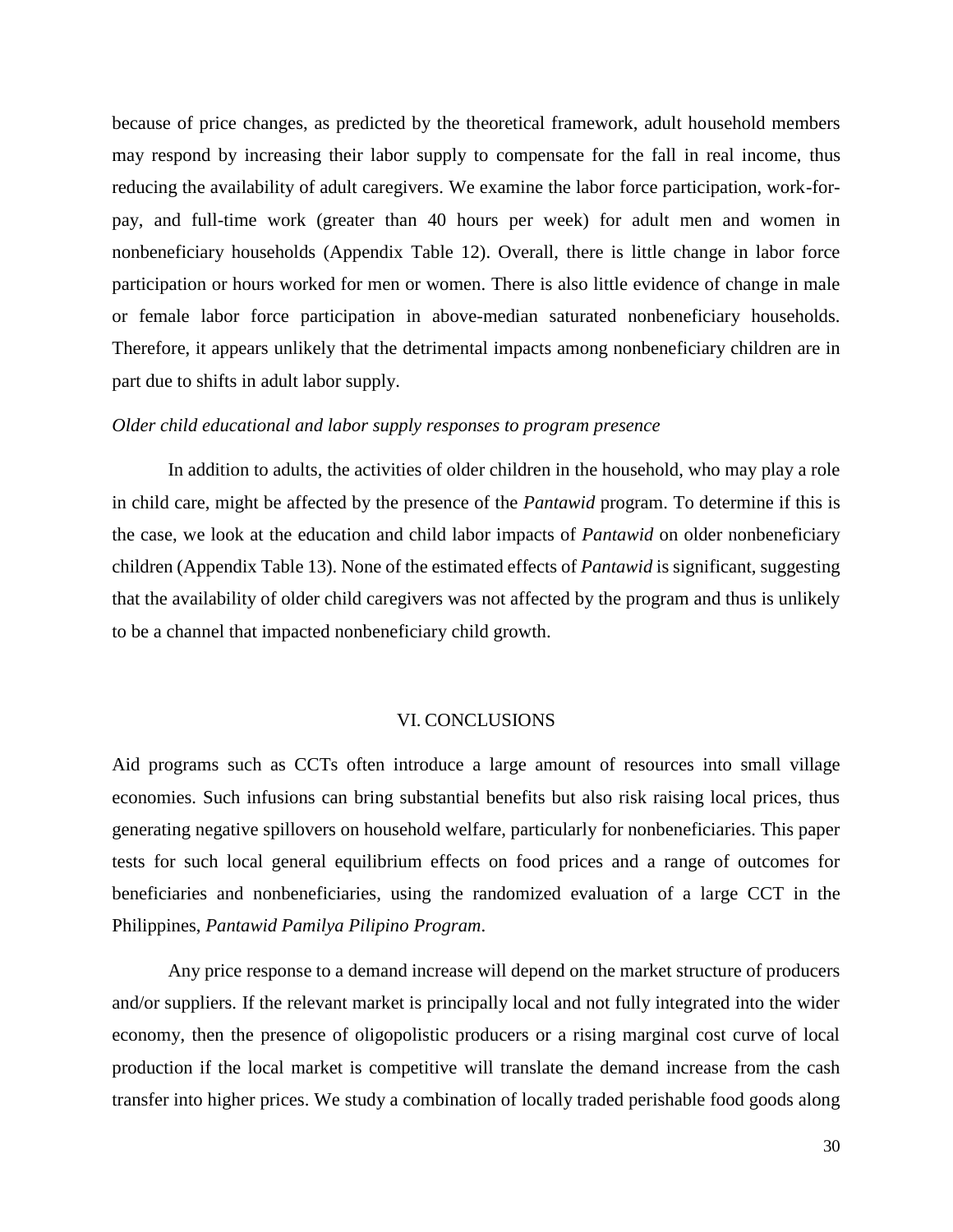with staples and packaged goods traded in national markets. It is these locally traded foods that appear to exhibit price increases after the introduction of the program, especially when program exposure at the village level, which we term saturation, is high. In principal, any general equilibrium effect of a cash transfer should be greater as the proportion of beneficiaries increases. This is indeed what we find.

Concomitant with these price changes, the CCT increased child stunting among nonbeneficiaries (while reducing it for beneficiaries). These impacts are observed only for children who were in the vulnerable first 1,000-day period of life when the program was introduced and not among older children. Moreover, where program saturation was higher, the detrimental impacts on nonbeneficiaries were larger. These are not short-run effects; the transfer program had been in place for 31 months at the time of the follow-up survey. Taken together, the findings suggest that anti-poverty cash transfer programs may have unanticipated effects operating through local markets. Although participating households are (likely more than) compensated for the price increases, this is not the case for nonbeneficiary households.

In addition to the food price channel, a complementary channel that may contribute to worsening child growth is that of spillovers in the formal health care system. Access to key maternal and child health services, and indeed quality of care, significantly increased among beneficiary households, but the use of health services among nonbeneficiary mothers and children does not vary in treatment or saturation. We also investigate and rule out possible additional explanations for the nonbeneficiary child growth deficits, including adult and older child behavioral responses to the program that could result in the reduced availability of caregivers, as well as the possible influence of subgroup imbalance in baseline characteristics. We investigate and rule out possible additional explanations for the nonbeneficiary child growth deficits, including adult and older child behavioral responses to the program that could result in the reduced availability of caregivers, as well as the possible influence of subgroup imbalance in baseline characteristics.

As suggested by the conceptual framework and confirmed by the analysis, we only detect local general equilibrium effects in the highly saturated villages. As saturation and remoteness are key mediators of this effect, we do not necessarily expect impacts in areas with many proximate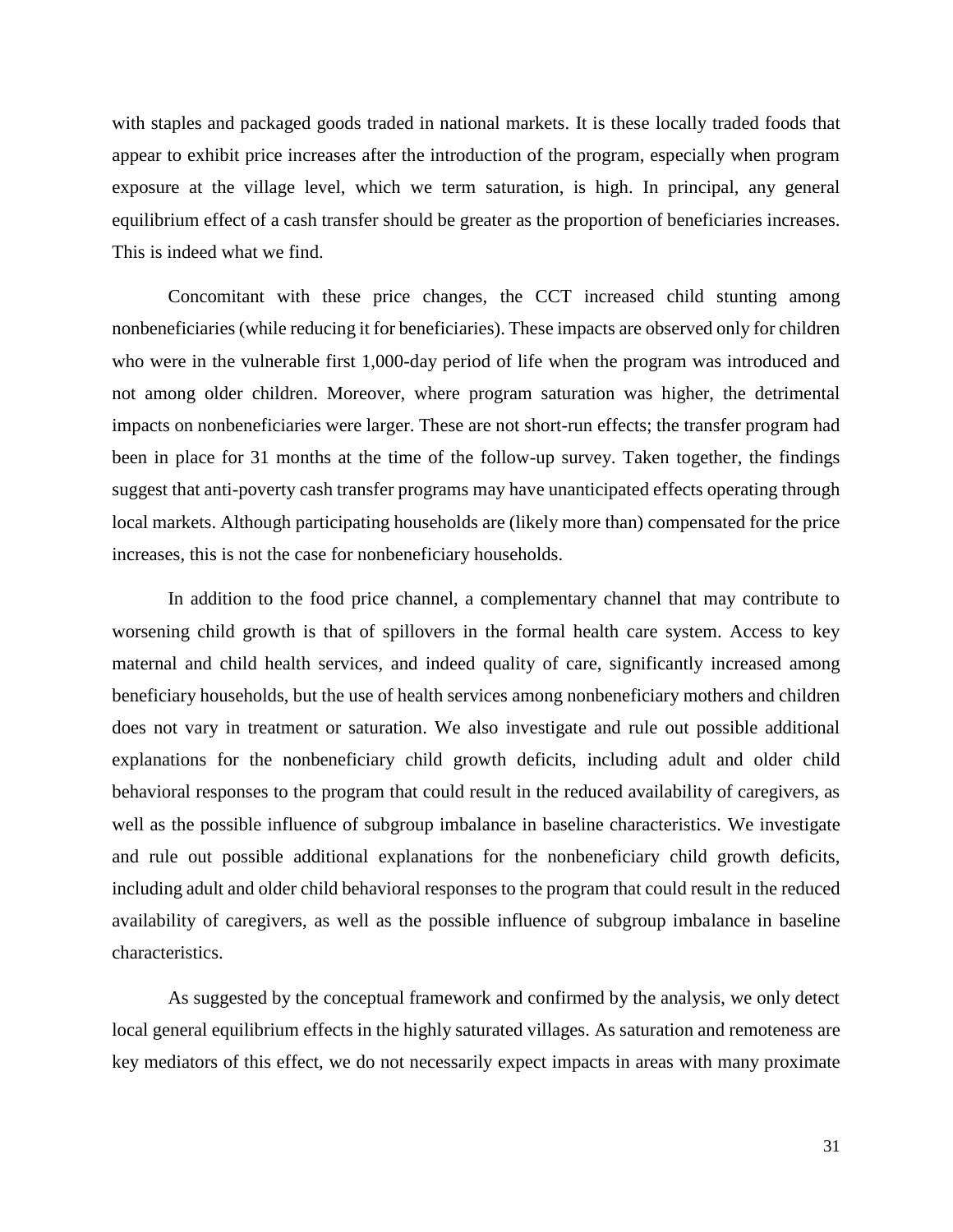markets or where saturation is low.<sup>33</sup> Fortunately, the conditions under which local price spillovers arise are not widespread. By 2015 only 4.2 percent of villages in a nationally representative expenditure survey had a saturation level of 65 percent or higher. We are able to identify such impacts as roughly half the experimental village sample attained such a level of saturation. In addition, the Philippines has one of the highest incidences of stunting (Bhutta et al. 2013); a similar program might not have such severe consequences in countries where poverty is perhaps less linked with poor nutritional status. Indeed, another reason such negative spillovers have not been detected in other studies may be that cash transfer experiments began in middle-income countries, like Mexico and Brazil, where stunting was less of an issue.

As transfers are increasingly being introduced in poorer countries with higher levels of stunting, the possibility of adverse spillovers to young children in nonbeneficiary households through the local price mechanism merits more consideration. Might a different targeting scheme avoid such general equilibrium effects? The *Pantawid* program is targeted to individual households based on a proxy means test score. An alternative is a village-based targeting scheme for the subset of villages that are particularly poor or remote. In such a scheme all households would be offered the program which would compensate everyone for any rise in local prices, thereby averting negative nutrition impacts.

Of course, area-based targeting or universal access, while averting spillovers, would also likely be more expensive. Using a limited number of assumptions, we consider the costs and benefits of such village-based or geographic targeting in poor areas (as detailed in Annex 5). Note that this is a conservative estimate of program benefit as we only consider the labor market impacts of stunting aversion on subsequent adult wages and not other possible detriments such as lowered intergenerational transmission of human capital. Given such parameter estimates as the average daily adult wages reported in our sample (US\$6.3), the stunting differential attributable to *Pantawid*, and the impact of stunting on adult wages (Hoddinott et al. 2013), we estimate that the

 $\overline{\phantom{a}}$ 

<sup>&</sup>lt;sup>33</sup> In extensions of our empirical analysis, we consider remoteness indicators as an additional measure for the integration, or lack thereof, of the local market with wider regional ones. Unfortunately, the *Pantawid* evaluation was not designed to estimate differential impact by remoteness categories. Further, it is not clear what the relevant remoteness metric might be. Annex 4 explores the influence of two remoteness proxies on the main impacts and finds theoretically consistent but imprecise estimates. Given the unambiguous link between price changes, stunting, and program saturation, we believe that in this context the saturation metric is the most comprehensive available measure summarizing the channels through which a cash transfer can lead to general equilibrium impacts.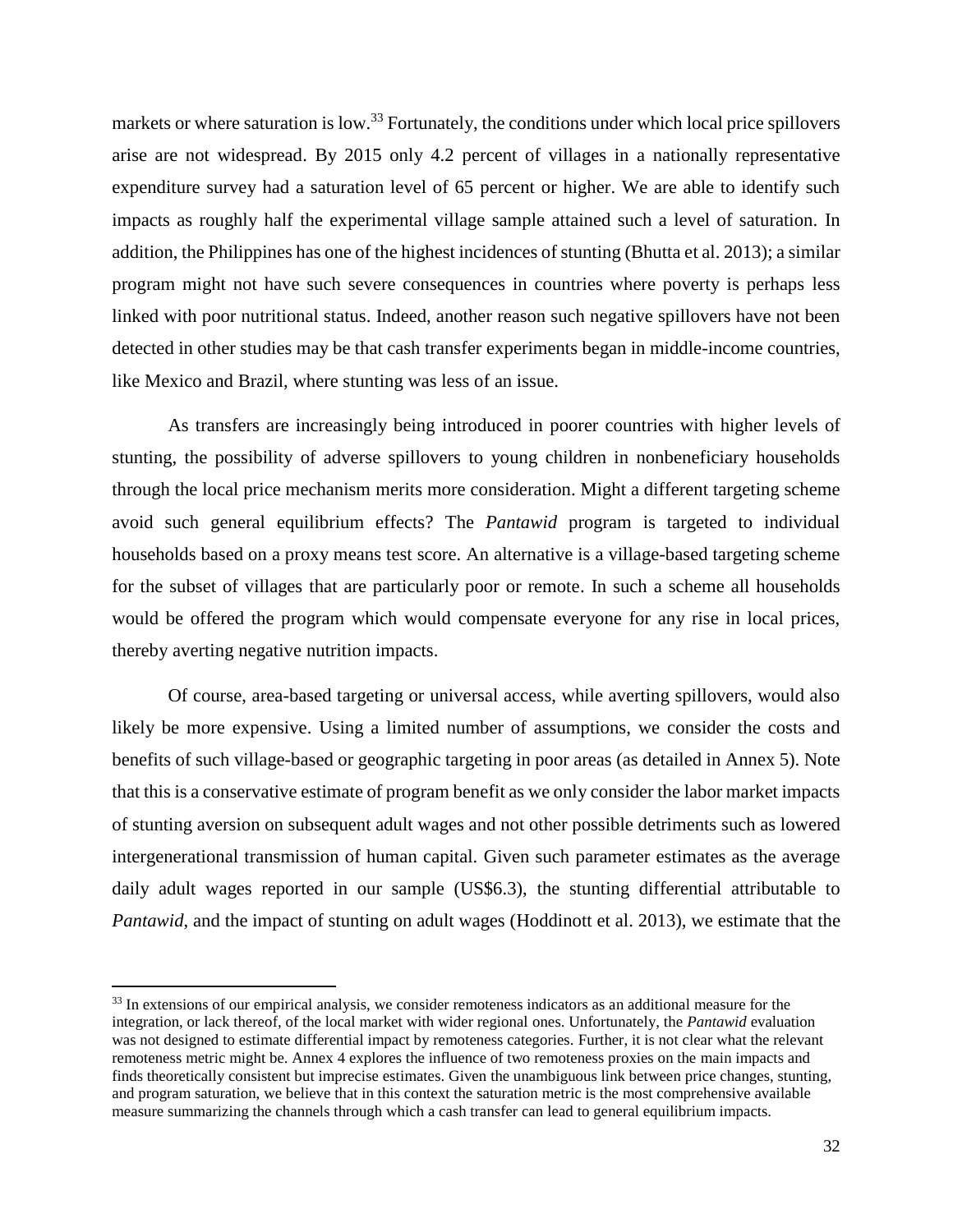discounted lifetime benefits of the universal program's impact on stunting, manifested in lifetime earnings, would equate the discounted program costs of expansion to universal coverage at a discount rate of 5 percent. At lower rates of discount, the benefit of local universal targeting exceeds the cost.

While further work needs to be done to estimate more comprehensively the lifetime benefits of improvements in height, as well as the programmatic costs of different targeting mechanisms, this back-of-the-envelope estimate suggests that policy makers consider a hybrid targeting scheme for anti-poverty programs when faced with the possibility of local market price spillovers. For poorer or remote villages, offering the program to every household may be more cost-effective, particularly given the lower administrative costs of geographic targeting through reduced data collection and verification. Other areas of the country that likely will not experience local price spillovers could continue with offering the program only to the poorest households.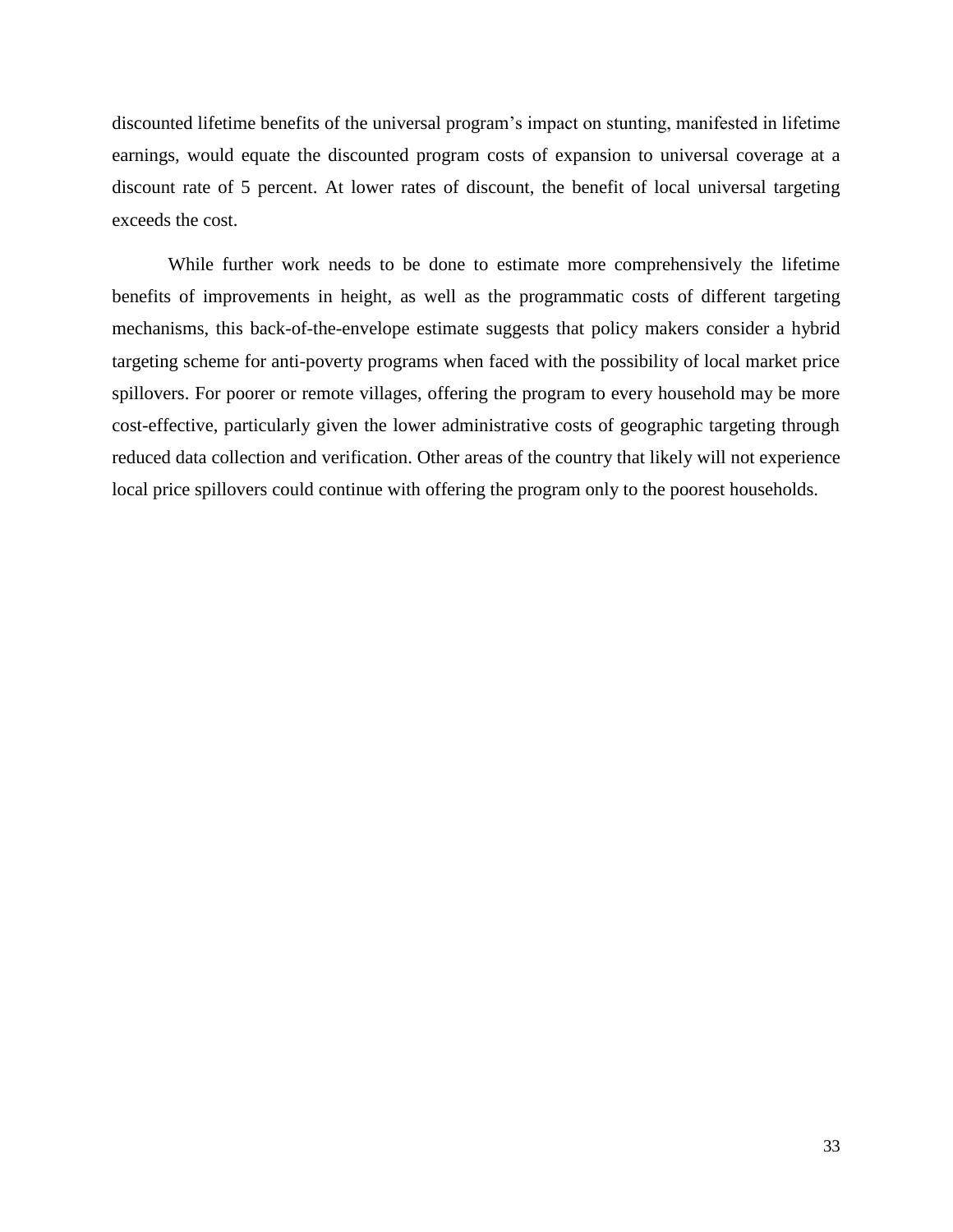#### REFERENCES

Almås, Ingvild, Johannes Haushofer and Jeremy P. Shapiro. 2019. "The Income Elasticity for Nutrition: Evidence from Unconditional Cash Transfers in Kenya." No. w25711. National Bureau of Economic Research.

Aggarwal, Shilpa. 2018. "Do Rural Roads Create Pathways Out of Poverty? Evidence from India." *Journal of Development Economics* 133: 375-395.

Angelucci, Manuela and Giacomo De Giorgi. 2009. "Indirect Effects of an Aid Program: How Do Cash Transfers Affect Ineligibles' Consumption?" *The American Economic Review*  99(1): 486-508.

Atkin, David and Dave Donaldson. 2015. "Who's Getting Globalized? The Size and Implications of Intra-national Trade Costs." No. w21439. National Bureau of Economic Research.

Attanasio, Orazio, Vincenzo Di Maro, Valérie Lechene, and David Phillips. 2013. "Welfare Consequences of Food Prices Increases: Evidence from Rural Mexico." *Journal of Development Economics* 104: 136-151.

Attanasio, Orazio, and Elena Pastorino. 2019. "Nonlinear Pricing in Village Economies." *Econometrica* (forthcoming).

Baird, Sarah, Francisco Ferreira, Berk Özler and Woolcock, Michael. 2013. "Conditional, Unconditional and Everything in Between: A Systematic Review of the Effects of Cash Transfer Programmes on Schooling Outcomes." *Journal of Development Effectiveness* 6(1): 1-43.

Baten, Joerg and Matthias Blum. 2014. "Why Are You Tall While Others Are Short? Agricultural Production and Other Proximate Determinants of Global Heights." *European Review of Economic History*, 18(2): 144-165.

Beegle, Kathleen, Emanuela Galasso and Jessica Goldberg. 2017. "Direct and Indirect Effects of Malawi's Public Works Program on Food Security." *Journal of Development Economics* 128:1-23.

Bhutta, Zulfiqar A., Jai K. Das, Arjumand Rizvi, Michelle F. Gaffey, Neff Walker, Susan Horton, Patrick Webb et al. 2013. "Evidence-based Interventions for Improvement of Maternal and Child Nutrition: What Can Be Done and At What Cost?" *The Lancet* 382 (9890): 452-477.

Bobba, Matteo and Jeremie Gignoux. 2019. "Neighborhood Effects in Integrated Social Policies." *World Bank Economic Review* 33(1): 116-139.

Bobonis, Gustavo and Frederico Finan. 2009. "Neighborhood Peer Effects in Secondary School Enrollment Decisions." *Review of Economics and Statistics* 91(4): 695–716.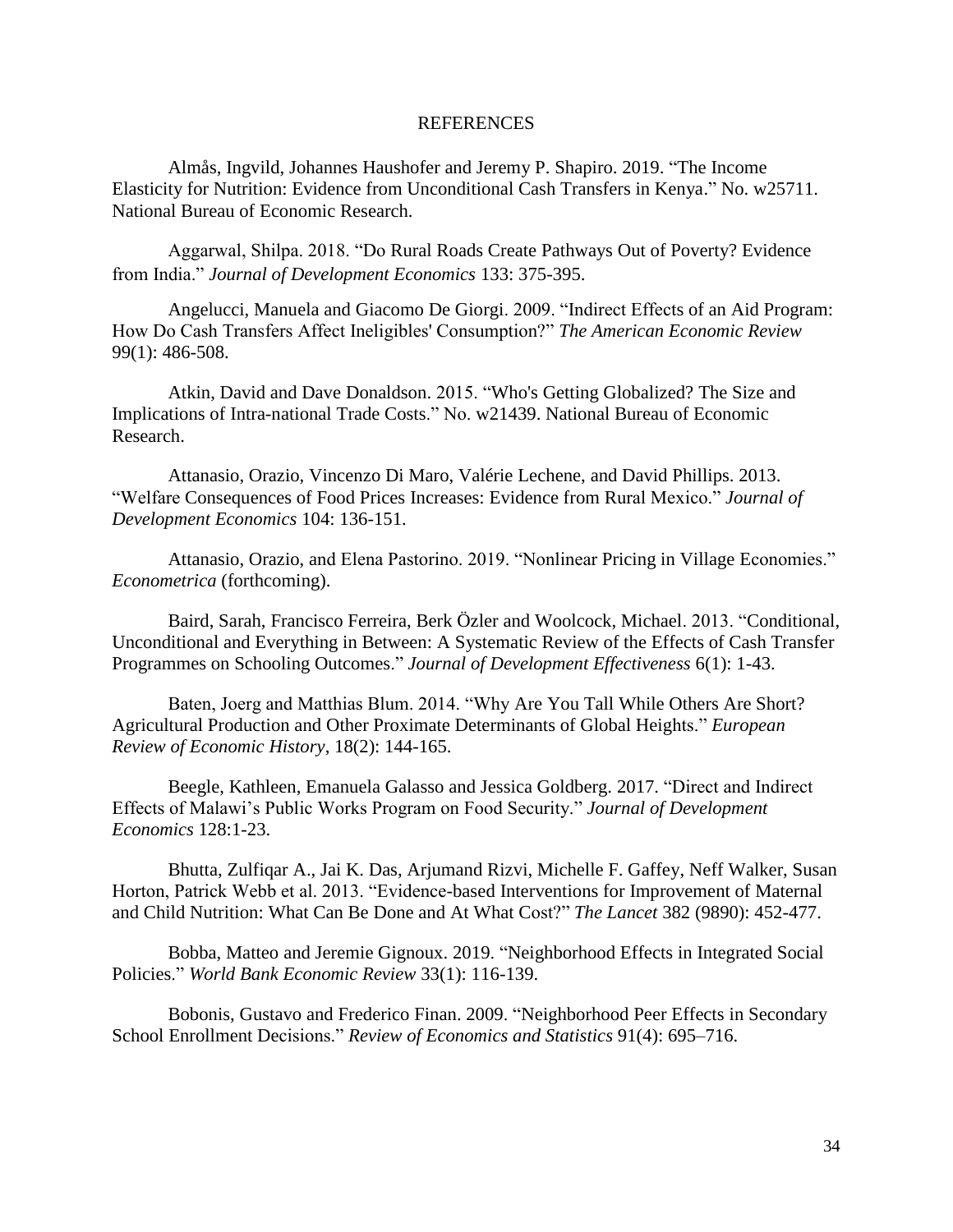Bourguignon, Francois, Francisco Ferreira and Phillippe Leite. 2003. "Conditional Cash Transfers, Schooling, and Child Labor: Micro-simulating Brazil's Bolsa Escola Program." *The World Bank Economic Review*, 17(2): 229-254.

Chaudhury, Nazmul, Jed Friedman and Junko Onishi. 2013. "Philippines Conditional Cash Transfer Program Impact Evaluation 2012." World Bank.

Contreras, Diana and Pushkar Maitra. 2013. "Health Spillover Effects of a Conditional Cash Transfer Program." Working Paper No. 44-13. Monash University, Department of Economics.

Crost, Benjamin, Joseph Felter and Patrick Johnston. 2014. "Aid Under Fire: Development Projects and Civil Conflict." *The American Economic Review* 104(6): 1833-1856.

Cunha, Jesse, Giacomo De Giorgi and Seema Jayachandran. 2015. "The Price Effects of Cash Versus In-kind Transfers." Staff Reports 735, Federal Reserve Bank of New York.

Cunha, Jesse, Giacomo De Giorgi and Seema Jayachandran. 2019. "The Price Effects of Cash Versus In-kind Transfers." *Review of Economic Studies* 86(1): 240-281.

Currie, Janet, and Tom Vogl. 2013. "Early-life Health and Adult Circumstance in Developing Countries." *Annual Review of Economics* 5(1): 1-36.

de Hoop, Jacobus, Jed Friedman, Eeshani Kandpal and Furio Rosati. 2019. "Child Schooling and Child Work in the Presence of a Partial Education Subsidy." *Journal of Human Resources* 54(2): 503-551.

Deaton, Angus. 1988. "Quality, Quantity, and Spatial Variation of Price." *The American Economic Review*: 418-430.

Del Boca, Daniela, Chiara Pronzato, and Giuseppe Sorrenti. 2018. "The Impact of a Conditional Cash Transfer Program on Households' Well-Being." Working Papers 2018-093, Human Capital and Economic Opportunity Working Group.

Denney, Liya, Imelda Angeles-Agdeppa, Mario Capanzana, Marvin Toledo, Juliana Donohue and Alicia Carriquiry. 2018. "Nutrient Intakes and Food Sources of Filipino Infants, Toddlers and Young Children are Inadequate: Findings from the National Nutrition Survey 2013." *Nutrients* 10 (11): 1730.

DSWD. 2015. *Pantawid Pamilyang Pilipino Program*. Government of the Philippines.

Elbers, Chris, Tomoki Fujii, Peter Lanjouw, Berk Ozler, and Wesley Yin. 2007. "Poverty Alleviation Through Geographic Targeting: How Much Does Disaggregation Help?." *Journal of Development Economics* 83 (1): 198-213.

Ferreira, Francisco H., Deon Filmer and Norbert Schady. 2017. "Own and Sibling Effects of Conditional Cash Transfer Programs: Theory and Evidence from Cambodia" in. S. Bandyopadhyay (ed.) *Research on Economic Inequality* 25: 259-298.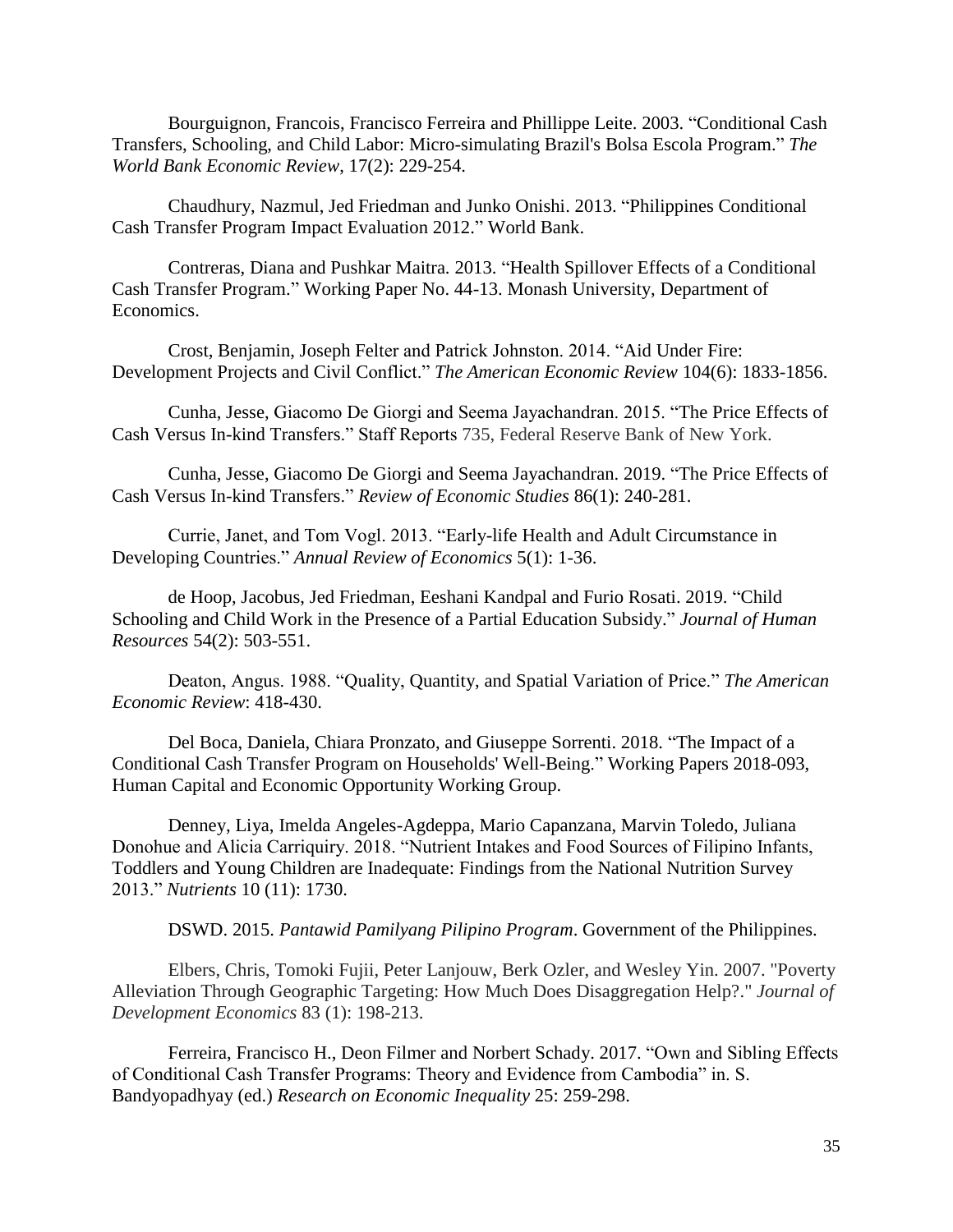Fiszbein, Ariel and Norbert Schady. 2009. *Conditional Cash Transfers: Reducing Present and Future Poverty*. World Bank, Washington DC.

Friedman, Jed and James Levinsohn. 2002. "The Distributional Impacts of Indonesia's Financial Crisis on Household Welfare: A "Rapid Response" Methodology." *The World Bank Economic Review*, *16*(3): 397-423.

Galasso, Emanuela and Adam Wagstaff. 2019. "The Aggregate Income Losses from Childhood Stunting and the Returns to a Nutrition Intervention Aimed at Reducing Stunting." *Economics & Human Biology* (forthcoming).

Gibson, John, and Bonggeun Kim. 2019. "Quality, Quantity, and Spatial Variation of Price: Back to the Bog." *Journal of Development Economics* 137: 66-77.

Hanlon, Joseph, Armando Barrientos and David Hulme. 2010. *Just Give Money to the Poor: The Development Revolution from the Global South*. Kumarian Press.

Hanna, Rema and Benjamin Olken. 2018. "Universal Basic Incomes Versus Targeted Transfers: Anti-poverty Programs in Developing Countries." *Journal of Economic Perspectives*, *32*(4): 201-26.

Haushofer, Johannes and Jeremy Shapiro. 2016. "The Short-term Impact of Unconditional Cash Transfers to the Poor: Experimental Evidence from Kenya." *The Quarterly Journal of Economics* 131(4): 1973-2042.

Haushofer, Johannes et al. 2019. "General Equilibrium Effects of Cash Transfers in Kenya." AEA RCT Registry. February 18 2019.

Headey, Derek, Kalle Hirvonen and John Hoddinott. 2018. "Animal Sourced Foods and Child Stunting." *American Journal of Agricultural Economics* 100 (5): 1302-1319.

Hirano, Keisuke, Guido Imbens and Geert Ridder. 2003. "Efficient Estimation of Average Treatment Effects Using the Estimated Propensity Score". *Econometrica*, 71(4): 1161- 1189.

Hoddinott, John, Jere R. Behrman, John A. Maluccio, Paul Melgar, Agnes R. Quisumbing, Manuel Ramirez-Zea, Aryeh D. Stein, Kathryn M. Yount, and Reynaldo Martorell. 2013. "Adult Consequences of Growth Failure in Early Childhood." *The American Journal of Clinical Nutrition* 98(5): 1170-1178.

Hoddinott, John, Harold Alderman, Jere R. Behrman, Lawrence Haddad and Susan Horton. 2013. "The Economic Rationale for Investing in Stunting Reduction." *Maternal and Child Nutrition* 9(Suppl. 2): 69–82.

Iannotti, Lora L., Chessa K. Lutter, Christine P. Stewart, Carlos Andres Gallegos Riofrío, Carla Malo, Gregory Reinhart, Ana Palacios et al. 2017. "Eggs in Early Complementary Feeding and Child Growth: A Randomized Controlled Trial." *Pediatrics* 140(1).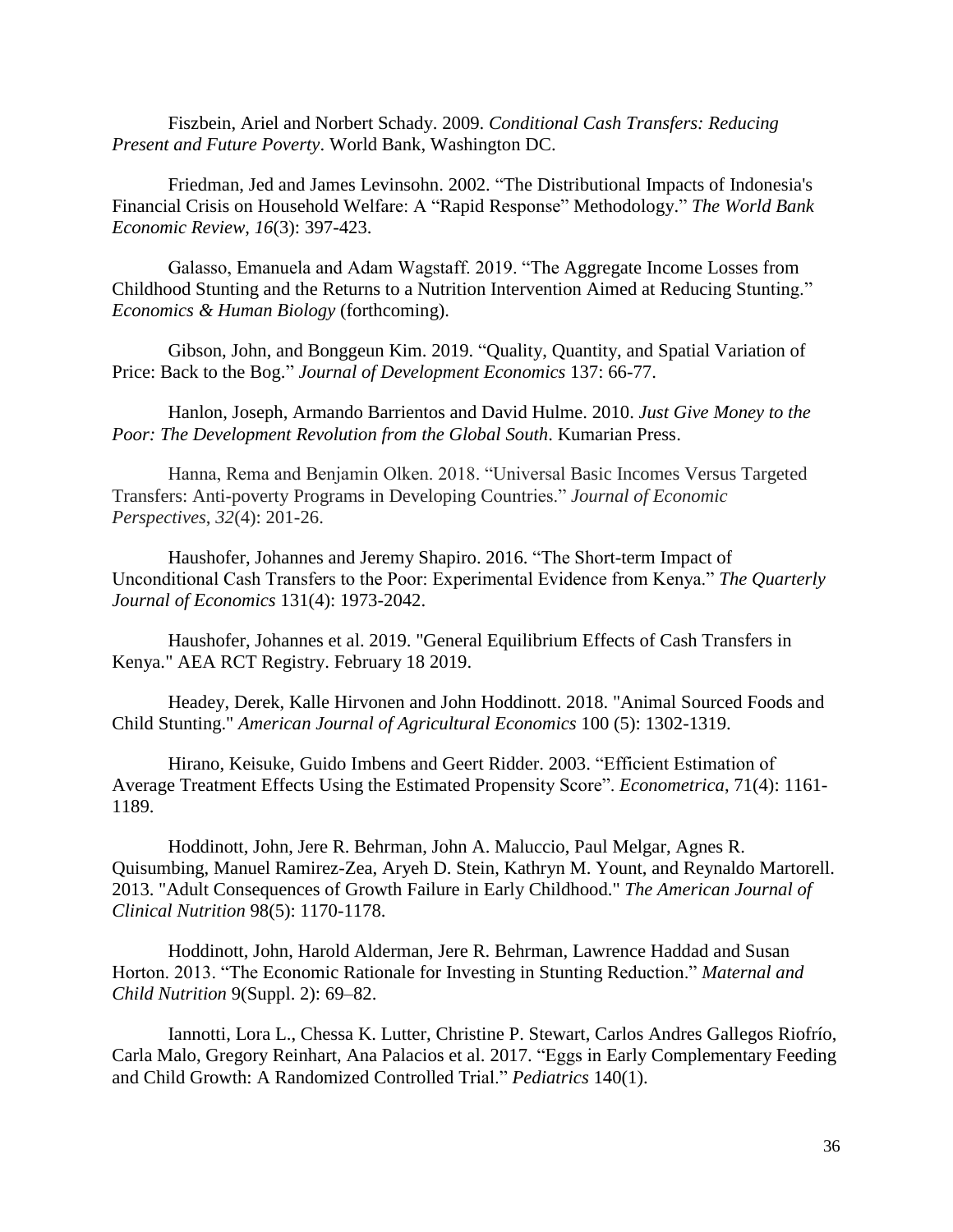ILO. 2014. "Wages in Asia and the Pacific: Dynamic But Uneven Progress" in *Global Wage Report 2014/15 | Asia and the Pacific Supplement*. Available from: [http://www.ilo.org/wcmsp5/groups/public/---asia/---ro-bangkok/---sro-](http://www.ilo.org/wcmsp5/groups/public/---asia/---ro-bangkok/---sro-bangkok/documents/publication/wcms_325219.pdf)

[bangkok/documents/publication/wcms\\_325219.pdf.](http://www.ilo.org/wcmsp5/groups/public/---asia/---ro-bangkok/---sro-bangkok/documents/publication/wcms_325219.pdf) Bangkok: International Labour Organization Regional Office for Asia and the Pacific Regional Economic and Social Analysis Unit. Accessed 23 May, 2019.

Imbens, Guido and Jeffrey Wooldridge. 2009. "Recent Developments in the Econometrics of Program Evaluation." *Journal of Economic Literature*, 47, 5–86.

Kandpal, Eeshani, Harold Alderman, Jed Friedman, Deon Filmer, Junko Onishi and Jorge Avalos. 2016. "A Conditional Cash Transfer Program in the Philippines Reduces Severe Stunting". *The Journal of Nutrition* 146 (9), 1793-1800.

Klasen, Stephan and Simon Lange. 2016. "How Narrowly Should Anti-poverty Programs be Targeted? Simulation Evidence from Bolivia and Indonesia." No. 213. *Courant Research Centre: Poverty, Equity and Growth-Discussion Papers.*

Labonne, Julien. 2013. "The Local Electoral Impacts of Conditional Cash Transfers: Evidence from a Field Experiment." *Journal of Development Economics* 104: 73-88.

Lalive, Rafael and Mattias Cattaneo. 2009. "Social Interactions and Schooling Decisions." *The Review of Economics and Statistics* 91(3): 457–477.

Macours, Karen, Norbert Schady and Renos Vakis. 2012. "Cash Transfers, Behavioral Changes, and Cognitive Development in Early Childhood: Evidence from a Randomized Experiment." *American Economic Journal: Applied Economics* 4(2): 247-273.

McKelvey, Christopher. 2011. "Price, Unit Value, and Quality Demanded." *Journal of Development Economics*, *95*(2):157-169.

Moradi, Alexander. 2010. "Nutritional Status and Economic Development in Sub-Saharan Africa, 1950–1980." *Economics & Human Biology*, 8(1): 16-29.

Morris, Saul, Kalpana Beesabathuni and Derek Headey. 2018. An Egg for Everyone: Pathways to Universal Access to One of Nature's Most Nutritious Foods. *Maternal & child nutrition*, *14*, e12679.

Mu, Ren and Dominique van de Walle. 2011. "Rural Roads and Local Market Development in Vietnam," *Journal of Development Studies*, 47(5): 709-734.

Muralidharan, Karthik, Paul Niehaus and Sandip Sukhtankar. 2017. "General Equilibrium Effects of (Improving) Public Employment Programs: Experimental Evidence from India." Working Paper.

Nazara, Suahasil and Sri Kusumastuti Rahayu. 2013. "Program Kelyarga Harapan (PKH): Indonesian Conditional Cash Transfer Programme." International Policy Center for Inclusive Growth: Policy Brief No. 42.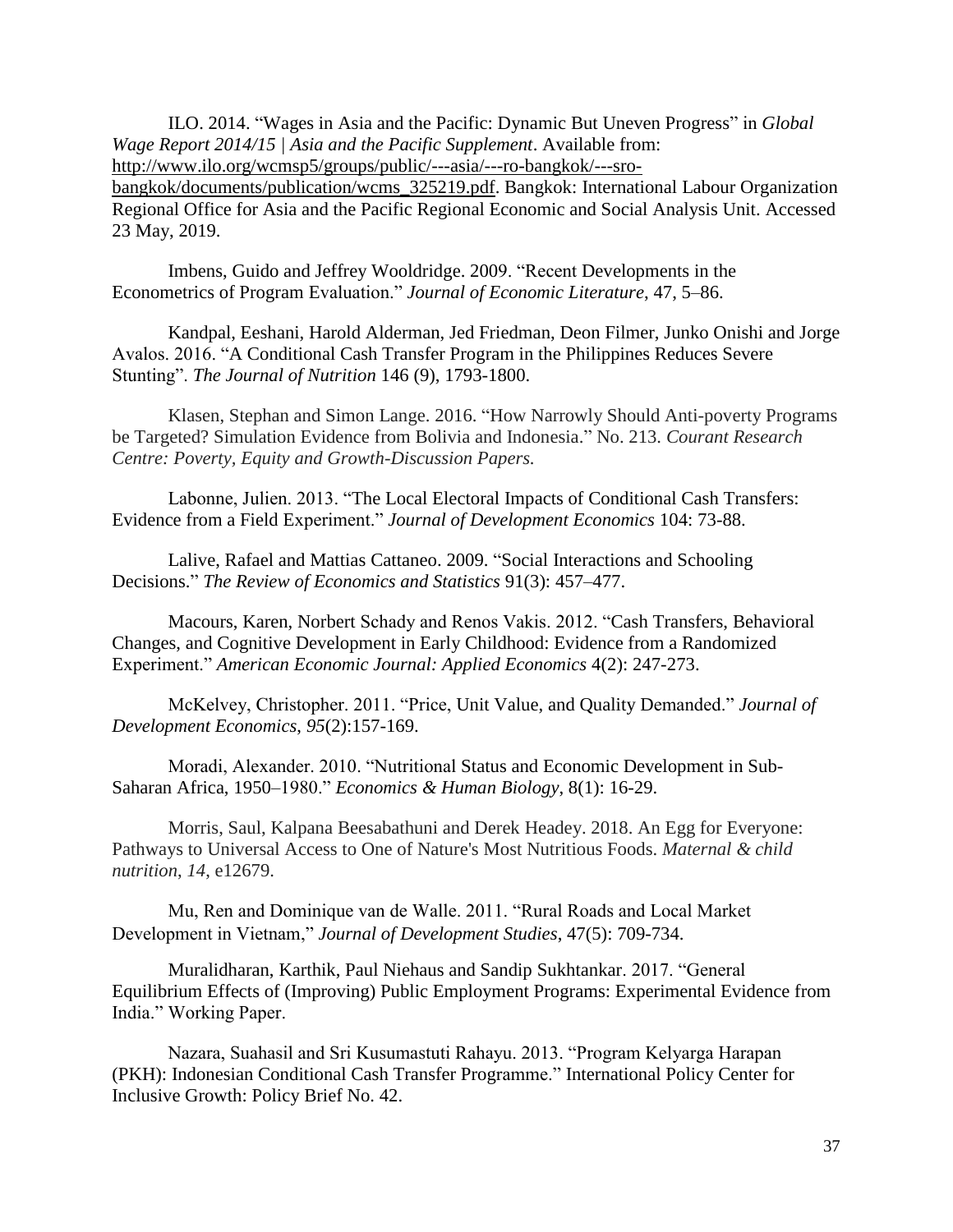Okrent, Abigail and Julian Alston. 2012. The Demand for Disaggregated Food-Away-From-Home and Food-at-Home Products in the United States, ERR-139, U.S. Department of Agriculture, Economic Research Service.

Philippine Statistics Authority. 2015. *Price Indices*. The Government of The Philippines. Web. 10 November 2015.

Puentes, Esteban, Fan Wang, Jere R. Behrman, Flavio Cunha, John Hoddinott, John A. Maluccio, Linda S. Adair, Reynaldo Martorell and Aryeh D. Stein. 2016. "Early Life Height and Weight Production Functions with Endogenous Energy and Protein Inputs." *Economics & Human Biology* 22: 65-81.

Ravallion, Martin. 2009. "How Relevant is Targeting to the Success of an Antipoverty Program?" *The World Bank Research Observer*, 24(2), pp.205-231.

Saavedra, Juan Esteban and Sandra Garcia. 2012. "Impacts of Conditional Cash Transfer Programs on Educational Outcomes in Developing Countries: A Meta-analysis." *RAND Labor and Population Working Paper Series, WR-921-1*.

Singh, Inderjit, Lyn Squire, and John Strauss. 1986. "A Survey of Agricultural Household Models: Recent Findings and Policy Implications." *The World Bank Economic Review* 1.1: 149-179.

Sonaiya, Emmanuel and S. E. J. Swan. 2004. "Small-Scale Poultry Production: Technical Guide." *Food and Agriculture Organization of the United Nations,* Rome.

Triyana, Margaret. 2016. "Do Health Care Providers Respond to Demand-Side Incentives? Evidence from Indonesia." *American Economic Journal: Economic Policy* 8(4): 255- 88.

UNICEF 2019. The State of the World's Children 2019. Children, Food and Nutrition: Growing Well in a Changing World. UNICEF, New York.

Vogl, Tom S. 2014. "Height, Skills, and Labor Market Outcomes in Mexico." *Journal of Development Economics* 107: 84‐96

World Bank. 2014. *A Model from Mexico for the World.* http://www.worldbank.org/en/news/feature/2014/11/19/un-modelo-de-mexico-para-el-mundo. November 15, 2015.

WHO. 2003. *Selected Vaccine Introduction Status into Routine Immunization*. Geneva: World Health Organization. Available from: [www.who.int/immunization\\_monitoring/routine/schedule\\_analysis\\_2003.pdf.](http://www.who.int/immunization_monitoring/routine/schedule_analysis_2003.pdf)

WHO Multicentre Growth Reference Study Group. 2006. *WHO Child Growth Standards: Length/Height-for-age, Weight-for-age, Weight-for-length, Weight-for-height and Body Mass Index-for-age: Methods and Development*. Geneva: World Health Organization. Available from: [https://www.who.int/childgrowth/standards/technical\\_report/en/.](https://www.who.int/childgrowth/standards/technical_report/en/)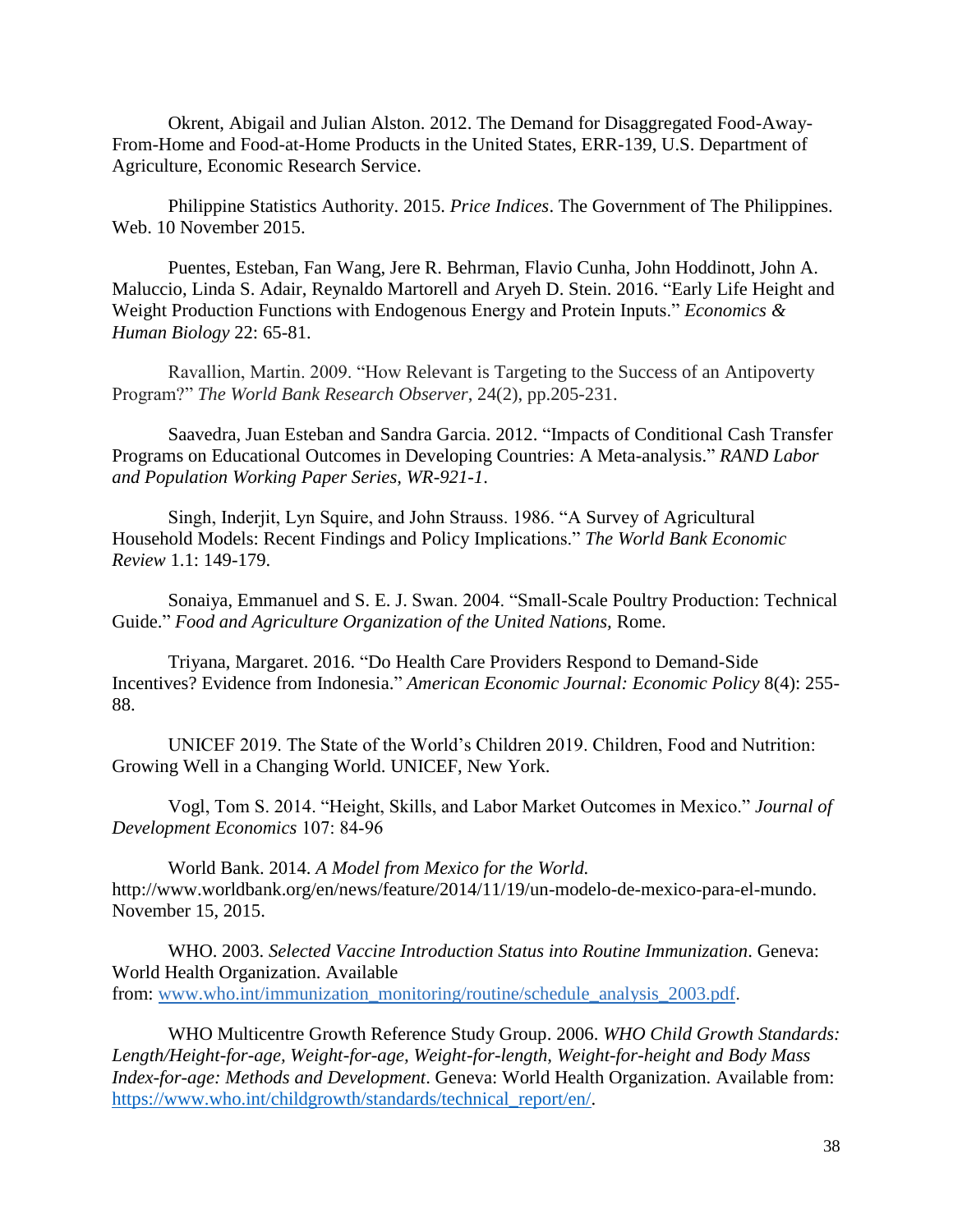### FIGURES AND TABLES



Source: 2008 Household Assessment Form

*Figure 1: The across-village variation in program saturation (proportion of households with age appropriate children eligible for the Pantawid program)*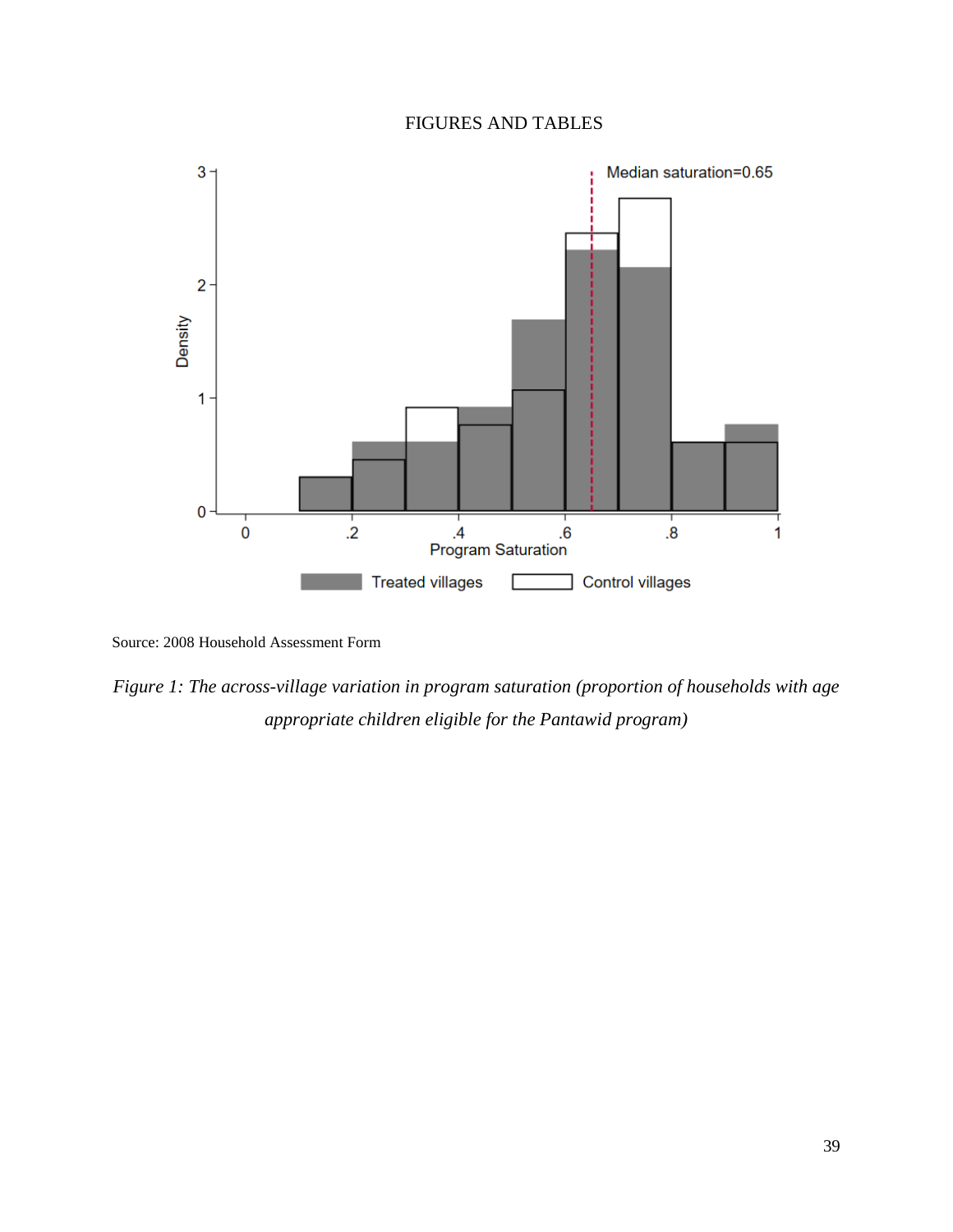

Source: 2011 *Pantawid* impact evaluation survey

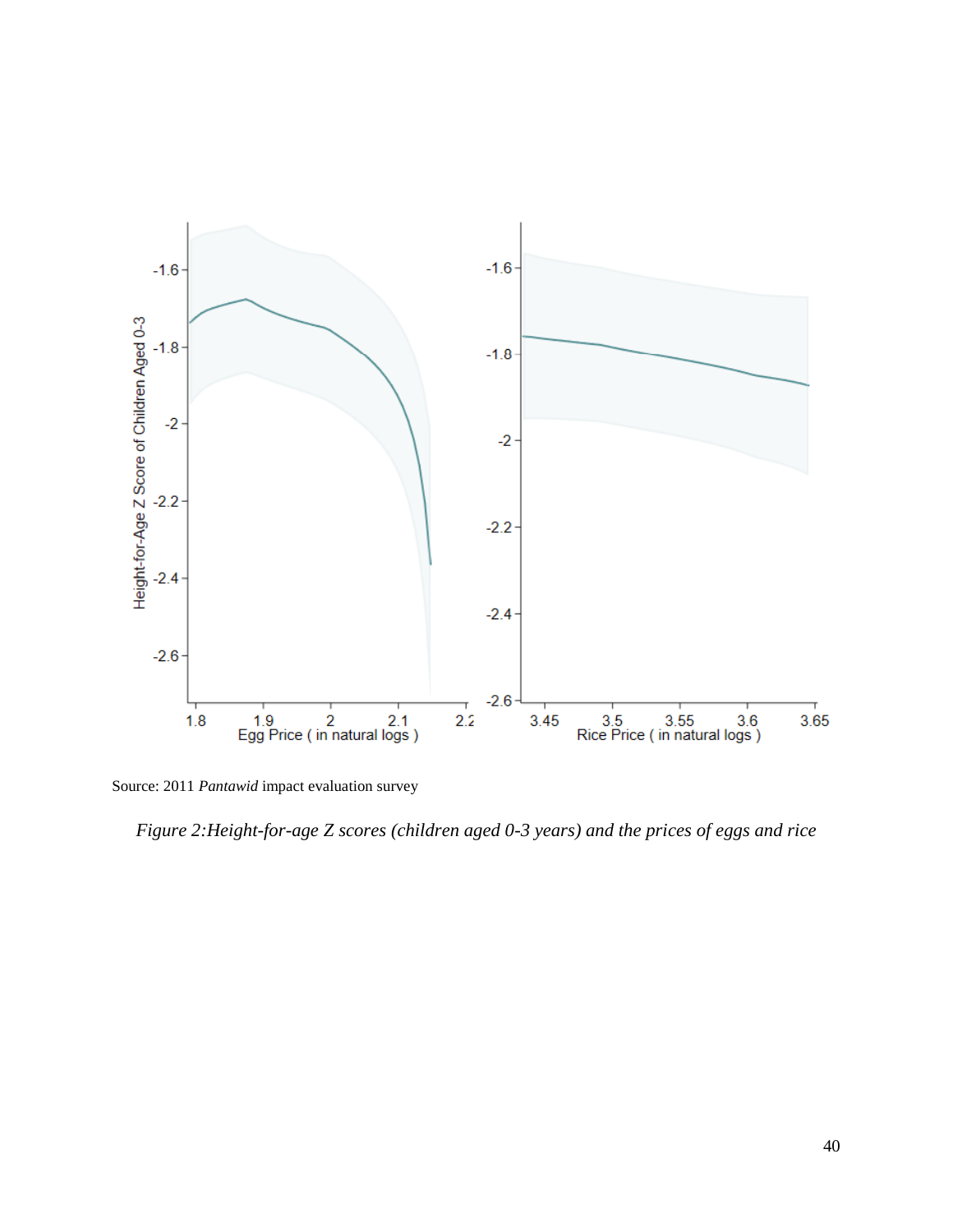

Source: 2011 *Pantawid* impact evaluation survey

*Figure 3:The price of eggs and program saturation in treated and control villages*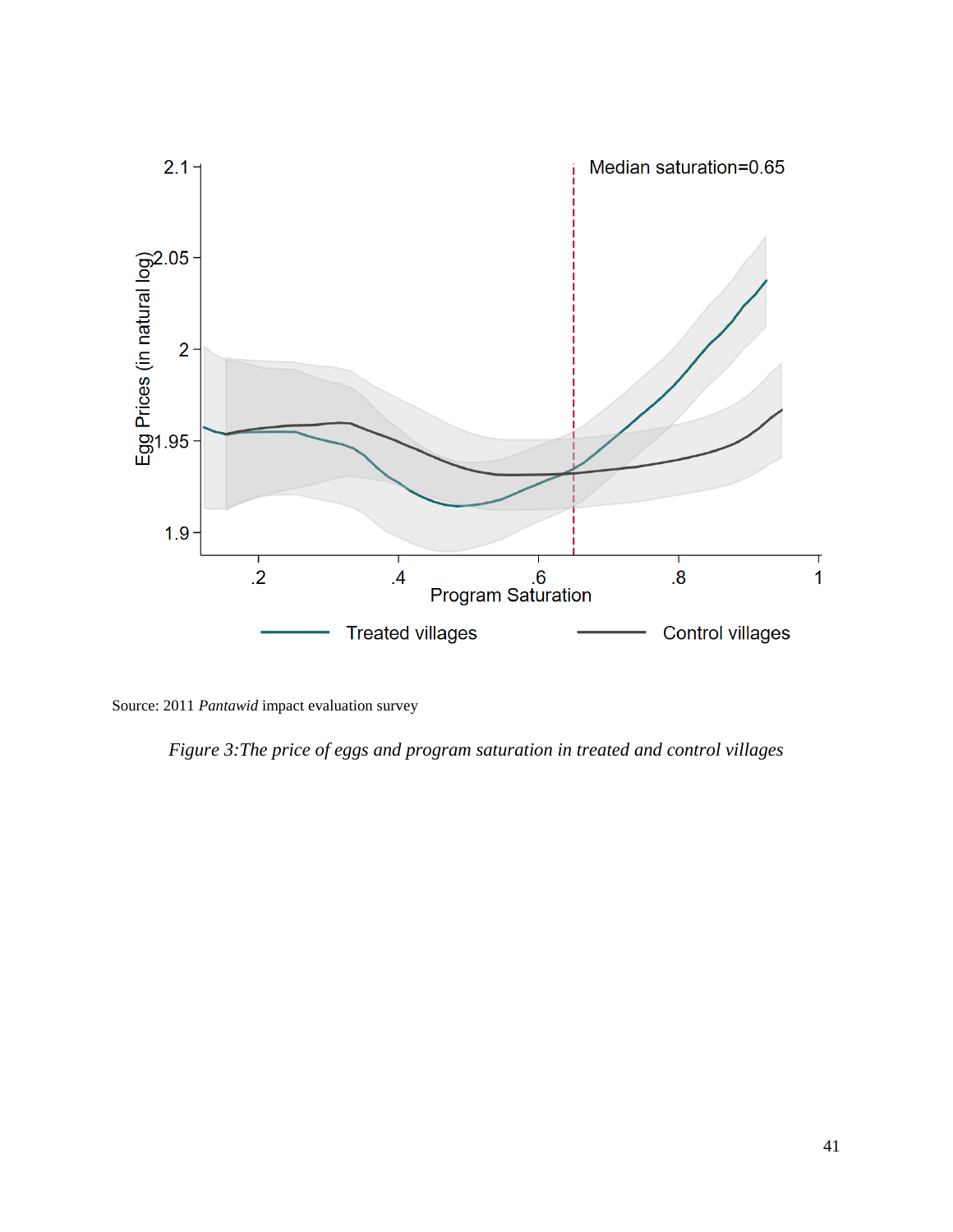

Source: 2015 Family and Income Expenditure Survey

*Figure 4:The relative price of eggs and program saturation in treated and control villages*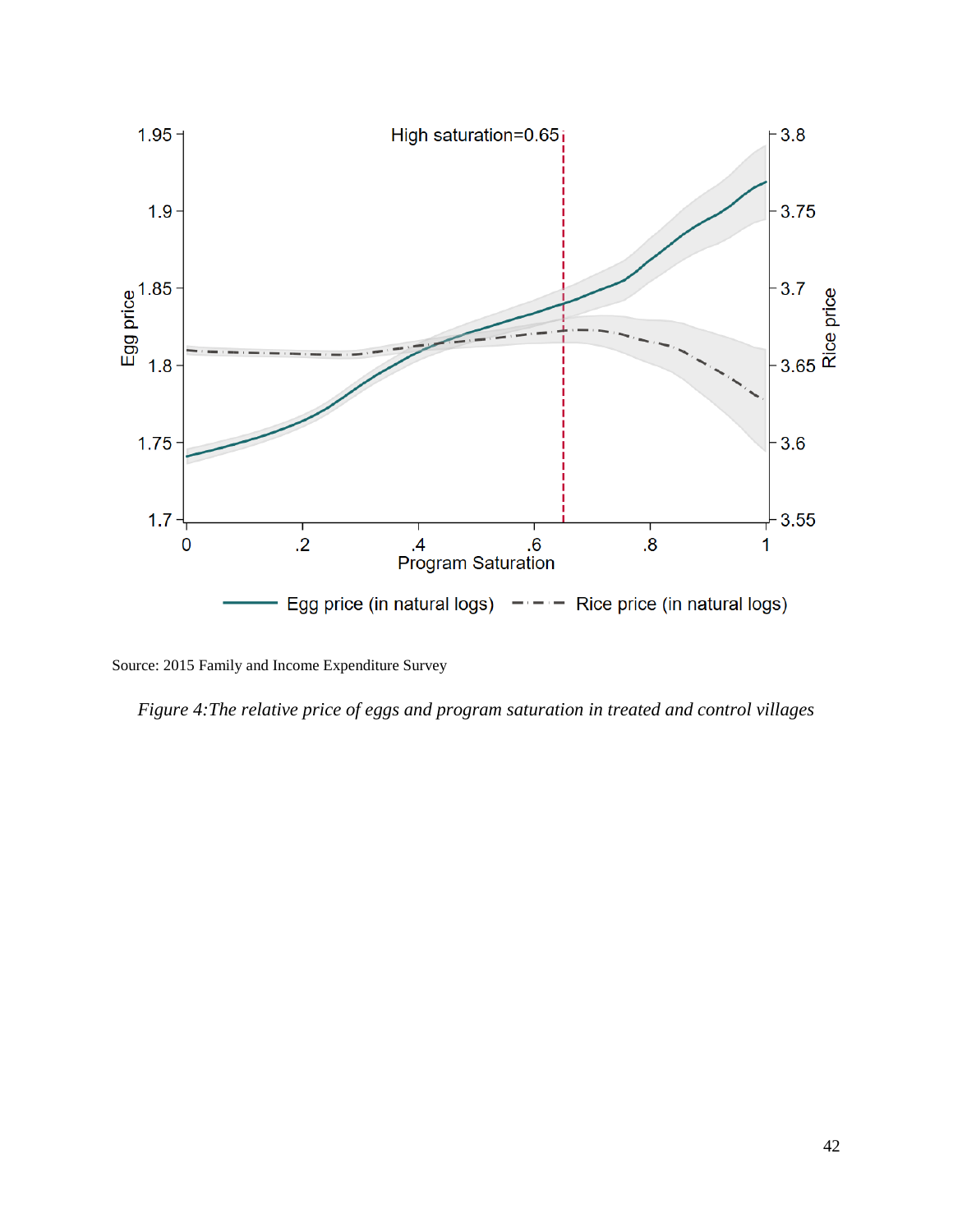



*Figure 5: Stunting prevalence among nonbeneficiary children after 31 months of program exposure by age of child*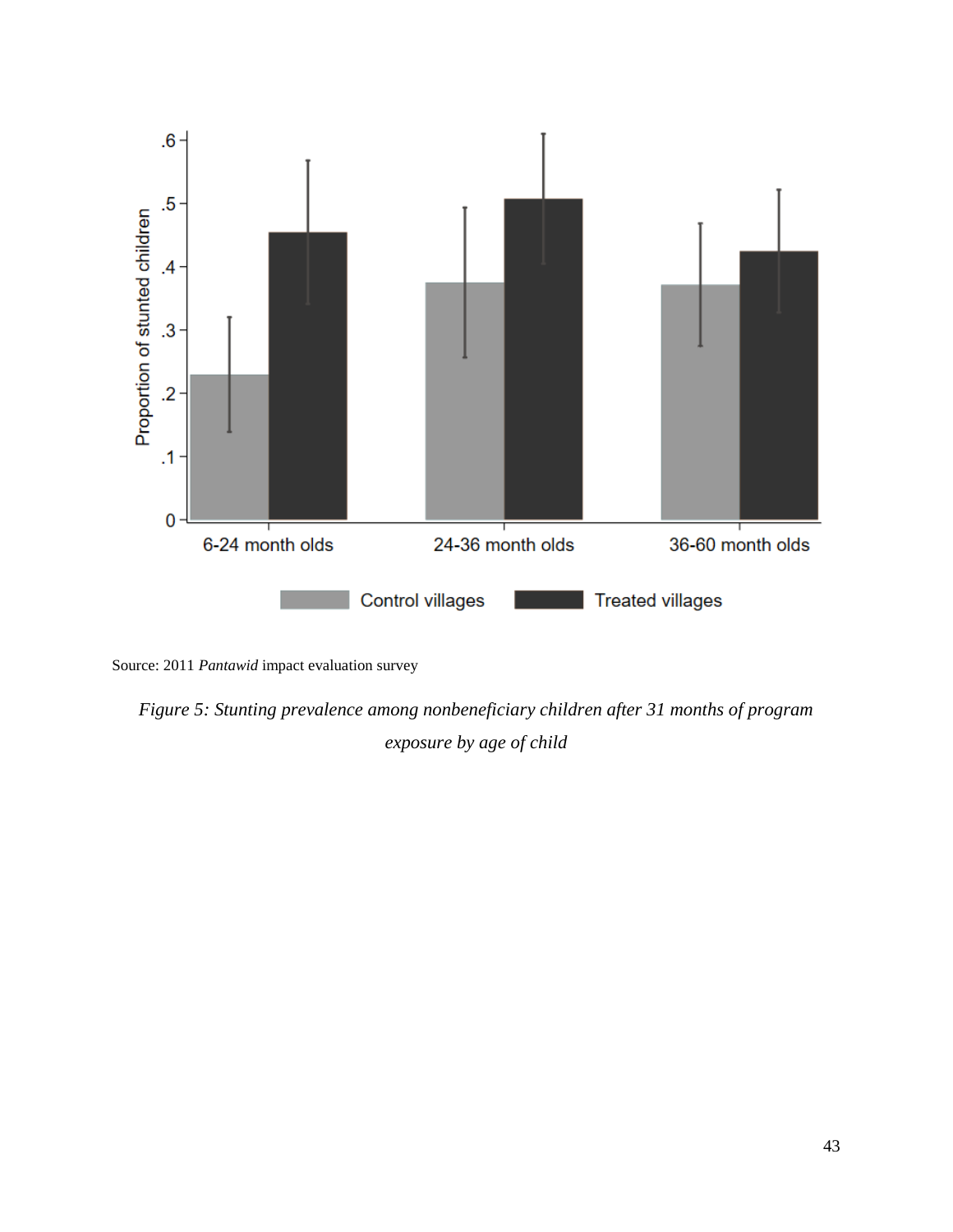|                               | (1)                             | (2)             | (3)                | (4)                             | (5)         |  |
|-------------------------------|---------------------------------|-----------------|--------------------|---------------------------------|-------------|--|
|                               | Height-<br>for-Age $Z$<br>score | <b>Stunting</b> | Severe<br>stunting | Weight-<br>for-Age $Z$<br>score | Underweight |  |
| Panel A: Program impact       |                                 |                 |                    |                                 |             |  |
| Program village               | $0.256*$                        | $-0.035$        | $-0.093**$         | 0.125                           | $-0.023$    |  |
|                               | (0.15)                          | (0.05)          | (0.04)             | (0.15)                          | (0.05)      |  |
| Control observations          | 162                             | 162             | 162                | 186                             | 186         |  |
| Treated observations          | 181                             | 181             | 181                | 201                             | 201         |  |
| Control mean                  | $-1.800$                        | 0.481           | 0.216              | $-1.207$                        | 0.280       |  |
| Source: Kandpal et al. (2018) |                                 |                 |                    |                                 |             |  |

*Table 1A: Program impact on anthropometry of beneficiary children aged 6-36 months*

All specifications include municipality fixed effects. Prices are in natural logs. Child-level specifications include quadratic terms for child age (in months). Standard errors are clustered by village; there are 130 villages. Source: 2011 *Pantawid* impact evaluation survey

*Table 1B: Program impact on the budget share of food and children's food intake for beneficiary households with children aged 6-60 months*

|                         | (1)                               | (2)                                                     | (3)                                               | (4)                                                    | (5)                                                 | (6)                                                     |
|-------------------------|-----------------------------------|---------------------------------------------------------|---------------------------------------------------|--------------------------------------------------------|-----------------------------------------------------|---------------------------------------------------------|
|                         | <b>Budget</b><br>Share of<br>Food | Whether<br>Eggs Were<br>Fed to Child<br>in Past<br>Week | Number of<br>Eggs Fed<br>to Child in<br>Past Week | Whether<br>Meat Was<br>Fed to<br>Child in<br>Past Week | Whether<br>Fish Was<br>Fed to Child<br>in Past Week | Whether<br>Dairy Was<br>Fed to<br>Child in<br>Past Week |
| Panel B: Program impact |                                   |                                                         |                                                   |                                                        |                                                     |                                                         |
| Program village         | $-0.029**$                        | $0.082**$                                               | 0.21                                              | 0.027                                                  | 0.029                                               | $0.069*$                                                |
|                         | (0.02)                            | (0.03)                                                  | (0.17)                                            | (0.04)                                                 | (0.03)                                              | (0.04)                                                  |
| Control observations    | 328                               | 405                                                     | 402                                               | 406                                                    | 406                                                 | 399                                                     |
| Treated observations    | 335                               | 437                                                     | 434                                               | 437                                                    | 436                                                 | 433                                                     |
| Control mean            | 0.691                             | 0.704                                                   | 1.808                                             | 0.5                                                    | 0.852                                               | 0.248                                                   |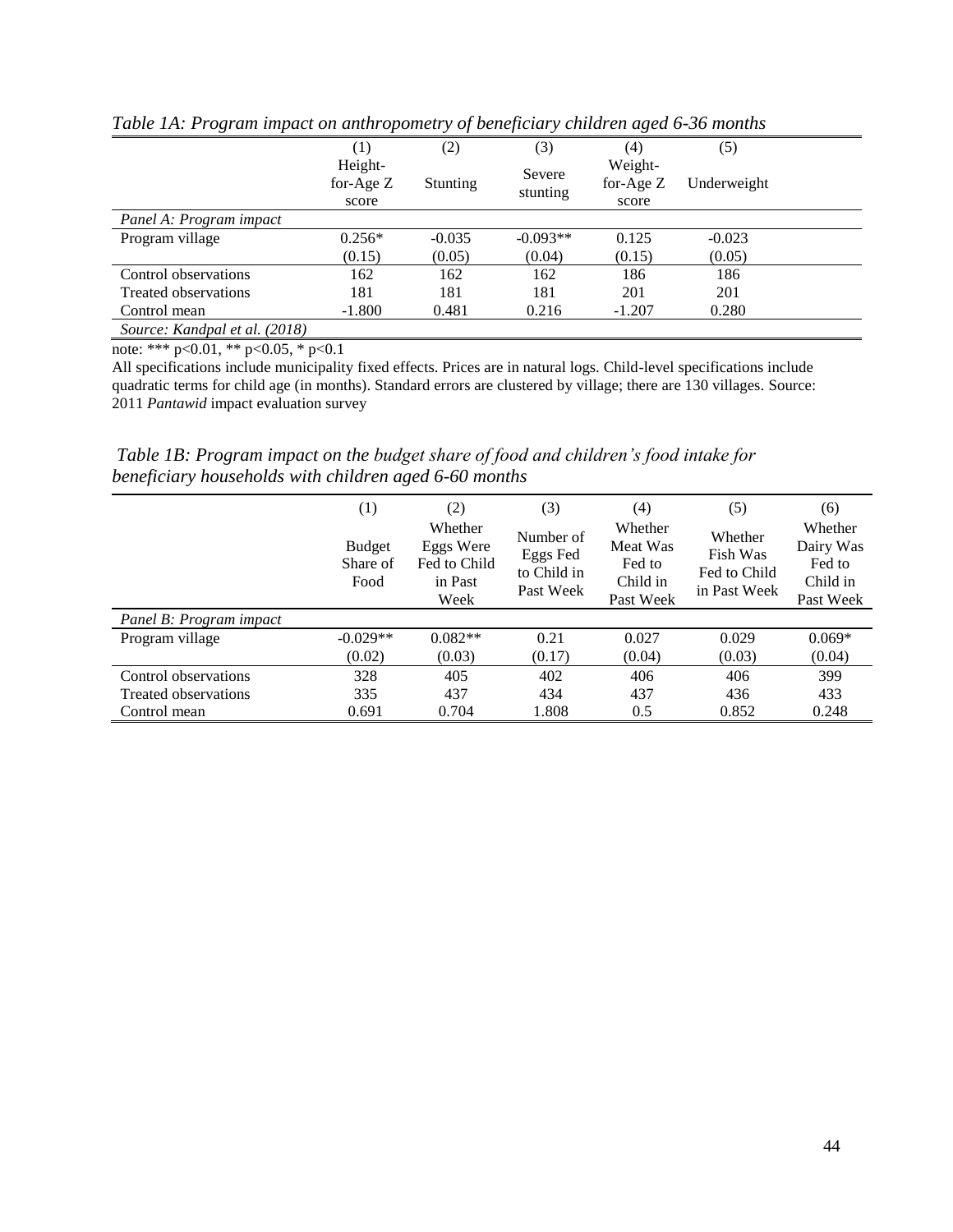|                                                      | Egg Price   | <b>Rice Price</b> | <b>Sugar Price</b> |
|------------------------------------------------------|-------------|-------------------|--------------------|
|                                                      | Reported by | Reported by       | Reported by        |
|                                                      | Household   | Household         | Household          |
| Panel A: Program Impact                              |             |                   |                    |
|                                                      | 0.017       | $-0.000$          | 0.000              |
| Program village                                      | (0.014)     | (0.006)           | (0.011)            |
| Panel B: Interaction with saturation                 |             |                   |                    |
| Program village                                      | $-0.083*$   | $-0.009$          | $-0.020$           |
|                                                      | (0.046)     | (0.020)           | (0.037)            |
| Saturation                                           | $-0.007$    | 0.017             | 0.004              |
|                                                      | (0.062)     | (0.027)           | (0.049)            |
| Program village* saturation                          | $0.164**$   | 0.014             | 0.034              |
|                                                      | (0.072)     | (0.031)           | (0.057)            |
| Panel C: Interaction with above median saturation    |             |                   |                    |
| Program village                                      | $-0.011$    | 0.003             | $-0.004$           |
|                                                      | (0.019)     | (0.008)           | (0.015)            |
| Above median saturation                              | 0.007       | 0.013             | 0.005              |
|                                                      | (0.022)     | (0.010)           | (0.017)            |
| Program village *Above median saturation             | $0.060**$   | $-0.007$          | 0.009              |
|                                                      | (0.027)     | (0.012)           | (0.022)            |
| Panel D: Interaction with fourth quartile saturation |             |                   |                    |
| Program village                                      | $-0.011$    | $-0.001$          | 0.005              |
|                                                      | (0.027)     | (0.006)           | $(-0.012)$         |
| Above median saturation                              | 0.030       | 0.014             | 0.027              |
|                                                      | (0.032)     | (0.015)           | (0.021)            |
| Program village *Above median saturation             | 0.054       | $-0.003$          | $-0.018$           |
|                                                      | (0.038)     | (0.017)           | (0.025)            |
| Control observations                                 | 65          | 65                | 65                 |
| <b>Treated observations</b>                          | 65          | 65                | 65                 |
| Control Mean Price (in Philippine <i>pesos</i> )     | 6.015       | 33.392            | 38.977             |

*Table 2: Program impact on reported village-level food prices*

All specifications include municipality fixed effects. All prices are in natural logs. Source: 2011 *Pantawid* impact evaluation survey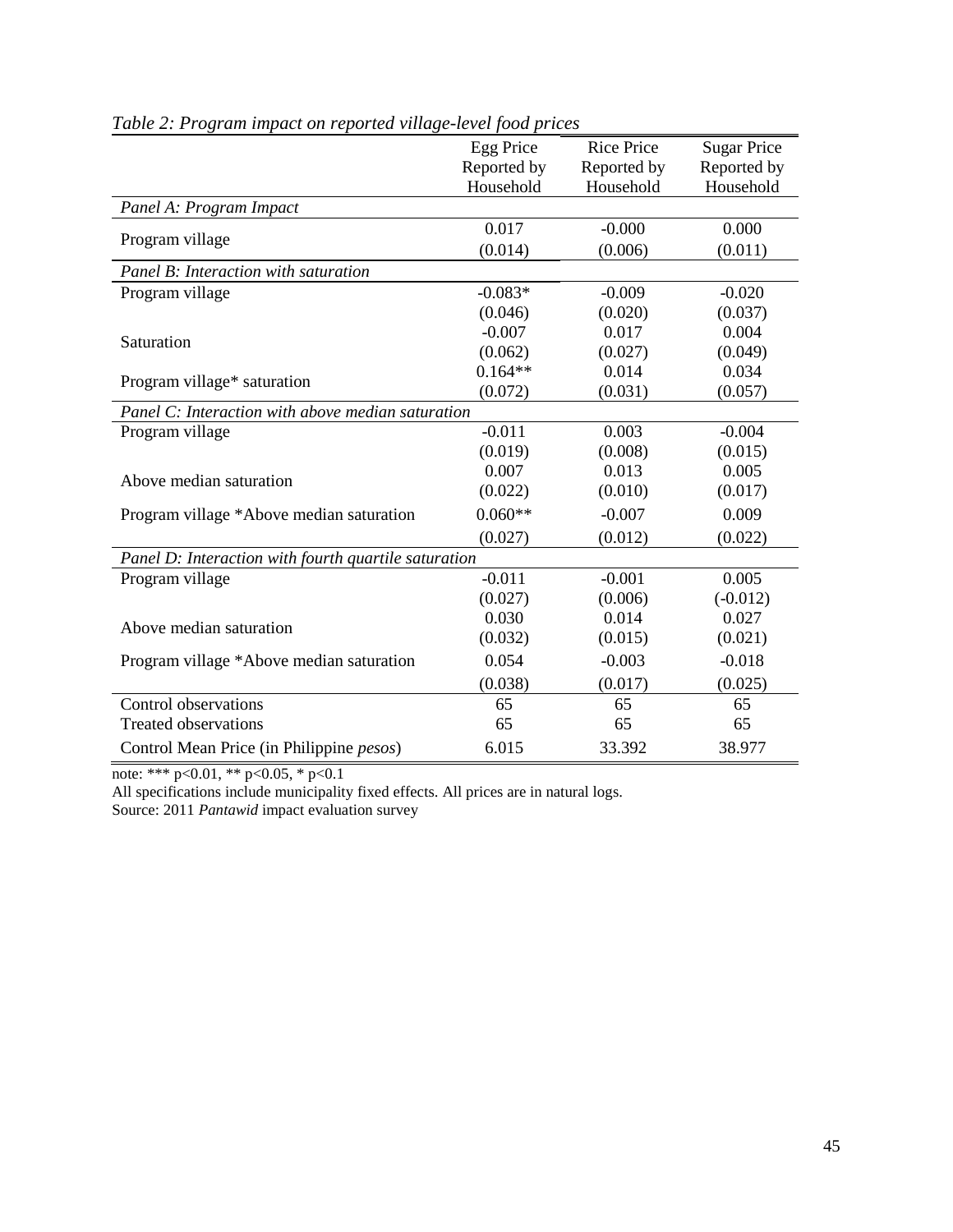|                                                        | Rice, raw   |            |             |            |            |           |
|--------------------------------------------------------|-------------|------------|-------------|------------|------------|-----------|
|                                                        | regular     | Eggs       | Fish        | Meats      | Vegetables | Milk      |
|                                                        | milled      | (fresh)    | (fresh)     | (fresh)    | (fresh)    | Products  |
| Panel A: Model with cutoff at saturation of 50 percent |             |            |             |            |            |           |
| Saturation                                             | $0.061***$  | $0.083***$ | $-0.016$    | 0.002      | 0.030      | $0.140**$ |
|                                                        | (0.014)     | (0.018)    | (0.015)     | (0.013)    | (0.018)    | (0.063)   |
| Saturation*Above cutoff                                | $0.088*$    | $0.185***$ | $0.090*$    | 0.053      | $0.180***$ | $-0.008$  |
|                                                        | (0.049)     | (0.062)    | (0.054)     | (0.044)    | (0.062)    | (0.237)   |
| Above cutoff                                           | $-0.022$    | $-0.094**$ | $-0.042$    | $-0.007$   | $-0.061$   | $-0.095$  |
|                                                        | (0.030)     | (0.038)    | (0.033)     | (0.027)    | (0.038)    | (0.144)   |
| Saturation +                                           |             |            |             |            |            |           |
| Saturation*Above cutoff                                | $0.149***$  | $0.268***$ | 0.074       | 0.055      | $0.210***$ | 0.132     |
|                                                        | (0.047)     | (0.059)    | (0.051)     | (0.042)    | (0.058)    | (0.227)   |
| Panel B: Model with cutoff at saturation of 65 percent |             |            |             |            |            |           |
| Saturation                                             | $0.078***$  | $0.089***$ | $-0.009$    | 0.019      | $0.054***$ | 0.071     |
|                                                        | (0.013)     | (0.016)    | (0.014)     | (0.012)    | (0.017)    | (0.058)   |
| Saturation*Above cutoff                                | $-0.252***$ | 0.154      | $0.332***$  | 0.029      | 0.160      | 0.527     |
|                                                        | (0.088)     | (0.110)    | (0.095)     | (0.080)    | (0.109)    | (0.429)   |
| Above cutoff                                           | $0.245***$  | $-0.070$   | $-0.249***$ | $-0.004$   | $-0.060$   | $-0.456$  |
|                                                        | (0.067)     | (0.085)    | (0.072)     | (0.062)    | (0.085)    | (0.328)   |
| Saturation +                                           |             |            |             |            |            |           |
| Saturation*Above cutoff                                | $-0.174**$  | $0.242**$  | $0.323***$  | 0.048      | $0.214**$  | 0.598     |
|                                                        | (0.086)     | (0.107)    | (0.093)     | (0.079)    | (0.107)    | (0.422)   |
| Panel C: Model with cutoff at saturation of 75 percent |             |            |             |            |            |           |
| Saturation                                             | $0.095***$  | $0.097***$ | $-0.014$    | $0.023**$  | $0.064***$ | 0.055     |
|                                                        | (0.012)     | (0.016)    | (0.013)     | (0.011)    | (0.016)    | (0.056)   |
| Saturation*Above cutoff                                | $-0.489***$ | 0.220      | 0.194       | 0.070      | 0.154      | 0.309     |
|                                                        | (0.147)     | (0.185)    | (0.158)     | (0.132)    | (0.184)    | (0.743)   |
| Above cutoff                                           | $0.440***$  | $-0.139$   | $-0.116$    | $-0.047$   | $-0.058$   | $-0.250$  |
|                                                        | (0.127)     | (0.160)    | (0.137)     | (0.114)    | (0.161)    | (0.643)   |
| Saturation +                                           |             |            |             |            |            |           |
| Saturation*Above cutoff                                | $-0.394***$ | $0.317*$   | 0.180       | 0.093      | 0.217      | 0.364     |
|                                                        | (0.146)     | (0.183)    | (0.157)     | (0.131)    | (0.183)    | (0.737)   |
| Panel D: Linear model                                  |             |            |             |            |            |           |
| Saturation                                             | $0.095***$  | $0.114***$ | 0.001       | $0.028***$ | $0.087***$ | 0.062     |
|                                                        | (0.011)     | (0.015)    | (0.012)     | (0.010)    | (0.015)    | (0.053)   |

*Table 3: Selected food prices (ln) and program saturation in nationally representative data*

note: \*\*\* p<0.01, \*\* p<0.05, \* p<.1. Standard errors in parenthesis. Each row corresponds to a separate regression. Observations are at the village-food item-year level and pooled across the years 2009, 2012, and 2015. All models include year and village fixed effects. Prices are calculated as unit values; see text for details. Source: 2009, 2012, and 2015 Family Income and Expenditure Surveys and Department of Social Welfare Administrative Data on *Pantawid* Program Enrollment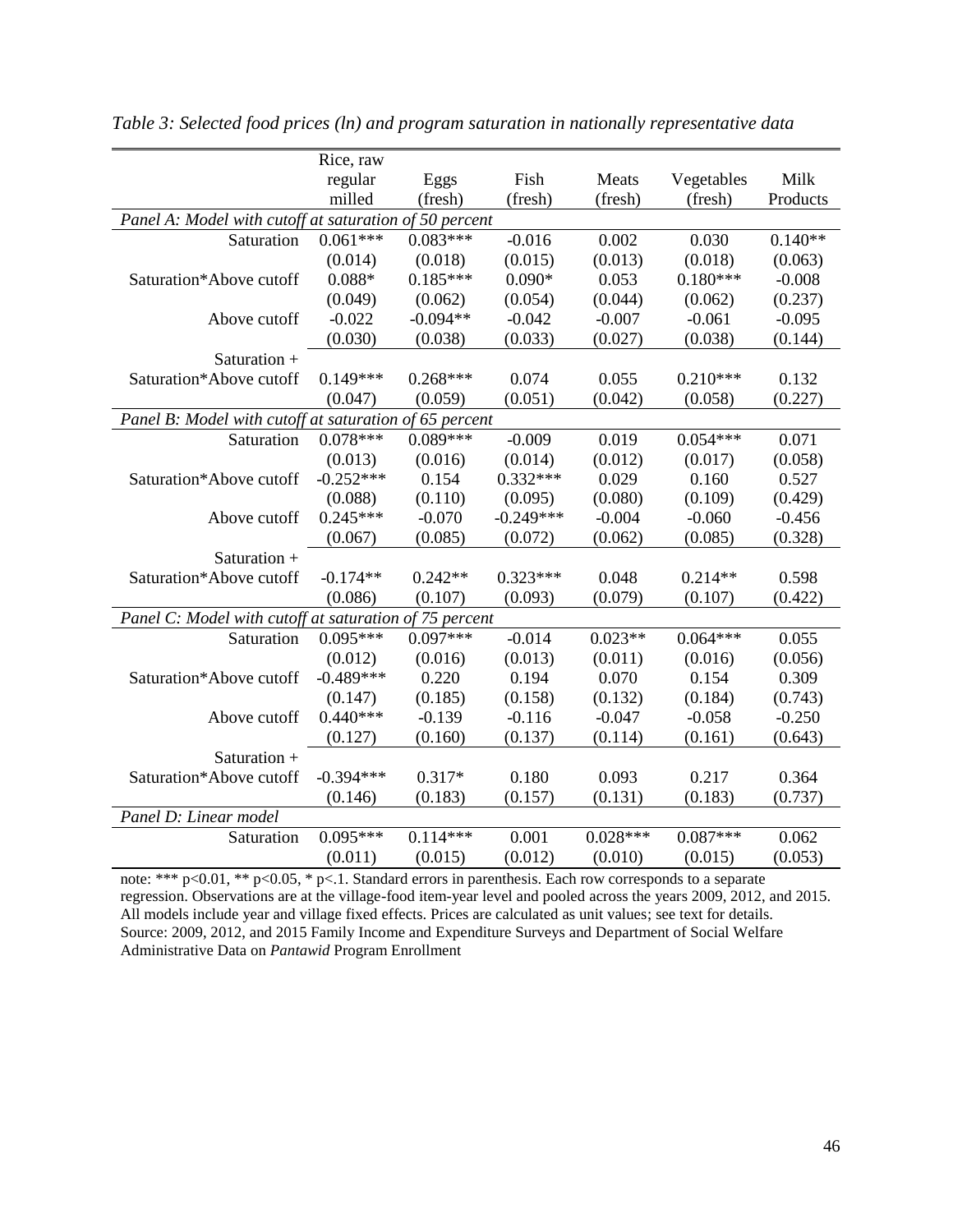|                                                      | (1)                               | (2)                                                     | (3)                                                     | (4)                                                       | (5)                                                       | (6)                                                     |
|------------------------------------------------------|-----------------------------------|---------------------------------------------------------|---------------------------------------------------------|-----------------------------------------------------------|-----------------------------------------------------------|---------------------------------------------------------|
|                                                      | <b>Budget</b><br>Share of<br>Food | Whether<br>Eggs<br>Were Fed<br>to Child in<br>Past Week | Number<br>of Eggs<br>Fed to<br>Child in<br>Past<br>Week | Whether<br>Meat<br>Was Fed<br>to Child<br>in Past<br>Week | Whether<br>Fish Was<br>Fed to<br>Child in<br>Past<br>Week | Whether<br>Dairy Was<br>Fed to<br>Child in<br>Past Week |
| Panel A: Program impact                              |                                   |                                                         |                                                         |                                                           |                                                           |                                                         |
| Program village                                      | $0.036*$<br>(0.021)               | 0.037<br>(0.038)                                        | $-0.154$<br>(0.170)                                     | $-0.058$<br>(0.046)                                       | 0.002<br>(0.036)                                          | 0.011<br>(0.047)                                        |
| Panel B: Interaction with saturation                 |                                   |                                                         |                                                         |                                                           |                                                           |                                                         |
| Program village                                      | $-0.016$<br>(0.066)               | $0.301**$<br>(0.127)                                    | 0.743<br>(0.640)                                        | 0.102<br>(0.131)                                          | $-0.015$<br>(0.113)                                       | $0.382***$<br>(0.135)                                   |
| Saturation                                           | 0.089<br>(0.104)                  | $-0.071$<br>(0.212)                                     | $-0.216$<br>(0.963)                                     | $-0.385**$<br>(0.173)                                     | $-0.313**$<br>(0.152)                                     | 0.171<br>(0.200)                                        |
| Program village*Saturation                           | 0.085                             | $-0.439**$                                              | $-1.495$                                                | $-0.253$                                                  | 0.045                                                     | $-0.627***$                                             |
|                                                      | (0.117)                           | (0.215)                                                 | (1.056)                                                 | (0.223)                                                   | (0.178)                                                   | (0.226)                                                 |
| Panel C: Interaction with above median saturation    |                                   |                                                         |                                                         |                                                           |                                                           |                                                         |
| Program village                                      | 0.033                             | $0.123**$                                               | 0.063                                                   | $-0.047$                                                  | 0.005                                                     | 0.064                                                   |
| Above median saturation                              | (0.024)<br>0.032<br>(0.041)       | (0.049)<br>0.100<br>(0.068)                             | (0.221)<br>0.184<br>(0.311)                             | (0.058)<br>$-0.105$<br>(0.064)                            | (0.048)<br>$-0.114**$<br>(0.052)                          | (0.066)<br>0.058<br>(0.080)                             |
| Program village*Above<br>median saturation           | 0.007                             | $-0.203***$                                             | $-0.504$                                                | $-0.024$                                                  | $-0.006$                                                  | $-0.125$                                                |
|                                                      | (0.044)                           | (0.077)                                                 | (0.350)                                                 | (0.095)                                                   | (0.067)                                                   | (0.097)                                                 |
| Panel D: Interaction with top quartile of saturation |                                   |                                                         |                                                         |                                                           |                                                           |                                                         |
| Program village                                      | 0.031                             | 0.053                                                   | $-0.022$                                                | $-0.026$                                                  | 0.002                                                     | 0.054                                                   |
|                                                      | (0.024)                           | (0.044)                                                 | (0.184)                                                 | (0.051)                                                   | (0.039)                                                   | (0.054)                                                 |
| Fourth quartile of saturation                        | 0.005                             | 0.033                                                   | 0.516                                                   | 0.042                                                     | $-0.144**$                                                | 0.012                                                   |
|                                                      | (0.047)                           | (0.085)                                                 | (0.476)                                                 | (0.073)                                                   | (0.071)                                                   | (0.092)                                                 |
| Program village*Fourth                               | 0.026                             | $-0.092$                                                | $-0.846$                                                | $-0.176$                                                  | 0.055                                                     | $-0.212**$                                              |
| quartile of saturation                               | (0.057)                           | (0.099)                                                 | (0.516)                                                 | (0.120)                                                   | (0.093)                                                   | (0.108)                                                 |
| <b>Control Observations</b>                          | 214                               | 269                                                     | 268                                                     | 269                                                       | 269                                                       | 269                                                     |
| <b>Treated Observation</b>                           | 230                               | 295                                                     | 292                                                     | 292                                                       | 293                                                       | 292                                                     |
| Control Mean                                         | 0.596                             | 0.755                                                   | 2.131                                                   | 0.665                                                     | 0.818                                                     | 0.342                                                   |

*Table 4: Program impact on food budget share for nonbeneficiary households with 6-60-monthold children and children's food intake*

All child-level specifications include quadratic terms for child age (in months), and all specifications include municipality fixed effects. Standard errors are clustered at village level; there are 130 villages.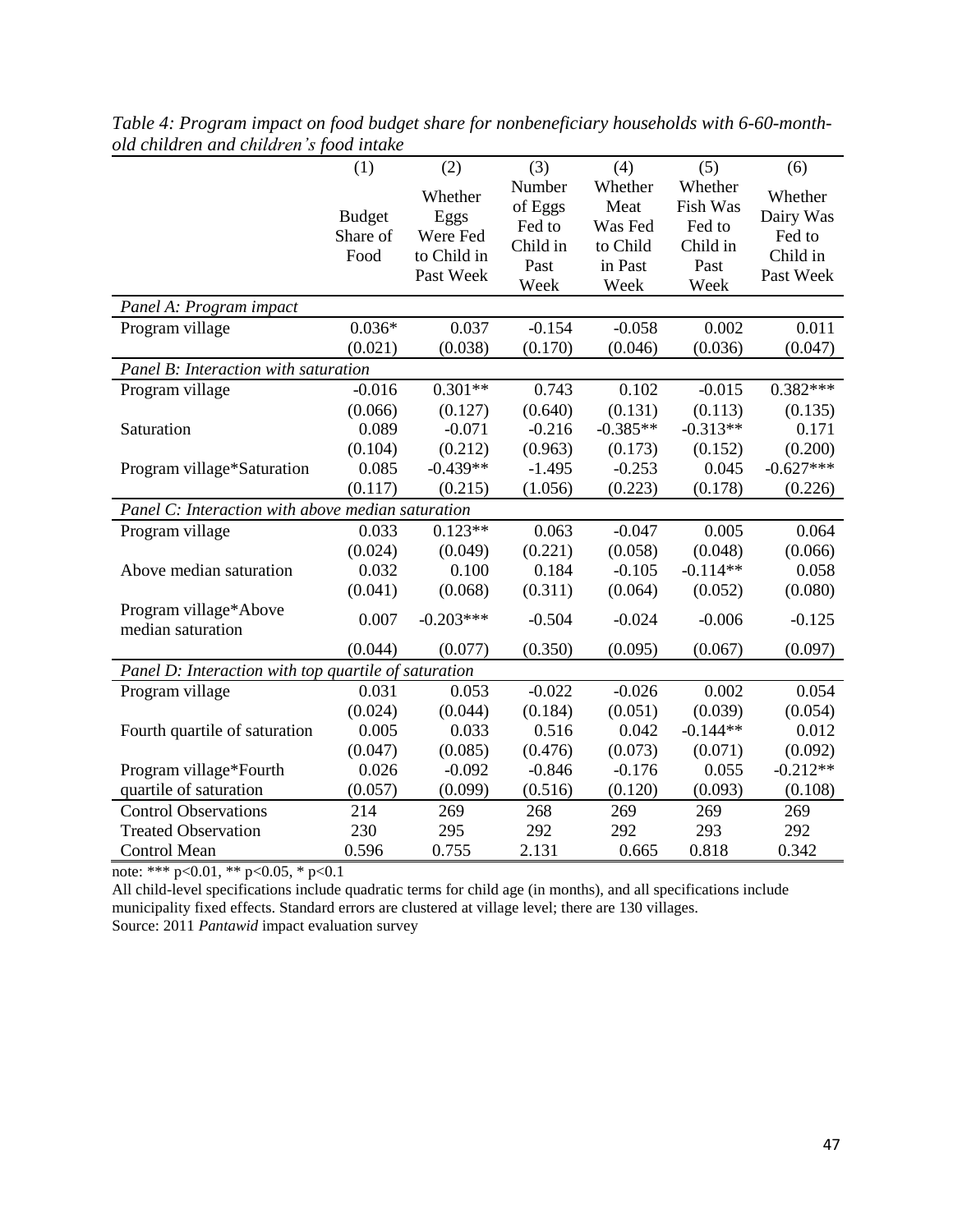|                                                      | Height-for-Age<br>Z score | Stunting  | Severe stunting | Weight-for-<br>Age Z score | Underweight |
|------------------------------------------------------|---------------------------|-----------|-----------------|----------------------------|-------------|
| Panel A: Program impact                              |                           |           |                 |                            |             |
| Program village                                      | $-0.431**$                | $0.123**$ | 0.044           | $-0.111$                   | 0.06        |
|                                                      | (0.17)                    | (0.06)    | (0.03)          | (0.17)                     | (0.04)      |
| Panel B: Interaction with saturation                 |                           |           |                 |                            |             |
| Program village                                      | 0.043                     | $-0.137$  | $-0.038$        | $1.557***$                 | $-0.381**$  |
|                                                      | (0.63)                    | (0.22)    | (0.14)          | (0.58)                     | (0.15)      |
| Saturation                                           | $-0.892$                  | 0.197     | 0.068           | 0.249                      | $-0.291$    |
|                                                      | (0.79)                    | (0.24)    | (0.15)          | (0.63)                     | (0.21)      |
| Program                                              | $-0.773$                  | 0.428     | 0.136           | $-2.786***$                | $0.745***$  |
| village*saturation                                   | (1.00)                    | (0.34)    | (0.23)          | (0.94)                     | (0.25)      |
| Panel C: Interaction with above median saturation    |                           |           |                 |                            |             |
| Program village                                      | $-0.314$                  | 0.061     | 0.039           | 0.257                      | $-0.046$    |
|                                                      | (0.24)                    | (0.08)    | (0.04)          | (0.22)                     | (0.05)      |
| Above median<br>saturation                           | $-0.397$                  | 0.074     | 0.048           | 0.066                      | $-0.075$    |
|                                                      | (0.29)                    | (0.08)    | (0.04)          | (0.26)                     | (0.07)      |
| Program village*Above                                | $-0.196$                  | 0.117     | 0.006           | $-0.798**$                 | $0.231***$  |
| median saturation                                    | (0.35)                    | (0.11)    | (0.07)          | (0.34)                     | (0.09)      |
| Panel D: Interaction with top quartile of saturation |                           |           |                 |                            |             |
| Program village                                      | $-0.244$                  | 0.041     | 0.012           | 0.127                      | 0.018       |
|                                                      | (0.20)                    | (0.06)    | (0.03)          | (0.18)                     | (0.05)      |
| Fourth quartile of<br>saturation                     | 0.073                     | 0.02      | $-0.009$        | 0.498*                     | $-0.125$    |
|                                                      | (0.37)                    | (0.09)    | (0.07)          | (0.27)                     | (0.09)      |
| Program village*Fourth                               | $-0.740*$                 | $0.319**$ | 0.139           | $-1.320***$                | $0.245**$   |
| quartile of saturation                               | (0.41)                    | (0.13)    | (0.10)          | (0.37)                     | (0.11)      |
| <b>Control Observations</b>                          | 145                       | 145       | 145             | 156                        | 156         |
| <b>Treated Observations</b>                          | 158                       | 158       | 158             | 175                        | 175         |
| <b>Control Mean</b>                                  | $-1.124$                  | 0.317     | 0.069           | $-0.922$                   | 0.186       |

*Table 5: Program impact on 6-36-month-old nonbeneficiary children's physical growth, overall and by program saturation*

All specifications include quadratic terms for child age (in months), and municipality fixed effects.

Standard errors are clustered at village level; there are 130 villages.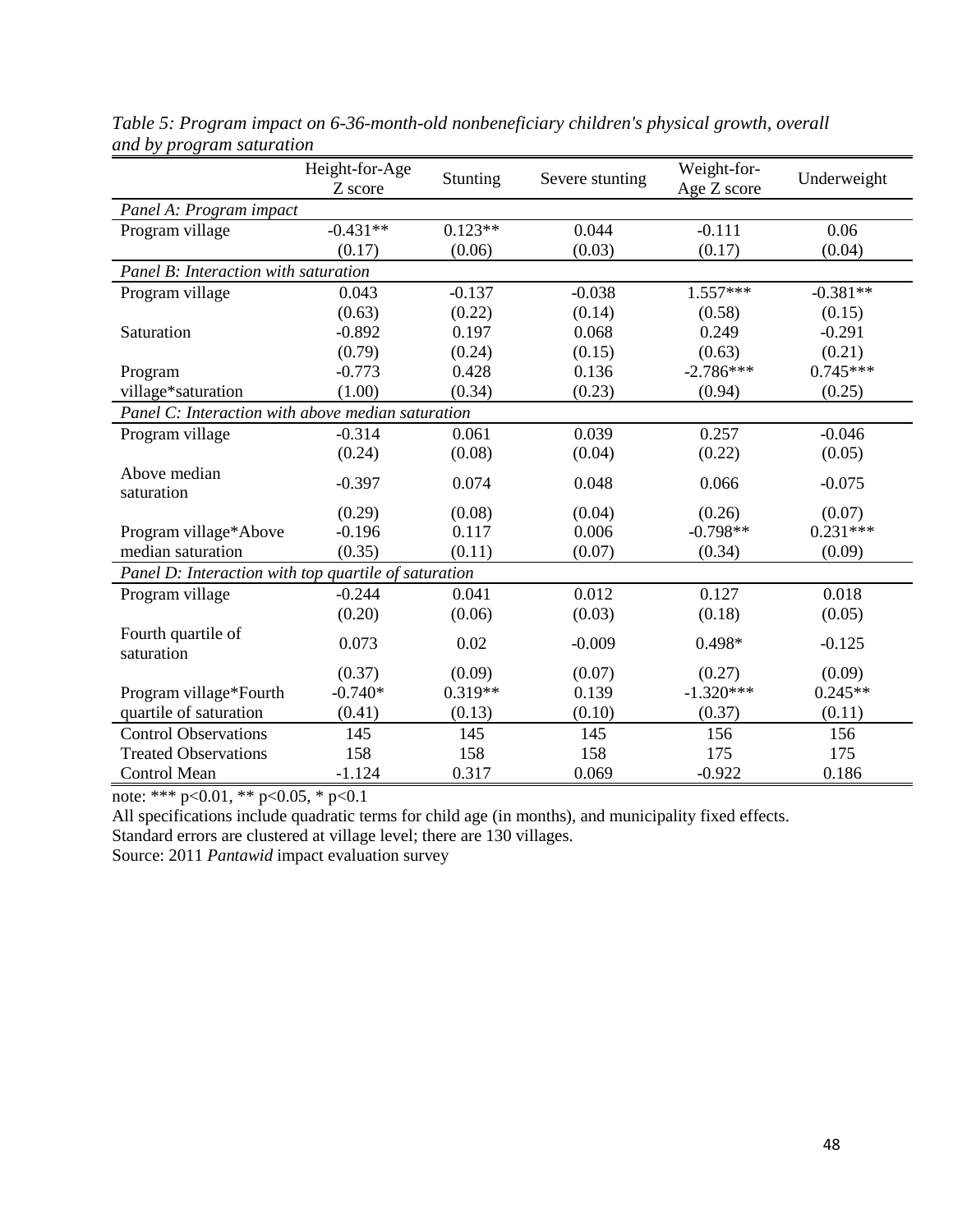|                                                      |                          | Pregnant women/last pregnancy in the last 36 months |                           |                                      |                           |            | Children younger than 60 months old |                      |
|------------------------------------------------------|--------------------------|-----------------------------------------------------|---------------------------|--------------------------------------|---------------------------|------------|-------------------------------------|----------------------|
|                                                      | Any<br>antenatal<br>care | Timely<br>initiation<br>of ANC                      | Content of<br>care in ANC | Postnatal care<br>within 24<br>hours | Institutional<br>Delivery | <b>MMR</b> | Growth<br>Monitoring                | Treatment<br>seeking |
| Panel A: Program impact                              |                          |                                                     |                           |                                      |                           |            |                                     |                      |
| Program village                                      | $-0.039$                 | 0.004                                               | 0.000                     | 0.000                                | $-0.061$                  | 0.032      | 0.020                               | 0.001                |
|                                                      | (0.029)                  | (0.059)                                             | (0.202)                   | (0.054)                              | (0.060)                   | (0.048)    | (0.032)                             | (0.044)              |
| Panel B: Interaction with saturation                 |                          |                                                     |                           |                                      |                           |            |                                     |                      |
| Program village                                      | $-0.074$                 | 0.022                                               | $-0.819$                  | $-0.087$                             | $-0.204$                  | $-0.170$   | 0.144                               | 0.117                |
|                                                      | (0.060)                  | (0.229)                                             | (0.592)                   | (0.207)                              | (0.195)                   | (0.143)    | (0.110)                             | (0.161)              |
| Saturation                                           | $-0.168$                 | $-0.227$                                            | $-2.577***$               | $-0.285$                             | $-0.631***$               | $-0.125$   | $-0.088$                            | $-0.168$             |
|                                                      | (0.123)                  | (0.301)                                             | (0.860)                   | (0.262)                              | (0.231)                   | (0.220)    | (0.133)                             | (0.224)              |
| Program                                              | 0.066                    | $-0.018$                                            | 1.498                     | 0.159                                | 0.267                     | 0.345      | $-0.208$                            | $-0.191$             |
| village*saturation                                   | (0.110)                  | (0.363)                                             | (0.994)                   | (0.333)                              | (0.312)                   | (0.249)    | (0.172)                             | (0.273)              |
| Panel C: Interaction with above median saturation    |                          |                                                     |                           |                                      |                           |            |                                     |                      |
| Program village                                      | $-0.043$                 | $-0.061$                                            | $-0.154$                  | $-0.018$                             | $-0.068$                  | $-0.029$   | 0.056                               | 0.015                |
|                                                      | (0.031)                  | (0.082)                                             | (0.228)                   | (0.076)                              | (0.080)                   | (0.063)    | (0.043)                             | (0.052)              |
| Above median saturation                              | $-0.075$                 | $-0.192**$                                          | $-0.791**$                | $-0.029$                             | $-0.164*$                 | $-0.137*$  | $-0.014$                            | $-0.088$             |
|                                                      | (0.049)                  | (0.093)                                             | (0.338)                   | (0.076)                              | (0.090)                   | (0.083)    | (0.046)                             | (0.072)              |
| Program village*above                                | 0.011                    | 0.146                                               | 0.347                     | 0.042                                | 0.021                     | 0.142      | $-0.083$                            | $-0.031$             |
| median saturation                                    | (0.044)                  | (0.115)                                             | (0.381)                   | (0.119)                              | (0.115)                   | (0.102)    | (0.063)                             | (0.094)              |
| Panel D: Interaction with top quartile of saturation |                          |                                                     |                           |                                      |                           |            |                                     |                      |
| Program village                                      | $-0.030$                 | 0.037                                               | 0.114                     | $-0.010$                             | $-0.048$                  | 0.046      | 0.031                               | 0.019                |
|                                                      | (0.024)                  | (0.063)                                             | (0.216)                   | (0.062)                              | (0.069)                   | (0.055)    | (0.037)                             | (0.046)              |
| Fourth quartile of                                   | $-0.107$                 | 0.032                                               | $-0.380$                  | 0.092                                | $-0.079$                  | 0.022      | $-0.039$                            | 0.144                |
| saturation                                           | (0.082)                  | (0.143)                                             | (0.482)                   | (0.118)                              | (0.087)                   | (0.079)    | (0.051)                             | (0.108)              |
| Program village*fourth                               | 0.019                    | $-0.153$                                            | $-0.329$                  | $-0.011$                             | $-0.012$                  | $-0.078$   | $-0.038$                            | $-0.135$             |
| quartile of saturation                               | (0.091)                  | (0.160)                                             | (0.544)                   | (0.142)                              | (0.121)                   | (0.108)    | (0.065)                             | (0.137)              |
| Control observations                                 | 172                      | 180                                                 | 169                       | 178                                  | 180                       | 239        | 268                                 | 258                  |
| <b>Treated observations</b>                          | 202                      | 203                                                 | 184                       | 198                                  | 203                       | 267        | 299                                 | 291                  |
| Control mean                                         | 0.965                    | 0.472                                               | 5.533                     | 0.371                                | 0.439                     | 0.473      | 0.209                               | 0.508                |

*Table 6: Program impact on health seeking behavior of nonbeneficiary households*

Child level outcomes include quadratic terms for child age (in months), and all specifications include municipality fixed effects. Standard errors are clustered at village level; there are 130 villages. Source: 2011 *Pantawid* impact evaluation survey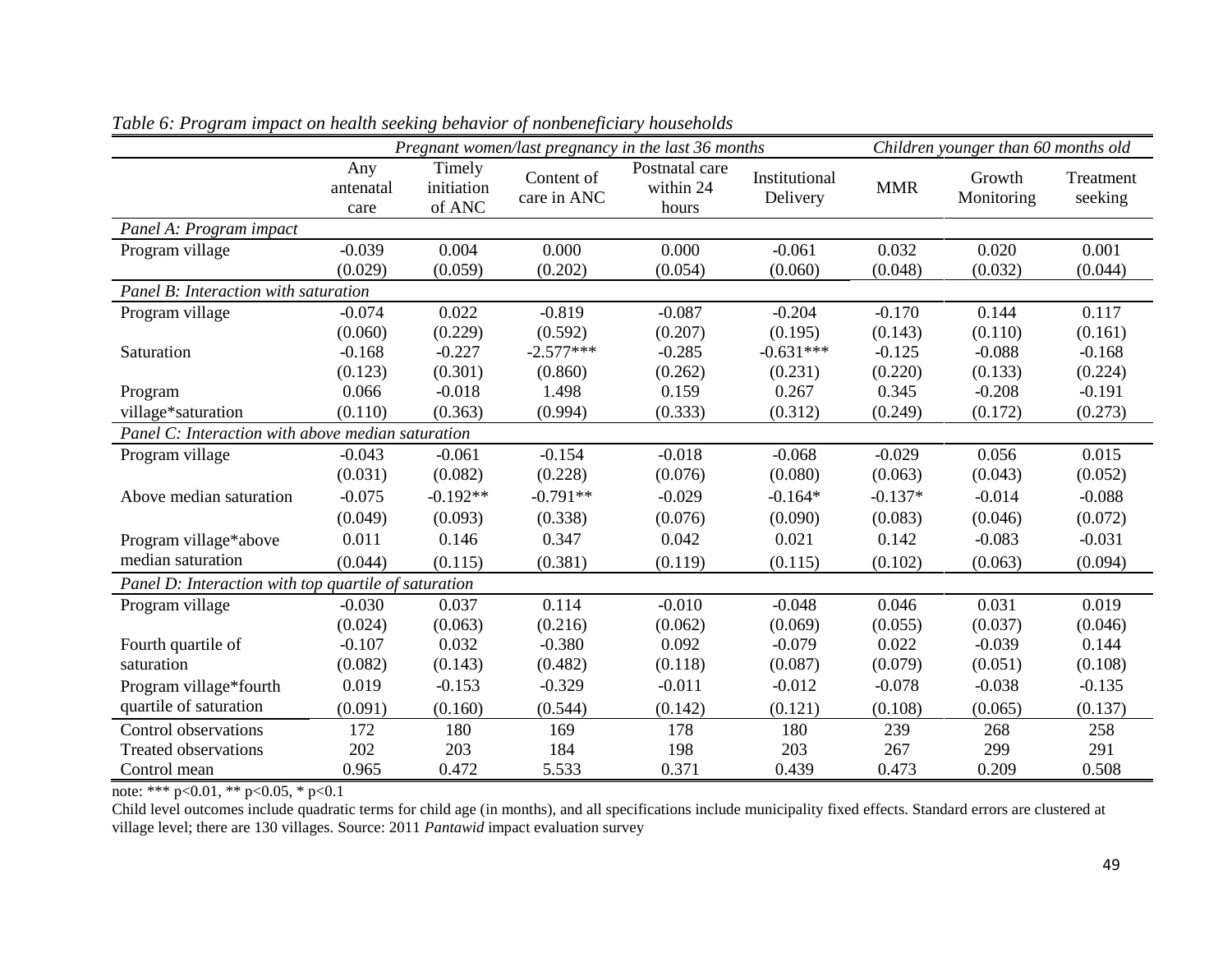|                                               | Control | Difference            | Standardized       |         |
|-----------------------------------------------|---------|-----------------------|--------------------|---------|
| Baseline survey variables                     | Mean    | (Treated-<br>Control) | Mean<br>Difference | p-value |
| LN Proxy Means Test Score                     | 9.093   | $-0.014$              | 0.072              | 0.494   |
| Household composition:                        |         |                       |                    |         |
| Household size                                | 5.828   | 0.004                 | 0.001              | 0.973   |
| Children 5 years old and below                | 1.063   | 0.069                 | $-0.065$           | 0.244   |
| Children between 6 and 14 years old           | 1.718   | $-0.022$              | 0.018              | 0.742   |
| Primary occupation: Farming and               |         |                       |                    |         |
| livestock                                     | 0.685   | 0.040                 | $-0.096$           | 0.335   |
| Educational attainment of the household head: |         |                       |                    |         |
| No grade completed                            | 0.078   | $-0.002$              | 0.002              | 0.913   |
| Some elementary school                        | 0.433   | $-0.006$              | 0.000              | 0.856   |
| Completed elementary school                   | 0.214   | 0.014                 | $-0.044$           | 0.585   |
| Some high school                              | 0.132   | $-0.029$              | 0.104              | 0.105   |
| High school graduate                          | 0.100   | 0.004                 | 0.000              | 0.841   |
| Some college                                  | 0.031   | 0.008                 | $-0.036$           | 0.444   |
| College graduate                              | 0.015   | 0.009                 | $-0.057$           | 0.206   |
| School Attendance:                            |         |                       |                    |         |
| Children between 6 to 11 years                | 0.857   | 0.002                 | 0.000              | 0.925   |
| Children between 12 to 14 years               | 0.767   | 0.038                 | $-0.094$           | 0.216   |
| <b>Housing Amenities:</b>                     |         |                       |                    |         |
| Strong roof materials                         | 0.307   | $-0.041$              | 0.111              | 0.164   |
| Strong wall materials                         | 0.191   | $-0.023$              | 0.080              | 0.276   |
| Light roof materials                          | 0.478   | 0.050                 | $-0.130$           | 0.107   |
| Light wall materials                          | 0.445   | 0.017                 | $-0.065$           | 0.577   |
| Owns a house and lot                          | 0.345   | $-0.034$              | 0.093              | 0.239   |
| House has toilet                              | 0.388   | $-0.018$              | 0.013              | 0.632   |
| Shares a water source                         | 0.200   | $-0.023$              | 0.066              | 0.463   |
| Household Assets:                             |         |                       |                    |         |
| Electricity in house                          | 0.407   | 0.021                 | $-0.016$           | 0.542   |
| Owns a television                             | 0.203   | $-0.004$              | 0.030              | 0.879   |
| Owns a video recorder                         | 0.090   | $-0.020$              | 0.091              | 0.241   |
| Owns a Stereo/CD player                       | 0.100   | $-0.006$              | 0.015              | 0.755   |
| Owns a refrigerator                           | 0.012   | $-0.004$              | 0.044              | 0.430   |
| Has a telephone/cellphone                     | 0.072   | $-0.013$              | 0.064              | 0.292   |
| Owns a motorcycle                             | 0.025   | 0.002                 | $-0.002$           | 0.822   |

### *Appendix Table 1: Characteristic balance at baseline: beneficiary households*

note: \*\*\* p<0.01, \*\* p<0.05, \* p<0.1.

Estimates include municipality fixed effects. Standard errors clustered at the village level; there are 130 villages. Source: 2008 Household Assessment Form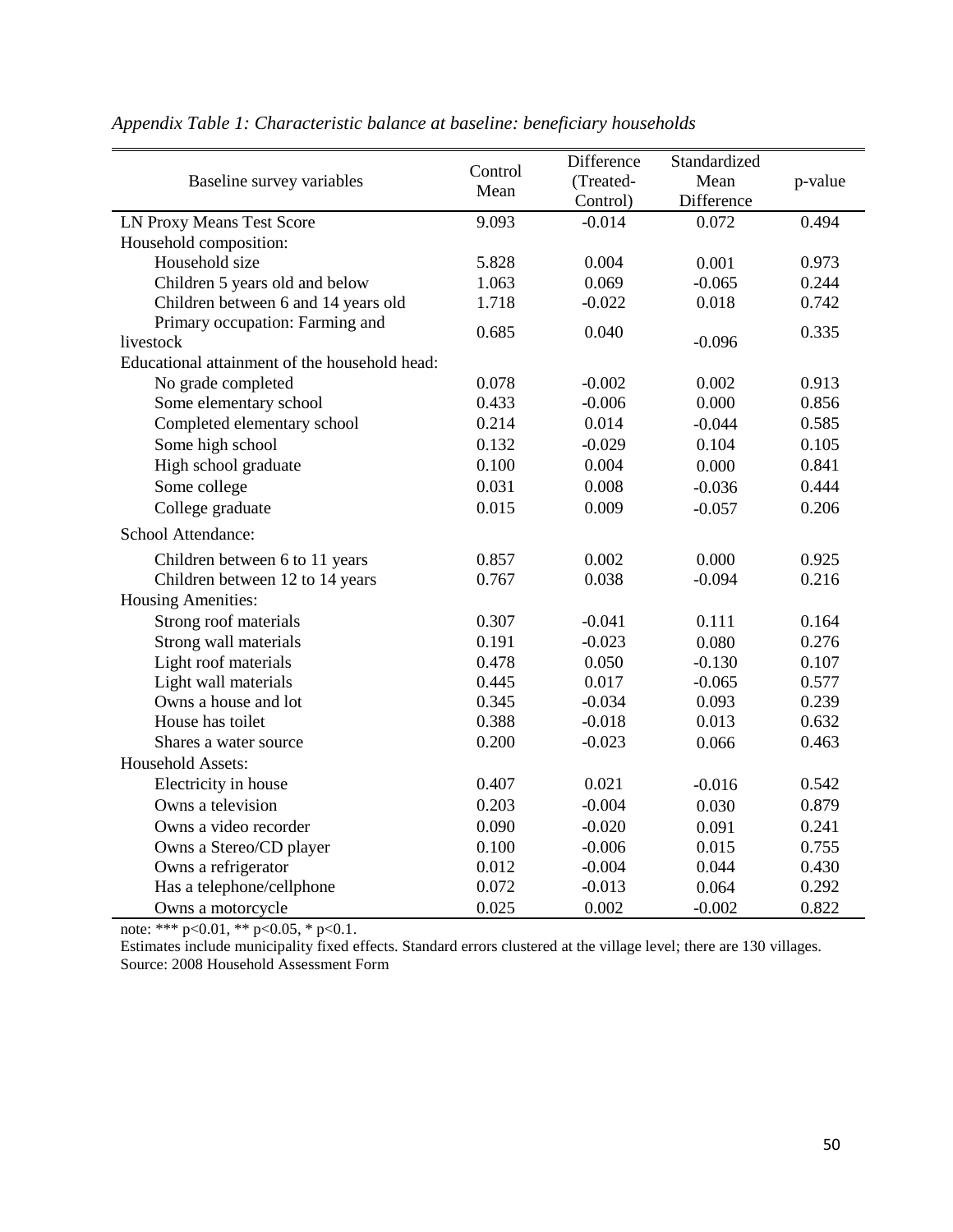| Baseline survey variables                     | Control<br>Mean | Difference<br>(Treated-<br>Control) | Standardized<br>Mean<br>Difference | p-value |
|-----------------------------------------------|-----------------|-------------------------------------|------------------------------------|---------|
| LN Proxy Means Test Score                     | 9.871           | 0.008                               | 0.026                              | 0.703   |
| Household composition:                        |                 |                                     |                                    |         |
| Household size                                | 4.240           | $-0.146$                            | 0.108                              | 0.149   |
| Children 5 years old and below                | 0.566           | $-0.015$                            | 0.032                              | 0.702   |
| Children between 6 and 14 years old           | 0.952           | $-0.037$                            | 0.051                              | 0.547   |
| Primary occupation: Farming and<br>livestock  | 0.312           | $-0.000$                            | 0.007                              | 0.990   |
| Educational attainment of the household head: |                 |                                     |                                    |         |
| No grade completed                            | 0.028           | 0.001                               | $-0.005$                           | 0.899   |
| Some elementary school                        | 0.230           | 0.029                               | $-0.083$                           | 0.320   |
| Completed elementary school                   | 0.171           | $-0.008$                            | $-0.004$                           | 0.751   |
| Some high school                              | 0.135           | $-0.001$                            | 0.016                              | 0.944   |
| High school graduate                          | 0.195           | $-0.018$                            | 0.059                              | 0.402   |
| Some college                                  | 0.122           | $-0.002$                            | 0.012                              | 0.923   |
| College graduate                              | 0.121           | $-0.001$                            | 0.018                              | 0.951   |
| School Attendance:                            |                 |                                     |                                    |         |
| Children between 6 to 11 years                | 0.947           | $-0.008$                            | 0.041                              | 0.689   |
| Children between 12 to 14 years               | 0.873           | $-0.009$                            | $-0.010$                           | 0.804   |
| <b>Housing Amenities:</b>                     |                 |                                     |                                    |         |
| Strong roof materials                         | 0.662           | $-0.046$                            | 0.125                              | 0.160   |
| Strong wall materials                         | 0.552           | $-0.039$                            | 0.111                              | 0.217   |
| Light roof materials                          | 0.232           | 0.027                               | $-0.097$                           | 0.352   |
| Light wall materials                          | 0.220           | $0.047*$                            | $-0.145$                           | 0.066   |
| Owns a house and lot                          | 0.537           | $-0.030$                            | 0.085                              | 0.369   |
| House has toilet                              | 0.177           | $-0.036$                            | 0.080                              | 0.219   |
| Shares a water source                         | 0.173           | 0.001                               | $-0.007$                           | 0.962   |
| Household Assets:                             |                 |                                     |                                    |         |
| Electricity in house                          | 0.797           | 0.001                               | 0.036                              | 0.989   |
| Owns a television                             | 0.570           | $-0.017$                            | 0.061                              | 0.687   |
| Owns a video recorder                         | 0.400           | $-0.088**$                          | 0.213                              | 0.014   |
| Owns a Stereo/CD player                       | 0.349           | $-0.052$                            | 0.114                              | 0.110   |
| Owns a refrigerator                           | 0.312           | $-0.012$                            | 0.052                              | 0.682   |
| Has a telephone/cellphone                     | 0.273           | $-0.054$                            | 0.133                              | 0.104   |
| Owns a motorcycle                             | 0.173           | $-0.042*$                           | 0.130                              | 0.068   |

*Appendix Table 2: Characteristic balance at baseline: nonbeneficiary households*

Estimates include municipality fixed effects. Standard errors clustered at the village level; there are 130 villages. Source: 2008 Household Assessment Form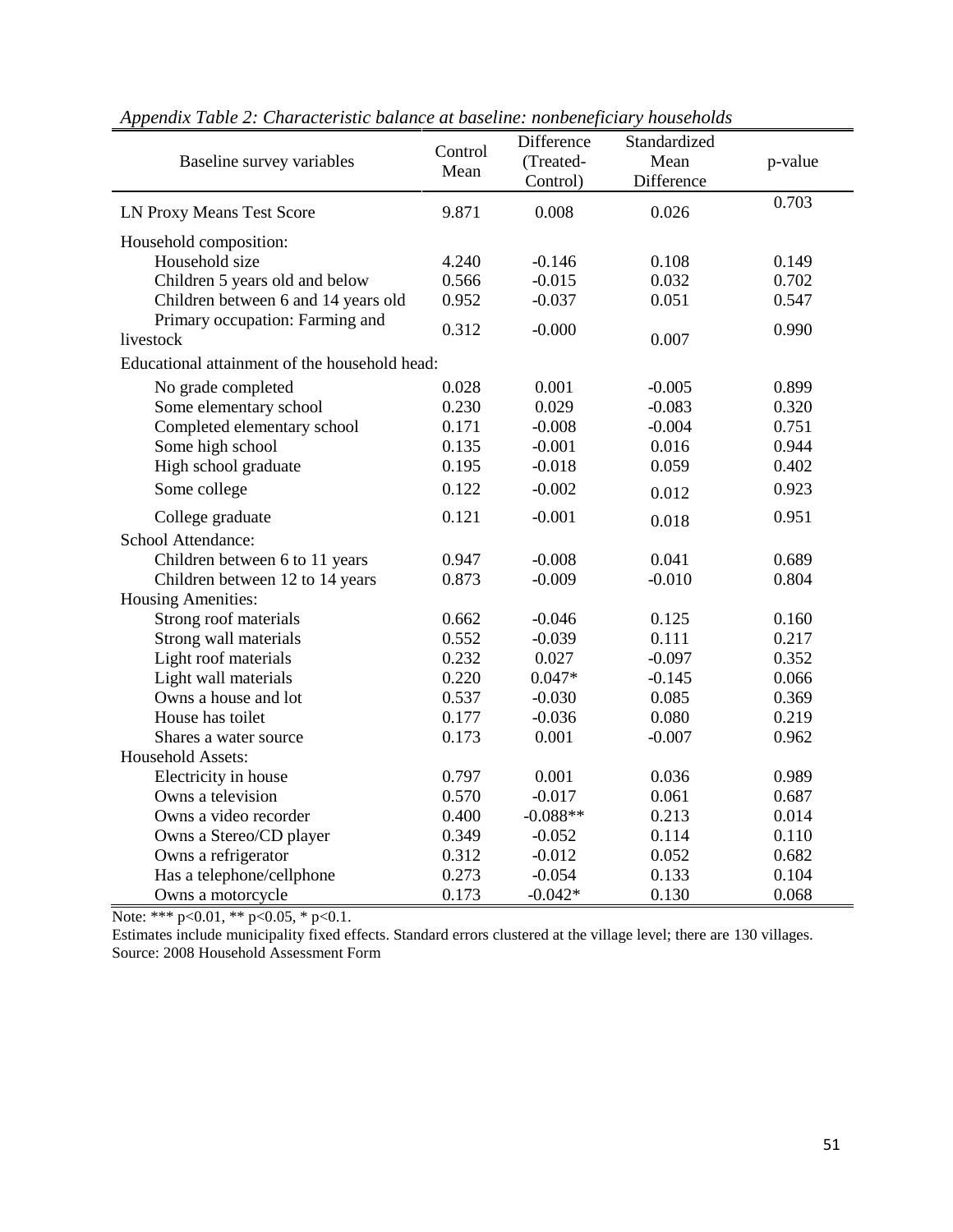| Baseline survey variables                     | Control<br>Mean | Difference<br>(Treated-<br>Control) | Standardized<br>Mean<br>Difference | p-value |
|-----------------------------------------------|-----------------|-------------------------------------|------------------------------------|---------|
| LN Proxy Means Test Score                     | 9.816           | 0.003                               | $-0.070$                           | 0.910   |
| Household composition:                        |                 |                                     |                                    |         |
| Household size                                | 4.088           | $-0.429**$                          | 0.269                              | 0.016   |
| Children 5 years old and below                | 0.491           | $-0.047$                            | 0.099                              | 0.344   |
| Children between 6 and 14 years old           | 0.894           | $-0.078$                            | 0.127                              | 0.397   |
| Primary occupation: Farming and livestock     | 0.372           | $-0.036$                            | 0.143                              | 0.566   |
| Educational attainment of the household head: |                 |                                     |                                    |         |
| No grade completed                            | 0.031           | 0.002                               | $-0.080$                           | 0.931   |
| Some elementary school                        | 0.231           | 0.059                               | $-0.110$                           | 0.236   |
| Completed elementary school                   | 0.200           | $-0.043$                            | 0.135                              | 0.264   |
| Some high school                              | 0.124           | $-0.013$                            | $-0.003$                           | 0.653   |
| High school graduate                          | 0.213           | $-0.032$                            | 0.104                              | 0.412   |
| Some college                                  | 0.107           | 0.008                               | $-0.030$                           | 0.794   |
| College graduate                              | 0.093           | 0.019                               | $-0.060$                           | 0.499   |
| School Attendance:                            |                 |                                     |                                    |         |
| Children between 6 to 11 years                | 0.931           | 0.022                               | $-0.073$                           | 0.498   |
| Children between 12 to 14 years               | 0.851           | $-0.037$                            | 0.057                              | 0.579   |
| <b>Housing Amenities:</b>                     |                 |                                     |                                    |         |
| Strong roof materials                         | 0.611           | $-0.086$                            | 0.182                              | 0.135   |
| Strong wall materials                         | 0.482           | $-0.079$                            | 0.164                              | 0.149   |
| Light roof materials                          | 0.221           | $0.095*$                            | $-0.148$                           | 0.087   |
| Light wall materials                          | 0.212           | $0.093**$                           | $-0.139$                           | 0.032   |
| Owns a house and lot                          | 0.389           | 0.031                               | $-0.061$                           | 0.573   |
| House has no toilet                           | 0.208           | 0.009                               | 0.024                              | 0.827   |
| Shares a water source                         | 0.195           | 0.032                               | $-0.087$                           | 0.612   |
| Household Assets:                             |                 |                                     |                                    |         |
| Electricity in house                          | 0.735           | 0.036                               | $-0.049$                           | 0.301   |
| Owns a television                             | 0.562           | $-0.051$                            | 0.110                              | 0.334   |
| Owns a video recorder                         | 0.389           | $-0.099*$                           | 0.241                              | 0.071   |
| Owns a Stereo/CD player                       | 0.367           | $-0.068$                            | 0.154                              | 0.231   |
| Owns a refrigerator                           | 0.398           | $-0.091**$                          | 0.148                              | 0.028   |
| Has a telephone/cellphone                     | 0.279           | $-0.109**$                          | 0.225                              | 0.037   |
| Owns a motorcycle                             | 0.204           | $-0.051$                            | 0.147                              | 0.235   |

| Appendix Table 3: Characteristic balance at baseline: nonbeneficiary households in above |  |  |
|------------------------------------------------------------------------------------------|--|--|
| median saturated areas                                                                   |  |  |

Estimates include municipality fixed effects. Standard errors clustered at the village level; there are 65 villages. Source: 2008 Household Assessment Form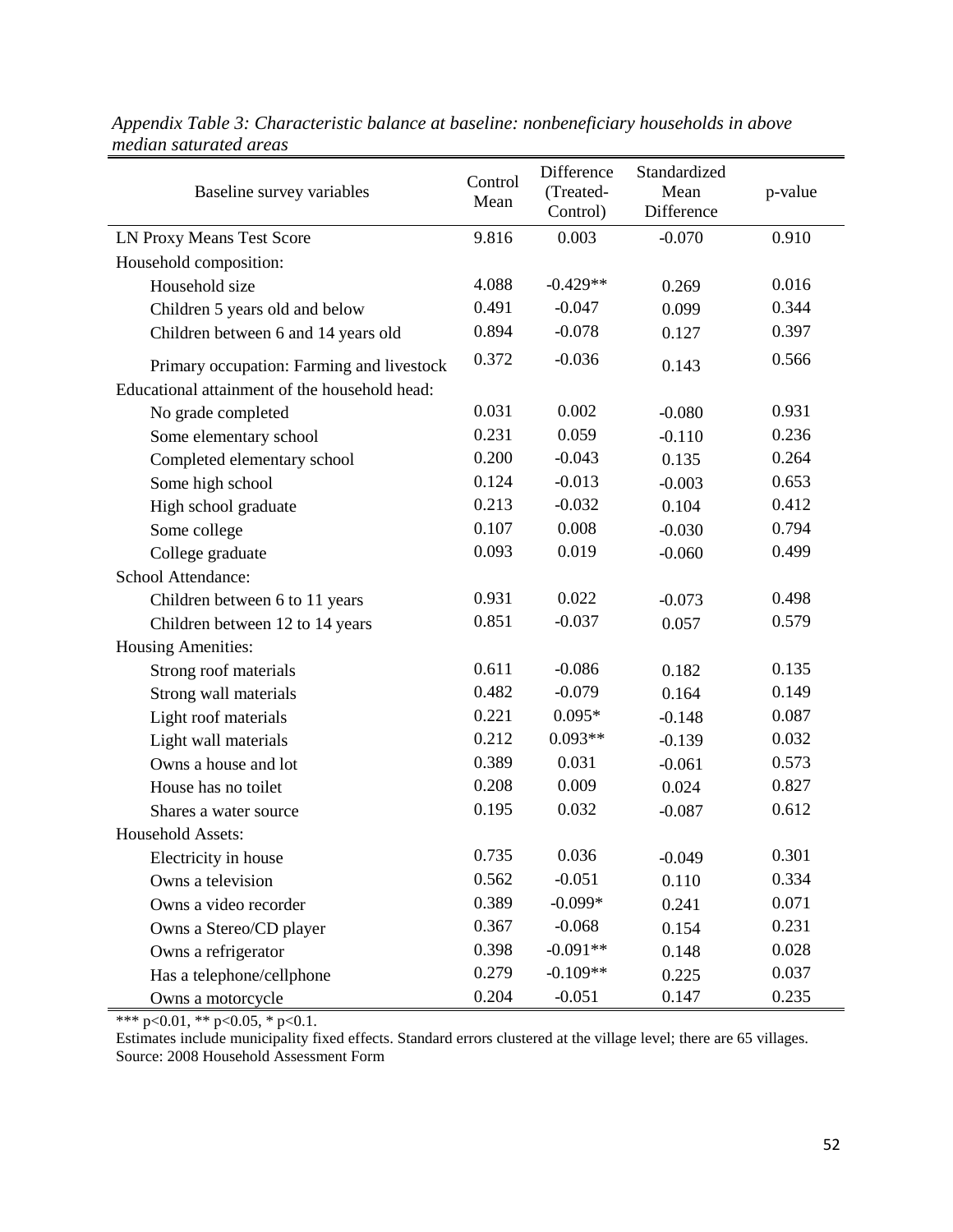| Baseline survey variables                    | Control<br>Mean | Difference<br>(Treated-<br>Control) | Standardized<br>Mean<br>Difference | p-value |
|----------------------------------------------|-----------------|-------------------------------------|------------------------------------|---------|
| LN Proxy Means Test Score                    | 9.911           | 0.023                               | 0.082                              | 0.416   |
| Household composition:                       |                 |                                     |                                    |         |
| Household size                               | 4.348           | 0.064                               | $-0.002$                           | 0.586   |
| Children 5 years old and below               | 0.620           | 0.026                               | $-0.005$                           | 0.621   |
| Children between 6 and 14 years old          | 0.994           | 0.023                               | 0.004                              | 0.781   |
| Primary occupation: Farming and<br>livestock | 0.269           | 0.039                               | $-0.094$                           | 0.357   |
| Educational attainment of household head:    |                 |                                     |                                    |         |
| No grade completed                           | 0.025           | $-0.007$                            | 0.065                              | 0.556   |
| Some elementary school                       | 0.229           | 0.010                               | $-0.063$                           | 0.780   |
| Completed elementary school                  | 0.150           | 0.008                               | $-0.103$                           | 0.813   |
| Some high school                             | 0.143           | 0.004                               | 0.030                              | 0.874   |
| High school graduate                         | 0.182           | $-0.002$                            | 0.025                              | 0.932   |
| Some college                                 | 0.134           | $-0.008$                            | 0.041                              | 0.785   |
| College graduate                             | 0.140           | $-0.004$                            | 0.069                              | 0.892   |
| School Attendance:                           |                 |                                     |                                    |         |
| Children between 6 to 11 years               | 0.956           | $-0.020$                            | 0.110                              | 0.466   |
| Children between 12 to 14 years              | 0.889           | 0.007                               | $-0.048$                           | 0.877   |
| <b>Housing Amenities:</b>                    |                 |                                     |                                    |         |
| Strong roof materials                        | 0.699           | 0.019                               | 0.086                              | 0.595   |
| Strong wall materials                        | 0.601           | 0.021                               | 0.078                              | 0.514   |
| Light roof materials                         | 0.241           | $-0.041$                            | $-0.061$                           | 0.202   |
| Light wall materials                         | 0.225           | 0.000                               | $-0.148$                           | 0.994   |
| Owns a house and lot                         | 0.642           | $-0.064$                            | 0.196                              | 0.113   |
| House has no toilet                          | 0.155           | $-0.063$                            | 0.125                              | 0.110   |
| Shares a water source                        | 0.158           | $-0.034$                            | 0.056                              | 0.302   |
| Household Assets:                            |                 |                                     |                                    |         |
| Electricity in house                         | 0.842           | $-0.007$                            | 0.107                              | 0.874   |
| Owns a television                            | 0.576           | 0.016                               | 0.027                              | 0.762   |
| Owns a video recorder                        | 0.408           | $-0.063$                            | 0.194                              | 0.135   |
| Owns a Stereo/CD player                      | 0.335           | $-0.029$                            | 0.085                              | 0.436   |
| Owns a refrigerator                          | 0.250           | 0.046                               | $-0.024$                           | 0.186   |
| Has a telephone/cellphone                    | 0.269           | $-0.014$                            | 0.071                              | 0.740   |
| Owns a motorcycle                            | 0.152           | $-0.039$                            | 0.116                              | 0.357   |

*Appendix Table 4: Characteristic balance at baseline: nonbeneficiary households in below median saturated areas*

Estimates include municipality fixed effects. Standard errors clustered at the village level; there are 65 villages. Source: 2008 Household Assessment Form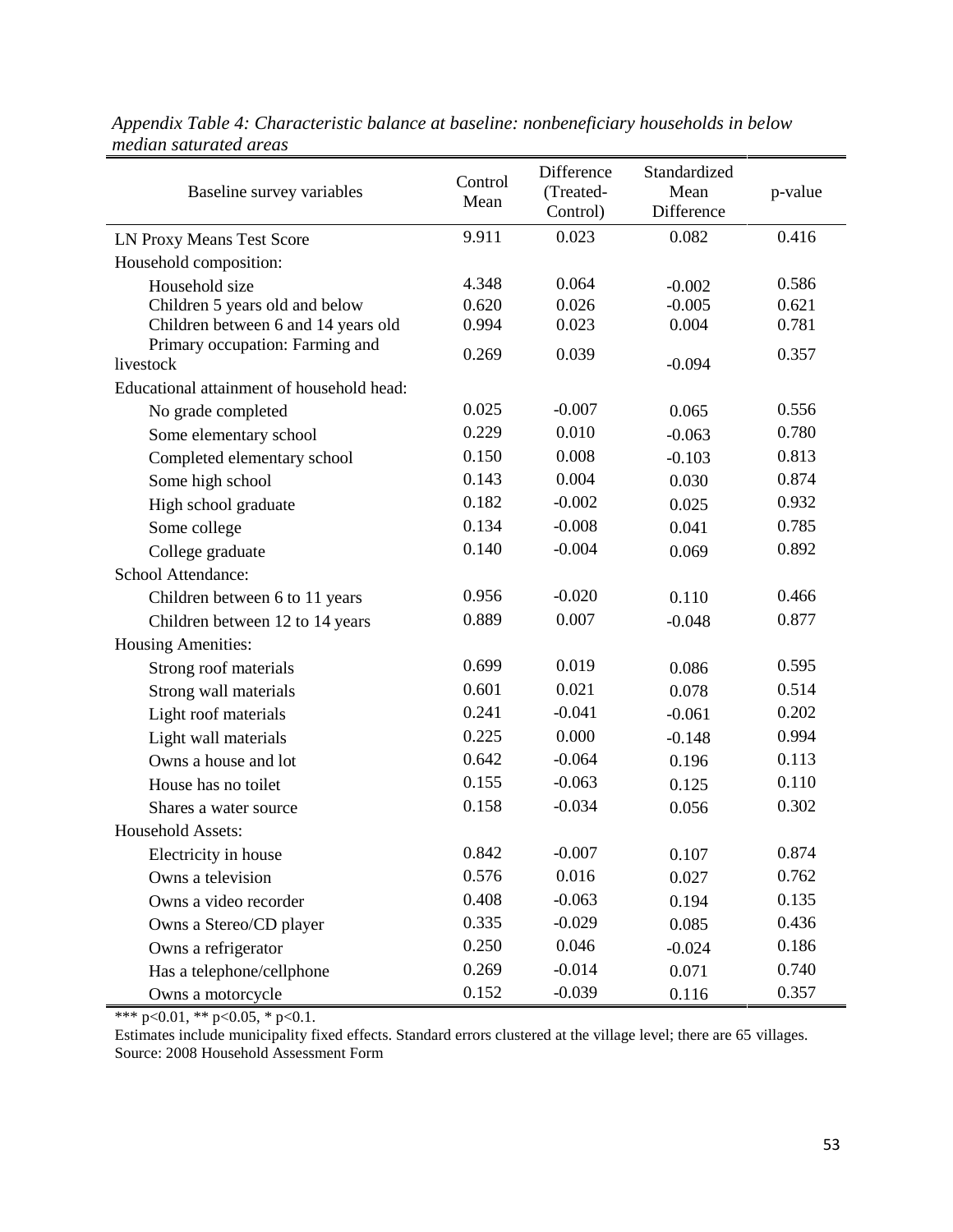| Baseline survey variables                     | Control<br>Mean | Difference<br>(Treated-<br>Control) | Standardized<br>Mean<br>Difference | p-value |
|-----------------------------------------------|-----------------|-------------------------------------|------------------------------------|---------|
| LN Proxy Means Test Score                     | 9.797           | $-0.013$                            | $-0.037$                           | 0.642   |
| Household composition:                        |                 |                                     |                                    |         |
| Household size                                | 4.096           | $-0.742**$                          | $-0.189$                           | 0.025   |
| Children 5 years old and below                | 0.521           | $-0.143*$                           | $-0.150$                           | 0.071   |
| Children between 6 and 14 years old           | 0.877           | $-0.168$                            | $-0.106$                           | 0.196   |
| Primary occupation: Farming and livestock     | 0.425           | $-0.037$                            | $-0.027$                           | 0.739   |
| Educational attainment of the household head: |                 |                                     |                                    |         |
| No grade completed                            | 0.055           | 0.021                               | 0.040                              | 0.618   |
| Some elementary school                        | 0.247           | 0.049                               | 0.046                              | 0.566   |
| Completed elementary school                   | 0.247           | $-0.109***$                         | $-0.210$                           | 0.013   |
| Some high school                              | 0.082           | 0.019                               | 0.031                              | 0.701   |
| High school graduate                          | 0.192           | $-0.054$                            | $-0.082$                           | 0.311   |
| Some college                                  | 0.110           | 0.020                               | 0.032                              | 0.692   |
| College graduate                              | 0.068           | 0.055                               | 0.113                              | 0.168   |
| School Attendance:                            |                 |                                     |                                    |         |
| Children between 6 to 11 years                | 0.882           | $0.090*$                            | 0.149                              | 0.076   |
| Children between 12 to 14 years               | 0.762           | $-0.081$                            | $-0.042$                           | 0.608   |
| <b>Housing Amenities:</b>                     |                 |                                     |                                    |         |
| Strong roof materials                         | 0.507           | $-0.021$                            | $-0.017$                           | 0.834   |
| Strong wall materials                         | 0.466           | $-0.148*$                           | $-0.134$                           | 0.104   |
| Light roof materials                          | 0.233           | $-0.010$                            | $-0.009$                           | 0.908   |
| Light wall materials                          | 0.192           | 0.106                               | 0.114                              | 0.164   |
| Owns a house and lot                          | 0.315           | 0.063                               | 0.069                              | 0.392   |
| House has toilet                              | 0.192           | $0.167**$                           | 0.205                              | 0.015   |
| Shares a water source                         | 0.288           | $-0.160**$                          | $-0.172$                           | 0.040   |
| Household Assets:                             |                 |                                     |                                    |         |
| Electricity in house                          | 0.781           | $-0.072$                            | $-0.122$                           | 0.138   |
| Owns a television                             | 0.548           | $-0.084$                            | $-0.091$                           | 0.266   |
| Owns a video recorder                         | 0.466           | $-0.283***$                         | $-0.251$                           | 0.004   |
| Owns a Stereo/CD player                       | 0.411           | $-0.153*$                           | $-0.138$                           | 0.094   |
| Owns a refrigerator                           | 0.397           | $-0.144**$                          | $-0.185$                           | 0.027   |
| Has a telephone/cellphone                     | 0.274           | $-0.086$                            | $-0.077$                           | 0.345   |
| Owns a motorcycle                             | 0.192           | $-0.093$                            | $-0.098$                           | 0.227   |

| Appendix Table 5: Characteristic balance at baseline: nonbeneficiary households in top quartile |  |  |  |
|-------------------------------------------------------------------------------------------------|--|--|--|
| of saturated areas                                                                              |  |  |  |

Estimates include municipality fixed effects. Standard errors clustered at the village level; there are 65 villages. Source: 2008 Household Assessment Form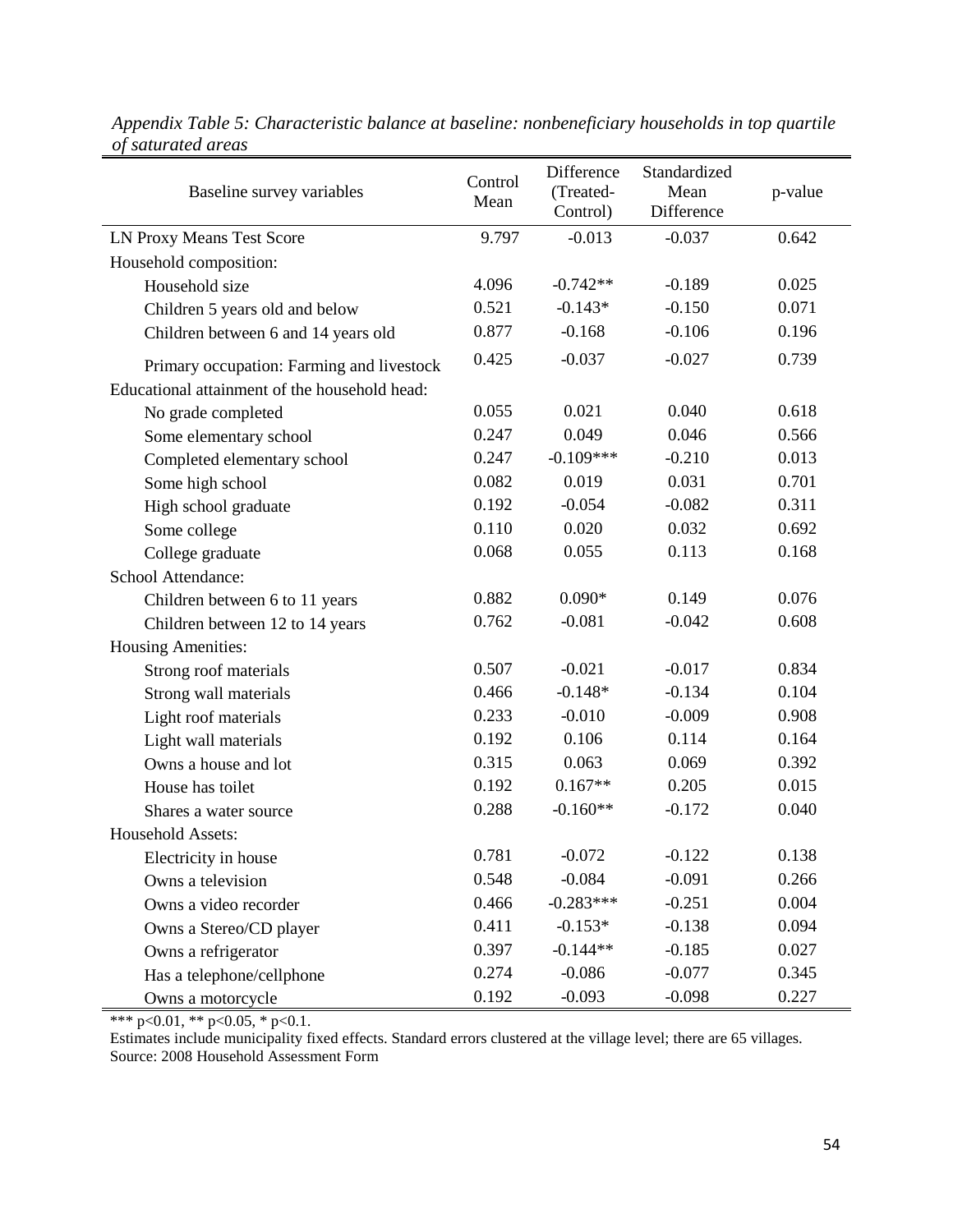| Food item               | Percentage of children who<br>consumed the food item in the<br>past week |               |  |  |  |
|-------------------------|--------------------------------------------------------------------------|---------------|--|--|--|
|                         | Children aged                                                            | Children aged |  |  |  |
|                         | $0-5$ years                                                              | $0-3$ years   |  |  |  |
| Fish                    | 83.58                                                                    | 82.37         |  |  |  |
| <b>Green Vegetables</b> | 86.86                                                                    | 85.02         |  |  |  |
| Banana                  | 81.75                                                                    | 81.12         |  |  |  |
| Eggs                    | 73.11                                                                    | 71.92         |  |  |  |
| Meat                    | 56.45                                                                    | 53.98         |  |  |  |
| Sweet potatoes          | 49.15                                                                    | 47.27         |  |  |  |
| Papaya                  | 36.74                                                                    | 36.35         |  |  |  |
| Mango                   | 20.32                                                                    | 19.34         |  |  |  |
| Dairy                   | 27.86                                                                    | 28.55         |  |  |  |
| Carrot                  | 13.5                                                                     | 13.1          |  |  |  |

*Appendix Table 6: Food intake patterns of young children in control villages*

—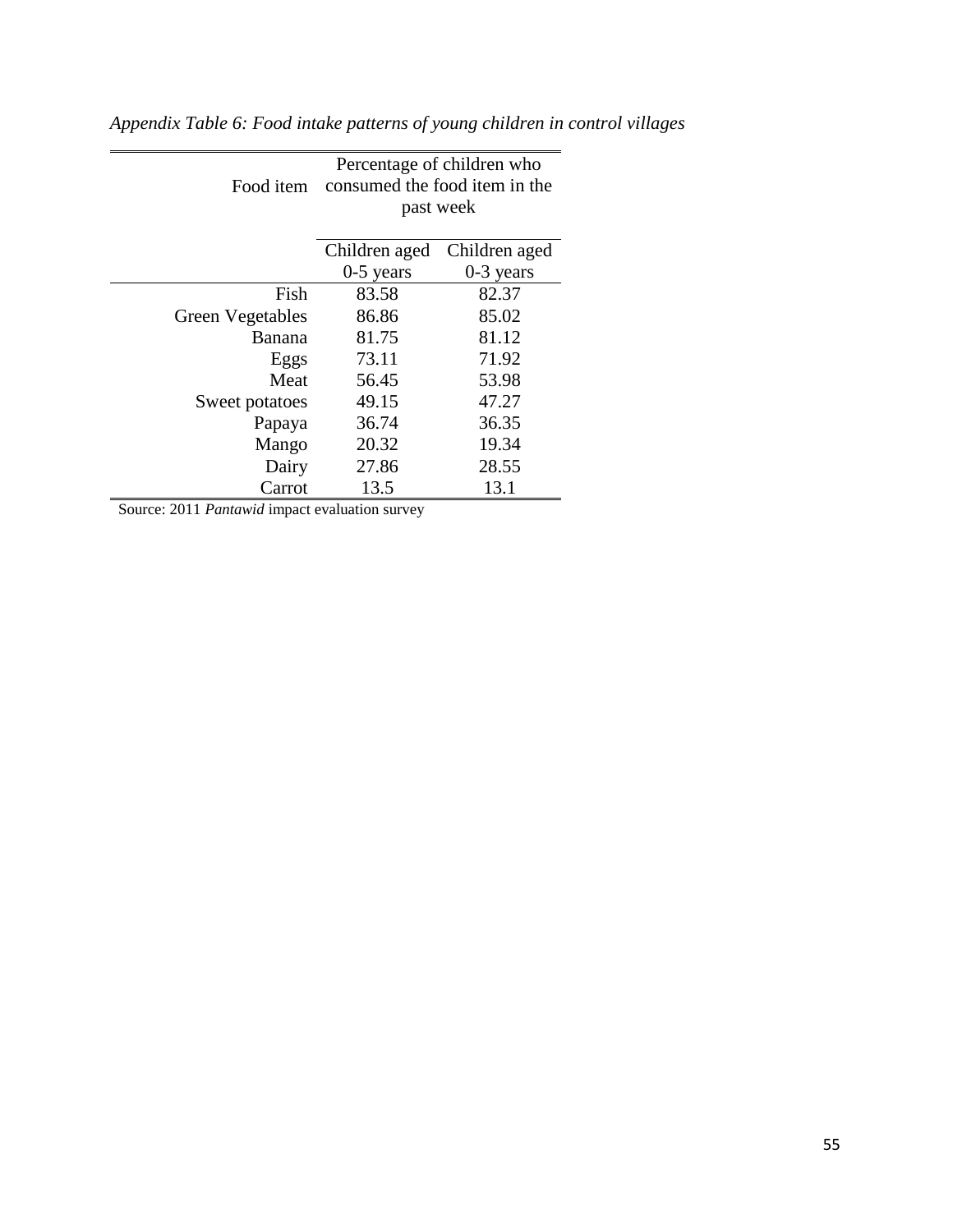|                                                      | Height-for-Age<br>Z score | Stunted    | Severely stunted | Weight-for-Age Z<br>score | Underweight |
|------------------------------------------------------|---------------------------|------------|------------------|---------------------------|-------------|
| Panel A: Interaction with saturation                 |                           |            |                  |                           |             |
| Program village                                      | 0.324                     | $-0.369**$ | $-0.099$         | $-0.394$                  | 0.086       |
|                                                      | (0.442)                   | (0.153)    | (0.113)          | (0.471)                   | (0.146)     |
| Saturation                                           | $-0.264$                  | $-0.231$   | $0.363*$         | $-1.384**$                | 0.243       |
|                                                      | (0.678)                   | (0.249)    | (0.195)          | (0.595)                   | (0.203)     |
|                                                      | $-0.115$                  | $0.532**$  | 0.016            | 0.827                     | $-0.175$    |
| Program village*Saturation                           | (0.691)                   | (0.248)    | (0.182)          | (0.744)                   | (0.233)     |
| Panel B: Interaction with above median saturation    |                           |            |                  |                           |             |
| Program village                                      | 0.098                     | $-0.084$   | $-0.095*$        | 0.099                     | 0.020       |
|                                                      | (0.206)                   | (0.074)    | (0.055)          | (0.197)                   | (0.068)     |
| Above median saturation                              | $-0.033$                  | $-0.127$   | 0.019            | $-0.050$                  | $-0.016$    |
|                                                      | (0.297)                   | (0.096)    | (0.072)          | (0.244)                   | (0.077)     |
| Program village*Above                                | 0.313                     | 0.097      | 0.004            | 0.052                     | $-0.086$    |
| median saturation                                    | (0.295)                   | (0.107)    | (0.082)          | (0.302)                   | (0.094)     |
| Panel C: Interaction with top quartile of saturation |                           |            |                  |                           |             |
| Program village                                      | $0.335*$                  | $-0.071$   | $-0.120**$       | 0.022                     | $-0.014$    |
|                                                      | (0.191)                   | (0.062)    | (0.050)          | (0.163)                   | (0.056)     |
| Fourth quartile of saturation                        | 0.225                     | $-0.065$   | 0.013            | $-0.104$                  | 0.018       |
|                                                      | (0.265)                   | (0.087)    | (0.081)          | (0.258)                   | (0.073)     |
| Program village*Fourth                               | $-0.264$                  | 0.120      | 0.092            | 0.343                     | $-0.032$    |
| quartile of saturation                               | (0.332)                   | (0.125)    | (0.093)          | (0.361)                   | (0.107)     |
| Control observations                                 | 162                       | 162        | 162              | 186                       | 186         |
| <b>Treated observations</b>                          | 181                       | 181        | 181              | 201                       | 201         |
| Control mean                                         | $-1.800$                  | 0.481      | 0.216            | $-1.207$                  | 0.280       |

*Appendix Table 7: Program impact on 6-36-month-old beneficiary children's physical growth, overall and by program saturation*

All specifications include municipality fixed effects. All specifications include quadratic terms for child age (in months). Standard errors are clustered by village; there are 130 villages.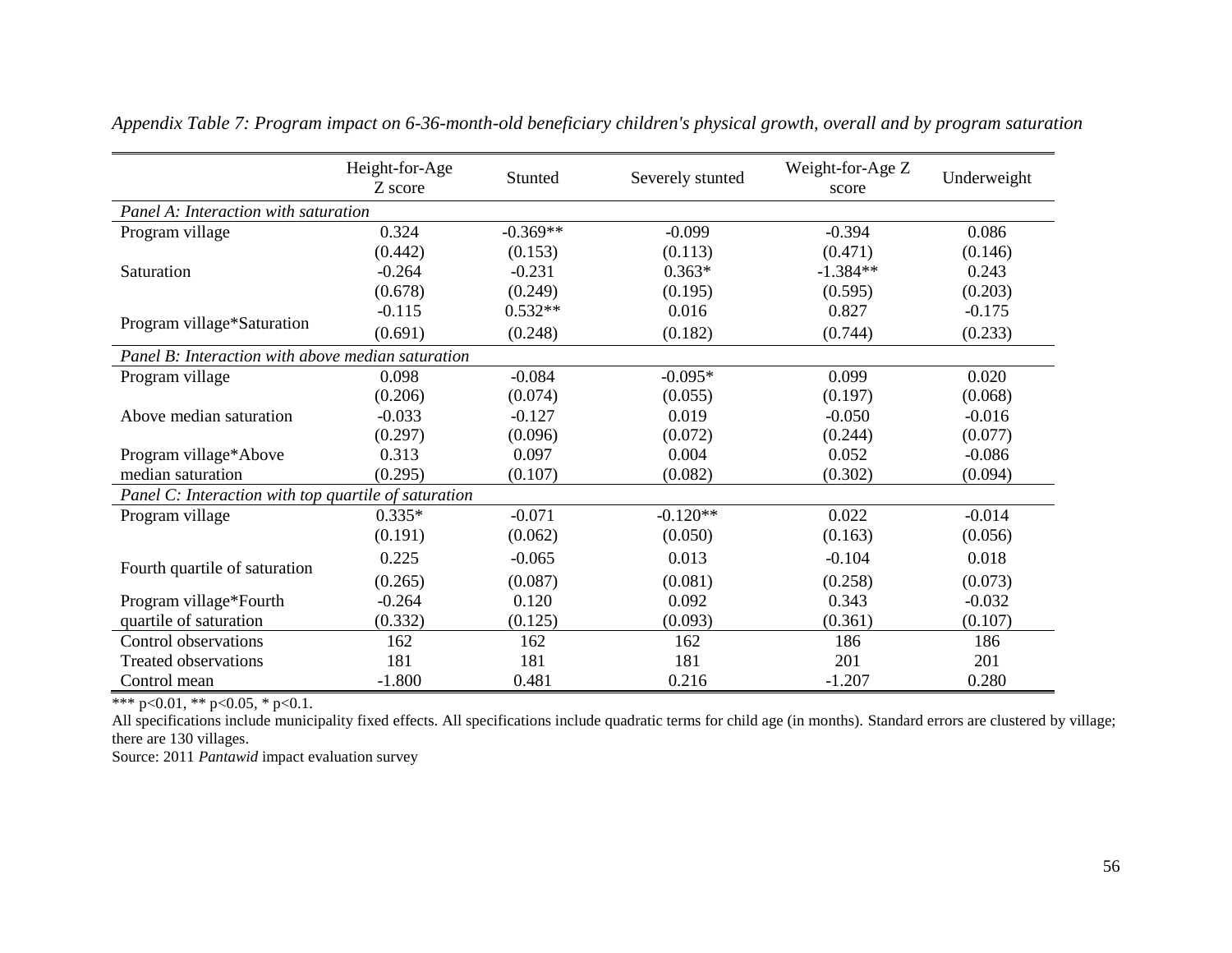|                                                        | Egg            | Fish           | Chicken        | Rice    | <b>Snacks</b> | Sugar          |
|--------------------------------------------------------|----------------|----------------|----------------|---------|---------------|----------------|
| Panel A: Covariation with Saturation                   |                |                |                |         |               |                |
| Program saturation                                     | 0.192          | 0.152          | 0.126          | 0.022   | 0.083         | 0.023          |
|                                                        | (0.124)        | (0.112)        | (0.103)        | (0.060) | (0.096)       | (0.077)        |
| Province Fixed Effects                                 | Yes            | Yes            | Yes            | Yes     | Yes           | Yes            |
| <b>Year Fixed Effects</b>                              | Yes            | Yes            | Yes            | Yes     | Yes           | Yes            |
| Number of Observations                                 | 640            | 608            | 608            | 648     | 640           | 648            |
| Panel B: Covariation with First Differenced Saturation |                |                |                |         |               |                |
| Change in Saturation $> 0$                             | $0.020**$      | 0.001          | 0.004          | 0.009   | $-0.007$      | $-0.001$       |
|                                                        | (0.008)        | (0.007)        | (0.008)        | (0.008) | (0.009)       | (0.014)        |
| Change in Saturation $> 0.05$                          | $0.015*$       | 0.011          | $0.012*$       | 0.010   | $-0.002$      | $-0.016$       |
|                                                        | (0.009)        | (0.010)        | (0.006)        | (0.010) | (0.006)       | (0.010)        |
| Change in Saturation $> 0.10$                          | 0.018          | 0.012          | 0.014          | 0.007   | 0.002         | 0.003          |
|                                                        | (0.013)        | (0.010)        | (0.008)        | (0.009) | (0.008)       | (0.016)        |
| Province Fixed Effects                                 | N <sub>o</sub> | N <sub>o</sub> | N <sub>o</sub> | No      | No            | N <sub>o</sub> |
| <b>Year Fixed Effects</b>                              | Yes            | Yes            | Yes            | Yes     | Yes           | Yes            |
| Number of Observations                                 | 640            | 608            | 608            | 648     | 640           | 648            |
| Provinces                                              | 79             | 75             | 78             | 80      | 79            | 80             |
| Mean Price (Philippine <i>pesos</i> , 2006)            | 5.388          | 118.949        | 133.175        | 24.911  | 8.161         | 38.092         |

*Appendix Table 8: Log food price impacts of program saturation at the province level, 2006-2014*

<sup>1</sup>Egg: log price of one medium chicken egg

<sup>2</sup>Fish: log price of one kilogram of milkfish (*bangus*)

<sup>3</sup>Chicken: log price of one kilogram of mixed chicken parts

<sup>4</sup>Rice: log price of one kilogram of standard white rice

<sup>5</sup>Snacks: log price of one 60-gram foil pack of *Pancit Canton*

<sup>6</sup>Sugar: log price of one kilogram of unbranded refined sugar

Source: Provincial Consumer Price Index Data 2006-2014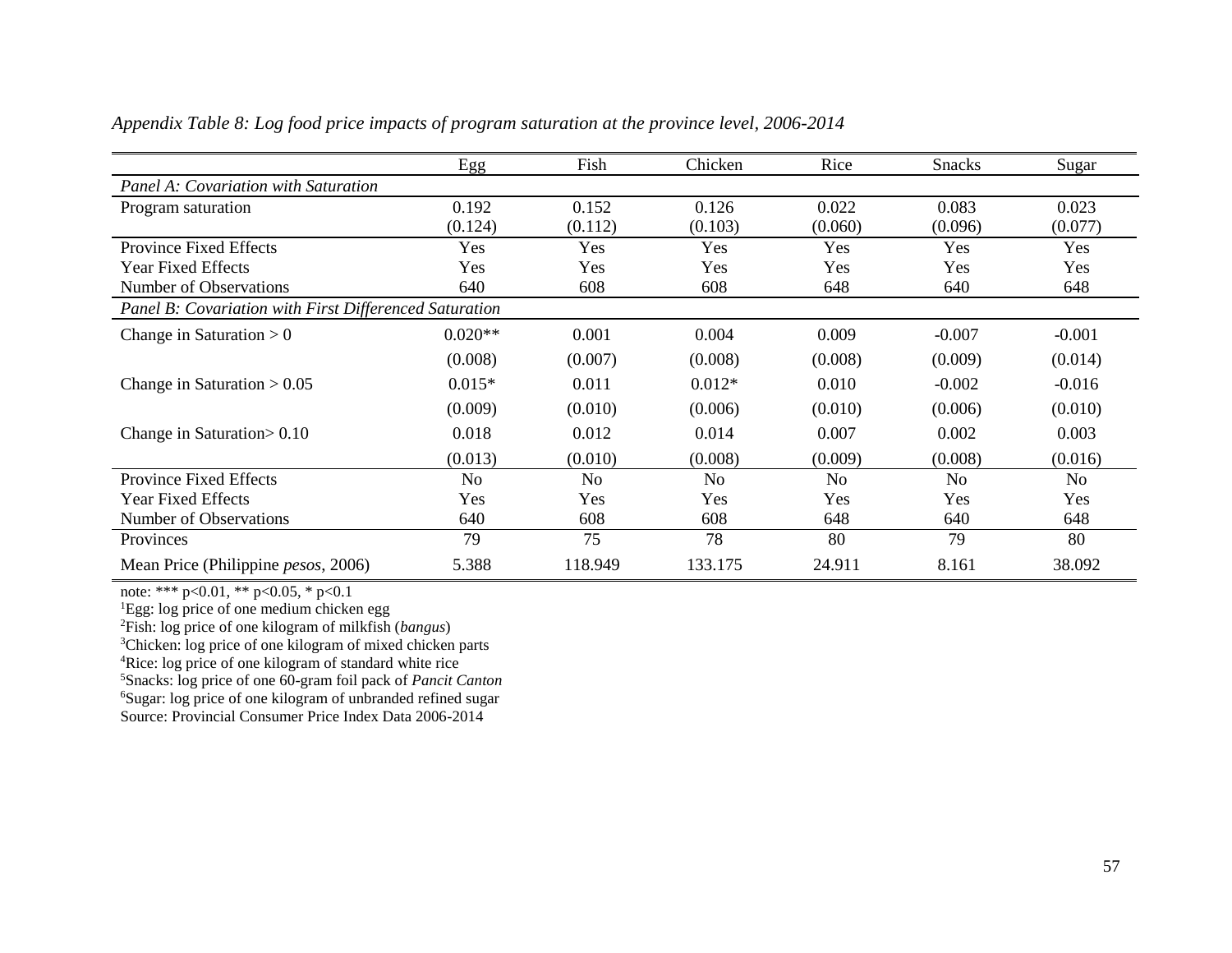|                                                      |                                                | <b>Beneficiary Households</b>           |                                             | Nonbeneficiary Households                      |                                         |                                             |  |
|------------------------------------------------------|------------------------------------------------|-----------------------------------------|---------------------------------------------|------------------------------------------------|-----------------------------------------|---------------------------------------------|--|
|                                                      | Log Per Capita<br>Dairy and Egg<br>Consumption | Log Per Capita<br>Cereal<br>Consumption | Log Per Capita<br>Other Food<br>Consumption | Log Per Capita<br>Dairy and Egg<br>Consumption | Log Per Capita<br>Cereal<br>Consumption | Log Per Capita<br>Other Food<br>Consumption |  |
| Panel A: Program Impact                              |                                                |                                         |                                             |                                                |                                         |                                             |  |
| Program village                                      | 0.019                                          | $-0.002$                                | 0.020                                       | $-0.042$                                       | 0.018                                   | 0.032                                       |  |
|                                                      | (0.029)                                        | (0.066)                                 | (0.113)                                     | (0.046)                                        | (0.065)                                 | (0.125)                                     |  |
| Panel B: Interaction with Saturation                 |                                                |                                         |                                             |                                                |                                         |                                             |  |
| Program village                                      | 0.152                                          | 0.141                                   | 0.295                                       | 0.003                                          | 0.160                                   | 0.139                                       |  |
|                                                      | (0.107)                                        | (0.215)                                 | (0.373)                                     | (0.207)                                        | (0.304)                                 | (0.450)                                     |  |
| Saturation                                           | $-0.138$                                       | 0.098                                   | 0.091                                       | $-0.533***$                                    | $-0.348$                                | $-0.747$                                    |  |
|                                                      | (0.138)                                        | (0.305)                                 | (0.535)                                     | (0.182)                                        | (0.293)                                 | (0.520)                                     |  |
| Program village*saturation                           | $-0.221$                                       | $-0.234$                                | $-0.451$                                    | $-0.062$                                       | $-0.230$                                | $-0.160$                                    |  |
|                                                      | (0.173)                                        | (0.354)                                 | (0.577)                                     | (0.322)                                        | (0.475)                                 | (0.701)                                     |  |
| Panel C: Interaction with above median saturation    |                                                |                                         |                                             |                                                |                                         |                                             |  |
| Program impact                                       | 0.056                                          | 0.051                                   | 0.119                                       | $-0.018$                                       | 0.090                                   | 0.156                                       |  |
|                                                      | (0.036)                                        | (0.076)                                 | (0.145)                                     | (0.069)                                        | (0.089)                                 | (0.172)                                     |  |
| Above median saturation                              | 0.027                                          | 0.087                                   | 0.184                                       | $-0.039$                                       | 0.055                                   | 0.154                                       |  |
|                                                      | (0.048)                                        | (0.106)                                 | (0.193)                                     | (0.069)                                        | (0.099)                                 | (0.202)                                     |  |
| Program Village*Above<br>median saturation           | $-0.082$                                       | $-0.112$                                | $-0.207$                                    | $-0.058$                                       | $-0.168$                                | $-0.290$                                    |  |
|                                                      | (0.057)                                        | (0.134)                                 | (0.226)                                     | (0.089)                                        | (0.130)                                 | (0.240)                                     |  |
| Panel D: Interaction with top quartile of saturation |                                                |                                         |                                             |                                                |                                         |                                             |  |
| Program impact                                       | 0.036                                          | $-0.003$                                | 0.037                                       | $-0.022$                                       | 0.046                                   | 0.093                                       |  |
|                                                      | (0.029)                                        | (0.069)                                 | (0.129)                                     | (0.050)                                        | (0.076)                                 | (0.141)                                     |  |
| Fourth quartile of saturation                        | 0.069                                          | 0.204                                   | 0.322                                       | 0.092                                          | 0.135                                   | $0.356*$                                    |  |
|                                                      | (0.061)                                        | (0.147)                                 | (0.247)                                     | (0.085)                                        | (0.100)                                 | (0.201)                                     |  |
| Program Village* fourth<br>quartile of saturation    | $-0.059$                                       | 0.024                                   | $-0.035$                                    | $-0.105$                                       | $-0.147$                                | $-0.320$                                    |  |
|                                                      | (0.075)                                        | (0.163)                                 | (0.231)                                     | (0.112)                                        | (0.141)                                 | (0.277)                                     |  |
| <b>Control Observations</b>                          | 328                                            | 328                                     | 328                                         | 214                                            | 214                                     | 214                                         |  |
| <b>Treated Observations</b>                          | 334                                            | 335                                     | 334                                         | 230                                            | 230                                     | 230                                         |  |
| Control Mean                                         | 0.214                                          | 1.007                                   | 5.227                                       | 0.333                                          | 0.886                                   | 5.209                                       |  |

*Appendix Table 9: Disaggregated food consumption by beneficiary and nonbeneficiary households with 6-60-month-old children*

note: \*\*\* p<0.01, \*\* p<0.05, \* p<0.1. All specifications include municipality fixed effects. Standard errors are clustered by village; there are 130 villages. Source: 2011 *Pantawid* impact evaluation survey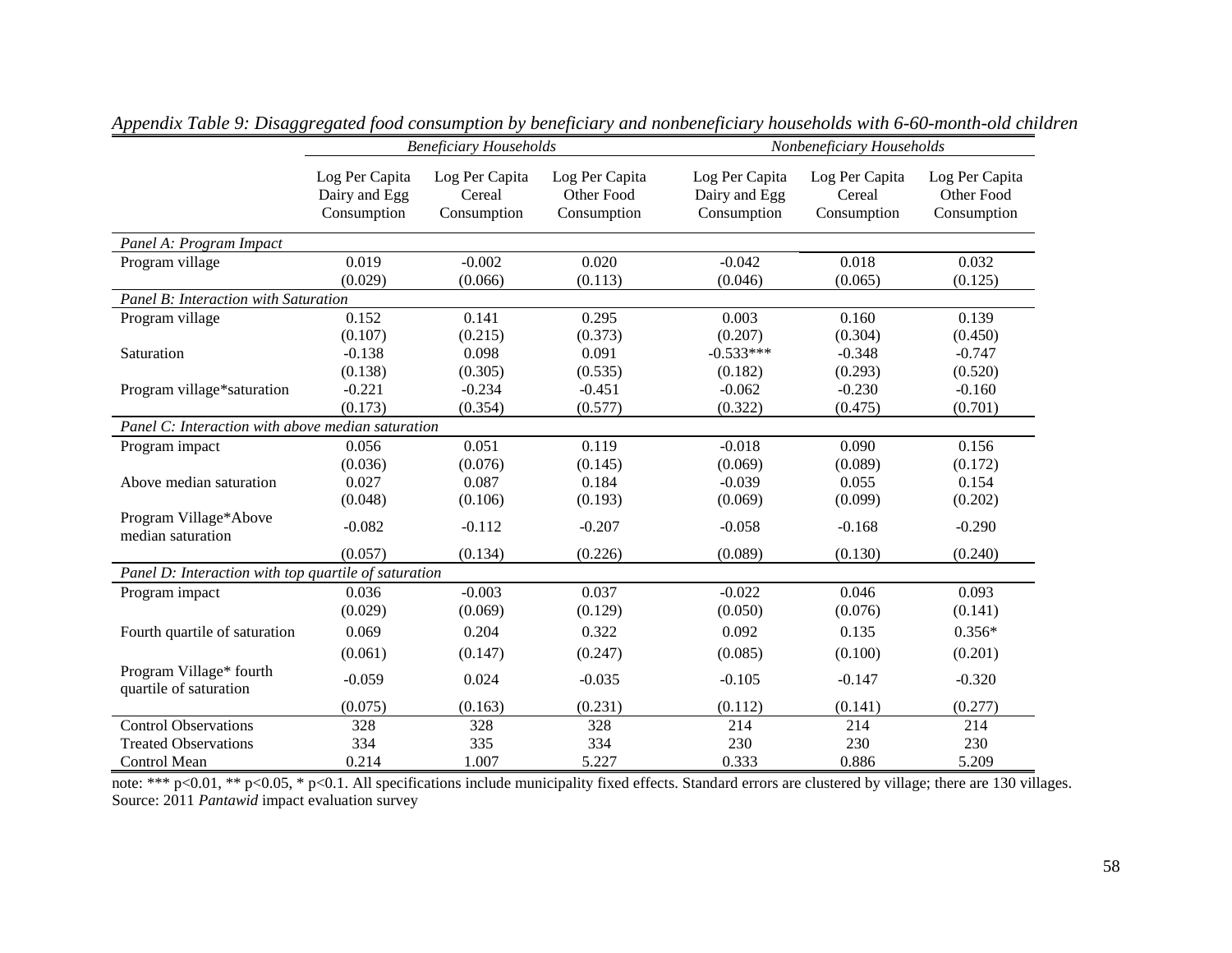|                             | Height-for- | Stunted  | Severely | Weight-for- |             |
|-----------------------------|-------------|----------|----------|-------------|-------------|
|                             | Age Z score |          | stunted  | Age Z score | Underweight |
|                             | $-0.016$    | 0.012    | 0.025    | 0.058       | $-0.030$    |
| Program village             | (0.148)     | (0.071)  | (0.042)  | (0.125)     | (0.046)     |
| Dummy: 6-24 months          | 0.213       | $-0.049$ | $-0.059$ | 0.290       | $-0.038$    |
| old                         | (0.445)     | (0.156)  | (0.083)  | (0.416)     | (0.115)     |
| Dummy: 24-36 months         | 0.159       | $-0.112$ | $-0.006$ | 0.262       | 0.039       |
| old                         | (0.301)     | (0.108)  | (0.055)  | (0.252)     | (0.081)     |
| Program village*6-24        | $-0.622**$  | 0.131    | 0.062    | $-0.166$    | $0.198**$   |
| dummy                       | (0.259)     | (0.098)  | (0.060)  | (0.247)     | (0.078)     |
| Program village*24-36       | $-0.165$    | 0.097    | $-0.040$ | $-0.157$    | $-0.035$    |
| dummy                       | (0.255)     | (0.095)  | (0.063)  | (0.247)     | (0.082)     |
| <b>Control Observations</b> | 242         | 242      | 242      | 265         | 265         |
| <b>Treated Observations</b> | 265         | 265      | 265      | 287         | 287         |
| <b>Control Mean</b>         | $-1.305$    | 0.335    | 0.070    | $-0.966$    | 0.181       |

*Appendix Table 10: Program impact on nonbeneficiary 6-60-month-old children's physical growth by age category*

Age measured to the day of birth, therefore age categories are not overlapping

All specifications include quadratic terms for child age (in months), and municipality fixed effects.

Standard errors are clustered at village level; there are 130 villages.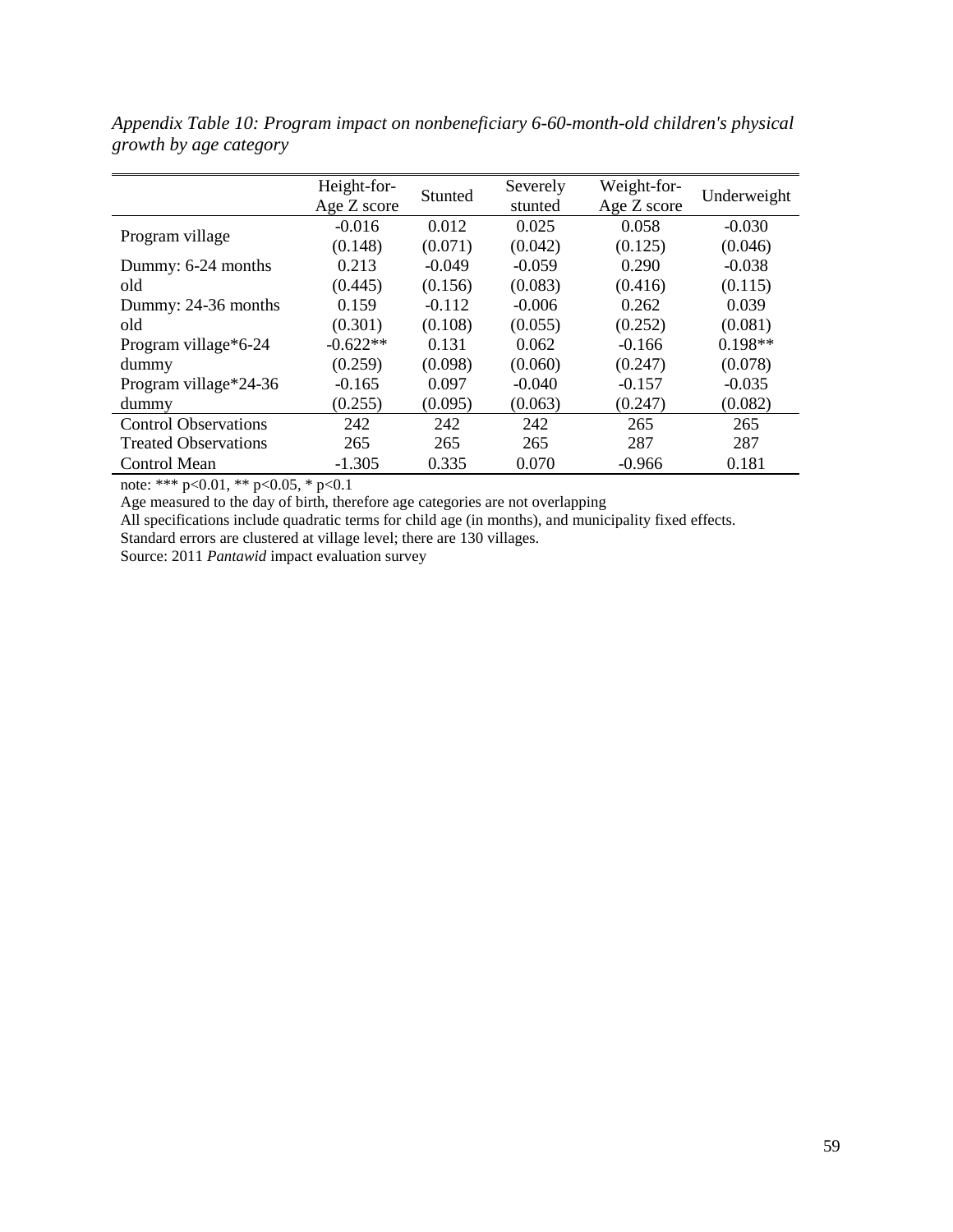|                                                      |                       | Pregnant women/last pregnancy in the last 36 months |                                     |                                      |                           |            | Children younger than 60 months old |                      |
|------------------------------------------------------|-----------------------|-----------------------------------------------------|-------------------------------------|--------------------------------------|---------------------------|------------|-------------------------------------|----------------------|
|                                                      | Any antenatal<br>care | Timely<br>initiation of<br><b>ANC</b>               | Content of<br>care in<br><b>ANC</b> | Postnatal<br>care within<br>24 hours | Institutional<br>Delivery | <b>MMR</b> | Growth<br>Monitoring                | Treatment<br>seeking |
| Panel A: Program impact                              |                       |                                                     |                                     |                                      |                           |            |                                     |                      |
| Program village                                      | 0.039                 | $0.107**$                                           | $0.719***$                          | $0.102**$                            | 0.018                     | 0.056      | $0.152***$                          | $0.134***$           |
|                                                      | (0.031)               | (0.049)                                             | (0.201)                             | (0.049)                              | (0.048)                   | (0.039)    | (0.032)                             | (0.039)              |
| Panel B: Interaction with saturation                 |                       |                                                     |                                     |                                      |                           |            |                                     |                      |
| Program village                                      | $-0.052$              | $0.440**$                                           | 1.133                               | 0.235                                | $-0.125$                  | $-0.072$   | $0.321***$                          | 0.043                |
|                                                      | (0.104)               | (0.175)                                             | (0.694)                             | (0.172)                              | (0.143)                   | (0.121)    | (0.110)                             | (0.139)              |
| Saturation                                           | $-0.450***$           | 0.376                                               | $-2.485***$                         | $-0.657***$                          | $-0.873***$               | $-0.260$   | 0.047                               | $-0.401**$           |
|                                                      | (0.173)               | (0.232)                                             | (0.960)                             | (0.198)                              | (0.199)                   | (0.167)    | (0.113)                             | (0.179)              |
| Program                                              | 0.144                 | $-0.526**$                                          | $-0.613$                            | $-0.214$                             | 0.226                     | 0.204      | $-0.275*$                           | 0.142                |
| village*saturation                                   | (0.193)               | (0.265)                                             | (1.132)                             | (0.252)                              | (0.222)                   | (0.198)    | (0.165)                             | (0.207)              |
| Panel C: Interaction with above median saturation    |                       |                                                     |                                     |                                      |                           |            |                                     |                      |
| Program village                                      | 0.014                 | $0.166**$                                           | $0.716***$                          | $0.124*$                             | $-0.020$                  | 0.034      | $0.179***$                          | 0.070                |
|                                                      | (0.030)               | (0.071)                                             | (0.261)                             | (0.067)                              | (0.070)                   | (0.050)    | (0.045)                             | (0.057)              |
| Above median saturation                              | $-0.072$              | 0.101                                               | $-0.783***$                         | $-0.072$                             | $-0.187**$                | $-0.001$   | 0.051                               | $-0.131**$           |
|                                                      | (0.052)               | (0.086)                                             | (0.296)                             | (0.073)                              | (0.074)                   | (0.070)    | (0.053)                             | (0.065)              |
| Program village*above                                | 0.046                 | $-0.110$                                            | 0.004                               | $-0.047$                             | 0.065                     | 0.048      | $-0.053$                            | 0.127                |
| median saturation                                    | (0.060)               | (0.102)                                             | (0.400)                             | (0.094)                              | (0.100)                   | (0.080)    | (0.070)                             | (0.078)              |
| Panel D: Interaction with top quartile of saturation |                       |                                                     |                                     |                                      |                           |            |                                     |                      |
| Program village                                      | 0.029                 | $0.169***$                                          | $0.762***$                          | $0.154***$                           | 0.029                     | 0.044      | $0.195***$                          | $0.115**$            |
|                                                      | (0.028)               | (0.057)                                             | (0.209)                             | (0.055)                              | (0.059)                   | (0.044)    | (0.039)                             | (0.048)              |
| Fourth quartile of                                   | $-0.083$              | $0.213**$                                           | $-0.771*$                           | $-0.094$                             | $-0.148*$                 | $-0.020$   | 0.070                               | $-0.036$             |
| saturation                                           | (0.063)               | (0.093)                                             | (0.400)                             | (0.081)                              | (0.080)                   | (0.081)    | (0.051)                             | (0.066)              |
| Program village*fourth                               | 0.033                 | $-0.201*$                                           | $-0.109$                            | $-0.161*$                            | $-0.031$                  | 0.041      | $-0.153**$                          | 0.066                |
| quartile of saturation                               | (0.088)               | (0.105)                                             | (0.501)                             | (0.093)                              | (0.100)                   | (0.097)    | (0.071)                             | (0.083)              |
| Control observations                                 | 221                   | 227                                                 | 205                                 | 223                                  | 227                       | 376        | 411                                 | 403                  |
| <b>Treated observations</b>                          | 233                   | 242                                                 | 226                                 | 241                                  | 242                       | 408        | 443                                 | 436                  |
| Control mean                                         | 0.910                 | 0.410                                               | 4.932                               | 0.296                                | 0.291                     | 0.436      | 0.175                               | 0.409                |

*Appendix Table 11: Program impact on health seeking behavior of beneficiary households*

Child level outcomes include quadratic terms for child age (in months), and all specifications include municipality fixed effects. Standard errors are clustered at village level; there are 130 villages. Source: 2011 *Pantawid* impact evaluation survey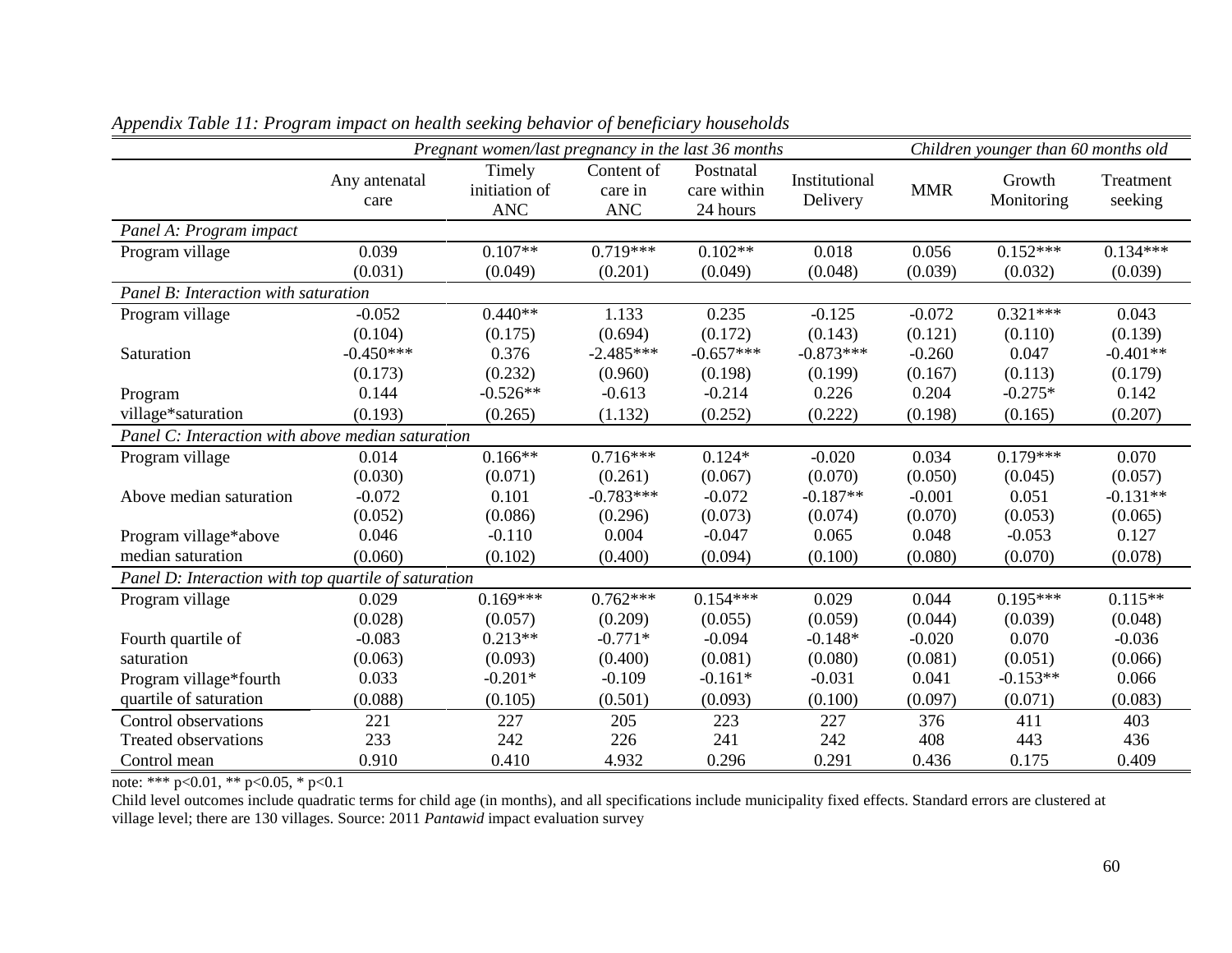|                                                      |                                   | Males                                                |                  |                                          |                                | Females                                              |                     |                                          |
|------------------------------------------------------|-----------------------------------|------------------------------------------------------|------------------|------------------------------------------|--------------------------------|------------------------------------------------------|---------------------|------------------------------------------|
|                                                      |                                   | Participates in                                      |                  | Works for                                |                                | Participates in                                      |                     | Works for                                |
|                                                      | Participates<br>in labor<br>force | labor force for<br>more than 40<br>hours per<br>week | Works<br>for Pay | pay more<br>than 40<br>hours per<br>week | Participates in<br>labor force | labor force for<br>more than 40<br>hours per<br>week | Works<br>for Pay    | pay more<br>than 40<br>hours per<br>week |
| Panel A: Program Impact                              |                                   |                                                      |                  |                                          |                                |                                                      |                     |                                          |
| Program village                                      | 0.015<br>(0.026)                  | 0.027<br>(0.051)                                     | 0.055<br>(0.060) | $-0.023$<br>(0.077)                      | 0.003<br>(0.022)               | 0.055<br>(0.066)                                     | $-0.019$<br>(0.075) | 0.116<br>(0.092)                         |
| Panel B: Interaction with saturation                 |                                   |                                                      |                  |                                          |                                |                                                      |                     |                                          |
| Program village                                      | $-0.003$                          | 0.049                                                | $-0.047$         | 0.072                                    | 0.042                          | $0.407**$                                            | $0.386*$            | 0.367                                    |
|                                                      | (0.073)                           | (0.159)                                              | (0.204)          | (0.242)                                  | (0.073)                        | (0.197)                                              | (0.221)             | (0.344)                                  |
| Saturation                                           | $-0.166$                          | $-0.344$                                             | $-0.763***$      | $-0.177$                                 | $-0.095$                       | 0.147                                                | $-0.311$            | 0.105                                    |
|                                                      | (0.150)                           | (0.210)                                              | (0.281)          | (0.288)                                  | (0.110)                        | (0.275)                                              | (0.316)             | (0.538)                                  |
| Program village* saturation                          | 0.036                             | $-0.027$                                             | 0.181            | $-0.162$                                 | $-0.064$                       | $-0.629*$                                            | $-0.691*$           | $-0.451$                                 |
|                                                      | (0.142)                           | (0.268)                                              | (0.324)          | (0.418)                                  | (0.137)                        | (0.365)                                              | (0.401)             | (0.599)                                  |
| Panel B: Interaction with above median saturation    |                                   |                                                      |                  |                                          |                                |                                                      |                     |                                          |
| Program village                                      | $-0.006$                          | $-0.012$                                             | 0.016            | $-0.044$                                 | $-0.007$                       | 0.112                                                | 0.062               | $0.197*$                                 |
|                                                      | (0.026)                           | (0.064)                                              | (0.074)          | (0.100)                                  | (0.024)                        | (0.077)                                              | (0.083)             | (0.105)                                  |
| Above median saturation                              | $-0.037$                          | $-0.128$                                             | $-0.217***$      | $-0.039$                                 | $-0.040$                       | 0.060                                                | $-0.076$            | $-0.005$                                 |
|                                                      | (0.050)                           | (0.082)                                              | (0.081)          | (0.110)                                  | (0.035)                        | (0.107)                                              | (0.101)             | (0.145)                                  |
| Program village* Above                               | 0.050                             | 0.095                                                | 0.088            | 0.050                                    | 0.023                          | $-0.169$                                             | $-0.193$            | $-0.233$                                 |
| median saturation                                    | (0.061)                           | (0.099)                                              | (0.098)          | (0.146)                                  | (0.054)                        | (0.144)                                              | (0.150)             | (0.196)                                  |
| Panel B: Interaction with top quartile of saturation |                                   |                                                      |                  |                                          |                                |                                                      |                     |                                          |
| Program village                                      | $-0.009$                          | 0.007                                                | 0.065            | 0.007                                    | $-0.007$                       | 0.079                                                | $-0.004$            | $0.172*$                                 |
|                                                      | (0.023)                           | (0.057)                                              | (0.061)          | (0.085)                                  | (0.022)                        | (0.072)                                              | (0.079)             | (0.094)                                  |
| Fourth Quartile of saturation                        | $-0.086$                          | $-0.118$                                             | $-0.097$         | 0.079                                    | $-0.067$                       | 0.063                                                | $-0.048$            | 0.023                                    |
|                                                      | (0.070)                           | (0.096)                                              | (0.090)          | (0.114)                                  | (0.052)                        | (0.119)                                              | (0.123)             | (0.158)                                  |
| Program village* fourth                              | 0.115                             | 0.091                                                | $-0.079$         | $-0.194$                                 | 0.042                          | $-0.130$                                             | $-0.113$            | $-0.361$                                 |
| quartile of saturation                               | (0.079)                           | (0.129)                                              | (0.138)          | (0.222)                                  | (0.079)                        | (0.181)                                              | (0.177)             | (0.292)                                  |
| Control observations                                 | 292                               | 226                                                  | 136              | 92                                       | 293                            | 112                                                  | 71                  | 53                                       |
| <b>Treated observations</b>                          | 300                               | 238                                                  | 146              | 100                                      | 310                            | 117                                                  | 82                  | 62                                       |
| Control Mean                                         | 0.928                             | 0.624                                                | 0.691            | 0.685                                    | 0.935                          | 0.607                                                | 0.775               | 0.660                                    |

*Appendix Table 12: Labor force participation of nonbeneficiary households with 6-60-month-old children*

All specifications include municipality fixed effects. Standard errors are clustered by village; there are 130 villages. Source: 2011 *Pantawid* impact evaluation survey.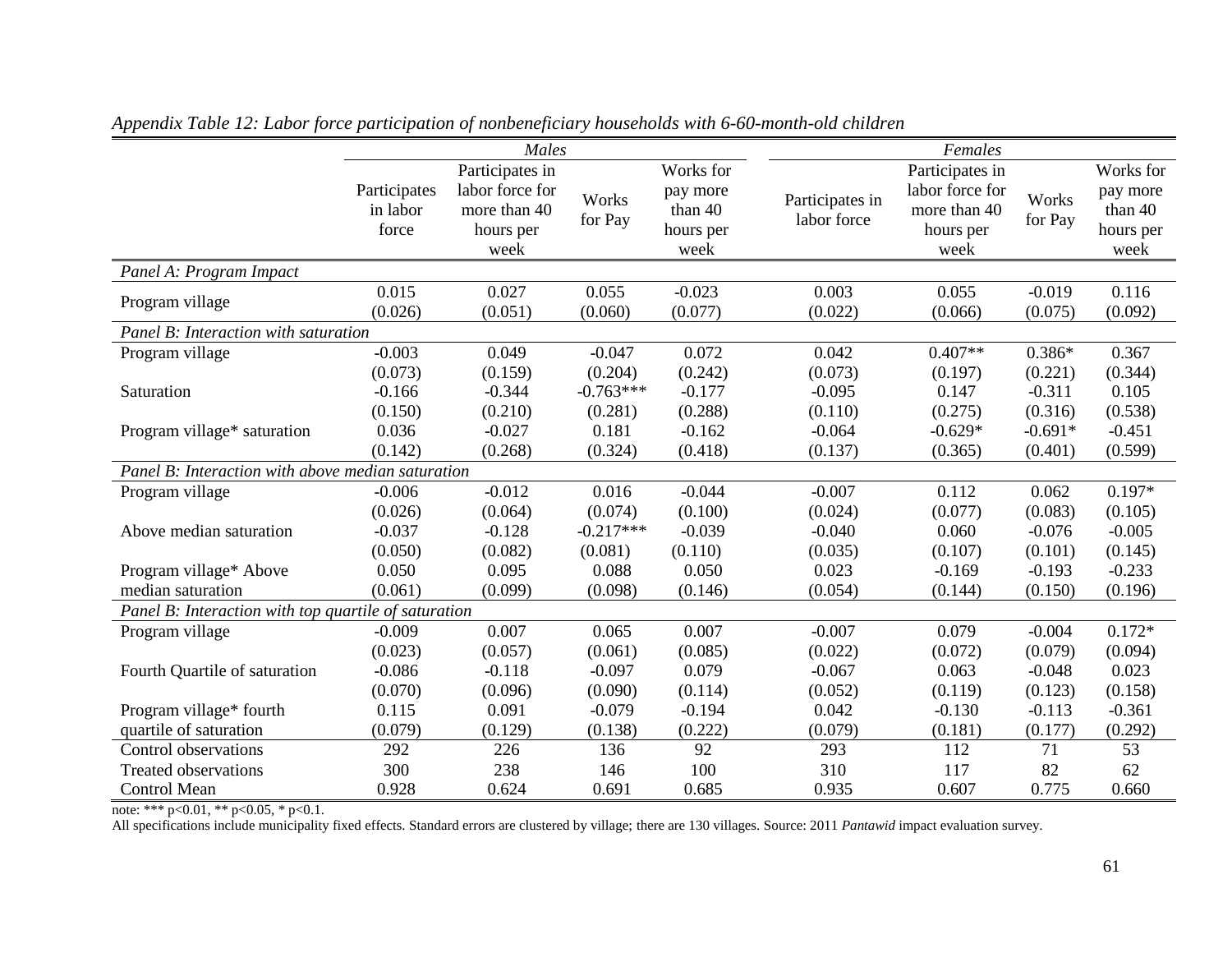|                                                      | Enrollment<br>of 6-11-<br>year-olds | Enrollment<br>of 12-14-<br>year-olds | Attendance<br>of $6-11-$<br>year-olds | Attendance<br>of 12-14-<br>year-olds | Children<br>$10-14$ years<br>old who<br>worked in<br>the last<br>week | Children<br>$10-14$ years<br>old who<br>worked for<br>pay in the<br>last week |
|------------------------------------------------------|-------------------------------------|--------------------------------------|---------------------------------------|--------------------------------------|-----------------------------------------------------------------------|-------------------------------------------------------------------------------|
| Panel A: Program Impact                              |                                     |                                      |                                       |                                      |                                                                       |                                                                               |
| Program village                                      | $-0.004$                            | 0.007                                | $-0.004$                              | $-0.001$                             | 0.031                                                                 | 0.010                                                                         |
|                                                      | (0.010)                             | (0.018)                              | (0.006)                               | (0.010)                              | (0.027)                                                               | (0.018)                                                                       |
| Panel B: Interaction with saturation                 |                                     |                                      |                                       |                                      |                                                                       |                                                                               |
| Program village                                      | 0.006                               | $-0.062$                             | $-0.043**$                            | $-0.015$                             | 0.006                                                                 | $-0.004$                                                                      |
|                                                      | (0.028)                             | (0.065)                              | (0.019)                               | (0.019)                              | (0.109)                                                               | (0.073)                                                                       |
| Saturation                                           | 0.006                               | $-0.090$                             | $-0.034*$                             | $-0.018$                             | $-0.055$                                                              | $-0.184**$                                                                    |
|                                                      | (0.037)                             | (0.055)                              | (0.020)                               | (0.024)                              | (0.118)                                                               | (0.084)                                                                       |
| Program                                              | $-0.017$                            | 0.129                                | $0.069**$                             | 0.024                                | 0.043                                                                 | 0.024                                                                         |
| village*saturation                                   | (0.047)                             | (0.112)                              | (0.029)                               | (0.034)                              | (0.163)                                                               | (0.105)                                                                       |
| Panel B: Interaction with above median saturation    |                                     |                                      |                                       |                                      |                                                                       |                                                                               |
| Program village                                      | $-0.001$                            | 0.006                                | $-0.010$                              | $-0.001$                             | 0.043                                                                 | 0.006                                                                         |
|                                                      | (0.013)                             | (0.022)                              | (0.008)                               | (0.011)                              | (0.041)                                                               | (0.028)                                                                       |
| <b>Above Median</b><br>Saturation                    | 0.010                               | $-0.025$                             | $-0.008$                              | $-0.005$                             | 0.016                                                                 | $-0.033$                                                                      |
|                                                      | (0.010)                             | (0.029)                              | (0.006)                               | (0.012)                              | (0.038)                                                               | (0.027)                                                                       |
| Program<br>village*Above<br><b>Median Saturation</b> | $-0.007$                            | 0.002                                | 0.015                                 | $-0.001$                             | $-0.031$                                                              | 0.012                                                                         |
|                                                      | (0.018)                             | (0.039)                              | (0.011)                               | (0.019)                              | (0.049)                                                               | (0.030)                                                                       |
| Panel B: Interaction with top quartile of saturation |                                     |                                      |                                       |                                      |                                                                       |                                                                               |
| Program village                                      | $-0.008$                            | 0.015                                | $-0.009$                              | $-0.003$                             | 0.021                                                                 | 0.008                                                                         |
|                                                      | (0.011)                             | (0.020)                              | (0.007)                               | (0.011)                              | (0.031)                                                               | (0.021)                                                                       |
| Fourth quartile of<br>saturation                     | $-0.007$                            | $-0.001$                             | $-0.017$                              | 0.007                                | $-0.038$                                                              | $-0.017$                                                                      |
|                                                      | (0.019)                             | (0.030)                              | (0.012)                               | (0.013)                              | (0.026)                                                               | (0.021)                                                                       |
| Program                                              | 0.028                               | $-0.022$                             | $0.030**$                             | 0.011                                | 0.065                                                                 | 0.011                                                                         |
| village*fourth                                       |                                     |                                      |                                       |                                      |                                                                       |                                                                               |
| quartile of                                          | (0.024)                             | (0.049)                              | (0.013)                               | (0.013)                              | (0.052)                                                               | (0.025)                                                                       |
| saturation                                           |                                     |                                      |                                       |                                      |                                                                       |                                                                               |
| Control                                              |                                     |                                      |                                       |                                      |                                                                       |                                                                               |
| Observations                                         | 355                                 | 181                                  | 342                                   | 163                                  | 301                                                                   | 301                                                                           |
| Treated                                              |                                     |                                      |                                       |                                      |                                                                       |                                                                               |
| Observation                                          | 341                                 | 185                                  | 332                                   | 176                                  | 295                                                                   | 297                                                                           |
| Control Mean                                         | 0.986                               | 0.950                                | 0.985                                 | 0.985                                | 0.103                                                                 | 0.033                                                                         |

*Appendix Table 13: Education and child labor program impacts of on nonbeneficiary children*

All specifications include linear controls for child age (in months) and municipality fixed effects. Standard errors are clustered by village; there are 130 villages.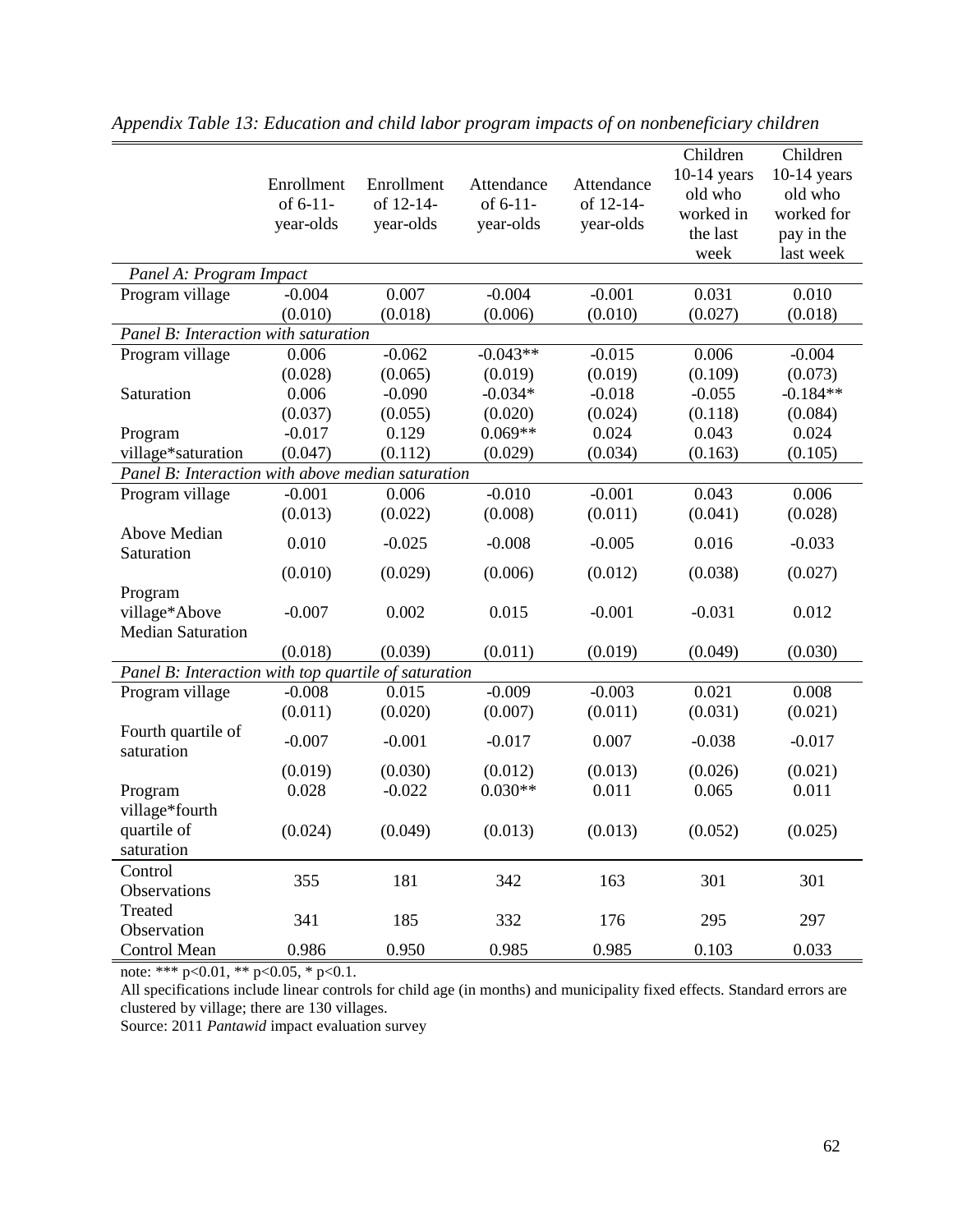# *Annex 1: Program take-up, anthropometric outcome construction, and the robustness of results to data trimming*

In terms of program saturation, the impact evaluation survey and program Management Information System (MIS) database yield slightly different estimates. 1,418 households surveyed were eligible to become *Pantawid* beneficiaries in 2008, yet only those in treated villages were offered the program in 2009 by design. Among the 704 beneficiary eligible households sampled in the *Pantawid* villages, 85 percent (581) reported being beneficiaries of the program, while 1 percent (7) in the control villages also reported being beneficiaries. According to the program Management Information System (MIS) database, however, the control villages did not have any beneficiary households, and 91 percent (647) of the 704 sampled beneficiary eligible households in the *Pantawid* villages were considered participating beneficiaries of the program.<sup>34</sup> Five percent of the households not eligible for the program reported being *Pantawid* beneficiaries, even though none of these households were program beneficiaries according to the program MIS database.

The survey data include complete height-for-age data on 172 out of 186 nonbeneficiary children 6 to 36 months of age in treated areas and 151 of 163 nonbeneficiary children of the same age range in control areas. Weight data were collected for 177 6-to-36-month-old nonbeneficiary children in treated areas and 156 nonbeneficiary children in control areas. Anthropometric z-scores were calculated based on the WHO (2006) growth standard. Scores of more than 5 standard deviations above or below the reference mean were dropped from the sample (WHO, 2006). This trimming resulted in 14 of the 172 treated children and 6 of the 151

 $\overline{\phantom{a}}$ 

<sup>&</sup>lt;sup>34</sup> The lower percentage of households in *Pantawid* villages that reported being program beneficiaries in the survey may be explained in part by the fact that program participation is voluntary. Some households that identified as potential beneficiaries may have waived their right to the program. Another possibility is that through the community validation process of NHTS-PR, these households may have been taken off the list of eligible households. It is also possible that a potential beneficiary household was unaware of the community assembly where attendance is required for potential beneficiaries to sign up for the program and confirm their basic household information collected for the PMT. Although very small in number, it is more difficult to explain why nonbeneficiary households according to the program MIS reported themselves to be *Pantawid* beneficiaries in the survey. There is no official way for a household that was not identified as poor by the NTHS-PR to be registered as a *Pantawid* beneficiary. It is possible that the respondent was thinking of some other program that they received rather than *Pantawid*.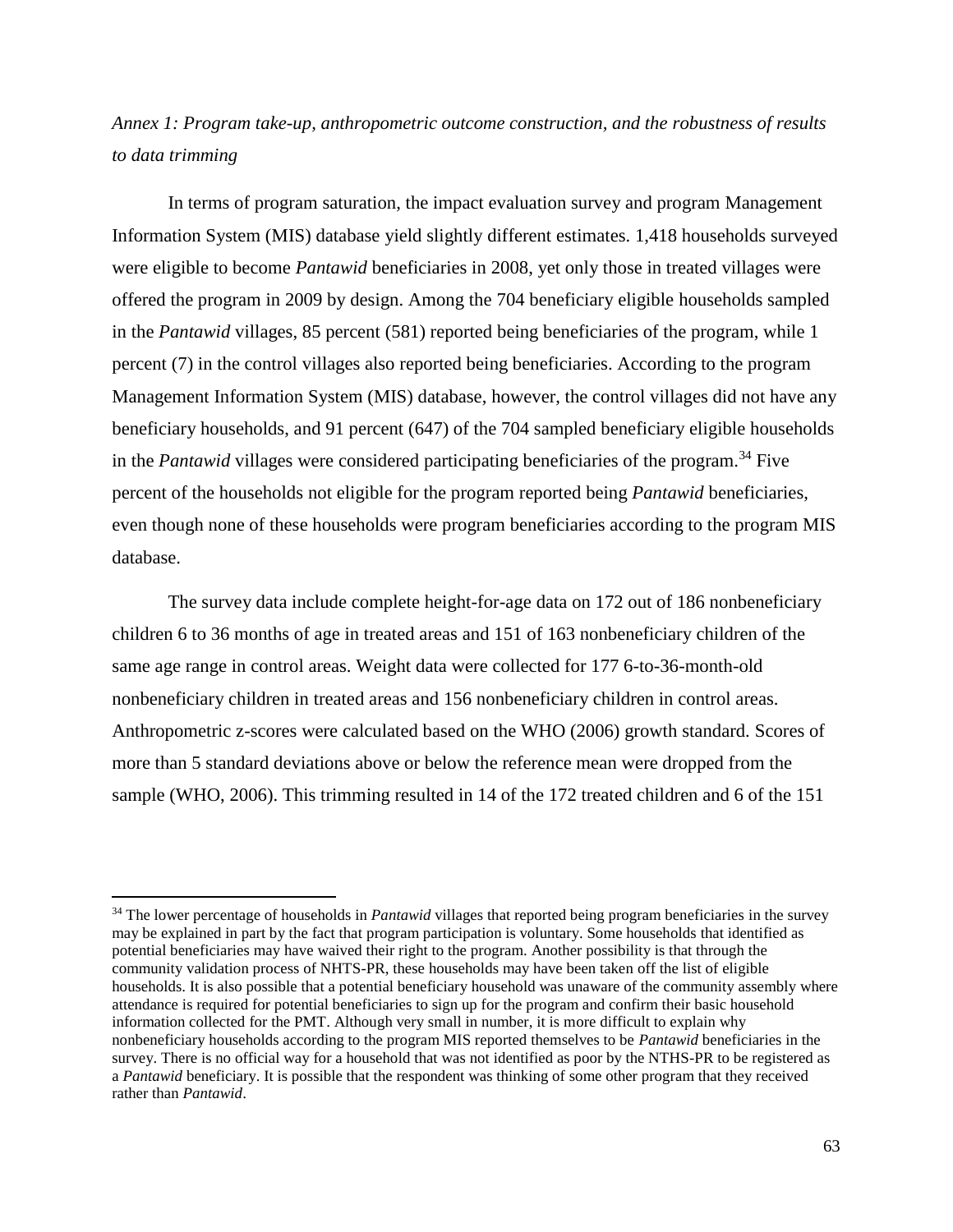control children being dropped from the height-for-age regressions, and 2 of the 177 treated and none of the 156 control children being dropped from the weight-for-age regressions.

Given the relatively small number of children for whom we have anthropometric data, a concern may be that the estimated impacts of *Pantawid* on nonbeneficiary children's height-forage and weight-for-age are driven by outliers in the data. This annex explores this issue in further depth by considering varying thresholds at which to trim the data, using -3 and 3 SD, -4 and 4 SD, -6 and 6 SD, and -7 and 7SD as alternative thresholds instead of the WHO (2006) recommended -5 and 5 SD. These results, presented in Annex 2 Tables 1 through 3, show that the results presented above are highly robust for all three specifications discussed in Table 6 above—simple program impact, interaction with above median saturation, and the interaction with the fourth quartile of saturation. We also consider Winsorizing 5 and 10 percent of the anthropometry data. As shown in Annex 2 Tables 4 and 5, the results are robust to this alternative method of treating the outliers in the anthropometry data.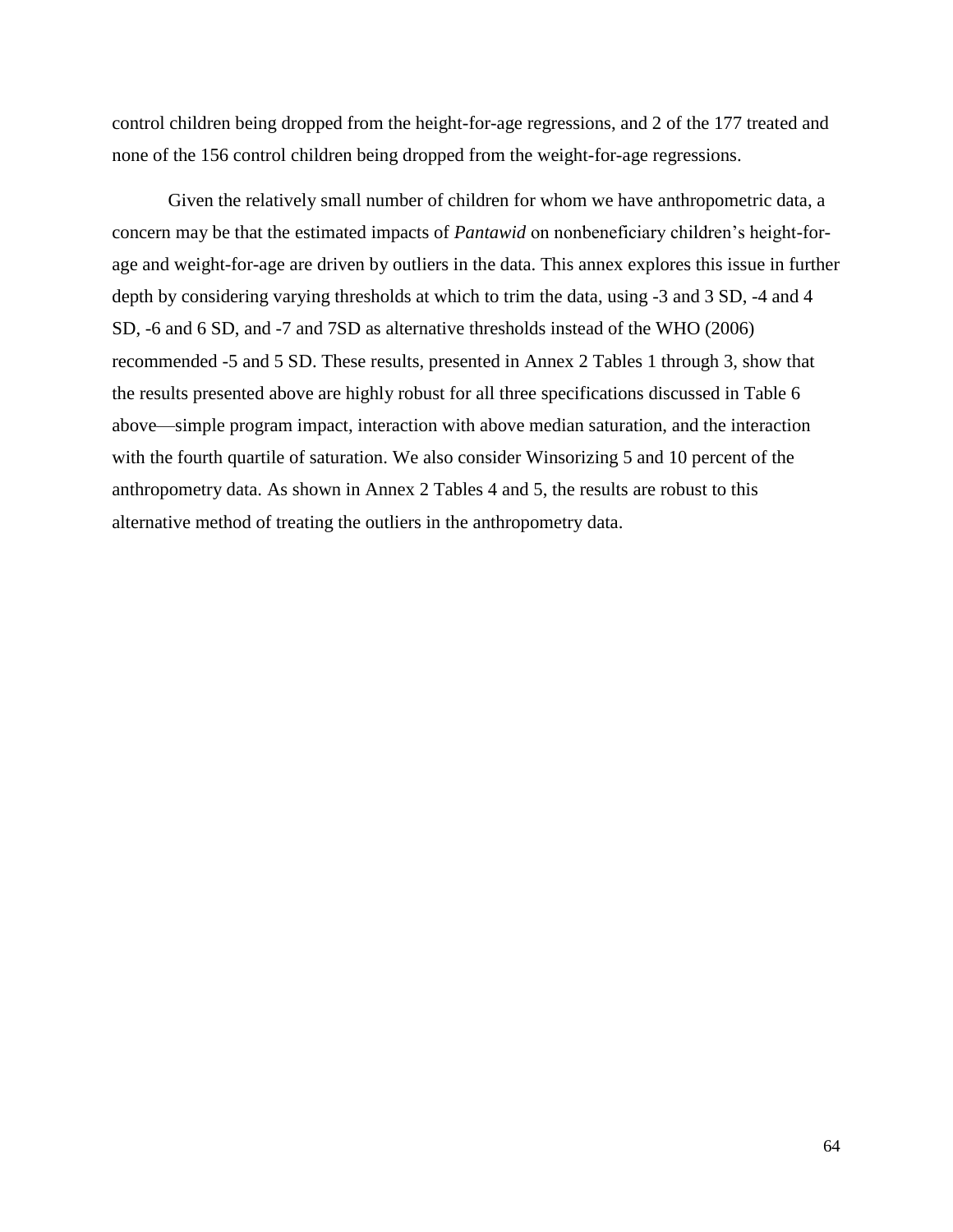|                              | Height-for- | Stunting  | Severe   | Weight-for- | Underweight |
|------------------------------|-------------|-----------|----------|-------------|-------------|
|                              | Age Z score |           | stunting | Age Z score |             |
| Trimming $> -3$ and $<$ 3 SD |             |           |          |             |             |
| Program village              | $-0.262*$   | 0.089     | 0.008    | $-0.169$    | $0.066*$    |
|                              | (0.139)     | (0.058)   | (0.008)  | (0.145)     | (0.040)     |
| <b>Control Observations</b>  | 131         | 131       | 131      | 145         | 145         |
| <b>Treated Observations</b>  | 142         | 142       | 142      | 151         | 151         |
| <b>Control Mean</b>          | $-1.271$    | 0.341     | 0.001    | $-0.821$    | 0.160       |
| Trimming $>$ -4 and <4 SD    |             |           |          |             |             |
| Program village              | $-0.335**$  | $0.113*$  | 0.045    | $-0.152$    | 0.065       |
|                              | (0.159)     | (0.060)   | (0.029)  | (0.159)     | (0.043)     |
| <b>Control Observations</b>  | 140         | 140       | 140      | 153         | 153         |
| <b>Treated Observations</b>  | 156         | 156       | 156      | 172         | 172         |
| <b>Control Mean</b>          | $-1.371$    | 0.382     | 0.166    | $-0.947$    | 0.206       |
| Trimming $>$ -6 and <6 SD    |             |           |          |             |             |
| Program village              | $-0.533***$ | $0.129**$ | $0.067*$ | $-0.102$    | 0.057       |
|                              | (0.188)     | (0.059)   | (0.037)  | (0.166)     | (0.043)     |
| <b>Control Observations</b>  | 147         | 147       | 147      | 156         | 156         |
| <b>Treated Observations</b>  | 164         | 164       | 164      | 175         | 175         |
| <b>Control Mean</b>          | $-1.452$    | 0.402     | 0.106    | $-0.986$    | 0.217       |
| Trimming $>$ -7 and $<$ 7 SD |             |           |          |             |             |
| Program village              | $-0.396*$   | $0.129**$ | $0.067*$ | $-0.134$    | 0.057       |
|                              | (0.204)     | (0.059)   | (0.037)  | (0.175)     | (0.043)     |
| <b>Control Observations</b>  | 149         | 149       | 149      | 156         | 156         |
| <b>Treated Observations</b>  | 164         | 164       | 164      | 176         | 176         |
| Control Mean                 | -1.457      | 0.402     | 0.106    | $-1.003$    | 0.216       |

*Annex 1 Table 1: Varying trimming threshold on anthropometry data for 6-36-month olds*

\*\*\* p<0.01, \*\* p<0.05, \* p<0.1. All specifications include linear controls for child age (in months). Estimates include municipality fixed effects. Standard errors clustered at the village level; there are 130 villages Source: 2011 *Pantawid* impact evaluation survey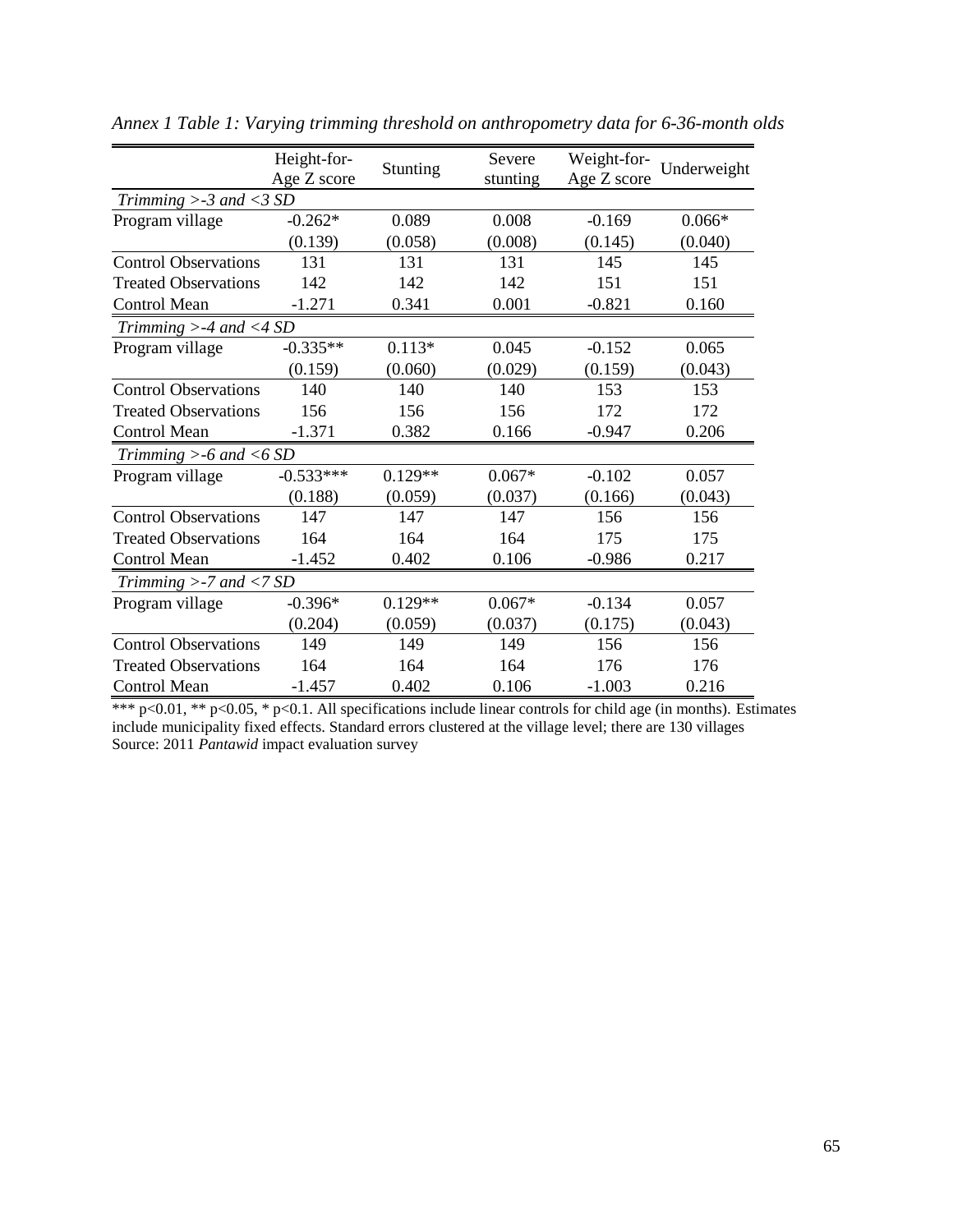|                              | Height-for-<br>Age Z score | Stunting | Severe<br>stunting | Weight-for-<br>Age Z score | Underweight |
|------------------------------|----------------------------|----------|--------------------|----------------------------|-------------|
| Trimming $> -3$ and $<$ 3 SD |                            |          |                    |                            |             |
| Program village              | $-0.077$                   | 0.022    | 0.001              | 0.042                      | $-0.011$    |
|                              | (0.178)                    | (0.074)  | (0.002)            | (0.178)                    | (0.049)     |
|                              | $-0.077$                   | 0.024    | $-0.004$           | 0.042                      | $-0.094$    |
| Above median saturation      | (0.225)                    | (0.083)  | (0.004)            | (0.226)                    | (0.061)     |
| Program village*Above        | $-0.415$                   | 0.152    | 0.017              | $-0.488*$                  | $0.180**$   |
| median saturation            | (0.273)                    | (0.107)  | (0.017)            | (0.294)                    | (0.079)     |
| <b>Control Observations</b>  | 131                        | 131      | 131                | 145                        | 145         |
| <b>Treated Observations</b>  | 142                        | 142      | 142                | 151                        | 151         |
| <b>Control Mean</b>          | $-1.271$                   | 0.341    | 0.001              | $-0.821$                   | 0.160       |
| Trimming $>$ -4 and <4 SD    |                            |          |                    |                            |             |
| Program village              | $-0.226$                   | 0.056    | 0.043              | 0.128                      | $-0.028$    |
|                              | (0.211)                    | (0.077)  | (0.031)            | (0.203)                    | (0.052)     |
| Above median saturation      | $-0.362$                   | 0.069    | 0.053              | 0.000                      | $-0.062$    |
|                              | (0.250)                    | (0.084)  | (0.036)            | (0.251)                    | (0.074)     |
| Program village*Above        | $-0.253$                   | 0.129    | 0.007              | $-0.626*$                  | $0.208**$   |
| median saturation            | (0.306)                    | (0.110)  | (0.055)            | (0.330)                    | (0.087)     |
| <b>Control Observations</b>  | 140                        | 140      | 140                | 153                        | 153         |
| <b>Treated Observations</b>  | 156                        | 156      | 156                | 172                        | 172         |
| Control Mean                 | $-1.371$                   | 0.382    | 0.166              | $-0.947$                   | 0.206       |
| Trimming $>$ -6 and <6 SD    |                            |          |                    |                            |             |
| Program village              | $-0.333$                   | 0.063    | 0.047              | 0.257                      | $-0.046$    |
|                              | (0.253)                    | (0.075)  | (0.046)            | (0.216)                    | (0.053)     |
| Above median saturation      | $-0.214$                   | 0.054    | 0.020              | 0.066                      | $-0.075$    |
|                              | (0.306)                    | (0.082)  | (0.050)            | (0.261)                    | (0.074)     |
| Program village*Above        | $-0.443$                   | 0.146    | 0.046              | $-0.798**$                 | $0.231***$  |
| median saturation            | (0.381)                    | (0.110)  | (0.075)            | (0.344)                    | (0.087)     |
| <b>Control Observations</b>  | 147                        | 147      | 147                | 156                        | 156         |
| <b>Treated Observations</b>  | 164                        | 164      | 164                | 175                        | 175         |
| <b>Control Mean</b>          | $-1.452$                   | 0.402    | 0.106              | $-0.986$                   | 0.217       |
| Trimming $>$ -7 and <7 SD    |                            |          |                    |                            |             |
| Program village              | $-0.103$                   | 0.063    | 0.047              | 0.251                      | $-0.046$    |
|                              | (0.282)                    | (0.075)  | (0.046)            | (0.216)                    | (0.053)     |
| Above median saturation      | $-0.076$                   | 0.054    | 0.020              | 0.088                      | $-0.075$    |
|                              | (0.315)                    | (0.082)  | (0.050)            | (0.268)                    | (0.074)     |
| Program village*Above        | $-0.648$                   | 0.146    | 0.046              | $-0.853**$                 | $0.231***$  |
| median saturation            | (0.396)                    | (0.110)  | (0.075)            | (0.359)                    | (0.087)     |
| <b>Control Observations</b>  | 149                        | 149      | 149                | 156                        | 156         |
| <b>Treated Observations</b>  | 165                        | 165      | 165                | 176                        | 175         |
| <b>Control Mean</b>          | $-1.457$                   | 0.402    | 0.106              | $-1.003$                   | 0.217       |

*Annex 1 Table 2: Varying trimming threshold on anthropometry data for 6-36-month-olds with above median saturation interaction*

\*\*\* p<0.01, \*\* p<0.05, \* p<0.1. All specifications include linear controls for child age (in months). Estimates include municipality fixed effects. Standard errors clustered at the village level; there are 130 villages. Source: 2011 *Pantawid* impact evaluation survey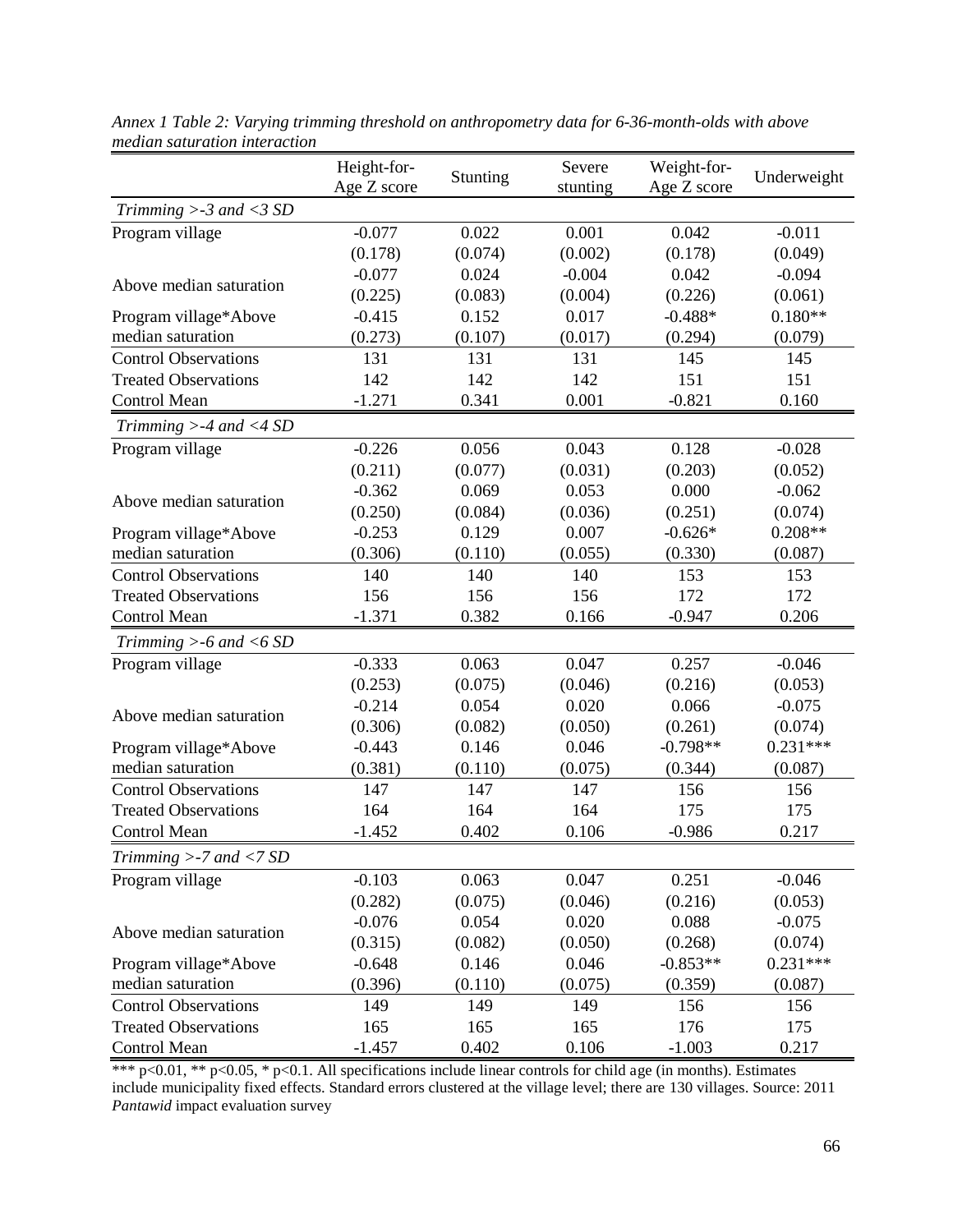|                                 | Height-for- |           | Severe   | Weight-for- |             |
|---------------------------------|-------------|-----------|----------|-------------|-------------|
|                                 | Age Z score | Stunting  | stunting | Age Z score | Underweight |
| Trimming $>$ -3 and <3 SD       |             |           |          |             |             |
| Program village                 | $-0.118$    | 0.025     | $-0.000$ | $-0.012$    | 0.048       |
|                                 | (0.150)     | (0.059)   | (0.002)  | (0.160)     | (0.044)     |
| Fourth quartile of saturation   | 0.181       | 0.020     | $-0.002$ | 0.348       | $-0.097$    |
|                                 | (0.346)     | (0.089)   | (0.005)  | (0.259)     | (0.075)     |
| Program village*Fourth quartile | $-0.774**$  | $0.302**$ | 0.043    | $-0.939***$ | 0.136       |
| of saturation                   | (0.385)     | (0.127)   | (0.042)  | (0.308)     | (0.090)     |
| <b>Control Observations</b>     | 131         | 131       | 131      | 145         | 145         |
| <b>Treated Observations</b>     | 142         | 142       | 142      | 151         | 151         |
| <b>Control Mean</b>             | $-1.271$    | 0.341     | 0.001    | $-0.821$    | 0.160       |
| Trimming $>$ -4 and <4 SD       |             |           |          |             |             |
| Program village                 | $-0.153$    | 0.035     | 0.011    | 0.057       | 0.029       |
|                                 | (0.174)     | (0.062)   | (0.028)  | (0.174)     | (0.047)     |
|                                 | 0.045       | 0.045     | 0.026    | 0.357       | $-0.098$    |
| Fourth quartile of saturation   | (0.364)     | (0.094)   | (0.062)  | (0.261)     | (0.085)     |
| Program village*Fourth quartile | $-0.836**$  | $0.324**$ | 0.139    | $-1.157***$ | $0.218**$   |
| of saturation                   | (0.410)     | (0.129)   | (0.096)  | (0.353)     | (0.109)     |
| <b>Control Observations</b>     | 140         | 140       | 140      | 153         | 153         |
| <b>Treated Observations</b>     | 156         | 156       | 156      | 172         | 172         |
| Control Mean                    | $-1.371$    | 0.382     | 0.166    | $-0.947$    | 0.206       |
| Trimming $>$ -6 and <6 SD       |             |           |          |             |             |
| Program village                 | $-0.349*$   | 0.058     | 0.036    | 0.127       | 0.018       |
|                                 | (0.208)     | (0.062)   | (0.040)  | (0.180)     | (0.047)     |
|                                 | 0.488       | $-0.005$  | $-0.033$ | 0.498*      | $-0.125$    |
| Fourth quartile of saturation   | (0.552)     | (0.091)   | (0.068)  | (0.273)     | (0.087)     |
| Program village*Fourth quartile | $-1.079*$   | $0.329**$ | 0.159    | $-1.320***$ | $0.245**$   |
| of saturation                   | (0.573)     | (0.126)   | (0.102)  | (0.373)     | (0.111)     |
| <b>Control Observations</b>     | 147         | 147       | 147      | 156         | 156         |
| <b>Treated Observations</b>     | 164         | 164       | 164      | 175         | 175         |
| <b>Control Mean</b>             | $-1.452$    | 0.402     | 0.106    | $-0.986$    | 0.217       |
| Trimming $>$ -7 and <7 SD       |             |           |          |             |             |
| Program village                 | $-0.194$    | 0.058     | 0.036    | 0.071       | 0.018       |
|                                 | (0.227)     | (0.062)   | (0.040)  | (0.199)     | (0.047)     |
| Fourth quartile of saturation   | 0.583       | $-0.005$  | $-0.033$ | $0.543*$    | $-0.125$    |
|                                 | (0.545)     | (0.091)   | (0.068)  | (0.294)     | (0.087)     |
| Program village*Fourth quartile | $-1.214**$  | $0.329**$ | 0.159    | $-1.237***$ | $0.245**$   |
| of saturation                   | (0.564)     | (0.126)   | (0.102)  | (0.397)     | (0.111)     |
| <b>Control Observations</b>     | 149         | 149       | 149      | 156         | 156         |
| <b>Treated Observations</b>     | 164         | 164       | 164      | 176         | 176         |
| Control Mean                    | $-1.457$    | 0.402     | 0.106    | $-1.003$    | 0.216       |

*Annex 1 Table 3: Varying trimming threshold on anthropometry data for 6-36-month-olds with fourth quartile of saturation interaction*

All specifications include linear controls for child age (in months). Estimates include municipality fixed effects. Standard errors clustered at the village level; there are 130 villages. Source: 2011 *Pantawid* impact evaluation survey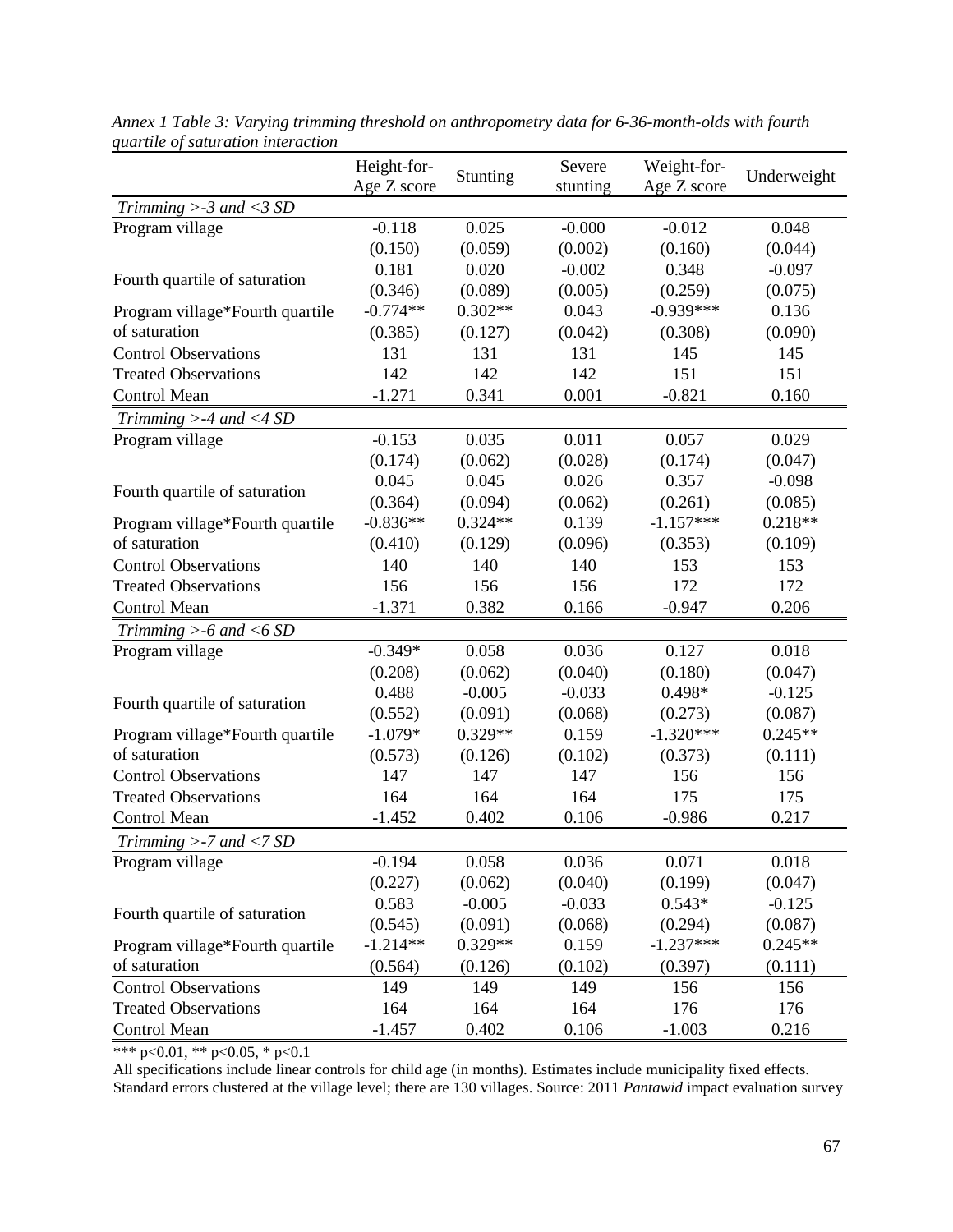|                                                      | Height-for-<br>Age Z score | <b>Stunting</b> | Severe<br>stunting | Weight-for-<br>Age Z score | Underweight |  |  |
|------------------------------------------------------|----------------------------|-----------------|--------------------|----------------------------|-------------|--|--|
| Panel A: Program Impact                              |                            |                 |                    |                            |             |  |  |
| Program village                                      | $-0.380*$                  | $0.129**$       | $0.067*$           | $-0.163$                   | 0.057       |  |  |
|                                                      | (0.210)                    | (0.059)         | (0.037)            | (0.169)                    | (0.043)     |  |  |
| Panel B: Interaction with above median saturation    |                            |                 |                    |                            |             |  |  |
| Program village                                      | $-0.036$                   | 0.063           | 0.047              | 0.205                      | $-0.046$    |  |  |
|                                                      | (0.249)                    | (0.075)         | (0.046)            | (0.206)                    | (0.053)     |  |  |
| Above median saturation                              | $-0.189$                   | 0.054           | 0.020              | 0.087                      | $-0.075$    |  |  |
|                                                      | (0.298)                    | (0.082)         | (0.050)            | (0.261)                    | (0.074)     |  |  |
| Program village*Above median                         | $-0.771**$                 | 0.146           | 0.046              | $-0.812**$                 | $0.231***$  |  |  |
| saturation                                           | (0.382)                    | (0.110)         | (0.075)            | (0.349)                    | (0.087)     |  |  |
| Panel C: Interaction with top quartile of saturation |                            |                 |                    |                            |             |  |  |
| Program village                                      | $-0.191$                   | 0.058           | 0.036              | 0.066                      | 0.018       |  |  |
|                                                      | (0.229)                    | (0.062)         | (0.040)            | (0.184)                    | (0.047)     |  |  |
| Fourth quartile of saturation                        | $-0.000$                   | $-0.005$        | $-0.033$           | $0.518*$                   | $-0.125$    |  |  |
|                                                      | (0.525)                    | (0.091)         | (0.068)            | (0.279)                    | (0.087)     |  |  |
| Program village*Fourth quartile of                   | $-0.883$                   | $0.329**$       | 0.159              | $-1.322***$                | $0.245**$   |  |  |
| saturation                                           | (0.579)                    | (0.126)         | (0.102)            | (0.396)                    | (0.111)     |  |  |
| <b>Control Observations</b>                          | 151                        | 151             | 151                | 156                        | 156         |  |  |
| <b>Treated Observations</b>                          | 172                        | 172             | 172                | 177                        | 177         |  |  |
| Control Mean                                         | $-1.593$                   | 0.402           | 0.106              | $-1.01$                    | 0.217       |  |  |

*Annex 1 Table 4: Winsorizing five percent of anthropometry data on 6-36-month-olds* 

All specifications include linear controls for child age (in months). Estimates include municipality fixed effects. Standard errors clustered at the village level; there are 130 villages.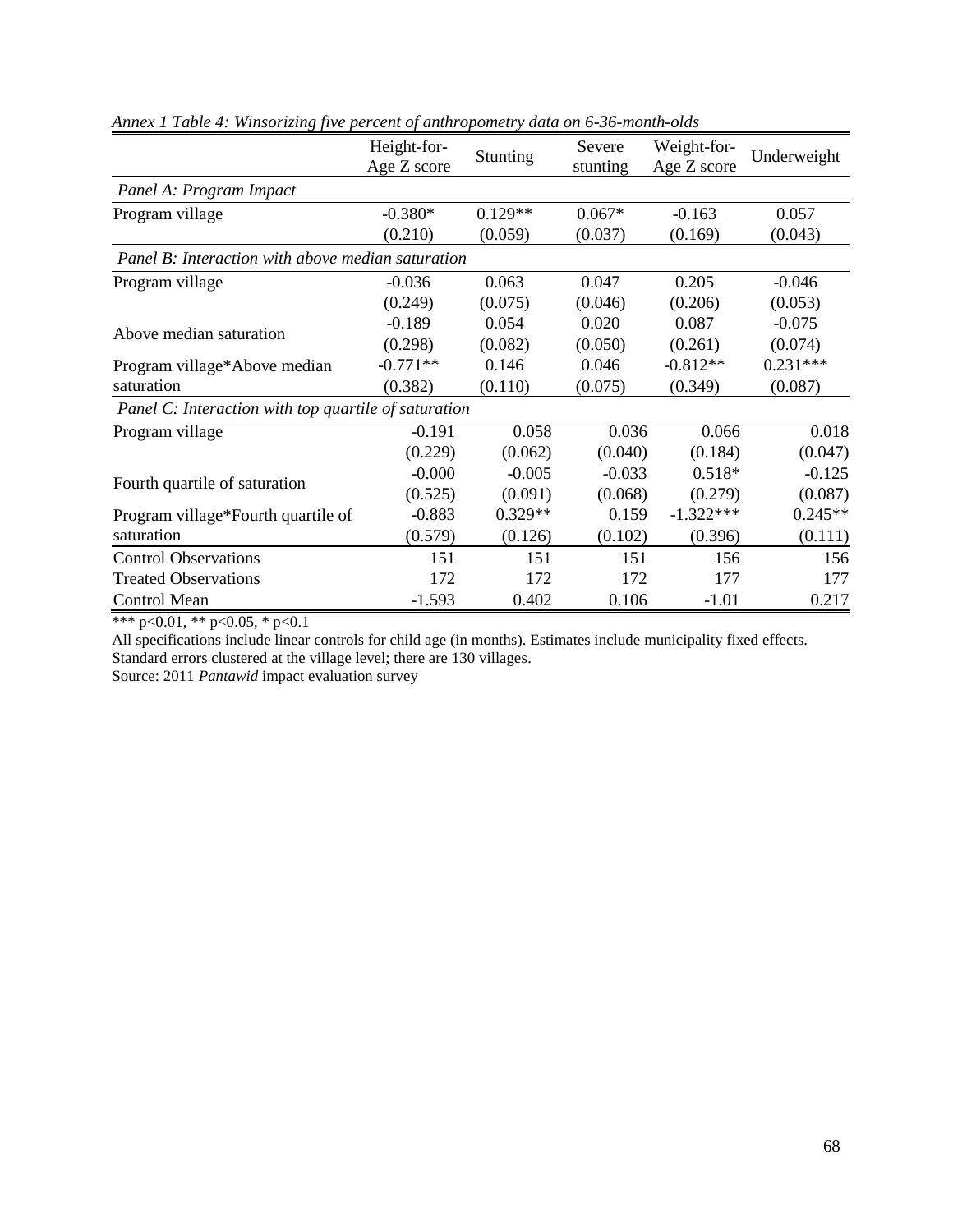|                                                      | Height-for-<br>Age Z score | Stunting  | Severe<br>stunting | Weight-for-<br>Age $Z$<br>score | Underweight |  |  |
|------------------------------------------------------|----------------------------|-----------|--------------------|---------------------------------|-------------|--|--|
| Panel A: Program Impact                              |                            |           |                    |                                 |             |  |  |
| Program village                                      | $-0.380*$                  | $0.129**$ | $0.067*$           | $-0.163$                        | 0.057       |  |  |
|                                                      | (0.210)                    | (0.059)   | (0.037)            | (0.169)                         | (0.043)     |  |  |
| Panel B: Interaction with above median saturation    |                            |           |                    |                                 |             |  |  |
| Program village                                      | $-0.036$                   | 0.063     | 0.047              | 0.205                           | $-0.046$    |  |  |
|                                                      | (0.249)                    | (0.075)   | (0.046)            | (0.206)                         | (0.053)     |  |  |
| Above median saturation                              | $-0.189$                   | 0.054     | 0.020              | 0.087                           | $-0.075$    |  |  |
|                                                      | (0.298)                    | (0.082)   | (0.050)            | (0.261)                         | (0.074)     |  |  |
| Program village*Above                                | $-0.771**$                 | 0.146     | 0.046              | $-0.812**$                      | $0.231***$  |  |  |
| median saturation                                    | (0.382)                    | (0.110)   | (0.075)            | (0.349)                         | (0.087)     |  |  |
| Panel C: Interaction with top quartile of saturation |                            |           |                    |                                 |             |  |  |
| Program village                                      | $-0.191$                   | 0.058     | 0.036              | 0.066                           | 0.018       |  |  |
|                                                      | (0.229)                    | (0.062)   | (0.040)            | (0.184)                         | (0.047)     |  |  |
| Fourth quartile of                                   | $-0.000$                   | $-0.005$  | $-0.033$           | $0.518*$                        | $-0.125$    |  |  |
| saturation                                           | (0.525)                    | (0.091)   | (0.068)            | (0.279)                         | (0.087)     |  |  |
| Program village*Fourth                               | $-0.883$                   | $0.329**$ | 0.159              | $-1.322***$                     | $0.245**$   |  |  |
| quartile of saturation                               | (0.579)                    | (0.126)   | (0.102)            | (0.396)                         | (0.111)     |  |  |
| <b>Control Observations</b>                          | 151                        | 151       | 151                | 156                             | 156         |  |  |
| <b>Treated Observations</b>                          | 172                        | 172       | 172                | 177                             | 177         |  |  |
| Control Mean                                         | $-1.588$                   | 0.402     | 0.106              | $-1.010$                        | 0.218       |  |  |

*Annex 1 Table 5: Winsorizing ten percent of anthropometry data on 6-36-month-olds*

All specifications include linear controls for child age (in months). Estimates include municipality fixed effects. Standard errors clustered at the village level; there are 130 villages.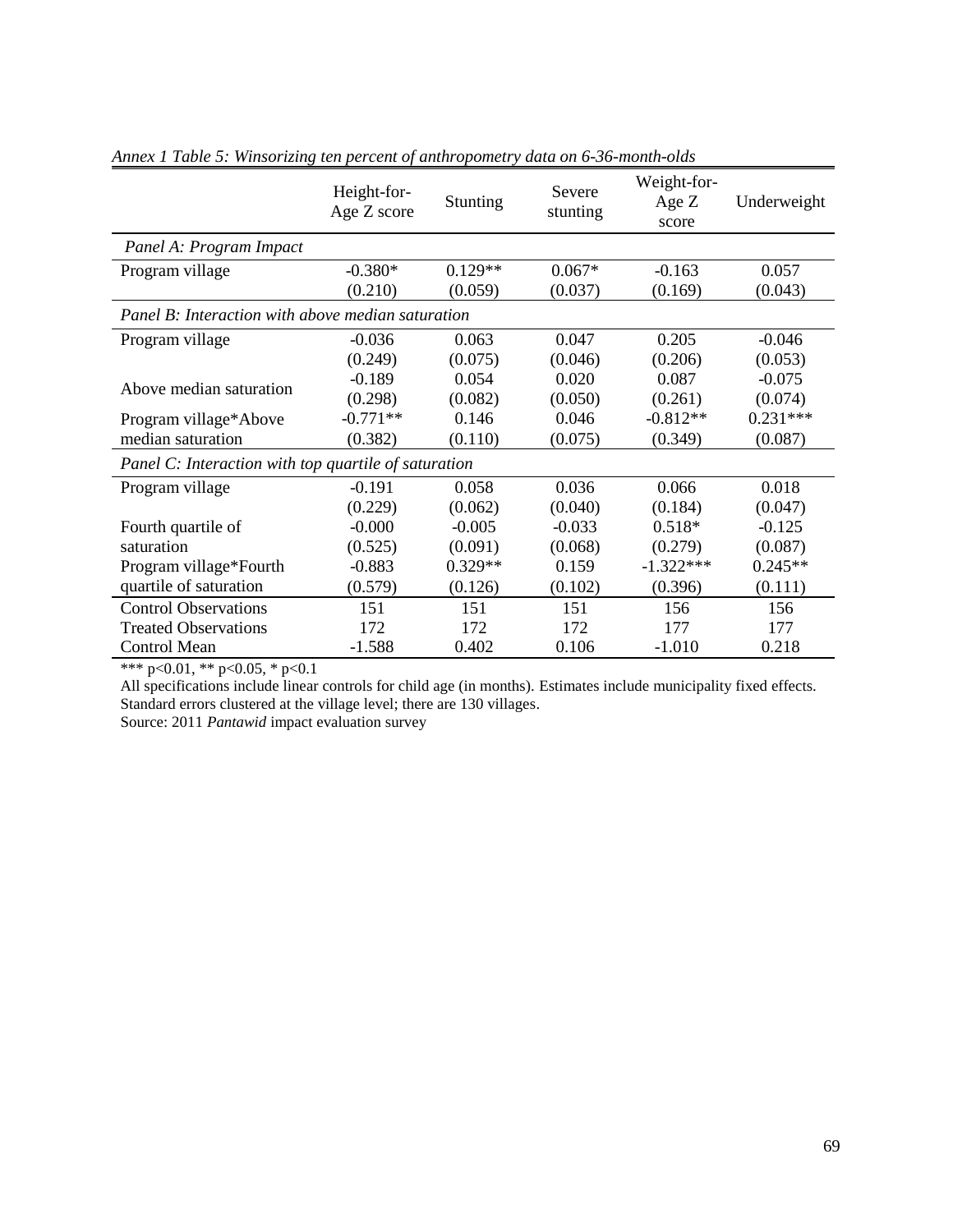# *Annex 2: Deriving village-level program saturation and unit values from national data and robustness checks on unit value results*

We explore whether the association between prices and program saturation is detectable beyond our experimental sample by combining a number of data sources to derive estimates of villagelevel program saturation and of unit values (which we use as proxies for prices) for various food categories. The following describes the steps we take to generate these variables.

#### Beneficiary and Census data

Program administrative data, reported by provincial offices of the Department of Social Welfare, provide village-level information on the number of beneficiary households enrolled in *Pantawid* in each year from 2009 to 2015  $(B_{\nu\nu})$ . In order-to estimate village-level program saturation, we scale these by an estimate of the total number of households in each village. To generate this estimate we combine data from the Census for 2015 and from the Family Income and Expenditure Survey (FIES) for 2009, 2012, and 2015. The census provides an estimate of the number of individuals in each village for 2015 ( $P_{\nu 2015}$ ); the FIES provides an estimate of the average number of individuals per household in each village in each year  $(\bar{m}_{\nu y})$ ; and the ratio of these is our estimate of households per village  $(P_{\nu 2015} / \bar{m}_{\nu\nu})$ . Dividing the program data on beneficiary households per village by the estimated total number of households per village yields our estimate of village- and year-specific program saturation:

$$
S_{vy} = \frac{B_{vy}}{P_{v2015} / \bar{m}_{vy}}
$$

#### Unit-values (or price proxies)

We do not observe prices at the level of each village. Instead, we use unit values of food items derived from the 2009, 2012, and 2015 rounds of the Philippine national household budget survey (the FIES). There are 93 food items common across all three rounds of FIES. We derive the household-level unit value for each food item by dividing household expenditure on that item by the quantity consumed. The village-level unit value is defined as the median unit value observed for the village. We aggregate the 93 items into 15 broad food categories provided by FIES: regular rice; other rice; roots and tubers; fresh eggs; processed eggs; fresh fish; processed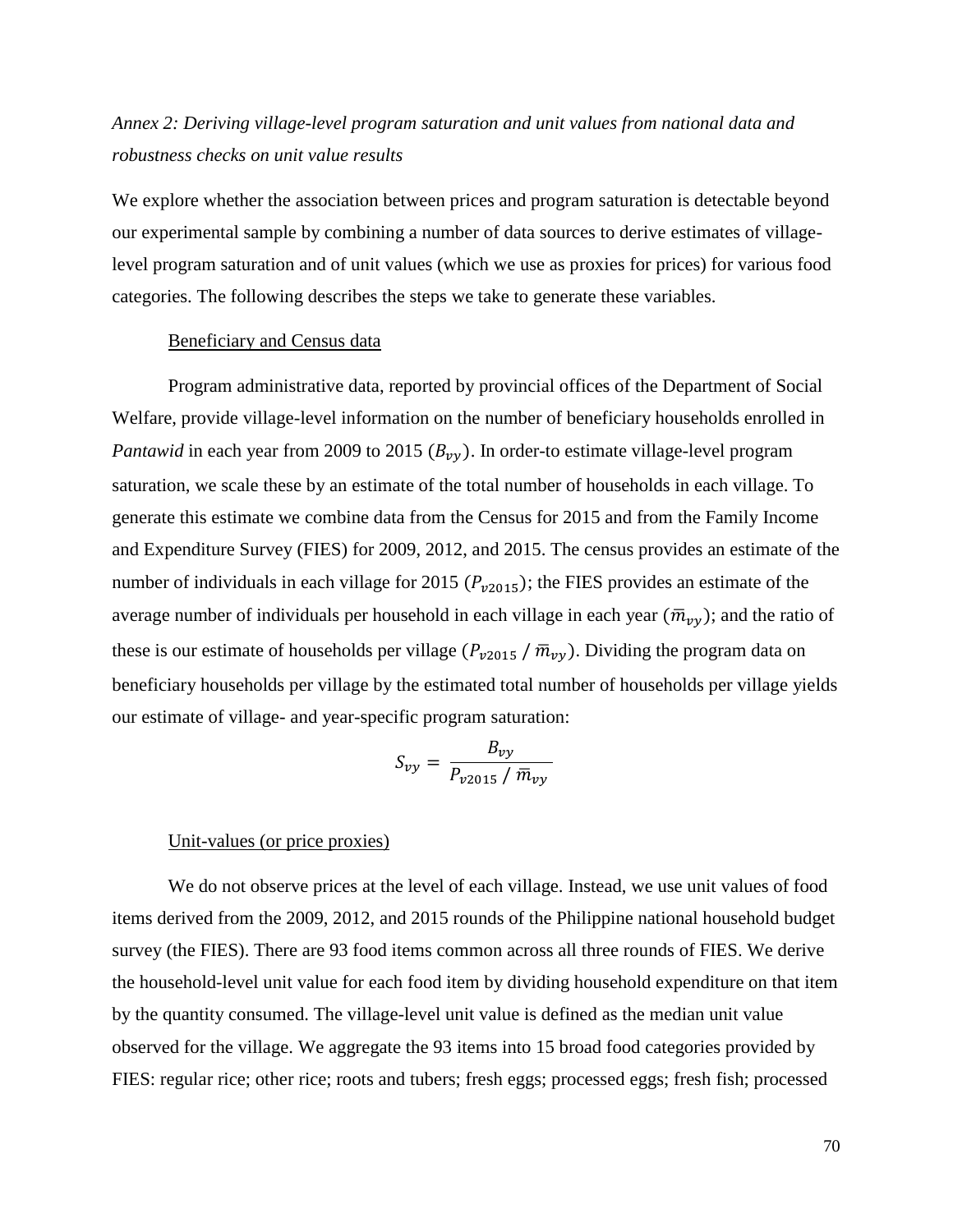fish; fresh meats; processed meats; fresh fruits; fresh vegetables; processed rice and grains; coffee, cocoa, and tea; sugar; milk products.<sup>35</sup> We aggregate items into each of these categories using as weights the national average food expenditure share of each item in 2009:<sup>36</sup>

$$
P_{ivy} = \sum_{j=1}^{n} w_{j2009} \times P_{jvy}
$$

Finally, we estimate the models using the natural log of these estimated unit values.

## Full set of results

 $\overline{\phantom{a}}$ 

Table 5 of the paper presents selected results from various specifications relating unit values to saturations. The models allow for the relationship to vary above and below a cutoff point, with the cutoff set in turn at 50, 65, and 75 percent saturation. An additional model estimates a simple linear model. Annex 2 Tables 1 to 4 report the full set of results from these specifications (that is, the results for all the different foods).

## Robustness of unit values results

As discussed in the main text of this paper, unit values have the potential drawback of possibly conflating quality effects with the price estimate. We implement two variants on our derivation of village-level unit values in order to minimize the potential variability in quality. First, we restrict the range of household-level values considered by only including those that are within three standard deviations of the village mean unit value. Second, we consider unit values only for households that are within the top quartile of the per capita household consumption expenditures distribution. The majority of these households are not potential program beneficiaries and hence any quality choice in food consumption decisions should not be affected by the increase in income from program participation. As documented in Annex 2 Tables 5 and 6 as compared to Annex 2 Tables 2 and 4 (that is comparing the interaction models with a cutoff at 65 percent, as well as the linear models) the results are only minimally affected.

<sup>&</sup>lt;sup>35</sup> Our analysis excludes the processed fruit, juice powders and concentrate, chocolate, and "other foods" categories, since these were not consistently defined over time, or were not homogenous enough to constitute a category. <sup>36</sup> Regular rice and sugar are reported as single unit values and don't require this aggregation.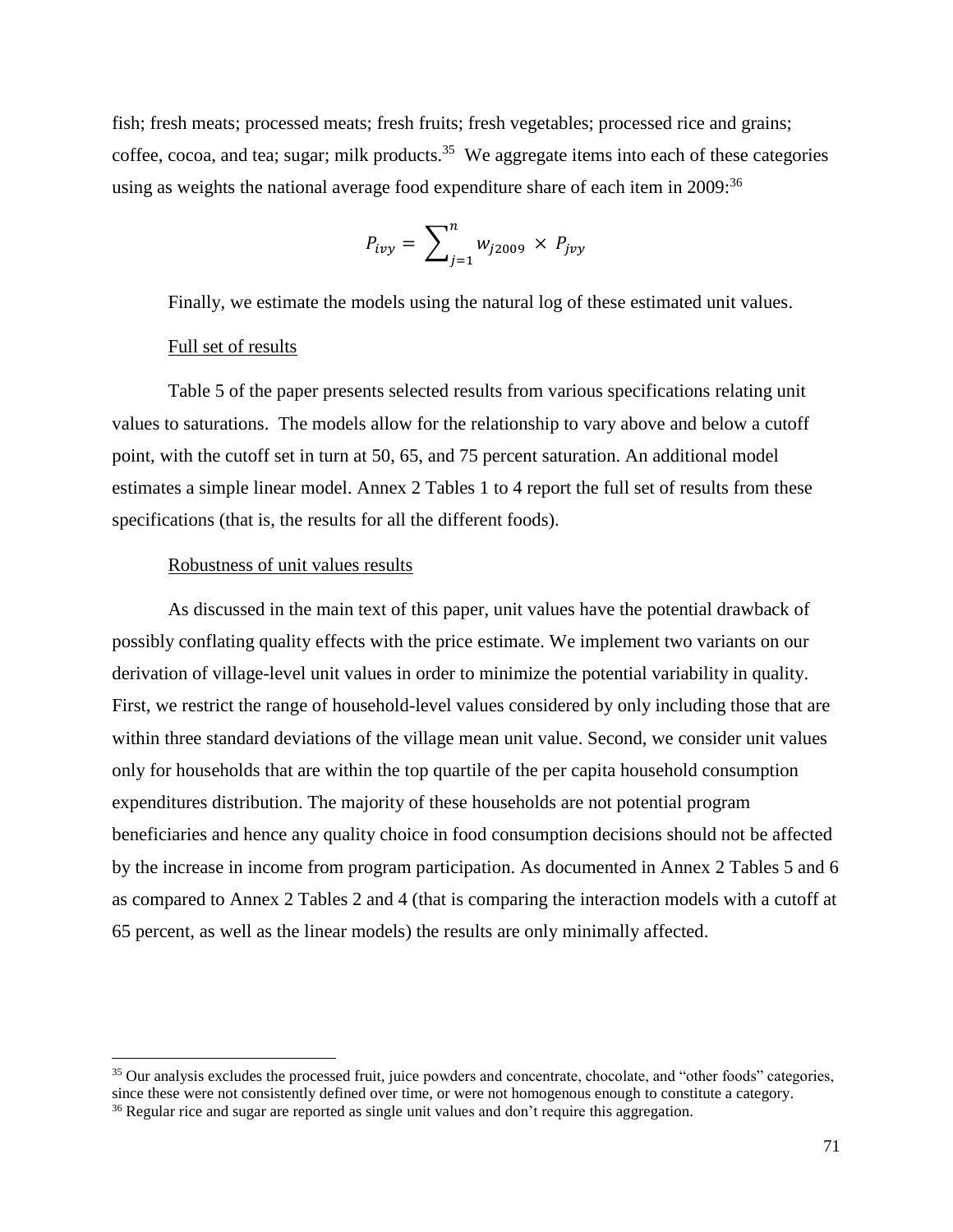| Share of |                                                                                                       |                                                                                                                                                                                                                                      |                                                                                                                                                                                                                                                                |                                                                                                                                                                                                                                        | Saturation $+$                                                            |
|----------|-------------------------------------------------------------------------------------------------------|--------------------------------------------------------------------------------------------------------------------------------------------------------------------------------------------------------------------------------------|----------------------------------------------------------------------------------------------------------------------------------------------------------------------------------------------------------------------------------------------------------------|----------------------------------------------------------------------------------------------------------------------------------------------------------------------------------------------------------------------------------------|---------------------------------------------------------------------------|
|          |                                                                                                       |                                                                                                                                                                                                                                      |                                                                                                                                                                                                                                                                |                                                                                                                                                                                                                                        | Saturation*Above                                                          |
|          |                                                                                                       |                                                                                                                                                                                                                                      |                                                                                                                                                                                                                                                                |                                                                                                                                                                                                                                        | cutoff                                                                    |
|          |                                                                                                       |                                                                                                                                                                                                                                      |                                                                                                                                                                                                                                                                |                                                                                                                                                                                                                                        |                                                                           |
|          |                                                                                                       |                                                                                                                                                                                                                                      |                                                                                                                                                                                                                                                                |                                                                                                                                                                                                                                        | $0.149***$                                                                |
|          |                                                                                                       |                                                                                                                                                                                                                                      |                                                                                                                                                                                                                                                                |                                                                                                                                                                                                                                        | (0.047)                                                                   |
|          |                                                                                                       |                                                                                                                                                                                                                                      |                                                                                                                                                                                                                                                                |                                                                                                                                                                                                                                        |                                                                           |
|          |                                                                                                       |                                                                                                                                                                                                                                      |                                                                                                                                                                                                                                                                |                                                                                                                                                                                                                                        | $-0.332$                                                                  |
|          |                                                                                                       |                                                                                                                                                                                                                                      |                                                                                                                                                                                                                                                                |                                                                                                                                                                                                                                        | (0.351)                                                                   |
|          |                                                                                                       |                                                                                                                                                                                                                                      |                                                                                                                                                                                                                                                                |                                                                                                                                                                                                                                        | $0.604$ ***                                                               |
|          | (0.055)                                                                                               | (0.197)                                                                                                                                                                                                                              | (0.120)                                                                                                                                                                                                                                                        |                                                                                                                                                                                                                                        | (0.187)                                                                   |
| 0.018    | $0.083***$                                                                                            | $0.185***$                                                                                                                                                                                                                           | $-0.094**$                                                                                                                                                                                                                                                     | 8551                                                                                                                                                                                                                                   | $0.268***$                                                                |
|          | (0.018)                                                                                               | (0.062)                                                                                                                                                                                                                              | (0.038)                                                                                                                                                                                                                                                        |                                                                                                                                                                                                                                        | (0.059)                                                                   |
| 0.001    | $0.097***$                                                                                            | 0.135                                                                                                                                                                                                                                | $-0.076$                                                                                                                                                                                                                                                       | 6449                                                                                                                                                                                                                                   | 0.232                                                                     |
|          | (0.026)                                                                                               | (0.155)                                                                                                                                                                                                                              | (0.091)                                                                                                                                                                                                                                                        |                                                                                                                                                                                                                                        | (0.152)                                                                   |
| 0.058    | $-0.016$                                                                                              | $0.090*$                                                                                                                                                                                                                             | $-0.042$                                                                                                                                                                                                                                                       | 8530                                                                                                                                                                                                                                   | 0.074                                                                     |
|          | (0.015)                                                                                               | (0.054)                                                                                                                                                                                                                              | (0.033)                                                                                                                                                                                                                                                        |                                                                                                                                                                                                                                        | (0.051)                                                                   |
| 0.023    | $-0.075*$                                                                                             | 0.162                                                                                                                                                                                                                                | $-0.096$                                                                                                                                                                                                                                                       | 8479                                                                                                                                                                                                                                   | 0.087                                                                     |
|          | (0.042)                                                                                               | (0.152)                                                                                                                                                                                                                              | (0.092)                                                                                                                                                                                                                                                        |                                                                                                                                                                                                                                        | (0.144)                                                                   |
| 0.035    | 0.002                                                                                                 | 0.053                                                                                                                                                                                                                                | $-0.007$                                                                                                                                                                                                                                                       | 8510                                                                                                                                                                                                                                   | 0.055                                                                     |
|          |                                                                                                       |                                                                                                                                                                                                                                      |                                                                                                                                                                                                                                                                |                                                                                                                                                                                                                                        | (0.042)                                                                   |
|          | $1.779***$                                                                                            |                                                                                                                                                                                                                                      |                                                                                                                                                                                                                                                                |                                                                                                                                                                                                                                        | $-3.384**$                                                                |
|          |                                                                                                       |                                                                                                                                                                                                                                      |                                                                                                                                                                                                                                                                |                                                                                                                                                                                                                                        | (1.334)                                                                   |
|          |                                                                                                       |                                                                                                                                                                                                                                      |                                                                                                                                                                                                                                                                |                                                                                                                                                                                                                                        | 0.064                                                                     |
|          |                                                                                                       |                                                                                                                                                                                                                                      |                                                                                                                                                                                                                                                                |                                                                                                                                                                                                                                        | (0.111)                                                                   |
|          |                                                                                                       |                                                                                                                                                                                                                                      |                                                                                                                                                                                                                                                                |                                                                                                                                                                                                                                        | $0.210***$                                                                |
|          |                                                                                                       |                                                                                                                                                                                                                                      |                                                                                                                                                                                                                                                                |                                                                                                                                                                                                                                        | (0.058)                                                                   |
|          |                                                                                                       |                                                                                                                                                                                                                                      |                                                                                                                                                                                                                                                                |                                                                                                                                                                                                                                        |                                                                           |
| 0.021    | $0.169***$                                                                                            | $-0.509$ ***                                                                                                                                                                                                                         | $0.290$ ***                                                                                                                                                                                                                                                    | 8555                                                                                                                                                                                                                                   | $-0.340**$                                                                |
|          |                                                                                                       |                                                                                                                                                                                                                                      |                                                                                                                                                                                                                                                                |                                                                                                                                                                                                                                        | (0.170)                                                                   |
|          |                                                                                                       |                                                                                                                                                                                                                                      |                                                                                                                                                                                                                                                                |                                                                                                                                                                                                                                        | 0.070                                                                     |
|          |                                                                                                       |                                                                                                                                                                                                                                      |                                                                                                                                                                                                                                                                |                                                                                                                                                                                                                                        | (0.148)                                                                   |
|          |                                                                                                       |                                                                                                                                                                                                                                      |                                                                                                                                                                                                                                                                |                                                                                                                                                                                                                                        | $-0.151*$                                                                 |
|          |                                                                                                       |                                                                                                                                                                                                                                      |                                                                                                                                                                                                                                                                |                                                                                                                                                                                                                                        | (0.092)                                                                   |
|          |                                                                                                       |                                                                                                                                                                                                                                      |                                                                                                                                                                                                                                                                |                                                                                                                                                                                                                                        | 0.132                                                                     |
|          |                                                                                                       |                                                                                                                                                                                                                                      |                                                                                                                                                                                                                                                                |                                                                                                                                                                                                                                        | (0.227)                                                                   |
|          | food<br>expenditures<br>0.191<br>0.074<br>0.011<br>0.011<br>0.021<br>0.046<br>0.025<br>0.016<br>0.007 | Saturation<br>$0.061$ ***<br>(0.014)<br>$-0.030$<br>(0.111)<br>$0.247***$<br>(0.013)<br>(0.359)<br>$-0.211$ ***<br>(0.034)<br>0.030<br>(0.018)<br>(0.054)<br>$0.093**$<br>(0.046)<br>$-0.541$ ***<br>(0.029)<br>$0.140**$<br>(0.063) | Saturation*Above<br>cutoff<br>$0.088*$<br>(0.049)<br>$-0.301$<br>(0.371)<br>$0.357*$<br>(0.044)<br>$-5.163$ ***<br>(1.383)<br>$0.275**$<br>(0.118)<br>$0.180***$<br>(0.062)<br>(0.180)<br>$-0.023$<br>(0.156)<br>$0.390$ ***<br>(0.097)<br>$-0.008$<br>(0.237) | Above cutoff<br>$-0.022$<br>(0.030)<br>0.034<br>(0.228)<br>$-0.196$<br>(0.027)<br>$2.781***$<br>(0.836)<br>$-0.106$<br>(0.072)<br>$-0.061$<br>(0.038)<br>(0.110)<br>0.040<br>(0.096)<br>$-0.163$ ***<br>(0.060)<br>$-0.095$<br>(0.144) | N<br>8370<br>8555<br>8487<br>8242<br>8512<br>8561<br>8559<br>8529<br>8117 |

*Annex 2 Table 1: Food prices (ln) and program saturation in nationally representative data; Model with cutoff at saturation of 50 percent*

note: \*\*\* p<0.01, \*\* p<0.05, \* p<.1. Standard errors in parenthesis. Each row corresponds to a separate regression. Observations are at the village-food item-year level and pooled across the years 2009, 2012, and 2015. All models include year and village fixed effects. Prices are calculated as unit values, see text for details. Source: 2009, 2012, and 2015 Family Income and Expenditure Surveys and Department of Social Welfare Administrative Data on *Pantawid* Program Enrollment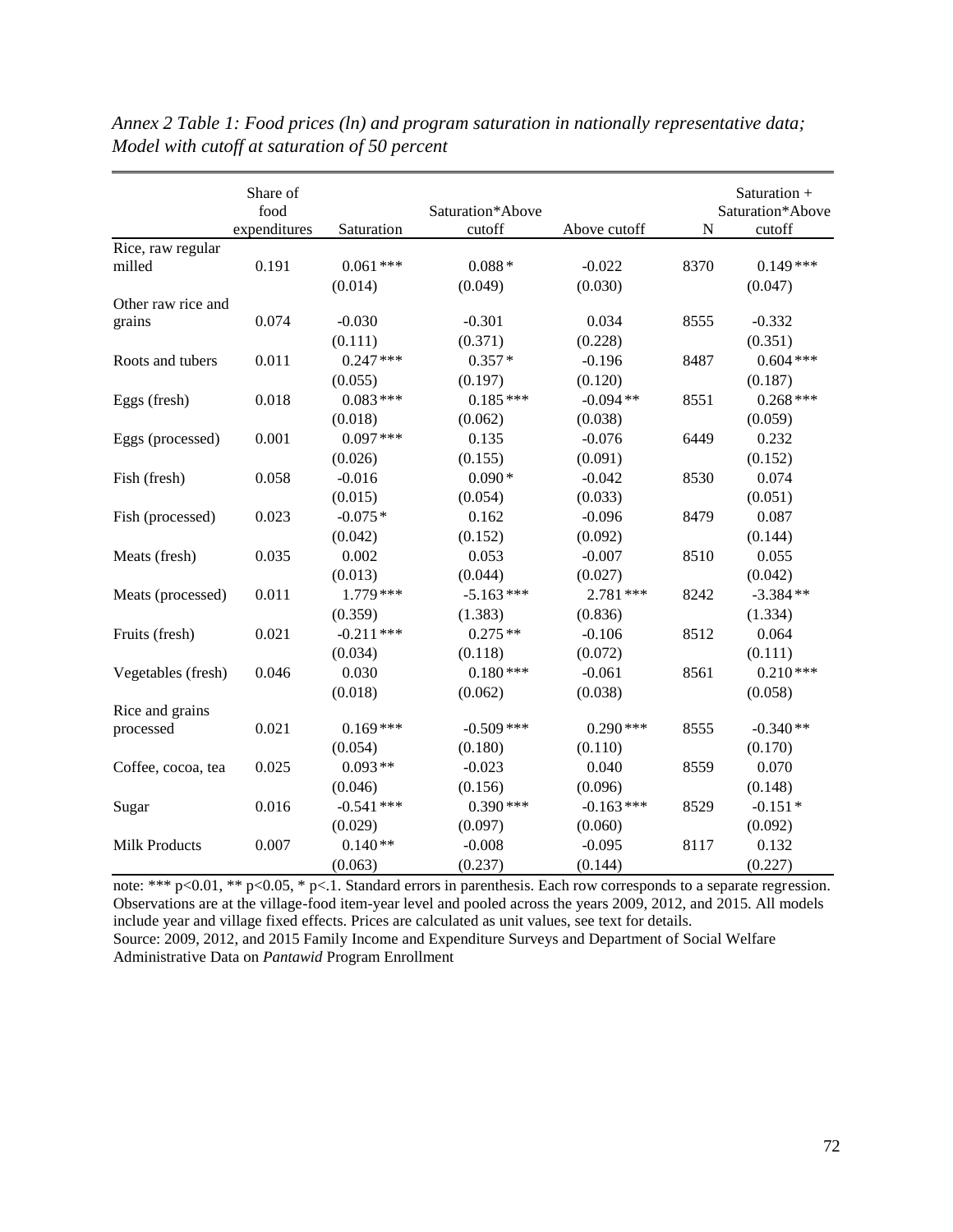|                      | Share of food<br>expenditures | Saturation   | Saturation*Above<br>cutoff | Above cutoff | $\mathbf N$ | Saturation +<br>Saturation*Above<br>cutoff |
|----------------------|-------------------------------|--------------|----------------------------|--------------|-------------|--------------------------------------------|
| Rice, raw regular    |                               |              |                            |              |             |                                            |
| milled               | 0.191                         | $0.078***$   | $-0.252$ ***               | $0.245***$   | $\mathbf N$ | $-0.174**$                                 |
|                      |                               | (0.013)      | (0.088)                    | (0.067)      | 8370        | (0.086)                                    |
| Other raw rice and   |                               |              |                            |              |             |                                            |
| grains               | 0.074                         | $-0.157$     | 0.474                      | $-0.456$     |             | 0.318                                      |
|                      |                               | (0.100)      | (0.654)                    | (0.506)      | 8555        | (0.640)                                    |
| Roots and tubers     | 0.011                         | $0.241***$   | $0.771**$                  | $-0.519*$    |             | $1.012***$                                 |
|                      |                               | (0.050)      | (0.351)                    | (0.270)      | 8487        | (0.344)                                    |
| Eggs (fresh)         | 0.018                         | $0.089***$   | 0.154                      | $-0.070$     |             | $0.242**$                                  |
|                      |                               | (0.016)      | (0.110)                    | (0.085)      | 8551        | (0.107)                                    |
| Eggs (processed)     | 0.001                         | $0.093***$   | 0.424                      | $-0.284$     |             | $0.517*$                                   |
|                      |                               | (0.025)      | (0.284)                    | (0.218)      | 6449        | (0.283)                                    |
| Fish (fresh)         | 0.058                         | $-0.009$     | $0.332***$                 | $-0.249$ *** |             | $0.323***$                                 |
|                      |                               | (0.014)      | (0.095)                    | (0.072)      | 8530        | (0.093)                                    |
| Fish (processed)     | 0.023                         | $-0.066*$    | $0.638**$                  | $-0.512**$   |             | $0.572**$                                  |
|                      |                               | (0.038)      | (0.290)                    | (0.223)      | 8479        | (0.285)                                    |
| Meats (fresh)        | 0.035                         | 0.019        | 0.029                      | $-0.004$     |             | 0.048                                      |
|                      |                               | (0.012)      | (0.080)                    | (0.062)      | 8510        | (0.079)                                    |
| Meats (processed)    | 0.011                         | $1.652***$   | $-4.552*$                  | 2.523        |             | $-2.901$                                   |
|                      |                               | (0.330)      | (2.692)                    | (2.064)      | 8242        | (2.657)                                    |
| Fruits (fresh)       | 0.021                         | $-0.178$ *** | 0.091                      | 0.017        |             | $-0.087$                                   |
|                      |                               | (0.031)      | (0.207)                    | (0.160)      | 8512        | (0.203)                                    |
| Vegetables (fresh)   | 0.046                         | $0.054***$   | 0.160                      | $-0.060$     |             | $0.214**$                                  |
|                      |                               | (0.017)      | (0.109)                    | (0.085)      | 8561        | (0.107)                                    |
| Rice and grains      |                               |              |                            |              |             |                                            |
| processed            | 0.021                         | $0.176***$   | $-0.429$                   | 0.213        |             | $-0.253$                                   |
|                      |                               | (0.049)      | (0.316)                    | (0.245)      | 8555        | (0.310)                                    |
| Coffee, cocoa, tea   | 0.025                         | $0.114***$   | $-0.262$                   | 0.219        |             | $-0.149$                                   |
|                      |                               | (0.042)      | (0.277)                    | (0.214)      | 8559        | (0.271)                                    |
| Sugar                | 0.016                         | $-0.504$ *** | $0.590***$                 | $-0.360$ *** |             | 0.086                                      |
|                      |                               | (0.026)      | (0.174)                    | (0.135)      | 8529        | (0.170)                                    |
| <b>Milk Products</b> | 0.007                         | 0.071        | 0.527                      | $-0.456$     |             | 0.598                                      |
|                      |                               | (0.058)      | (0.429)                    | (0.328)      | 8117        | (0.422)                                    |

*Annex 2 Table 2: Food prices (ln) and program saturation in nationally representative data; Model with cutoff at saturation of 65 percent*

note: \*\*\* p<0.01, \*\* p<0.05, \* p<.1. Standard errors in parenthesis. Each row corresponds to a separate regression. Observations are at the village-food item-year level and pooled across the years 2009, 2012, and 2015. All models include year and village fixed effects. Prices are calculated as unit values, see text for details.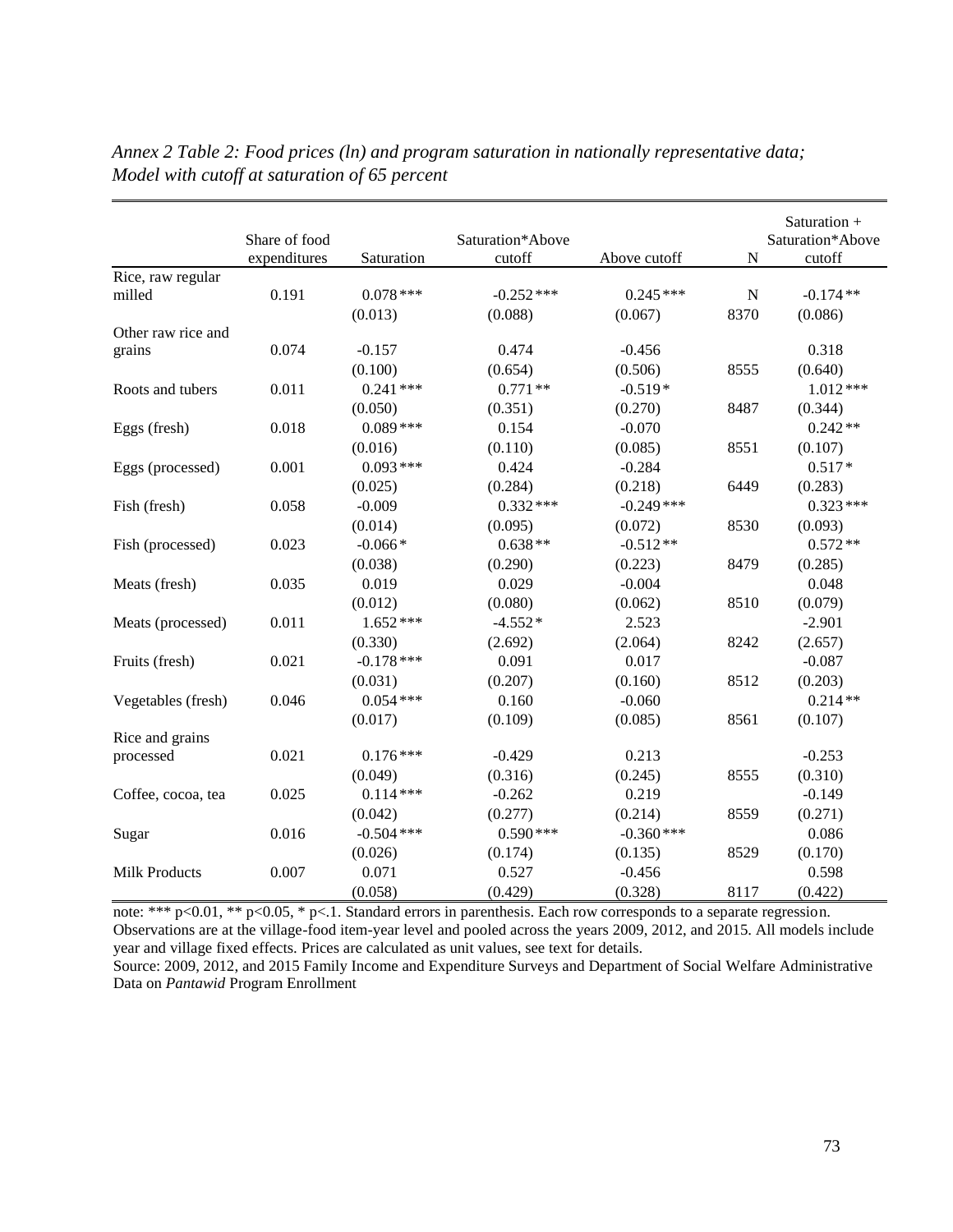|                             | Share of food |                       | Saturation*Above        |                       |             | Saturation +<br>Saturation*Above |
|-----------------------------|---------------|-----------------------|-------------------------|-----------------------|-------------|----------------------------------|
|                             | expenditures  | Saturation            | cutoff                  | Above cutoff          | $\mathbf N$ | cutoff                           |
| Rice, raw regular<br>milled | 0.191         | $0.095***$<br>(0.012) | $-0.489$ ***<br>(0.147) | $0.440***$<br>(0.127) | 8370        | $-0.394$ ***<br>(0.146)          |
| Other raw rice and          |               |                       |                         |                       |             |                                  |
| grains                      | 0.074         | $-0.193**$            | $-1.071$                | 1.003                 | 8555        | $-1.264$                         |
|                             |               | (0.096)               | (1.103)                 | (0.963)               |             | (1.093)                          |
| Roots and tubers            | 0.011         | $0.243***$            | $1.315**$               | $-1.005**$            | 8487        | $1.558***$                       |
|                             |               | (0.048)               | (0.579)                 | (0.500)               |             | (0.574)                          |
| Eggs (fresh)                | 0.018         | $0.097***$            | 0.220                   | $-0.139$              | 8551        | $0.317*$                         |
|                             |               | (0.016)               | (0.185)                 | (0.160)               |             | (0.183)                          |
| Eggs (processed)            | 0.001         | $0.092$ ***           | $-0.134$                | 0.229                 | 6449        | $-0.042$                         |
|                             |               | (0.025)               | (0.509)                 | (0.440)               |             | (0.508)                          |
| Fish (fresh)                | 0.058         | $-0.014$              | 0.194                   | $-0.116$              | 8530        | 0.180                            |
|                             |               | (0.013)               | (0.158)                 | (0.137)               |             | (0.157)                          |
| Fish (processed)            | 0.023         | $-0.080**$            | $0.939*$                | $-0.773*$             | 8479        | $0.859*$                         |
|                             |               | (0.036)               | (0.486)                 | (0.418)               |             | (0.481)                          |
| Meats (fresh)               | 0.035         | $0.023**$             | 0.070                   | $-0.047$              | 8510        | 0.093                            |
|                             |               | (0.011)               | (0.132)                 | (0.114)               |             | (0.131)                          |
| Meats (processed)           | 0.011         | $1.476***$            | $-6.996$                | 5.103                 | 8242        | $-5.520$                         |
|                             |               | (0.321)               | (4.295)                 | (3.667)               |             | (4.268)                          |
| Fruits (fresh)              | 0.021         | $-0.154$ ***          | $1.281***$              | $-1.099$ ***          | 8512        | $1.127***$                       |
|                             |               | (0.030)               | (0.349)                 | (0.304)               |             | (0.346)                          |
| Vegetables (fresh)          | 0.046         | $0.064$ ***           | 0.154                   | $-0.058$              | 8561        | 0.217                            |
|                             |               | (0.016)               | (0.184)                 | (0.161)               |             | (0.183)                          |
| Rice and grains             |               |                       |                         |                       |             |                                  |
| processed                   | 0.021         | $0.148***$            | $-1.073**$              | $0.848*$              | 8555        | $-0.925*$                        |
|                             |               | (0.047)               | (0.534)                 | (0.466)               |             | (0.530)                          |
| Coffee, cocoa, tea          | 0.025         | $0.126***$            | $-0.381$                | 0.306                 | 8559        | $-0.256$                         |
|                             |               | (0.040)               | (0.466)                 | (0.406)               |             | (0.462)                          |
| Sugar                       | 0.016         | $-0.489$ ***          | $0.993***$              | $-0.750$ ***          | 8529        | $0.505*$                         |
|                             |               | (0.025)               | (0.289)                 | (0.252)               |             | (0.286)                          |
| <b>Milk Products</b>        | 0.007         | 0.055                 | 0.309                   | $-0.250$              | 8117        | 0.364                            |
|                             |               | (0.056)               | (0.743)                 | (0.643)               |             | (0.737)                          |

*Annex 2 Table 3: Food prices (ln) and program saturation in nationally representative data; Model with cutoff at saturation of 75 percent*

note: \*\*\* p<0.01, \*\* p<0.05, \* p<.1. Standard errors in parenthesis. Each row corresponds to a separate regression. Observations are at the village-food item-year level and pooled across the years 2009, 2012, and 2015. All models include year and village fixed effects. Prices are calculated as unit values, see text for details.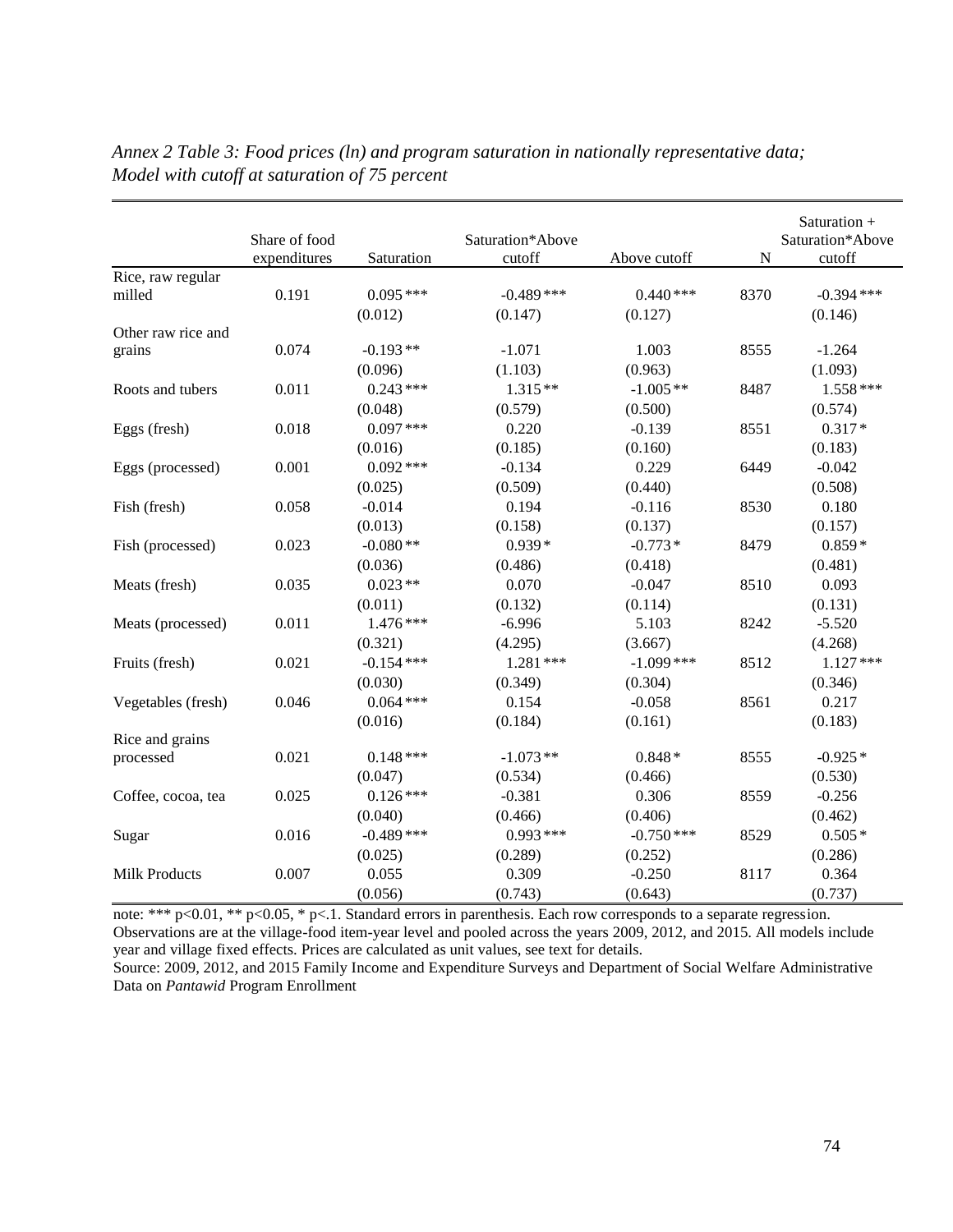|                           | Share of food<br>expenditures | Saturation   | N    |
|---------------------------|-------------------------------|--------------|------|
| Rice, raw regular milled  | 0.191                         | $0.095***$   | 8370 |
|                           |                               | (0.011)      |      |
| Other raw rice and grains | 0.074                         | $-0.185**$   | 8555 |
|                           |                               | (0.089)      |      |
| Roots and tubers          | 0.011                         | $0.290$ ***  | 8487 |
|                           |                               | (0.045)      |      |
| Eggs (fresh)              | 0.018                         | $0.114***$   | 8551 |
|                           |                               | (0.015)      |      |
| Eggs (processed)          | 0.001                         | $0.102$ ***  | 6449 |
|                           |                               | (0.024)      |      |
| Fish (fresh)              | 0.058                         | 0.001        | 8530 |
|                           |                               | (0.012)      |      |
| Fish (processed)          | 0.023                         | $-0.062*$    | 8479 |
|                           |                               | (0.034)      |      |
| Meats (fresh)             | 0.035                         | $0.028***$   | 8510 |
|                           |                               | (0.010)      |      |
| Meats (processed)         | 0.011                         | 1.238 ***    | 8242 |
|                           |                               | (0.305)      |      |
| Fruits (fresh)            | 0.021                         | $-0.136***$  | 8512 |
|                           |                               | (0.028)      |      |
| Vegetables (fresh)        | 0.046                         | $0.087***$   | 8561 |
|                           |                               | (0.015)      |      |
| Rice and grains processed | 0.021                         | $0.111***$   | 8555 |
|                           |                               | (0.043)      |      |
| Coffee, cocoa, tea        | 0.025                         | $0.114***$   | 8559 |
|                           |                               | (0.037)      |      |
| Sugar                     | 0.016                         | $-0.444$ *** | 8529 |
|                           |                               | (0.023)      |      |
| <b>Milk Products</b>      | 0.007                         | 0.062        | 8117 |
|                           |                               | (0.053)      |      |

*Annex 2 Table 4: Food prices (ln) and program saturation in nationally representative data; Linear model* 

note: \*\*\*  $p<0.01$ , \*\*  $p<0.05$ , \*  $p<0.1$ . Standard errors in parenthesis. Each row corresponds to a separate regression. Observations are at the village-food item-year level and pooled across the years 2009, 2012, and 2015. All models include year and village fixed effects. Prices are calculated as unit values, see text for details.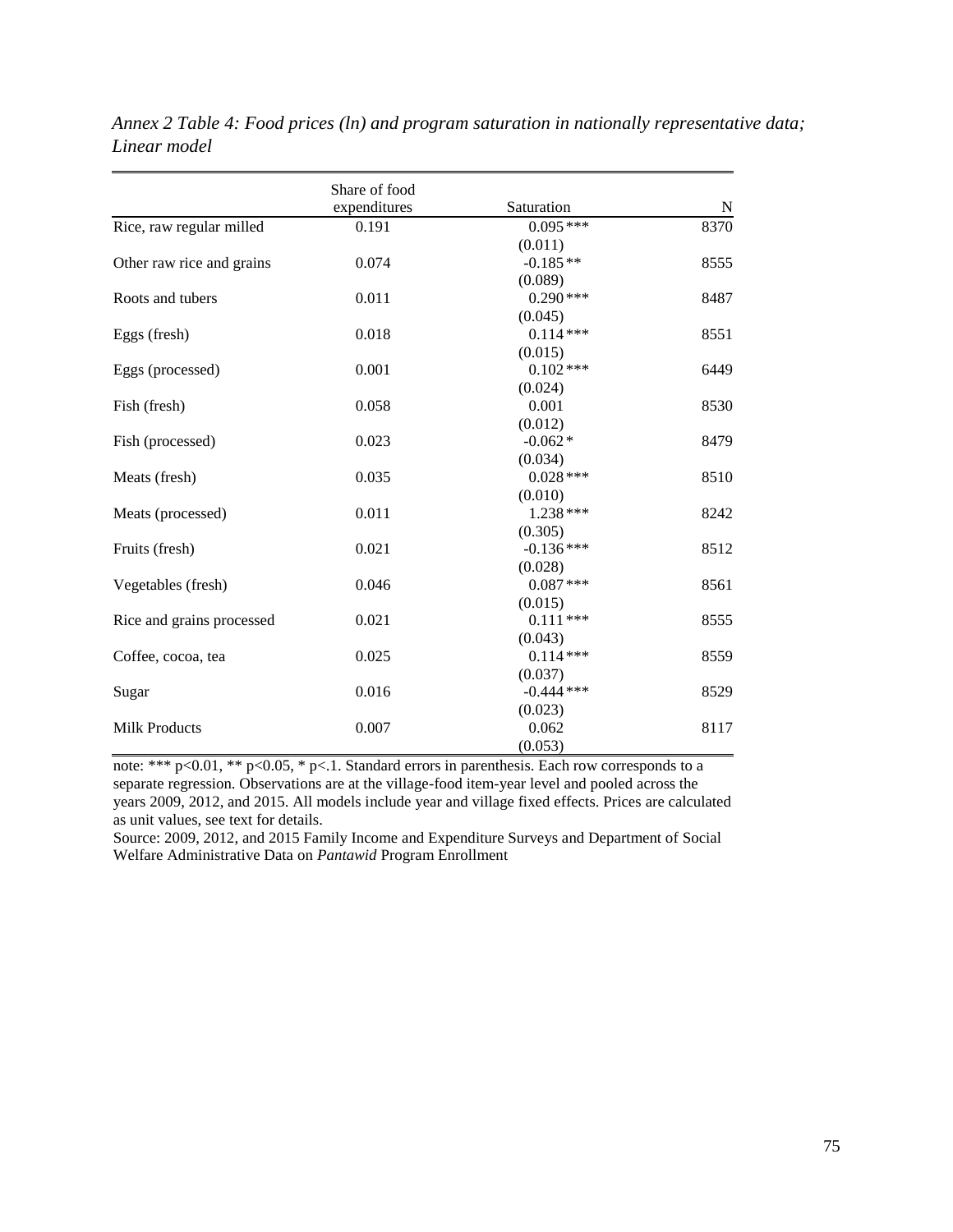| Annex 2 Table 5: Alternative estimates of relationship between food prices (ln) and program               |
|-----------------------------------------------------------------------------------------------------------|
| saturation in nationally representative data-- unit values derived after trimming values $+\prime$ - 3 SD |
| from mean.                                                                                                |

| Model with cutoff at saturation of 65 percent |              |                            |              |                                            | Linear Model |
|-----------------------------------------------|--------------|----------------------------|--------------|--------------------------------------------|--------------|
|                                               | Saturation   | Saturation*Above<br>cutoff | Above cutoff | Saturation +<br>Saturation*Above<br>cutoff | Saturation   |
| Rice, raw regular                             |              |                            |              |                                            |              |
| milled                                        | $0.078$ ***  | $-0.251$ ***               | $0.245***$   | $-0.173**$                                 | $0.095***$   |
|                                               | 0.013        | 0.088                      | 0.067        | 0.086                                      | 0.011        |
| Other raw rice and                            |              |                            |              |                                            |              |
| grains                                        | $-0.157$     | 0.475                      | $-0.456$     | 0.318                                      | $-0.185**$   |
|                                               | 0.100        | 0.654                      | 0.506        | 0.640                                      | 0.089        |
| Roots and tubers                              | $0.241$ ***  | $0.767**$                  | $-0.515*$    | $1.008$ ***                                | $0.290***$   |
|                                               | 0.050        | 0.351                      | 0.270        | 0.344                                      | 0.045        |
| Eggs (fresh)                                  | $0.089***$   | 0.154                      | $-0.070$     | $0.242**$                                  | $0.114***$   |
|                                               | 0.016        | 0.110                      | 0.085        | 0.107                                      | 0.015        |
| Eggs (processed)                              | $0.093***$   | 0.424                      | $-0.284$     | $0.517*$                                   | $0.102***$   |
|                                               | 0.025        | 0.284                      | 0.218        | 0.283                                      | 0.024        |
| Fish (fresh)                                  | $-0.009$     | $0.332***$                 | $-0.249$ *** | $0.323***$                                 | 0.001        |
|                                               | 0.014        | 0.095                      | 0.072        | 0.093                                      | 0.012        |
| Fish (processed)                              | $-0.066*$    | $0.638**$                  | $-0.512**$   | $0.572**$                                  | $-0.062*$    |
|                                               | 0.038        | 0.290                      | 0.223        | 0.285                                      | 0.034        |
| Meats (fresh)                                 | 0.019        | 0.029                      | $-0.004$     | 0.048                                      | $0.028***$   |
|                                               | 0.012        | 0.080                      | 0.062        | 0.079                                      | 0.010        |
| Meats (processed)                             | $1.652***$   | $-4.552*$                  | 2.523        | $-2.901$                                   | 1.238***     |
|                                               | 0.330        | 2.692                      | 2.064        | 2.657                                      | 0.305        |
| Fruits (fresh)                                | $-0.178$ *** | 0.091                      | 0.017        | $-0.087$                                   | $-0.136***$  |
|                                               | 0.031        | 0.207                      | 0.160        | 0.203                                      | 0.028        |
| Vegetables (fresh)                            | $0.054$ ***  | 0.161                      | $-0.061$     | $0.214**$                                  | $0.087***$   |
|                                               | 0.017        | 0.109                      | 0.085        | 0.107                                      | 0.015        |
| Rice and grains                               |              |                            |              |                                            |              |
| processed                                     | $0.176***$   | $-0.429$                   | 0.213        | $-0.253$                                   | $0.111***$   |
|                                               | 0.049        | 0.317                      | 0.245        | 0.310                                      | 0.043        |
| Coffee, cocoa, tea                            | $0.114***$   | $-0.262$                   | 0.219        | $-0.149$                                   | $0.114***$   |
|                                               | 0.042        | 0.277                      | 0.214        | 0.271                                      | 0.037        |
| Sugar                                         | $-0.504$ *** | $0.590$ ***                | $-0.360$ *** | 0.086                                      | $-0.444***$  |
|                                               | 0.026        | 0.174                      | 0.135        | 0.170                                      | 0.023        |
| <b>Milk Products</b>                          | 0.071        | 0.527                      | $-0.456$     | 0.598                                      | 0.062        |
|                                               | 0.058        | 0.429                      | 0.328        | 0.422                                      | 0.053        |

note: \*\*\*  $p<0.01$ , \*\*  $p<0.05$ , \*  $p<1$ . Standard errors in parenthesis. Each row corresponds to a separate regression. Observations are at the village-food item-year level and pooled across the years 2009, 2012, and 2015. All models include year and village fixed effects. Prices are calculated as unit values, see text for details.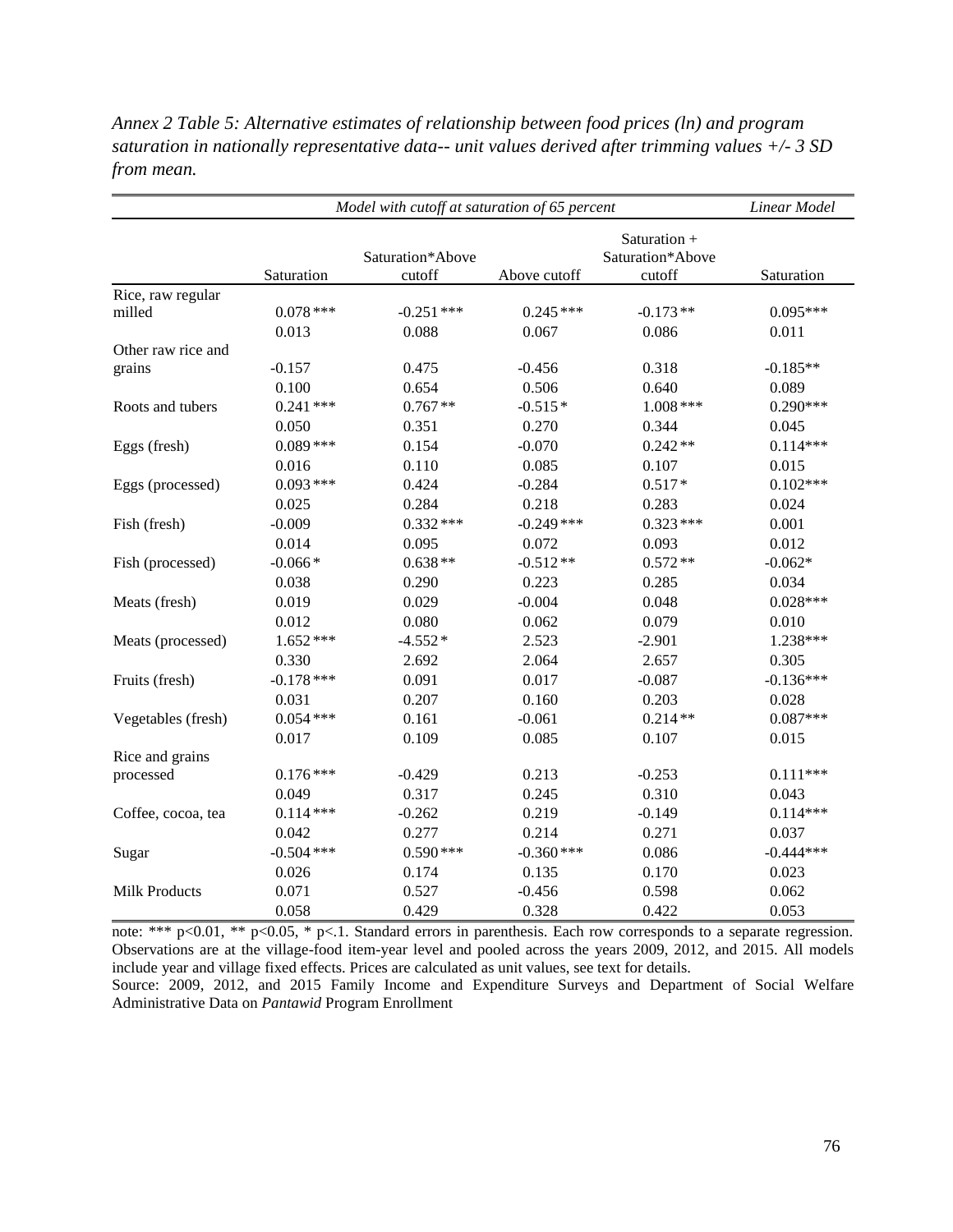| Model with cutoff at saturation of 65 percent |              |                            |              |                                            | Linear Model |
|-----------------------------------------------|--------------|----------------------------|--------------|--------------------------------------------|--------------|
|                                               | Saturation   | Saturation*Above<br>cutoff | Above cutoff | Saturation +<br>Saturation*Above<br>cutoff | Saturation   |
| Rice, raw regular                             |              |                            |              |                                            |              |
| milled                                        | $0.081$ ***  | $-0.238$ ***               | $0.231***$   | $-0.158*$                                  | $0.096***$   |
|                                               | 0.013        | 0.090                      | 0.069        | 0.089                                      | 0.012        |
| Other raw rice and                            |              |                            |              |                                            |              |
| grains                                        | $-0.167*$    | 0.495                      | $-0.462$     | 0.328                                      | $-0.190**$   |
|                                               | 0.100        | 0.652                      | 0.505        | 0.639                                      | 0.088        |
| Roots and tubers                              | $0.248$ ***  | $0.686*$                   | $-0.423$     | $0.934**$                                  | $0.308***$   |
|                                               | 0.058        | 0.405                      | 0.311        | 0.397                                      | 0.052        |
| Eggs (fresh)                                  | $0.088$ ***  | 0.128                      | $-0.051$     | $0.216*$                                   | $0.112***$   |
|                                               | 0.017        | 0.113                      | 0.087        | 0.111                                      | 0.015        |
| Eggs (processed)                              | $0.099***$   | 0.413                      | $-0.277$     | $0.511*$                                   | $0.108***$   |
|                                               | 0.026        | 0.300                      | 0.231        | 0.299                                      | 0.026        |
| Fish (fresh)                                  | $-0.012$     | $0.271$ ***                | $-0.212***$  | $0.259***$                                 | $-0.008$     |
|                                               | 0.014        | 0.095                      | 0.073        | 0.094                                      | 0.013        |
| Fish (processed)                              | $-0.061$     | $0.642**$                  | $-0.507**$   | $0.581**$                                  | $-0.054$     |
|                                               | 0.038        | 0.293                      | 0.226        | 0.288                                      | 0.034        |
| Meats (fresh)                                 | 0.015        | 0.016                      | 0.015        | 0.030                                      | $0.027***$   |
|                                               | 0.012        | 0.083                      | 0.064        | 0.082                                      | 0.011        |
| Meats (processed)                             | $1.646***$   | $-4.532*$                  | 2.511        | $-2.887$                                   | $1.233***$   |
|                                               | 0.330        | 2.689                      | 2.062        | 2.654                                      | 0.304        |
| Fruits (fresh)                                | $-0.178$ *** | 0.117                      | $-0.020$     | $-0.061$                                   | $-0.144***$  |
|                                               | 0.031        | 0.208                      | 0.161        | 0.204                                      | 0.028        |
| Vegetables (fresh)                            | $0.053***$   | $0.190*$                   | $-0.078$     | $0.243**$                                  | $0.089***$   |
|                                               | 0.017        | 0.110                      | 0.085        | 0.107                                      | 0.015        |
| Rice and grains                               |              |                            |              |                                            |              |
| processed                                     | $0.176***$   | $-0.326$                   | 0.146        | $-0.150$                                   | $0.119***$   |
|                                               | 0.049        | 0.318                      | 0.246        | 0.311                                      | 0.043        |
| Coffee, cocoa, tea                            | $0.128***$   | $-0.337$                   | 0.253        | $-0.209$                                   | $0.116***$   |
|                                               | 0.042        | 0.276                      | 0.214        | 0.270                                      | 0.037        |
| Sugar                                         | $-0.493$ *** | $0.564$ ***                | $-0.346**$   | 0.071                                      | $-0.436***$  |
|                                               | 0.026        | 0.175                      | 0.136        | 0.171                                      | 0.023        |
| <b>Milk Products</b>                          | 0.087        | 0.394                      | $-0.362$     | 0.481                                      | 0.072        |
|                                               | 0.059        | 0.434                      | 0.331        | 0.427                                      | 0.054        |

*Annex 2 Table 6: Alternative estimates of relationship between food prices (ln) and program saturation in nationally representative data-- unit values derived from households in top quartile of per capita consumption-expenditures.*

note: \*\*\* p<0.01, \*\* p<0.05, \* p<.1. Standard errors in parenthesis. Each row corresponds to a separate regression. Observations are at the village-food item-year level and pooled across the years 2009, 2012, and 2015. All models include year and village fixed effects. Prices are calculated as unit values, see text for details.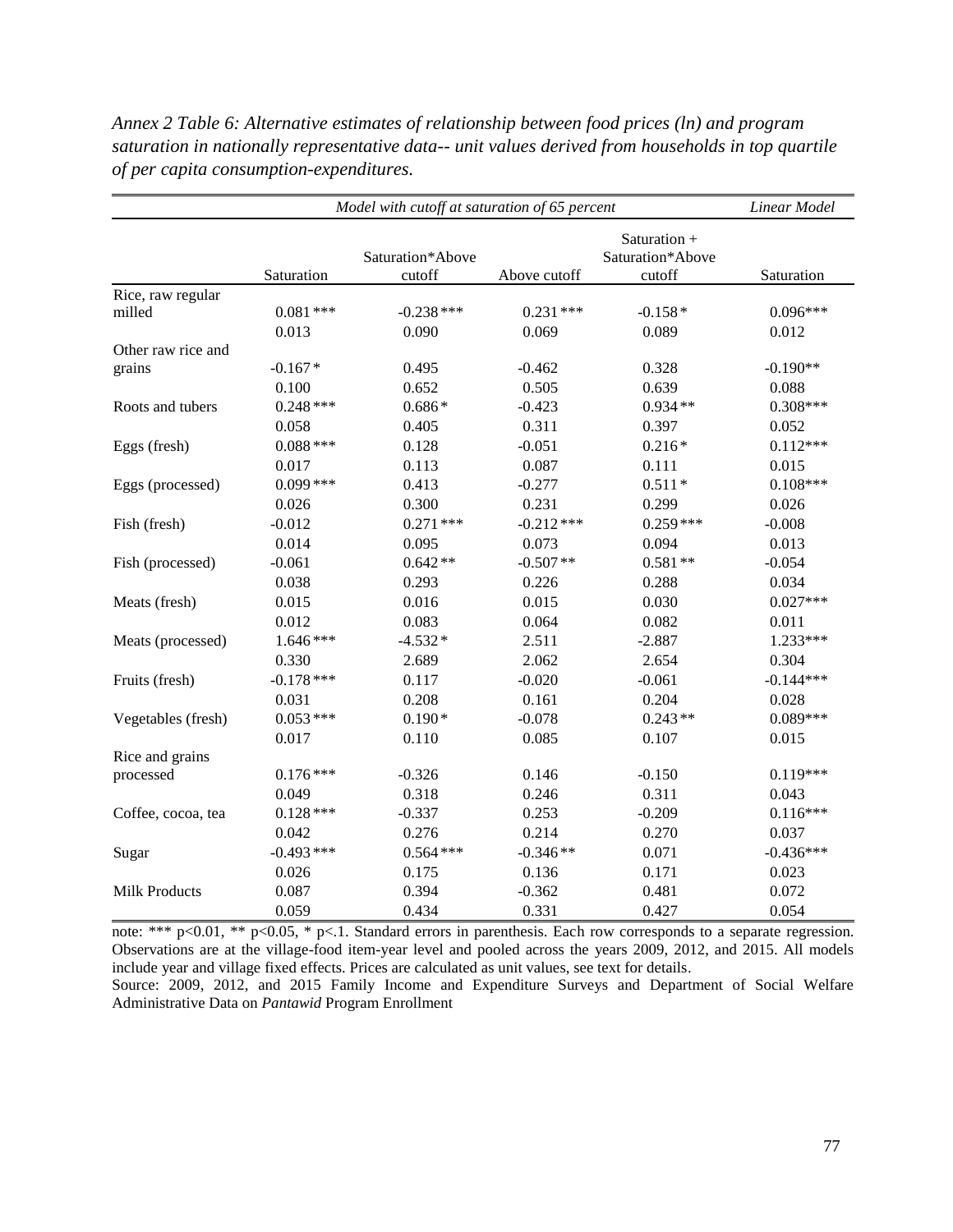# *Annex 3: Robustness of main effects to differences in observable baseline population characteristics*

Although our identification leverages the randomized treatment assignment of villages, one may still be concerned may be that differences in outcomes attributed to saturation interacted with treatment are correlated with other factors that affect nutritional outcomes.

Regarding household characteristics, as shown in Appendix Table 3, at baseline, nonbeneficiary households in above median saturated treated areas had slightly smaller household sizes than nonbeneficiary households in control above median saturated areas as well as a handful of other differential household characteristics. Using differences-in-differences (Panel A) and triple differences (Panel B), we show in Annex 3 Table 1 that the household size and the dependency ratios do not significantly vary over time across saturation or treatment categories. Any difference among high saturation treatment villages is consistent over time. That older child heights show no difference between treatment and control villages (Table 7) even though these children were raised in the same household structure as the younger children with significantly different heights indicates the baseline difference in household size and composition likely does not cause the higher stunting rates for younger children in treatment villages.

It may still be that the lack of baseline balance more generally is driving the effects on nonbeneficiary young children's physical growth. This annex then further explores the robustness of the results presented in Table 6 after covariate balancing using the relatively rich set of observables from the baseline. To balance observable characteristics, we estimate propensity scores as a function of baseline population characteristics, and then use these propensity scores to approximate what the outcome would have been if the treated population had exhibited the same baseline characteristics as the control population (following the approach discussed in Hirano, Imbens and Ridder 2003). Results presented in Annex 3 Table 2 are nearly identical to those presented in Table 6. Taken together, the lack of differential stunting among older children and the robustness tests presented in Annex 3 Tables 1 and 2 suggest that small differences in household size and a few other characteristics are not driving the estimated effects of *Pantawid* on nonbeneficiary children's growth.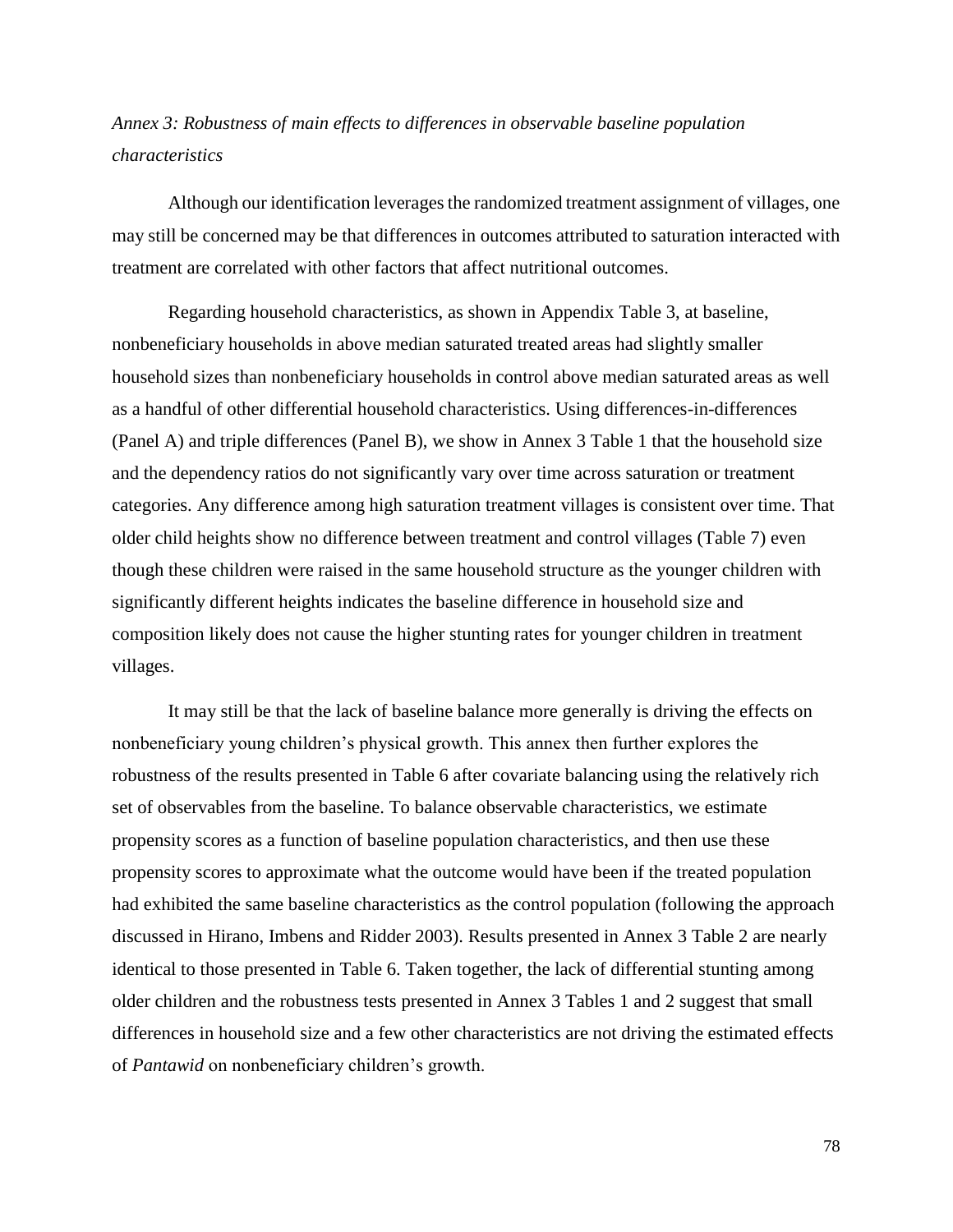|                                                                        | Household<br>Size   | Dependency Ratio<br>(Children 0-15/Adults<br>$15-59$ | Dependency Ratio-<br>Female (Children 0-<br>15/Females 15-59) | Dependency Ratio-<br>Male (Children 0-<br>15/Males 15-59) |
|------------------------------------------------------------------------|---------------------|------------------------------------------------------|---------------------------------------------------------------|-----------------------------------------------------------|
| Panel A: Difference-in-differences                                     |                     |                                                      |                                                               |                                                           |
| Program village                                                        | $-0.006$<br>(0.148) | $-0.026$<br>(0.045)                                  | $-0.031$<br>(0.087)                                           | $-0.013$<br>(0.09)                                        |
| After                                                                  | 1.096***<br>(0.092) | $-0.062***$<br>(0.019)                               | $-0.115***$<br>(0.032)                                        | $-0.140***$<br>(0.034)                                    |
| Program village*After                                                  | 0.116               | 0.01                                                 | 0.062                                                         | 0.022                                                     |
|                                                                        | (0.137)             | (0.026)                                              | (0.043)                                                       | (0.051)                                                   |
| Panel B: Triple difference interaction with saturation                 |                     |                                                      |                                                               |                                                           |
| Program village                                                        | $0.942*$            | 0.239                                                | 0.488                                                         | 0.515                                                     |
|                                                                        | (0.499)             | (0.158)                                              | (0.304)                                                       | (0.321)                                                   |
| After                                                                  | $1.101***$          | $-0.084$                                             | 0.036                                                         | $-0.093$                                                  |
|                                                                        | (0.274)             | (0.056)                                              | (0.105)                                                       | (0.119)                                                   |
| Saturation                                                             | $-1.499**$          | $-0.154$                                             | $-0.505$                                                      | $-0.538$                                                  |
|                                                                        | (0.641)             | (0.185)                                              | (0.365)                                                       | (0.367)                                                   |
| Program village*after                                                  | $-0.246$            | $-0.083$                                             | $-0.209$                                                      | $-0.22$                                                   |
|                                                                        | (0.39)              | (0.091)                                              | (0.153)                                                       | (0.191)                                                   |
| Program village*saturation                                             | $-1.558*$           | $-0.440*$                                            | $-0.862*$                                                     | $-0.873*$                                                 |
|                                                                        | (0.803)             | (0.262)                                              | (0.488)                                                       | (0.51)                                                    |
| After*Saturation                                                       | 0.295               | 0.038                                                | $-0.261$                                                      | $-0.078$                                                  |
|                                                                        | (0.47)              | (0.101)                                              | (0.166)                                                       | (0.191)                                                   |
| Program                                                                | 0.683               | 0.156                                                | $0.464**$                                                     | 0.404                                                     |
| village*after*saturation                                               | (0.672)             | (0.148)                                              | (0.236)                                                       | (0.287)                                                   |
| Panel C: Triple difference interaction with above median saturation    |                     |                                                      |                                                               |                                                           |
| Program village                                                        | $0.360*$            | 0.033                                                | 0.088                                                         | 0.128                                                     |
|                                                                        | (0.196)             | (0.06)                                               | (0.121)                                                       | (0.128)                                                   |
| After                                                                  | 1.077***            | $-0.081***$                                          | $-0.106**$                                                    | $-0.122**$                                                |
|                                                                        | (0.124)             | (0.025)                                              | (0.048)                                                       | (0.048)                                                   |
| Above median saturation                                                | $-0.263$            | $-0.065$                                             | $-0.196$                                                      | $-0.169$                                                  |
|                                                                        | (0.227)             | (0.069)                                              | (0.127)                                                       | (0.136)                                                   |
| Program village*After                                                  | $-0.03$             | 0.008                                                | 0.051                                                         | $-0.04$                                                   |
|                                                                        | (0.17)              | (0.035)                                              | (0.065)                                                       | (0.077)                                                   |
| Program village*Above                                                  | $-0.830***$         | $-0.131$                                             | $-0.264$                                                      | $-0.314*$                                                 |
| median saturation                                                      | (0.297)             | (0.092)                                              | (0.178)                                                       | (0.185)                                                   |
| After*Above median                                                     | 0.058               | 0.047                                                | $-0.014$                                                      | $-0.036$                                                  |
| saturation                                                             | (0.182)             | (0.042)                                              | (0.061)                                                       | (0.068)                                                   |
| Program<br>village*After*Above                                         | 0.315               | $-0.001$                                             | 0.01                                                          | 0.121                                                     |
| median saturation                                                      | (0.282)             | (0.051)                                              | (0.083)                                                       | (0.096)                                                   |
| Panel D: Triple difference interaction with top quartile of saturation |                     |                                                      |                                                               |                                                           |
| Program village                                                        | 0.142               | 0.007                                                | 0.051                                                         | 0.097                                                     |
|                                                                        | (0.166)             | $-0.049$ )                                           | $-0.098$                                                      | (0.102)                                                   |
| After                                                                  | $1.325***$          | $-0.070***$                                          | $-0.119***$                                                   | $-0.131***$                                               |
|                                                                        | (0.102)             | (0.022)                                              | (0.037)                                                       | (0.038)                                                   |
|                                                                        | $-0.473$            | $-0.087$                                             | $-0.183$                                                      | $-0.123$                                                  |

*Annex 3 Table 1: Program impact on the household size and composition of nonbeneficiary households with 6-60-month-old children*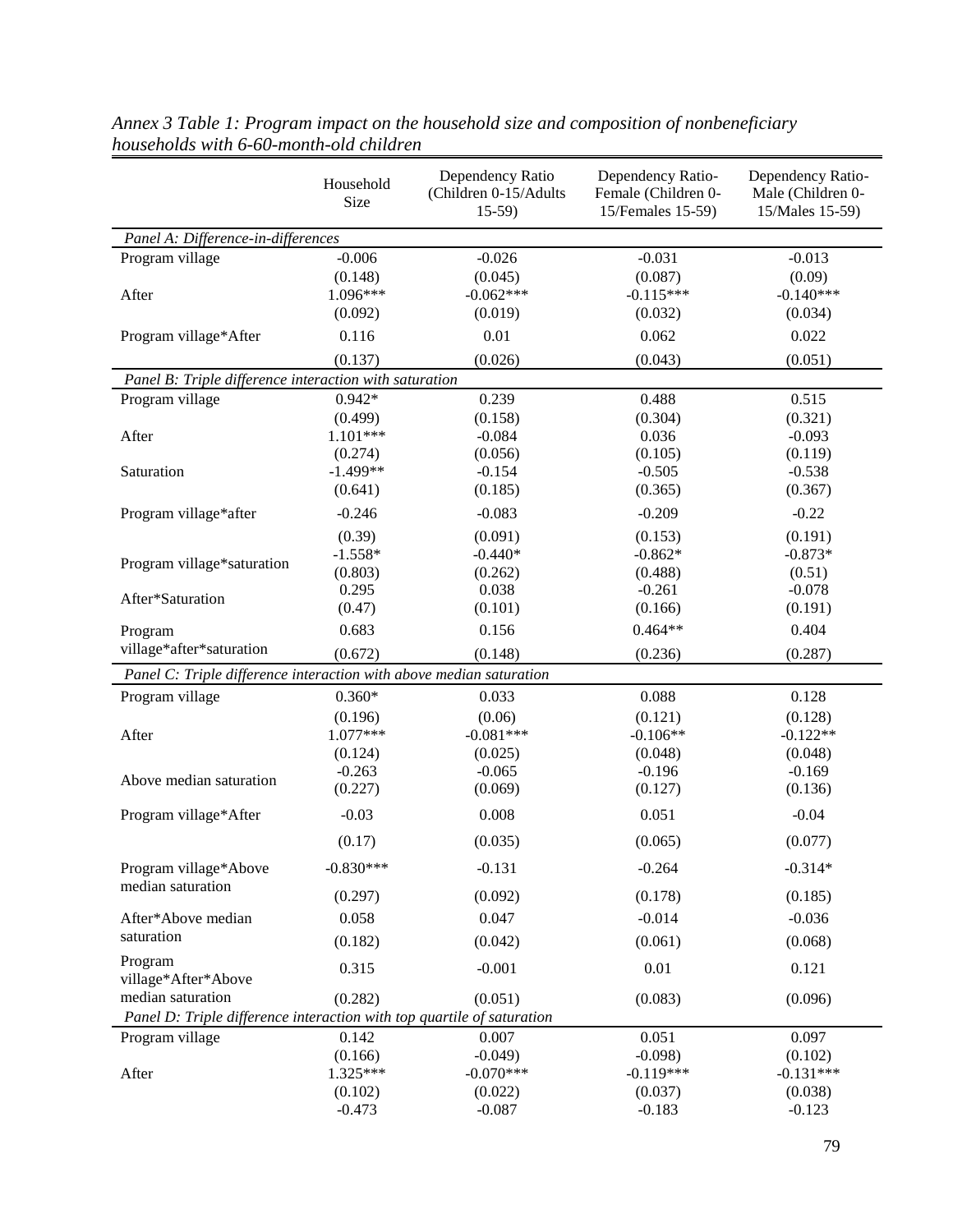| Fourth quartile of<br>saturation               | (0.306)   | (0.087)   | (0.171)   | (0.183)    |
|------------------------------------------------|-----------|-----------|-----------|------------|
| Program village*After                          | 0.051     | 0.006     | 0.062     | $-0.019$   |
|                                                | (0.156)   | (0.03)    | (0.052)   | (0.059)    |
| Program village*fourth                         | $-0.604*$ | $-0.136$  | $-0.357*$ | $-0.498**$ |
| quartile of saturation                         | (0.36)    | $-(.118)$ | (0.212)   | (0.221)    |
| After*fourth quartile of                       | $-0.292$  | 0.049     | 0.027     | $-0.037$   |
| saturation                                     | (0.247)   | (0.048)   | (0.055)   | (0.089)    |
| Program                                        | 0.547     | 0         | $-0.014$  | 0.161      |
| village*after*fourth<br>quartile of saturation | (0.355)   | (0.055)   | (0.071)   | (0.106)    |
| <b>Control Observations</b>                    | 418       | 417       | 409       | 398        |
| <b>Treated Observations</b>                    | 451       | 447       | 445       | 433        |
| <b>Control Mean</b>                            | 4.488     | 0.625     | 1.208     | 1.189      |

note: \*\*\* p<0.01, \*\* p<0.05, \* p<0.1

All specifications include municipality fixed effects. Standard errors are clustered at the village level; there are 130 villages.

Source: 2011 *Pantawid* impact evaluation survey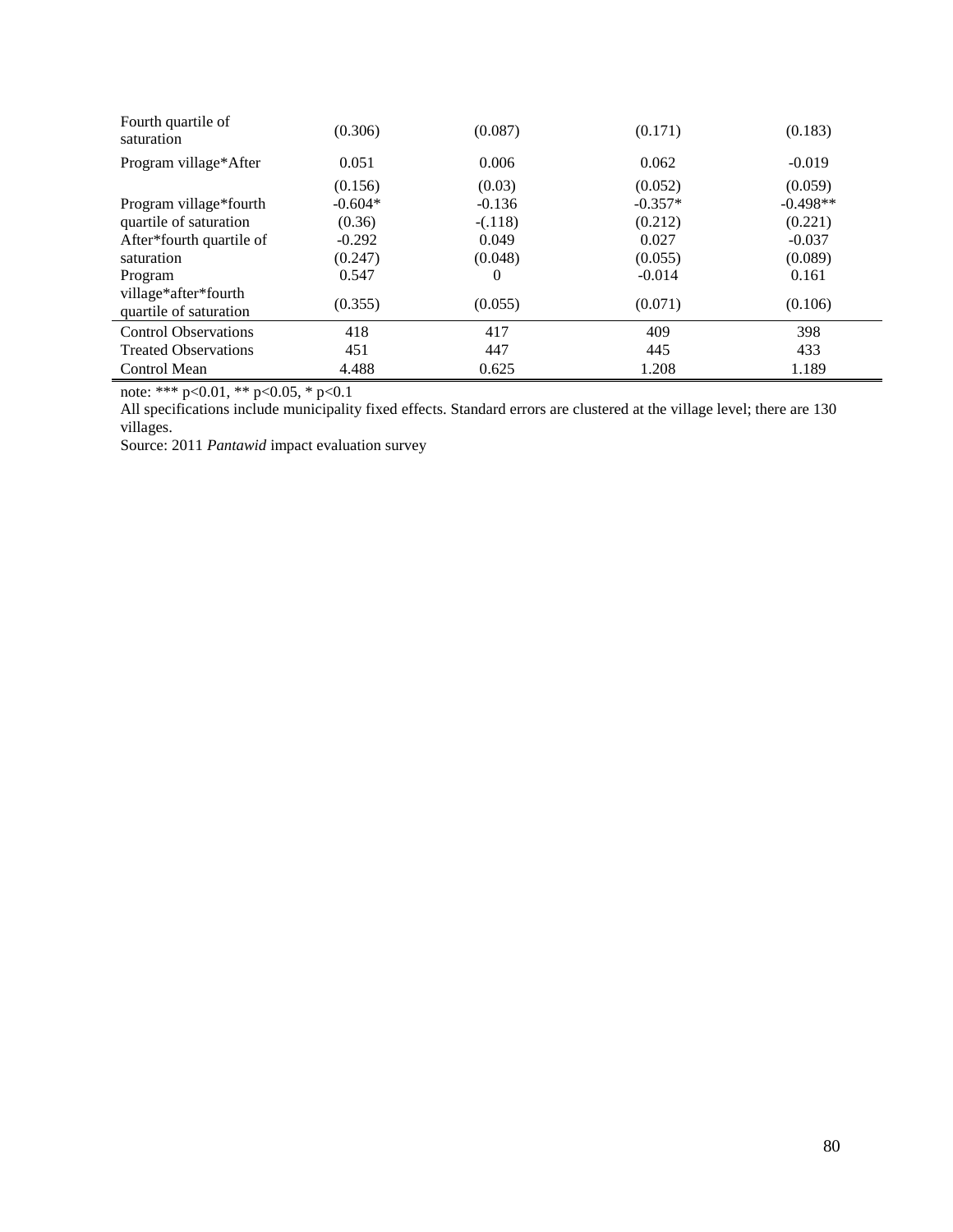|                                                      | Height-for-<br>Age Z score | Stunting   | Severe stunting | Weight-for-<br>Age Z score | Underweight |  |
|------------------------------------------------------|----------------------------|------------|-----------------|----------------------------|-------------|--|
| Panel A: Program Impact                              |                            |            |                 |                            |             |  |
| Program village                                      | $-0.388**$                 | $0.104*$   | 0.040           | $-0.064$                   | 0.044       |  |
|                                                      | (0.180)                    | (0.061)    | (0.033)         | (0.174)                    | (0.044)     |  |
| Panel B: Interaction with saturation                 |                            |            |                 |                            |             |  |
| Program village                                      | $-0.076$                   | $-0.039$   | 0.015           | $1.377**$                  | $-0.437***$ |  |
| (0.242)                                              | (0.740)                    | (0.240)    | (0.164)         | (0.619)                    |             |  |
| Saturation                                           | $-0.757$                   | 0.159      | 0.130           | 0.456                      | $-0.437*$   |  |
|                                                      | (0.937)                    | (0.273)    | (0.186)         | (0.677)                    | (0.231)     |  |
| Program<br>village*saturation                        | $-0.638$                   | 0.279      | 0.056           | $-2.522**$                 | $0.813***$  |  |
|                                                      | (1.141)                    | (0.374)    | (0.262)         | (0.994)                    | (0.259)     |  |
| Panel B: Interaction with Above Median Saturation    |                            |            |                 |                            |             |  |
| Program village                                      | $-0.294$                   | 0.049      | 0.033           | 0.294                      | $-0.072$    |  |
|                                                      | (0.242)                    | (0.247)    | (0.082)         | (0.042)                    | (0.220)     |  |
| Above median<br>saturation                           | $-0.434$                   | 0.072      | 0.035           | 0.101                      | $-0.088$    |  |
|                                                      | (0.303)                    | (0.095)    | (0.050)         | (0.286)                    | (0.074)     |  |
| Program village*Above                                | $-0.206$                   | 0.122      | 0.016           | $-0.785**$                 | $0.255***$  |  |
| median saturation                                    | (0.356)                    | (0.117)    | (0.068)         | (0.359)                    | (0.085)     |  |
| Panel C: Interaction with top quartile of saturation |                            |            |                 |                            |             |  |
| Program village                                      | $-0.227$                   | 0.028      | 0.010           | 0.157                      | 0.002       |  |
|                                                      | (0.198)                    | (0.063)    | (0.034)         | (0.185)                    | (0.048)     |  |
| Fourth quartile of                                   | $-0.001$                   | 0.010      | $-0.020$        | $0.604**$                  | $-0.139$    |  |
| saturation                                           | (0.347)                    | (0.096)    | (0.064)         | (0.280)                    | (0.086)     |  |
| Program village*Fourth                               | $-0.730*$                  | $0.343***$ | 0.147           | $-1.338***$                | $0.264**$   |  |
| quartile of saturation                               | (0.392)                    | (0.126)    | (0.092)         | (0.381)                    | (0.116)     |  |
| <b>Control Observations</b>                          | 145                        | 145        | 145             | 156                        | 156         |  |
| <b>Treated Observations</b>                          | 158                        | 158        | 158             | 175                        | 175         |  |
| <b>Control Mean</b>                                  | $-1.124$                   | 0.317      | 0.069           | $-0.922$                   | 0.186       |  |

*Annex 3 Table 2: Covariate balanced estimates of program impact on nonbeneficiary children's anthropometry*

\*\*\* p<0.01, \*\* p<0.05, \* p<0.1. Estimates include municipality fixed effects and are propensity weighted following Hirano et al. (2003). Standard errors clustered at the village level; there are 130 villages. Source: 2011 *Pantawid* impact evaluation survey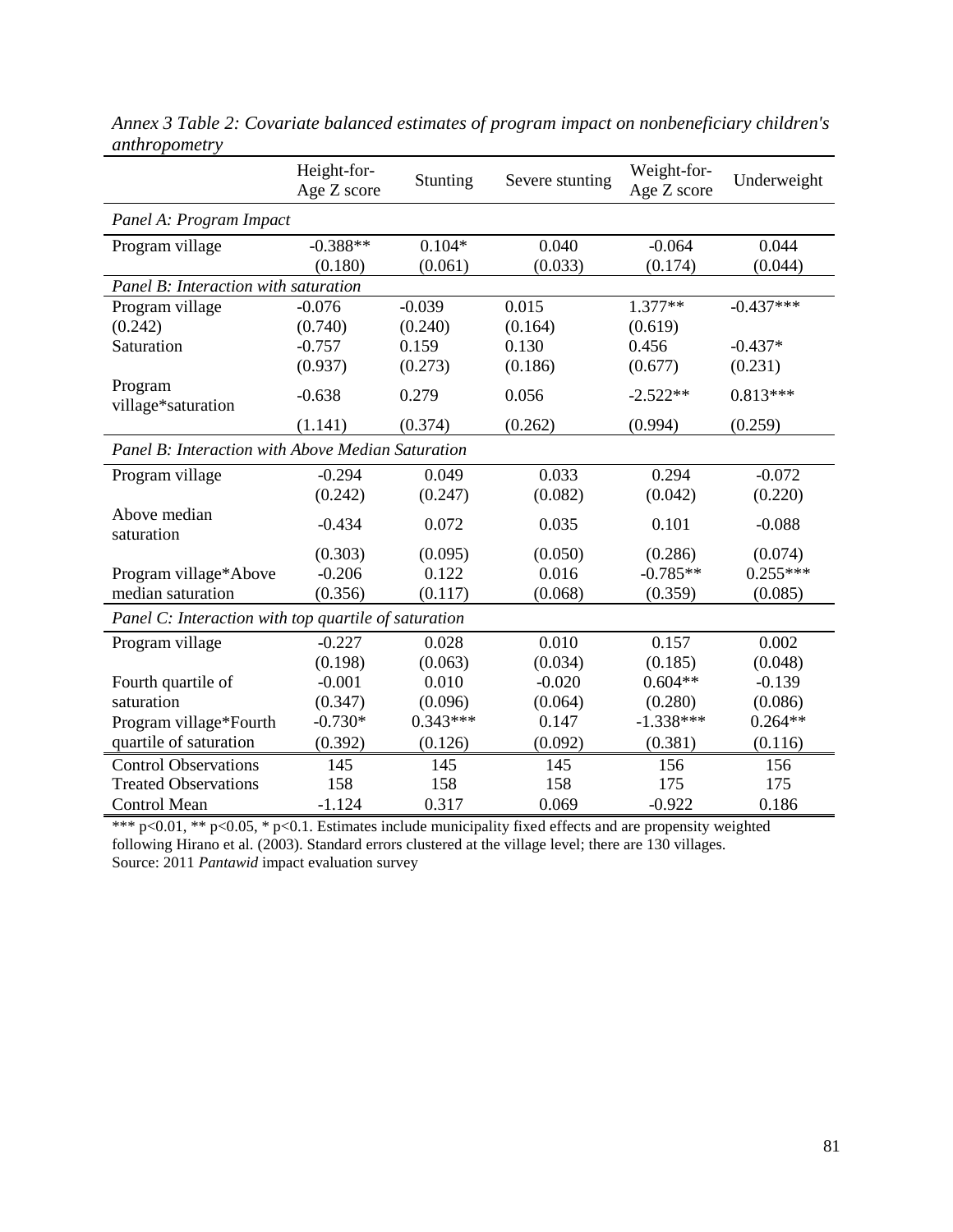### *Annex 4: Remoteness and Prices*

This paper presents evidence suggesting that the increased cash flow from *Pantawid* in highly saturated villages led to the increase in prices of non-easily traded perishable foods, for which local markets are not as well integrated with wider regional markets as for tradables. If this hypothesis is correct, we may expect to see the greatest increase in reported prices for remote highly saturated villages if remoteness is a good proxy for local market structure and the degree of integration with wide regional markets. We can examine the relationship between distance and price increases using the prices of individual food goods reported by the survey respondents. Annex 4 Table 1 presents the estimates of *Pantawid* impact on unit values for treated and control villages that are above median saturation as well as above median travel time to the nearest market. As we only have 130 villages in the sample, the estimates are largely imprecise, but the estimated coefficients suggest that the price increases are indeed somewhat larger for treated villages that are above median saturated and have an above median travel time to the nearest market, at least for the signal protein-rich good, eggs. For more easily tradable goods such as rice and sugar, the triple interaction coefficient of treatment, above median saturation and above median travel time to the nearest market is close to zero.

In theory, a local market is less likely to be integrated with wider regional markets if the village is remote. However, the *Pantawid* evaluation was not designed to estimate differential impact by remoteness categories. Indeed, in this context, it is not clear what the relevant remoteness metric might be. For example, we also conducted similar analysis to Annex 4 Table 1, but using above median travel time to the municipal center as an alternative metric of remoteness; the results are largely the same as those presented in the table. Given the clear linkage between price changes, stunting, and program saturation, we believe that the saturation metric is the most comprehensive available measure that encapsulates the potential for general equilibrium impacts in this context.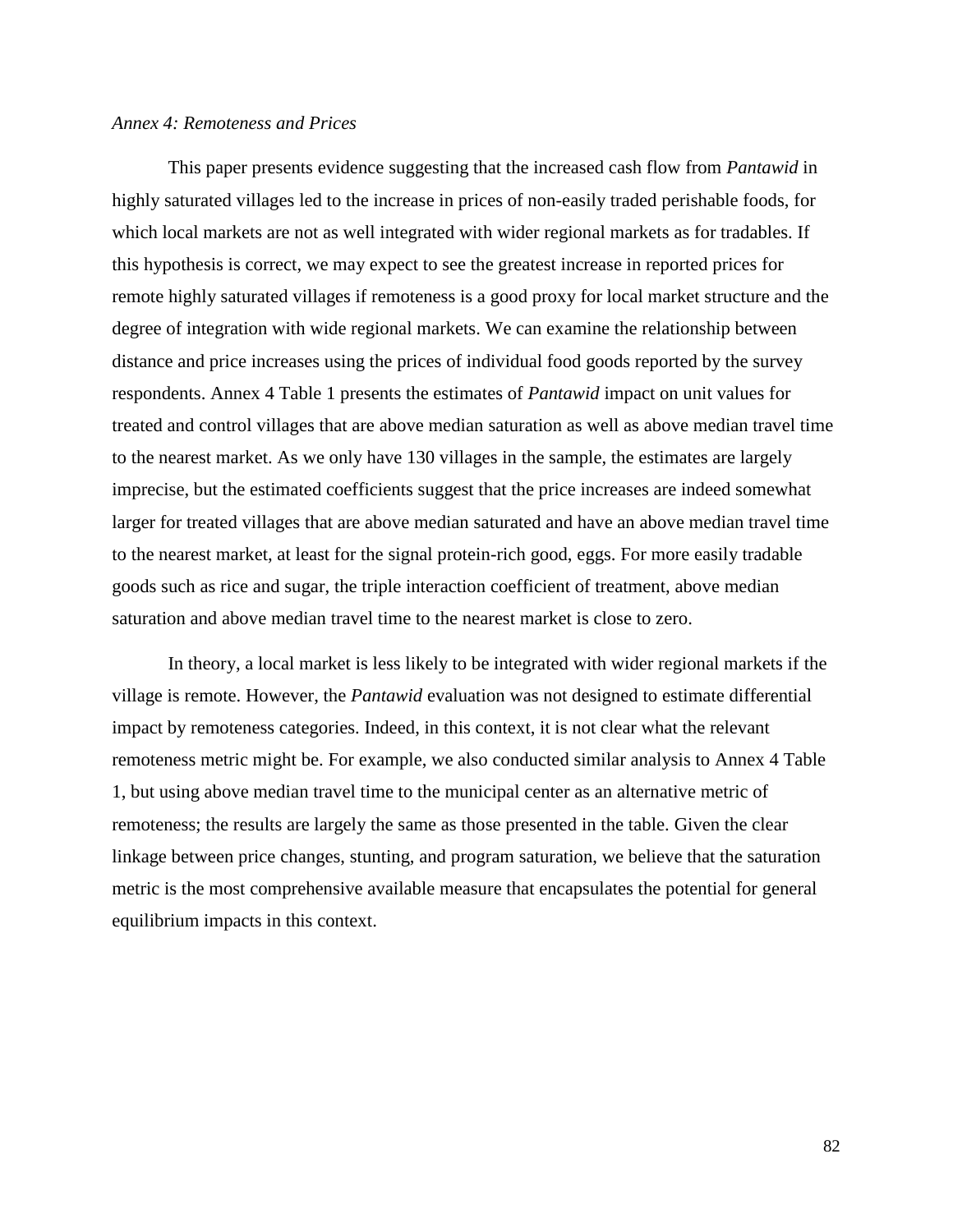|                                             | Egg Price   | <b>Rice Price</b> | <b>Sugar Price</b> |
|---------------------------------------------|-------------|-------------------|--------------------|
| Program village                             | $-0.076$    | $-0.017$          | $-0.033$           |
|                                             | (0.055)     | (0.025)           | (0.045)            |
| Above median saturation                     | $-0.092$    | 0.008             | $-0.053$           |
|                                             | (0.071)     | (0.033)           | (0.059)            |
| <b>Above Median Distance</b>                | $-0.172*$   | $-0.068$          | $-0.091$           |
| to Nearest Market                           | (0.093)     | (0.043)           | (0.077)            |
| Treated*Saturation                          | $0.195**$   | 0.025             | 0.063              |
|                                             | (0.092)     | (0.042)           | (0.076)            |
| Treated*Above Median                        | $-0.053$    | 0.038             | 0.032              |
| <b>Travel Time to Nearest Market</b>        | (0.099)     | (0.045)           | (0.082)            |
| Saturation*                                 | $0.307**$   | 0.089             | 0.165              |
| Above Median Travel Time to Nearest Mkt     | (0.133)     | (0.061)           | (0.110)            |
| Treatment* Saturation *                     | 0.004       | $-0.047$          | $-0.067$           |
| Above Med. Travel Time to Nearest Market    | (0.150)     | (0.069)           | (0.124)            |
| Program village                             | 0.014       | $-0.004$          | 0.001              |
|                                             | (0.020)     | (0.009)           | (0.017)            |
| Fourth quartile of saturation               | $-0.037$    | 0.021             | $-0.017$           |
|                                             | (0.060)     | (0.027)           | (0.050)            |
| <b>Above Median Distance</b>                | 0.013       | $-0.014$          | 0.008              |
| to Nearest Market                           | (0.024)     | (0.011)           | (0.020)            |
| Treated*fourth quartile of saturation       | $0.103**$   | 0.006             | 0.008              |
|                                             | (0.042)     | (0.019)           | (0.034)            |
| Treated*Above Median                        | $-0.017$    | 0.014             | 0.003              |
| <b>Travel Time to Nearest Market</b>        | (0.031)     | (0.014)           | (0.025)            |
| Fourth quartile of saturation*              | $0.087***$  | 0.020             | 0.038              |
| Above Median Travel Time to Nearest Mkt     | (0.034)     | (0.015)           | (0.028)            |
| Treatment*Fourth Quartile of Saturation *   | $-0.101*$   | $-0.020$          | $-0.036$           |
| Above Med. Travel Time to Nearest Market    | (0.058)     | (0.026)           | (0.048)            |
| <b>Control Observations</b>                 | 65          | 65                | 65                 |
| <b>Treated Observations</b><br>Control Mean | 65<br>6.015 | 65<br>33.392      | 65<br>38.977       |

*Annex 4 Table 1: Remoteness and food prices reported by households (in natural logs)*

\*\*\* p<0.01, \*\* p<0.05, \* p<0.1

Estimates include municipality fixed effects. Standard errors clustered at the village level; there are 130 villages. Source: 2011 *Pantawid* impact evaluation survey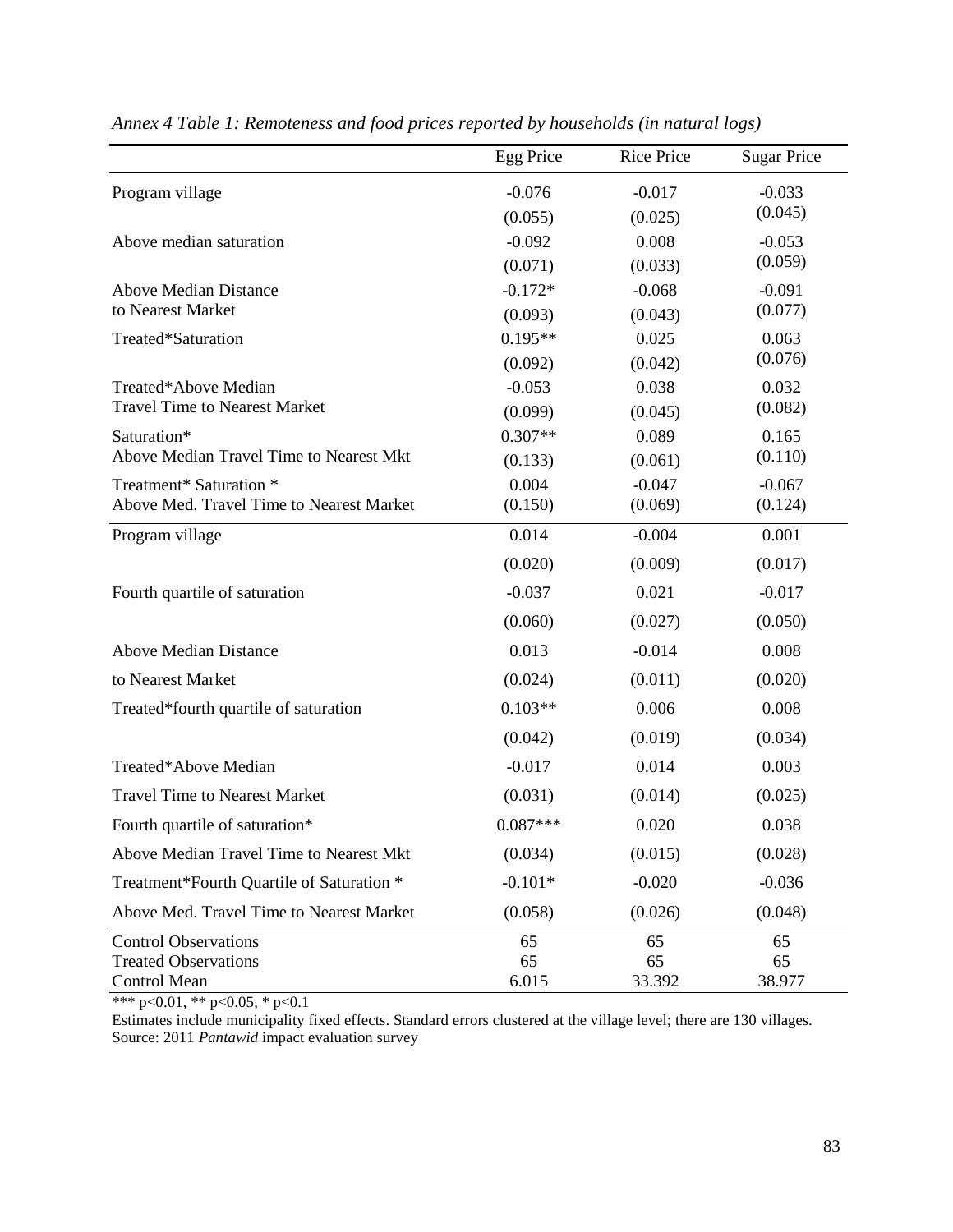# *Annex 5: Costs and benefits of area (or village) targeting in the poorest areas*

To provide an order of magnitude for the ratio of benefits to costs of extending program saturation in the poorest villages to the entire village, we carry out an exercise relating (i) the discounted value of labor market returns to averting stunting at age 36 months to (ii) the discounted costs of the family transfer associated with adding a household, with one 6-12 month old child, to the program roll. Note that the benefits in this exercise are narrowly defined to those associated with lifetime earnings. To estimate the impact of stunting on labor market returns, we use the parameter estimate from Hoddinott et al (2013) who find that hourly earnings among adults who were stunted at age 36 months are 0.58 times the hourly earnings of those who were not stunted, after controlling for a number of contextual factors. Based on the average daily adult wages reported in our sample (US\$6.3), we assume that the annual earnings of an adult who was stunted as a child are 0.58 times those of an adult who was not stunted as a child in each year that they work. Since we find that *Pantawid* increased the prevalence of stunting by 12 percentage points among nonbeneficiary children, we further multiply this value by 0.12 to estimate only the value of the stunting differential attributable to the program. Using these parameters, we estimate that the discounted lifetime benefits of the program's impact on stunting (manifested in lifetime earnings) equals the discounted program costs when (i) we assume that real wages will grow at a rate of 1.75 percent per year, which is close to the rate observed in 2012 and  $2013^{37}$ , and (ii) apply a discount rate of 5 percent. At any *lower* discount rate (holding projected real wage growth constant) the benefit/cost ratio exceeds one; at any *higher* projected real wage growth (holding the discount rate constant) the benefit/cost ratio also exceeds one.

To fix ideas, the above estimates assume an annual family transfer of US\$132 for when the child is aged 1 to 14 (that is, the basic transfer amount); discounted back to age 0, this amounts to a total per-child value of the transfer (i.e. the cost) of US\$1,636. Given the real wage growth estimate of 1.75 percent and a discount rate of 5 percent and attributing 12 percent of the gap in earnings between adults who were stunted and those who were not stunted to the program, this is also equal to lifetime earnings detriment associated with the program.

 $\overline{\phantom{a}}$ 

<sup>37</sup> 1.9 and 1.5 percent real wage growth reported for 2012 and 2013, respectively, in ILO (2014).